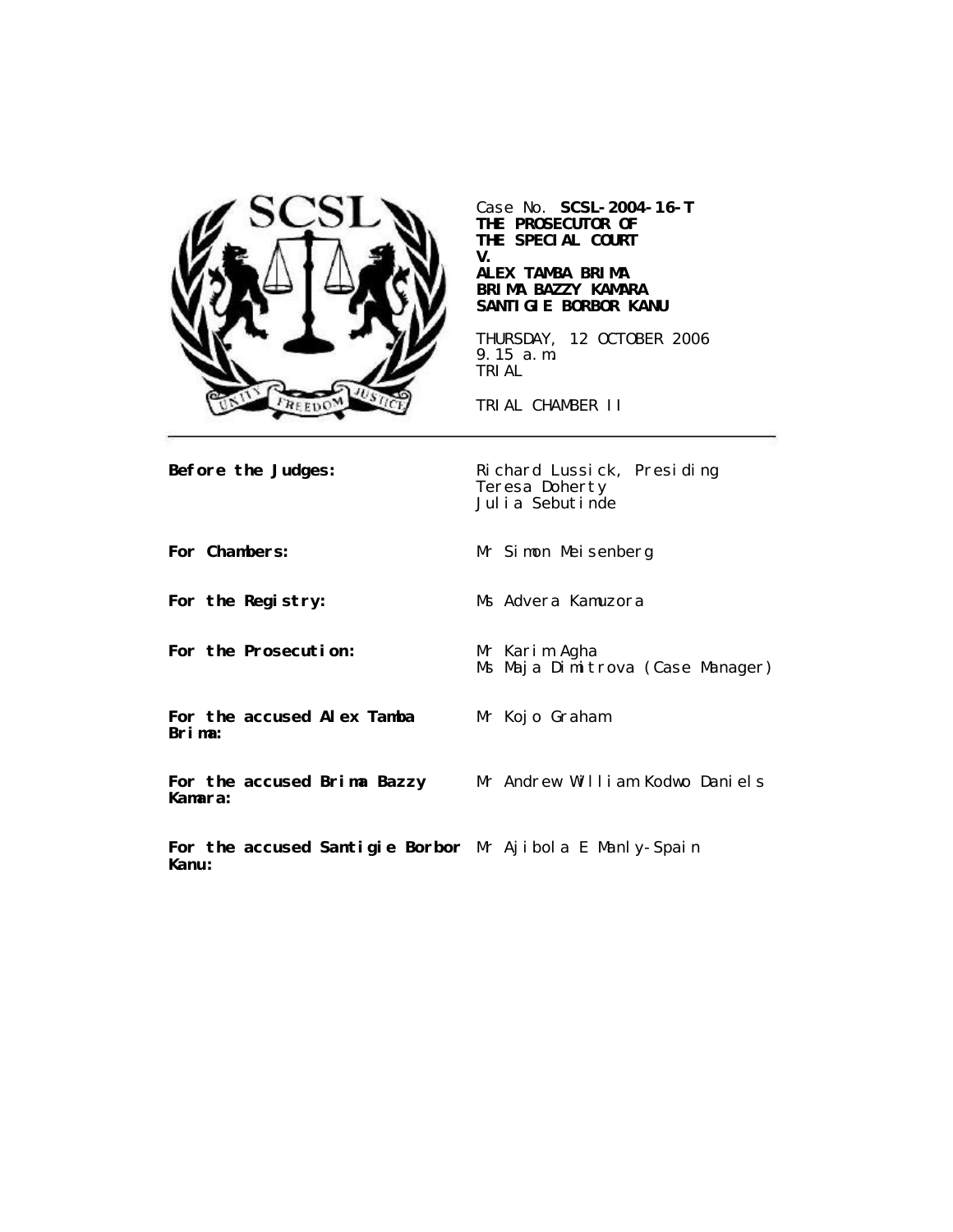1 2 3 4 5 6 7 8 9 09:22:42 10 11 12 13 14 09:23:01 15 16 17 18 19 09:23:24 20 21 22 23 24 09:23:50 25 26 27 28 29 09:17:54 [AFRC12OCT06A - MD] Thursday, 12 October 2006 [Open session] [The accused present] [Upon commencing at 9.15 a.m.] PRESIDING JUDGE: Where is your witness, Mr Daniels? MR DANIELS: Good morning, Your Honours. PRESIDING JUDGE: Good morning. MR DANIELS: Your Honours, this morning we were expecting our witness to continue with her evidence-in-chief but, as we were coming to Court, we were informed that the witness was - had complained to the WWS as regards some of her welfare problems, in particular to do with her child, who is physically impaired. We understand that the matter is being resolved and our legal assistants are, and our investigators, have been sent to the witness house to make sure that the matter is resolved. In order not to waste the Court's time, may we suggest that the witness who is within the Court premises, I think his number is DBK-005, who is due for cross-examination, be cross-examined this morning and then hopefully, by that time, the welfare issues of the witness will be resolved. We sincerely apologise. We have spoken to counsel on the other side about the possibility of cross-examining DBK-005 and so far he has shown no objection. PRESIDING JUDGE: All right. Thank you, Mr Daniels. I know what's happened is certainly beyond your control, but I'm left puzzled as to why this witness's welfare complaints are a problem for the Court. We've got nothing to do with her children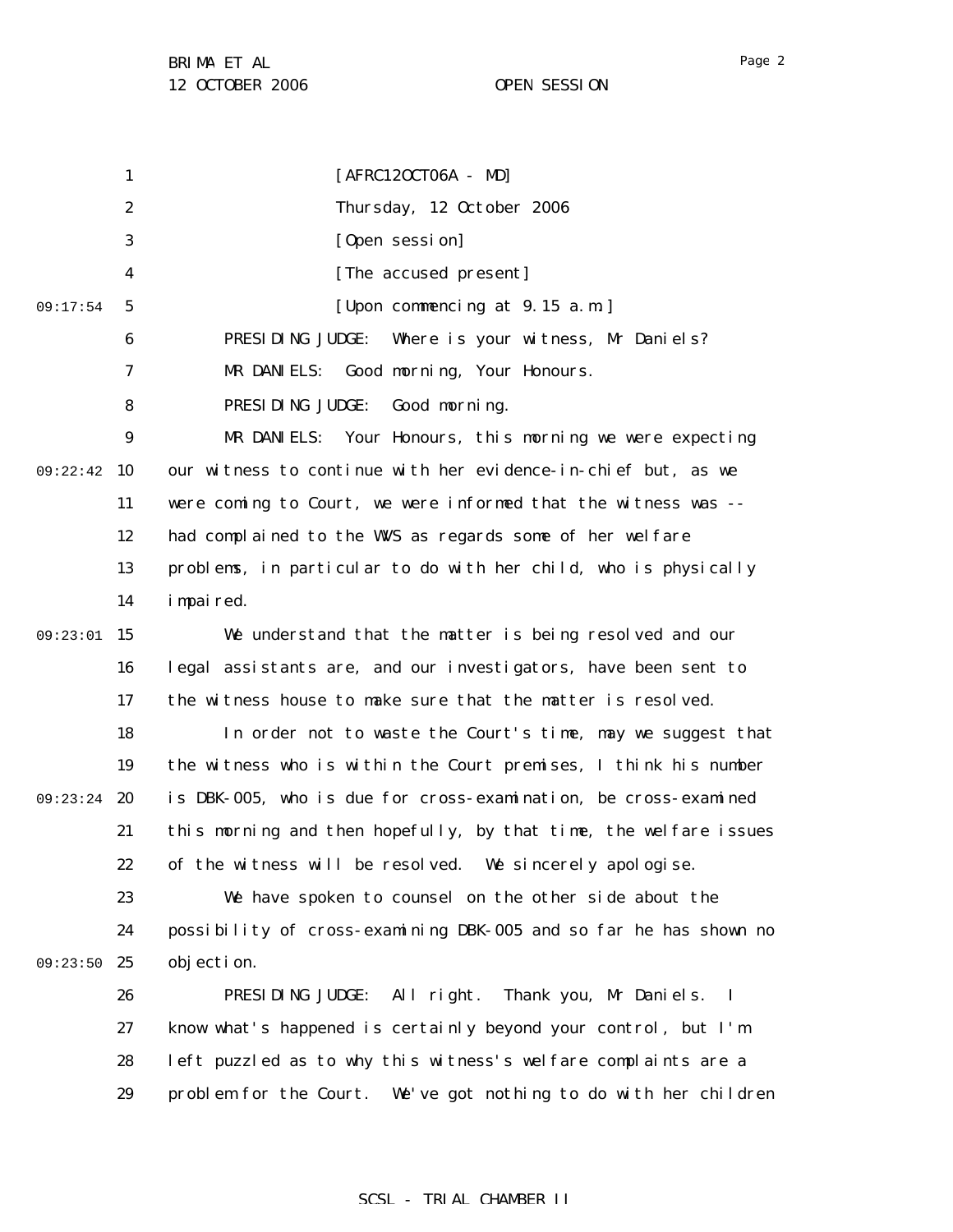|          | $\mathbf{1}$     | and I am sure the child had the complaints before she ever gave   |
|----------|------------------|-------------------------------------------------------------------|
|          | $\boldsymbol{2}$ | evidence in the Court. So how on earth does that affect her       |
|          | 3                | ability to show up on time in Court and give evidence?            |
|          | 4                | MR DANIELS: Your Honours, I know the position of the Court        |
| 09:24:24 | $5\phantom{.0}$  | on these matters that welfare matters have nothing to do with the |
|          | 6                | Court but, as I said earlier on, this information is just coming  |
|          | 7                | And other than what I have informed the Court about I<br>to us.   |
|          | 8                | have no further information but I am -- I am sure that the matter |
|          | 9                | will be resolved. In fact, prior to this incident, we were        |
| 09:24:46 | 10               | priding ourselves as being incident-free when it came to our      |
|          | 11               | witnesses, but this is unfortunate.                               |
|          | 12               | PRESIDING JUDGE: All right. Well, bring in DBK-005 for            |
|          | 13               | cross-examination.                                                |
|          | 14               | MR DANIELS:<br>Most grateful.                                     |
| 09:25:05 | 15               | [The witness entered Court]                                       |
|          | 16               | <b>WITNESS:</b><br>DBK-005 [Continued]                            |
|          | 17               | [The witness answered through interpreter]                        |
|          | 18               | CROSS-EXAMINED BY MR AGHA:                                        |
|          | 19               | PRESIDING JUDGE: Mr Witness, you will recall last week            |
| 09:27:28 | 20               | that you took an oath to tell the truth. I'm reminding you that   |
|          | 21               | you are still bound by that oath; is that clear?                  |
|          | 22               | THE WITNESS: Yes, sir.                                            |
|          | 23               | PRESIDING JUDGE: Yes, Mr Agha.                                    |
|          | 24               | MR AGHA:<br>Thank you, Your Honours.                              |
| 09:27:53 | 25               | Q.<br>Witness, this morning I'm going to ask you some questions.  |
|          | 26               | Most of them can be answered with a "yes" or "no" or "I don't     |
|          | 27               | If I require further explanation, then I'll ask<br>know" answer.  |
|          | 28               | you for that. So, do you understand?                              |
|          | 29               | A.<br>Yes, sir.                                                   |

SCSL - TRIAL CHAMBER II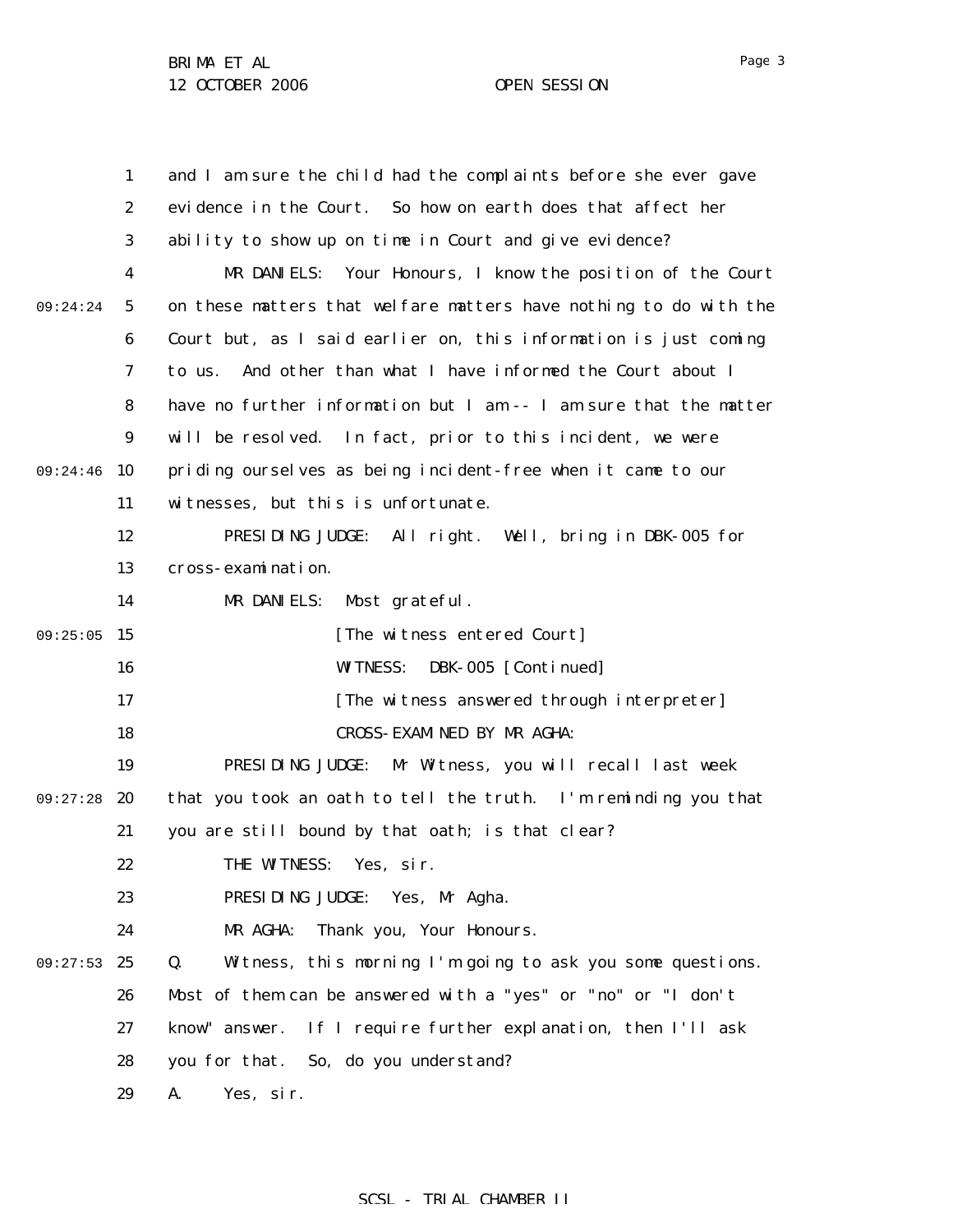BRIMA ET AL

12 OCTOBER 2006 OPEN SESSION

|          | $\mathbf{1}$     | Q.         | Now, you joined the SLA in 1991, didn't you?                     |
|----------|------------------|------------|------------------------------------------------------------------|
|          | $\boldsymbol{2}$ | A.         | Yes, sir.                                                        |
|          | 3                | Q.         | And you received six months training?                            |
|          | 4                | A.         | Yes, sir.                                                        |
| 09:28:27 | $5\phantom{.0}$  | Q.         | Where did you undergo your training?                             |
|          | 6                | A.         | In Makeni.                                                       |
|          | 7                | Q.         | And were you trained in how to advance? Were you trained         |
|          | 8                |            | in how to advance as a troop?                                    |
|          | $9\phantom{.}$   | A.         | No, sir.                                                         |
| 09:28:56 | 10               | Q.         | Were you trained in how to attack and capture enemy              |
|          | 11               | positions? |                                                                  |
|          | 12               | A.         | Yes, sir.                                                        |
|          | 13               | Q.         | Were you taught how to defend positions, once you had            |
|          | 14               |            | captured them?                                                   |
| 09:29:17 | 15               | A.         | Yes, sir.                                                        |
|          | 16               | Q.         | And you were taught how to retreat?                              |
|          | 17               | A.         | Yes, sir.                                                        |
|          | 18               | Q.         | Were you also taught how to parade?                              |
|          | 19               | A.         | Yes, sir.                                                        |
| 09:29:34 | 20               | Q.         | And you were taught about weapons, weren't you?                  |
|          | 21               | A.         | Yes, sir.                                                        |
|          | 22               | Q.         | And you were taught about brigades and battalions?               |
|          | 23               | A.         | Well, those times, no.<br>No, sir.                               |
|          | 24               | Q.         | But did you come to learn that you had brigade and then          |
| 09:30:00 | 25               |            | battalion and then underneath battalion you had company and then |
|          | 26               |            | Did you come to learn that?<br>under company platoon.            |
|          | 27               | A.         | Yes, sir.                                                        |
|          | 28               | Q.         | And did you come to learn that this was the chain of             |
|          | 29               |            | command in which orders were passed to and from, the top to the  |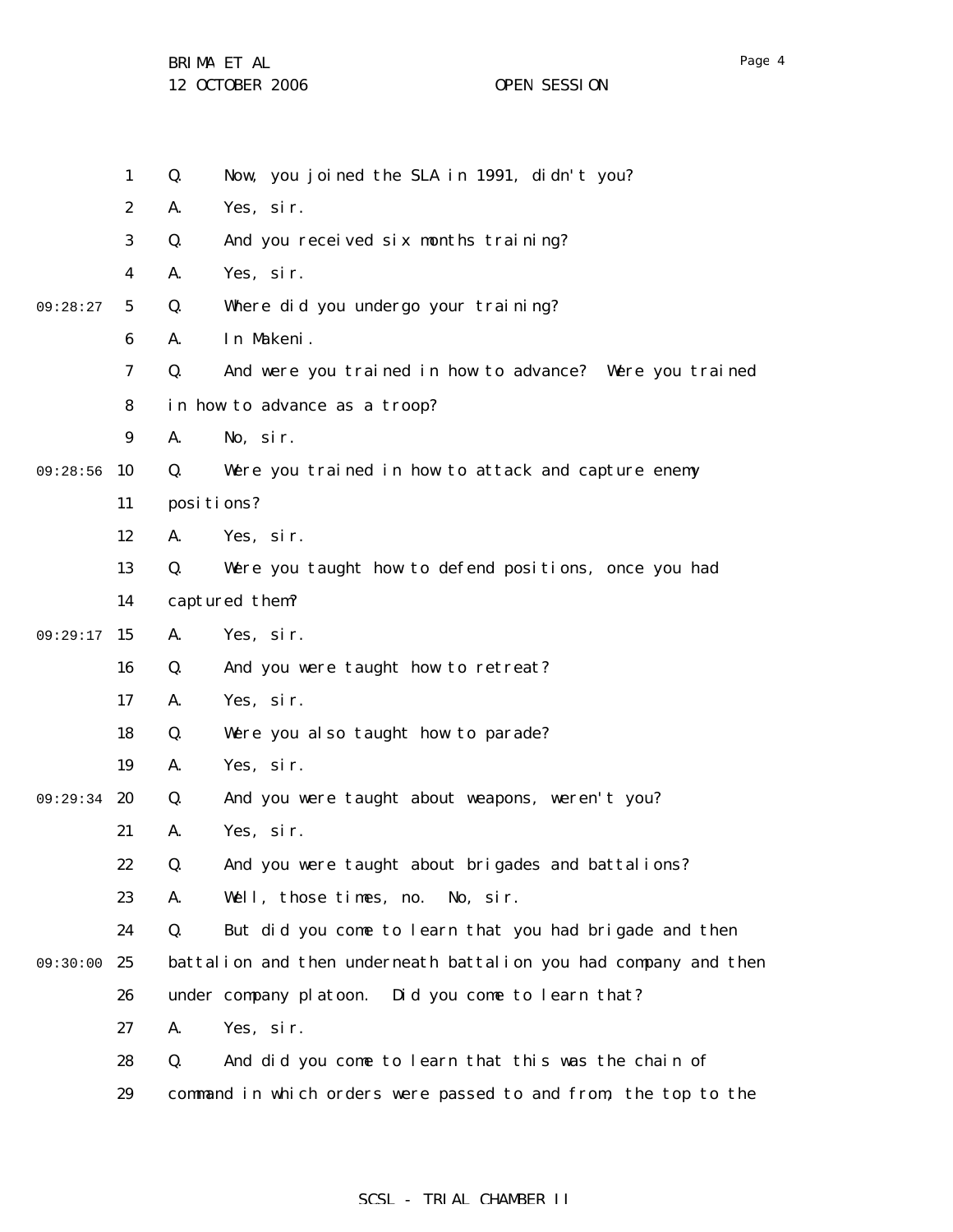|          | $\mathbf{1}$     | bottom?                                                           |
|----------|------------------|-------------------------------------------------------------------|
|          | $\boldsymbol{2}$ | A.<br>Yes, sir.                                                   |
|          | $\boldsymbol{3}$ | Q.<br>And you knew that you had to follow the orders of a soldier |
|          | $\boldsymbol{4}$ | higher in rank than you, didn't you?                              |
| 09:30:37 | $\mathbf{5}$     | Yes, sir.<br>A.                                                   |
|          | $\boldsymbol{6}$ | And you knew that if you did not follow orders of a soldier<br>Q. |
|          | 7                | higher in rank that you may be subject to punishment, didn't you? |
|          | 8                | Yes, sir.<br>A.                                                   |
|          | $\boldsymbol{9}$ | Q.<br>You had to salute senior officers, didn't you?              |
| 09:30:55 | 10               | Yes, sir.<br>A.                                                   |
|          | 11               | Q.<br>And you were taught about rank, weren't you?                |
|          | 12               | Yes, sir.<br>A.                                                   |
|          | 13               | You were taught which ranks were more senior than other<br>Q.     |
|          | 14               | ranks, weren't you?                                               |
| 09:31:12 | <b>15</b>        | Yes, sir.<br>A.                                                   |
|          | 16               | Q.<br>And you were taught field craft?                            |
|          | 17               | Yes, sir.<br>A.                                                   |
|          | 18               | And you were taught tactics, weren't you?<br>Q.                   |
|          | 19               | Yes, sir.<br>A.                                                   |
| 09:31:31 | - 20             | Q.<br>And you were trained as an infantry soldier to defend the   |
|          | 21               | people of Sierra Leone against the RUF, weren't you?              |
|          | 22               | A.<br>Yes,sir.                                                    |
|          | 23               | Were you taught during your training that the purpose of<br>Q.    |
|          | 24               | your training was to kill innocent civilians of Sierra Leone?     |
| 09:31:58 | 25               | A.<br>No, sir.                                                    |
|          | 26               | Q.<br>Were you taught during your training that the purpose of    |
|          | 27               | your training was to amputate the arms of innocent civilians of   |
|          | 28               | Si erra Leone?                                                    |
|          | 29               | No, sir.<br>A.                                                    |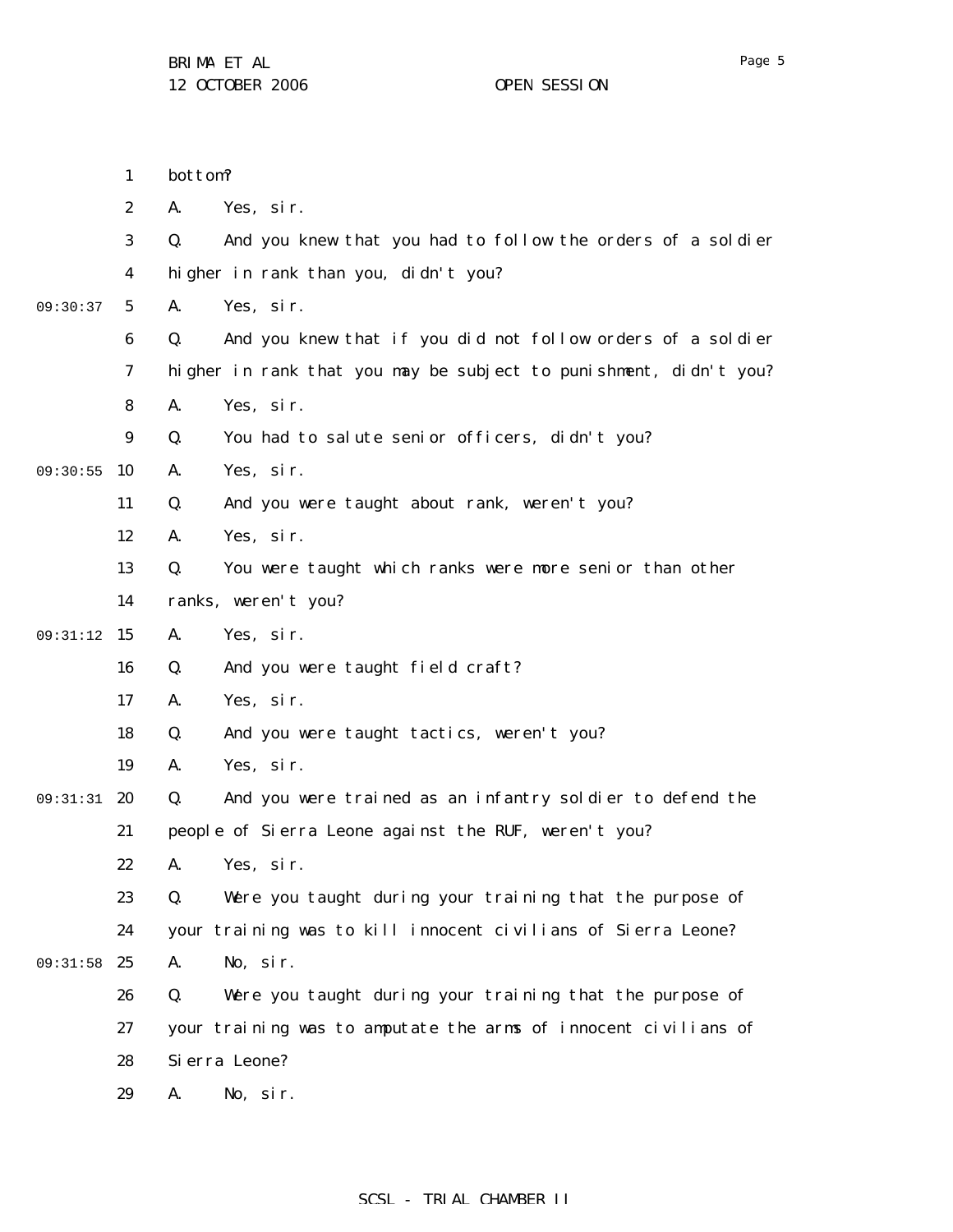|          | $\mathbf{1}$     | Were you taught during your training that the purpose of<br>Q.   |
|----------|------------------|------------------------------------------------------------------|
|          | $\boldsymbol{2}$ | your training was to burn down the houses of innocent civilians  |
|          | $\bf{3}$         | of Sierra Leone?                                                 |
|          | $\boldsymbol{4}$ | No, sir.<br>A.                                                   |
| 09:32:23 | $\mathbf{5}$     | The purpose of your training was to fight the RUF, who was<br>Q. |
|          | 6                | your enemy, wasn't it?                                           |
|          | 7                | A.<br>Yes, sir.                                                  |
|          | 8                | And after your training you were sent to the war front to<br>Q.  |
|          | $\boldsymbol{9}$ | fight the RUF, weren't you?                                      |
| 09:32:39 | 10               | Yes, sir.<br>A.                                                  |
|          | 11               | Where were you initially posted?<br>Q.                           |
|          | 12               | In Daru.<br>A.                                                   |
|          | 13               | And did you actually fight the RUF?<br>Q.                        |
|          | 14               | Yes, sir.<br>A.                                                  |
| 09:32:59 | 15               | Q.<br>And you had a weapon with you when you were fighting the   |
|          | 16               | RUF, didn't you?                                                 |
|          | 17               | Yes, sir.<br>A.                                                  |
|          | 18               | Were you a part of a company or a platoon?<br>Q.                 |
|          | 19               | I was part of a platoon.<br>A.                                   |
| 09:33:17 | 20               | And did the platoon have a commander?<br>Q.                      |
|          | 21               | Yes, sir.<br>A.                                                  |
|          | 22               | Q.<br>And you followed the orders of your platoon commander,     |
|          | 23               | di dn't you?                                                     |
|          | 24               | Yes, sir.<br>A.                                                  |
| 09:33:35 | 25               | And above a platoon there was a company, wasn't there?<br>Q.     |
|          | 26               | Yes, sir.<br>A.                                                  |
|          | 27               | And the platoon followed the orders being passed down from<br>Q. |
|          | 28               | the company, didn't it?                                          |
|          | 29               | Yes, sir.<br>A.                                                  |
|          |                  |                                                                  |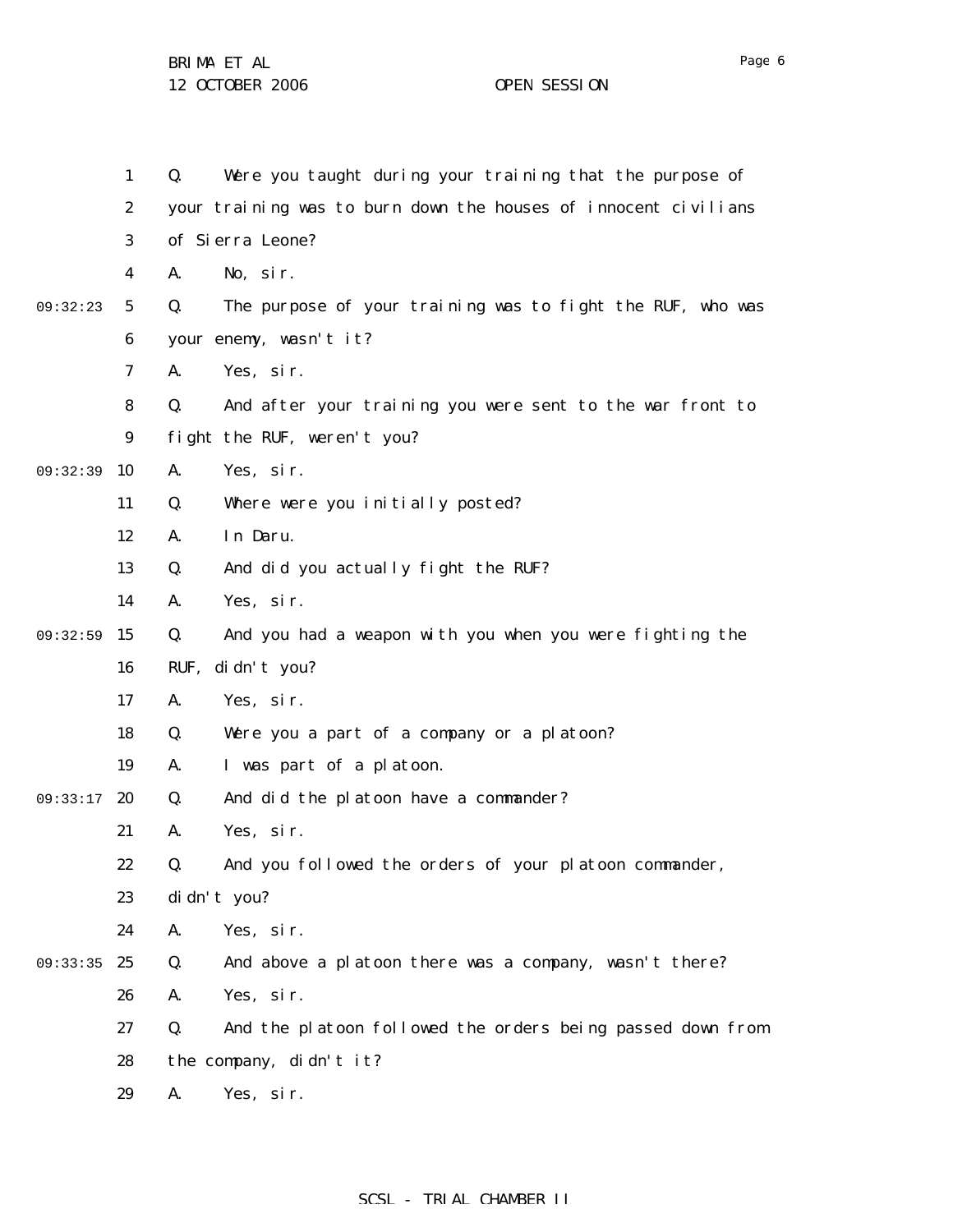1 2 3 4 5 6 7 8 9 09:34:35 10 11 12 13 14 09:34:59 15 16 17 18 19 09:35:21 20 21 22 23 24 09:35:47 25 26 27 28 29 09:34:17 Q. So there was an organisation in the army when it was fighting the RUF, wasn't there? A. Yes, sir. Q. And you, yourself, you followed the orders of your commanding officer, didn't you? A. Yes, sir. Q. And the other SLAs also followed the orders of their commanding officers, didn't they? A. Yes, sir. Q. Now, the SLA had been fighting against the RUF since around 1991; is that right? A. Yes, sir. Q. And before the removal of the Kabbah government in 1997 the SLA was still fighting against the RUF, wasn't it? A. I don't understand, sir. Repeat. Q. Before the coup of 1997, which removed President Kabbah's government, the SLA was still fighting against the RUF? A. Yes, sir. Q. And during this period in which the SLA was fighting against the RUF the SLA had won some battles, hadn't it? A. Yes, sir. Q. And prior to the removal of the Kabbah government, in 1997, the RUF had not been able to defeat the SLA and overrun Sierra Leone, had it? A. Yes, sir. Q. Yes, sir, it had or it had not been able to defeat the Sierra Leone Army and overrun Sierra Leone? A. They were unable to defeat the Sierra Leone Army. Q. And during the war with the RUF did you hear that the RUF

## SCSL - TRIAL CHAMBER II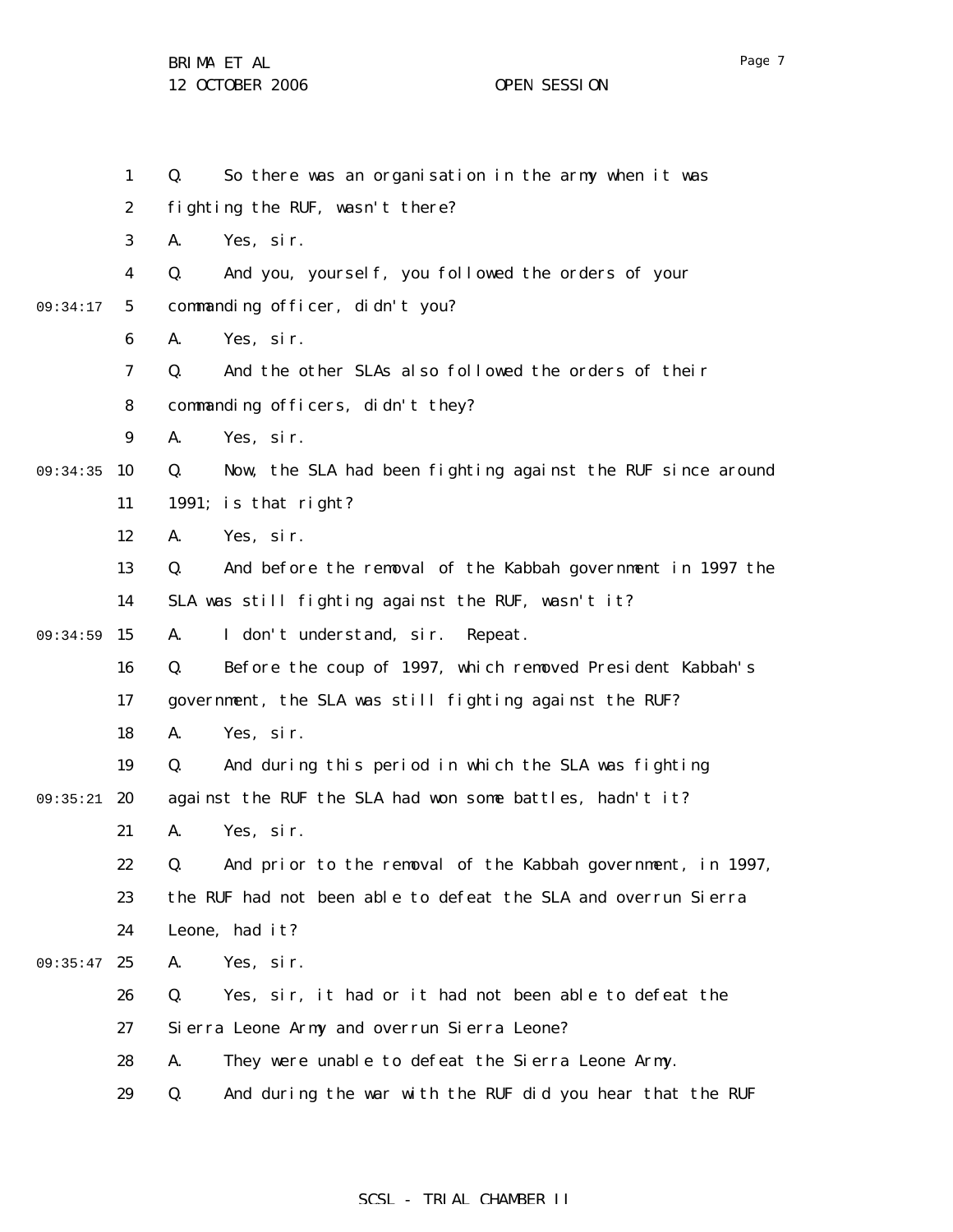|          | $\mathbf{1}$            | used to amputate the arms of civilians?                           |
|----------|-------------------------|-------------------------------------------------------------------|
|          | $\boldsymbol{2}$        | Yes, sir.<br>A.                                                   |
|          | 3                       | And did you think it was wrong for the RUF to amputate arms<br>Q. |
|          | $\overline{\mathbf{4}}$ | of civilians?                                                     |
| 09:36:23 | $\mathbf{5}$            | Yes, sir.<br>A.                                                   |
|          | 6                       | And during the war against the RUF how many arms of<br>Q.         |
|          | 7                       | civilians did you amputate?                                       |
|          | 8                       | I did not amputate any civilians -- any hand of civilians.<br>A.  |
|          | $\boldsymbol{9}$        | And you didn't amputate any hands of civilians because you<br>Q.  |
| 09:36:47 | 10                      | knew it was wrong to do so, didn't you?                           |
|          | 11                      | Yes, sir.<br>A.                                                   |
|          | 12                      | Now I want to come to the period when the SLPP government<br>Q.   |
|          | 13                      | was overthrown, in May 1997. Now, when the SLPP government was    |
|          | 14                      | overthrown, in May 1997, you were in Freetown, weren't you?       |
| 09:37:18 | 15                      | Yes, sir.<br>A.                                                   |
|          | 16                      | And you mentioned that Abu Sankoh, alias Zagalo, was PLO 1,<br>Q. |
|          | 17                      | di dn't you?                                                      |
|          | 18                      | A.<br>Yes, sir.                                                   |
|          | 19                      | Zagalo was a good footballer, wasn't he?<br>Q.                    |
| 09:37:36 | 20                      | Yes, sir.<br>A.                                                   |
|          | 21                      | You also mentioned that Tamba Brima was PLO 2, didn't you?<br>Q.  |
|          | 22                      | Yes, sir.<br>А.                                                   |
|          | 23                      | Q.<br>Tamba Brima also played football, didn't he?                |
|          | 24                      | I don't know, sir.<br>A.                                          |
| 09:37:55 | 25                      | Tamba Brima was also known as Gullit, wasn't he?<br>Q.            |
|          | 26                      | No, sir, I don't know.<br>A.                                      |
|          | 27                      | Alex Tamba Brima was an honourable, wasn't he?<br>Q.              |
|          | 28                      | I knew Tamba Brima was an honourable, sir. I don't know<br>A.     |
|          | 29                      | whether he was Alex Tamba Brima.                                  |
|          |                         |                                                                   |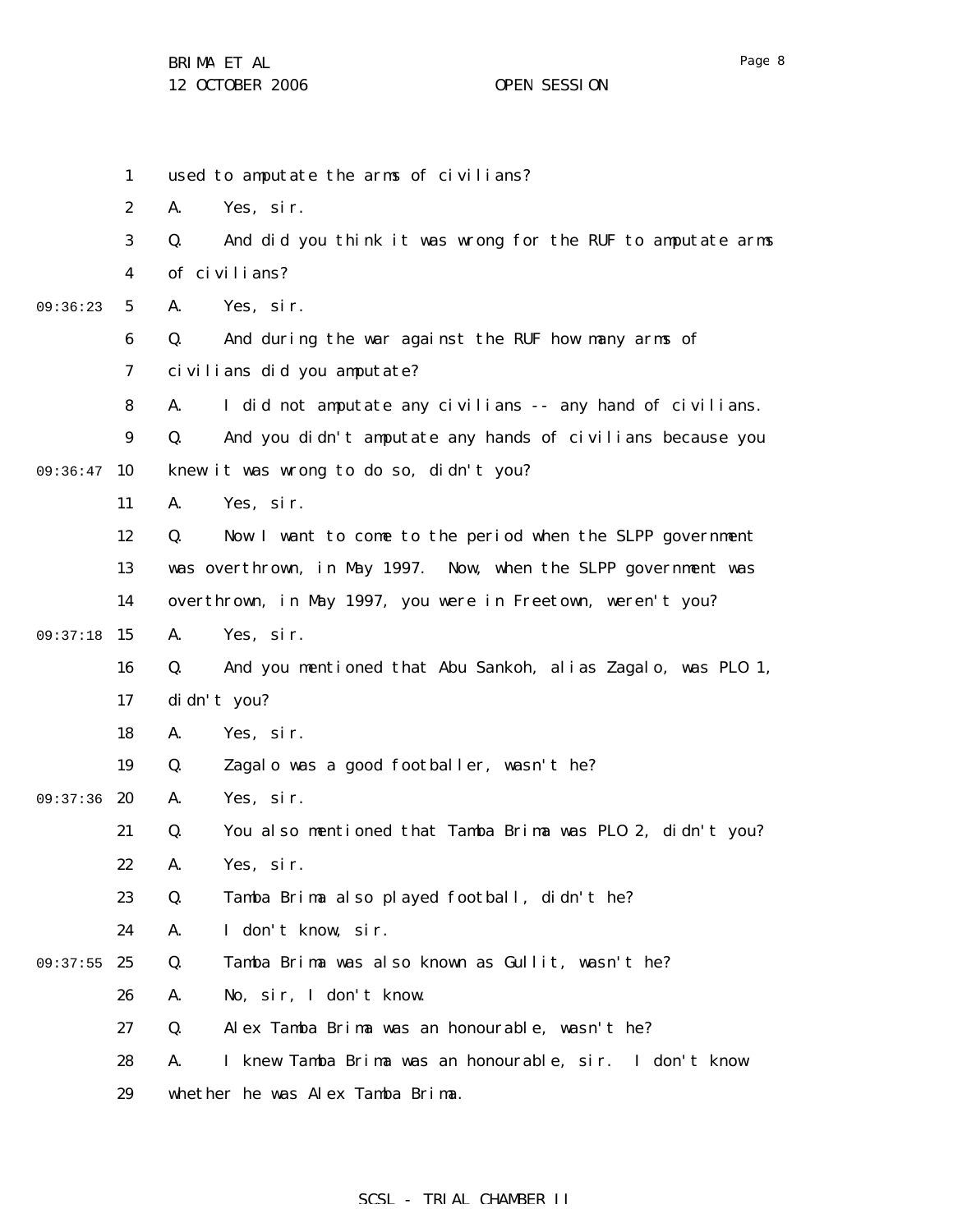BRIMA ET AL

12 OCTOBER 2006 OPEN SESSION

1 2 3 4 5 6 7 8 9 09:38:58 10 11 12 13 14 09:39:16 15 16 17 18 19 09:39:35 20 21 22 23 24 09:39:48 25 26 27 28 29 09:38:39 Q. But you knew a person as Tamba Brima as an honourable; is that right? A. Yes, sir. Q. And you mentioned that Ibrahim Bazzy Kamara was PLO 3, didn't you? A. Yes, sir. Q. Ibrahim Bazzy Kamara was also an honourable, wasn't he? A. Yes, sir. Q. You also mentioned a Woyoh, spelt W-O-Y-O-H, didn't you? A. Woyoh, Woyoh; yes, sir. Q. Woyoh was also an honourable, wasn't he? A. Yes, sir. Q. And you reported to Sergeant Kargbo at your headquarters, didn't you? A. Yes, sir. Q. This was Honourable Sammy Kargbo, wasn't it? A. No, sir. Q. So the Kargbo you didn't report -- A. He was Sergeant Kargbo. Sergeant Kargbo. Q. Was he an honourable? A. No, sir. No, sir. Q. Now you mentioned that you were deployed at JP Lodge, didn't you? A. Yes, sir. Q. JP Lodge was the residence of Johnny Paul Koroma, wasn't it? A. Yes, sir. Q. And Johnny Paul Koroma was chairman of the AFRC, wasn't he? A. Yes, sir.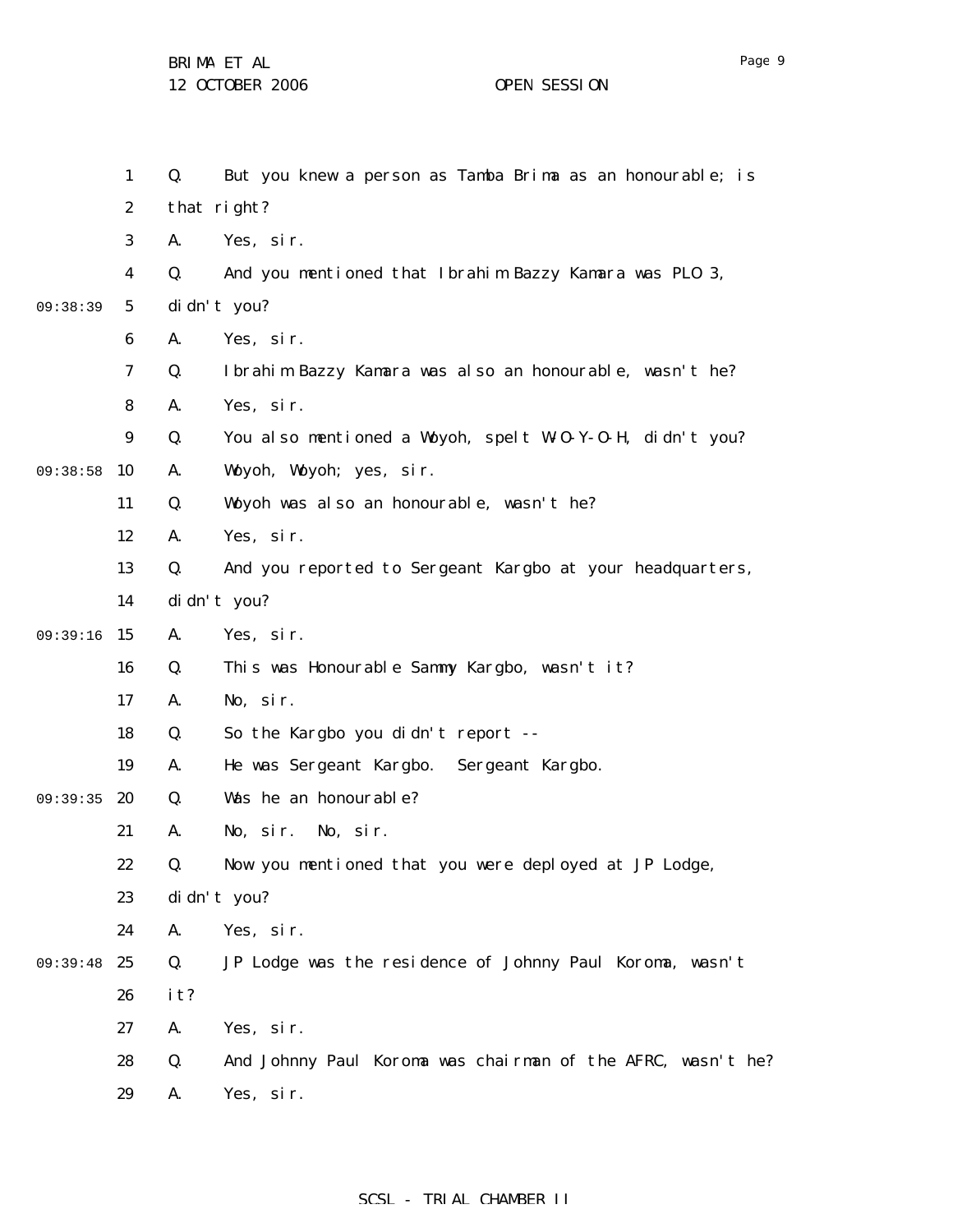BRIMA ET AL

|          | $\mathbf{1}$     | SAJ Musa was a member of the AFRC, wasn't he?<br>Q.              |
|----------|------------------|------------------------------------------------------------------|
|          | $\boldsymbol{2}$ | Yes, sir.<br>A.                                                  |
|          | 3                | Now, you mentioned that you were handed over to CSO Rambo<br>Q.  |
|          | $\boldsymbol{4}$ | at JP Lodge, didn't you?                                         |
| 09:40:22 | $\mathbf{5}$     | Yes, sir.<br>A.                                                  |
|          | $\boldsymbol{6}$ | By CSO, you mean Chief Officer Security; is that right?<br>Q.    |
|          | 7                | Yes, sir.<br>A.                                                  |
|          | 8                | Q.<br>And you were deployed at JP Lodge up to the intervention;  |
|          | $\boldsymbol{9}$ | is that right?                                                   |
| 09:40:45 | 10               | Yes, sir. Yes, sir. No, sir. Before the intervention.<br>A.      |
|          | 11               | But from -- you were deployed there for what period?<br>Q.       |
|          | 12               | I was deployed when the SLPP government was -- when they<br>A.   |
|          | 13               | took over the SLPP government, until the overthrow, I was there. |
|          | 14               | Now, did Johnny Paul Koroma go to State House most days<br>Q.    |
| 09:41:16 | 15               | before the intervention?                                         |
|          | 16               | He was not going to State House, sir.<br>A.                      |
|          | 17               | Q.<br>Where was he going, or did he stay at his lodge quite      |
|          | 18               | often?                                                           |
|          | 19               | He would go to Cockerill headquarters.<br>A.                     |
| 09:41:36 | 20               | And you accompanied him to Cockerill headquarters as his<br>Q.   |
|          | 21               | escort; is that right?                                           |
|          | 22               | Not at all times. At times, if I am detained to go there,<br>A.  |
|          | 23               | I would go.                                                      |
|          | 24               | And when you went to Cockerill headquarters, whereabouts<br>Q.   |
| 09:42:00 | 25               | were you deployed?                                               |
|          | 26               | I was -- I would not be inside. I was outside as a<br>A.         |
|          | 27               | security. We were securing outside.                              |
|          | 28               | So you would be able to see people who were coming and<br>Q.     |
|          | 29               | going into the Cockerill headquarters, wouldn't you?             |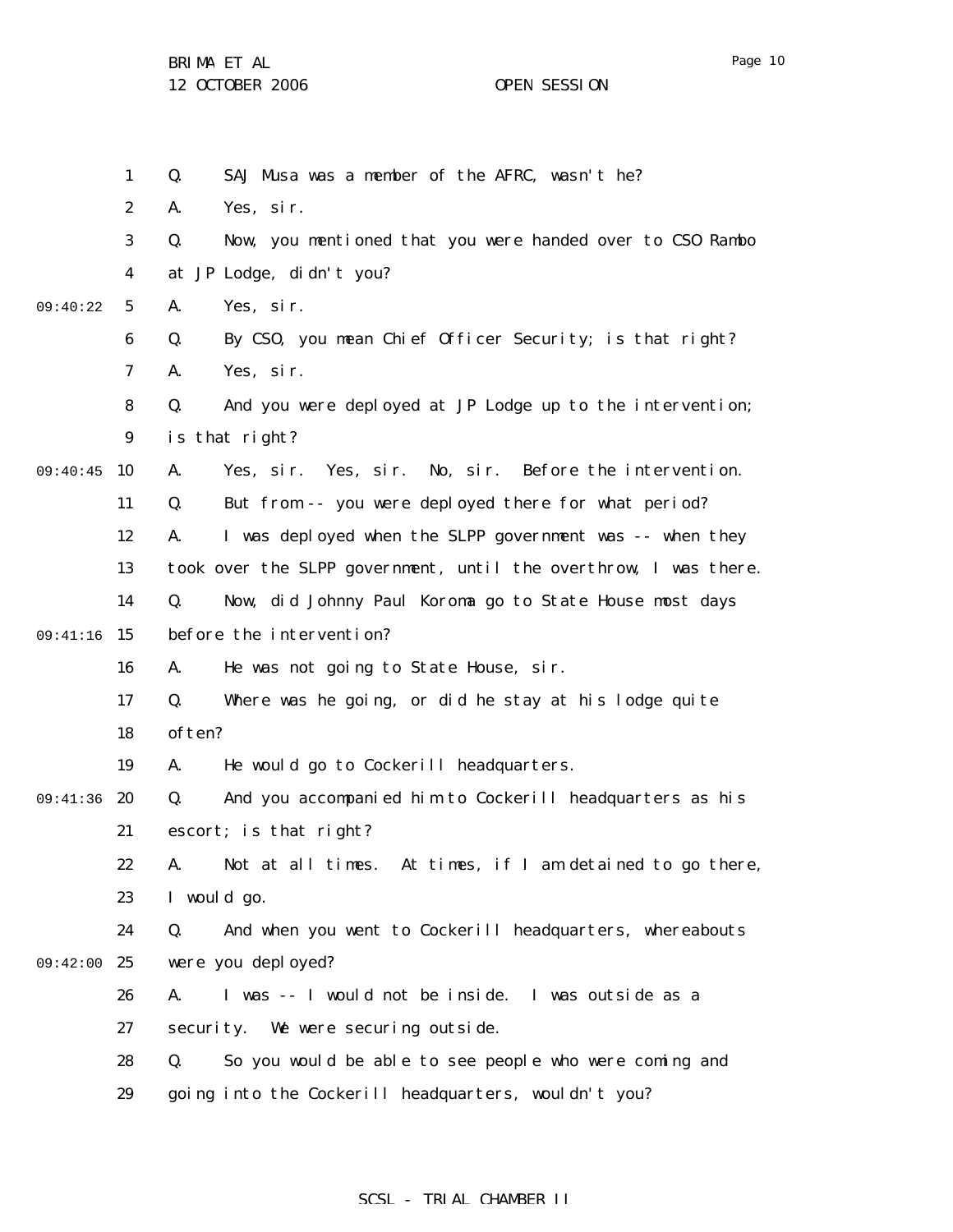1 2 3 4 5 6 7 8 9 09:43:02 10 11 12 13 14 09:43:20 15 16 17 18 19 09:43:42 20 21 22 23 24 09:44:01 25 26 27 28 29 09:42:42 A. At times I would -- I would see but not at all times. At times I would not see everybody who's going inside. Q. And did SAJ Musa used to go to military headquarters at Cockerill to meet with Johnny Paul Koroma? A. Yes, sir. Q. And Alabama was one of SAJ Musa's securities, wasn't he? A. Yes, sir. Q. Now, you mentioned that there were three PLOs, didn't you? A. Yes, sir. Q. Did you see these three PLOs going into the military headquarters at Cockerill? A. Yes, sir. MR DANIELS: Objection. We don't know whether he`s talking about were they all three together or at a time. There is ambiguity. If you could be specific. MR AGHA: Q. You say that all three PLOs used to enter the military headquarters at Cockerill so, let us start with PLO 1, Zagalo; did you see him enter the military headquarters at Cockerill? A. Yes, sir. Q. And then PLO 2, Tamba Brima, did you see him enter the military headquarters at Cockerill? A. Well, I don't know whether he used to go there because I -- I did not see him. I've never seen him. Q. You've never seen him? A. No. Q. What about PLO 3, Ibrahim Bazzy Kamara; did you ever see him go to Cockerill military headquarters? A. No, sir.

## SCSL - TRIAL CHAMBER II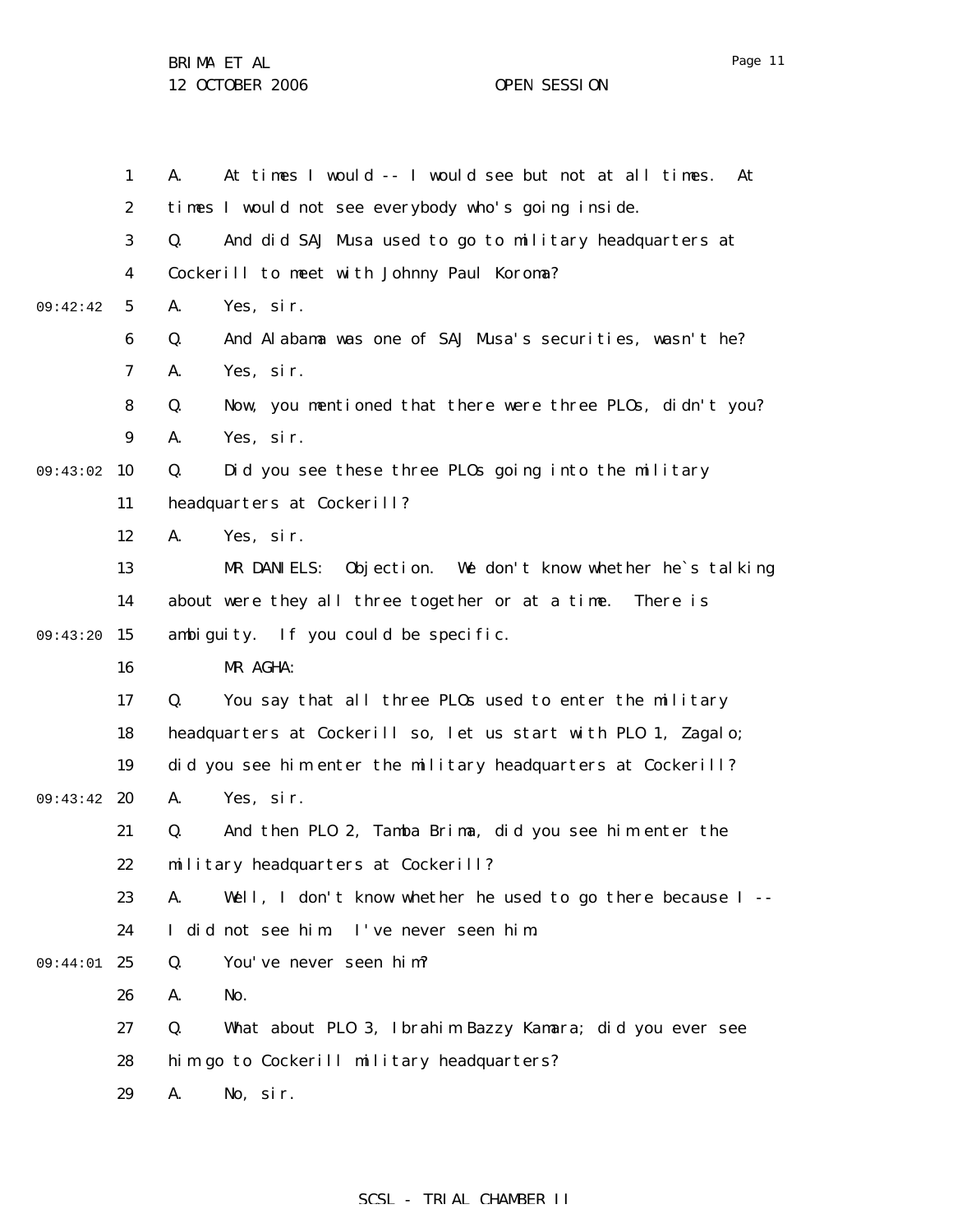BRIMA ET AL

12 OCTOBER 2006 OPEN SESSION

1 2 3 4 5 6 7 8 9 09:44:54 10 11 12 13 14 09:45:09 15 16 17 18 19 09:45:33 20 21 22 23 24 09:46:43 25 26 27 28 29 09:44:39 Q. Did you ever see them at JP Lodge? A. No, sir. Q. Well, I say to you that you are lying and that you saw PLO 1, Tamba Brima, go to the military headquarters; what do you have to say about that? PRESIDING JUDGE: Was he PLO 1? MR AGHA: I beg your pardon. Q. I say that you are lying and that Tamba Brima PLO 2 did used to go to military headquarters at Cockerill and that you saw him? A. I've never seen him. Q. I say to you that you are lying and that PLO 3, Ibrahim Bazzy Kamara, used to go to Cockerill military headquarters and you saw him; what do you have to say about that? A. I did not see him. I did not see him. Q. And you say that you did not see these people at JP Lodge? PRESIDING JUDGE: Yes, he said that a moment ago. MR AGHA: Thank you. Q. Well, can I refer the Court to 5 October 2006 transcript, at page 36, please. And my case manager has copies of those. And, Your Honours, I will be reading from lines 10 to 28. Actually, line 8 to 28. So, witness, I will be reading to you a portion of your evidence under oath which you gave on 5 October 2006. I would like you to listen to that. Are you listening? A. Yes, sir. Q. "Q. Did you eventually get to know apart from Corporal Gborie who else took part in the overthrow of the SLPP government?

## SCSL - TRIAL CHAMBER II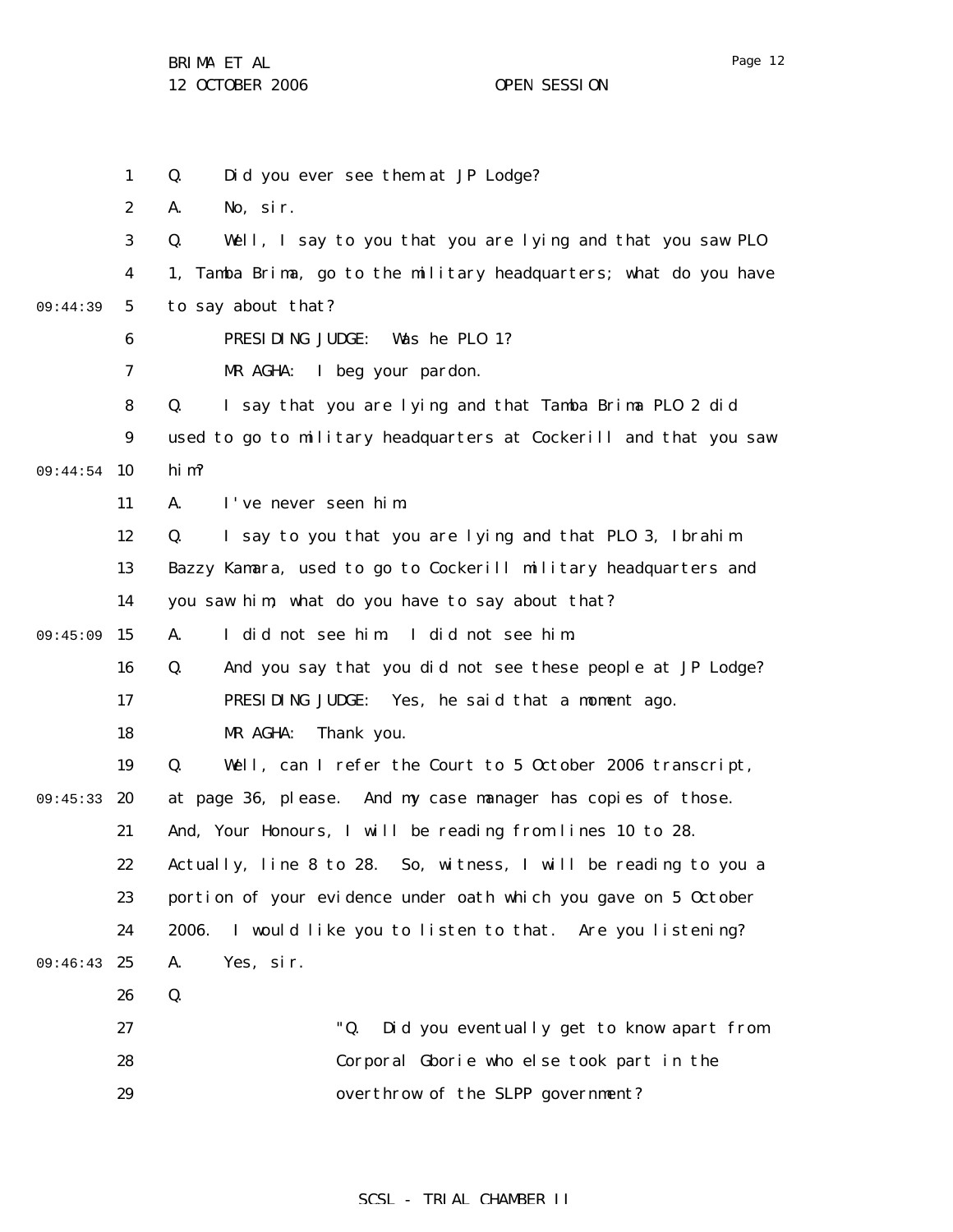|          | 1                | I knew some people but I didn't know<br>"A.                    |
|----------|------------------|----------------------------------------------------------------|
|          | $\boldsymbol{2}$ | whether they took part from overthrowing the                   |
|          | 3                | government. After Gborie I knew two to three                   |
|          | 4                | people.                                                        |
| 09:47:03 | $\mathbf{5}$     | "Q.<br>Can you please mention the names of those               |
|          | 6                | two to three people?                                           |
|          | 7                | "A.<br>Well, of course, JP Koroma, I knew him; I               |
|          | 8                | knew SAJ Musa; I knew S0 Williams; and I knew                  |
|          | $\boldsymbol{9}$ | Brima Kamara, that was called Avivavo and I                    |
| 09:47:21 | <b>10</b>        | knew SFY Koroma; and I knew Abu Sankoh, who is                 |
|          | 11               | Zagalo, who is PLO 1; and I knew Tamba Brima,                  |
|          | 12               | who is a PLO 2; and I knew Ibrahim Bazzy                       |
|          | 13               | Kamara, who was a PLO 3; and I knew Honourable                 |
|          | 14               | Papa, who was Hassan Bangura; and I knew                       |
| 09:47:43 | 15               | Honourable George Adams; and I knew" -- it says                |
|          | 16               | OU, but I assume it's Woyoh -- "and I knew one                 |
|          | 17               | Honourable Santigie Kanu. Those were the                       |
|          | 18               | people that I remembered because it's taken a                  |
|          | 19               | long time.                                                     |
| 09:47:56 | -20              | "Q.<br>How did you get to hear about this?                     |
|          | 21               | "A<br>-- this is your answer, "Well, after                     |
|          | 22               | they've overthrown I saw them. That time I was                 |
|          | 23               | at Cockerill, I was deployed at JP's lodge.                    |
|          | 24               | That was where I was working. It was from the                  |
| 09:48:14 | 25               | lodge they were. That was where I knew them."                  |
|          | 26               | So are you lying now or is this the truth? Which is the        |
|          | 27               | truth? What you've said today and which is a lie?              |
|          | 28               | Your Honours, respectfully, we would like to<br>MR DANIELS:    |
|          | 29               | object that the question is not fair because, we are saying so |

## SCSL - TRIAL CHAMBER II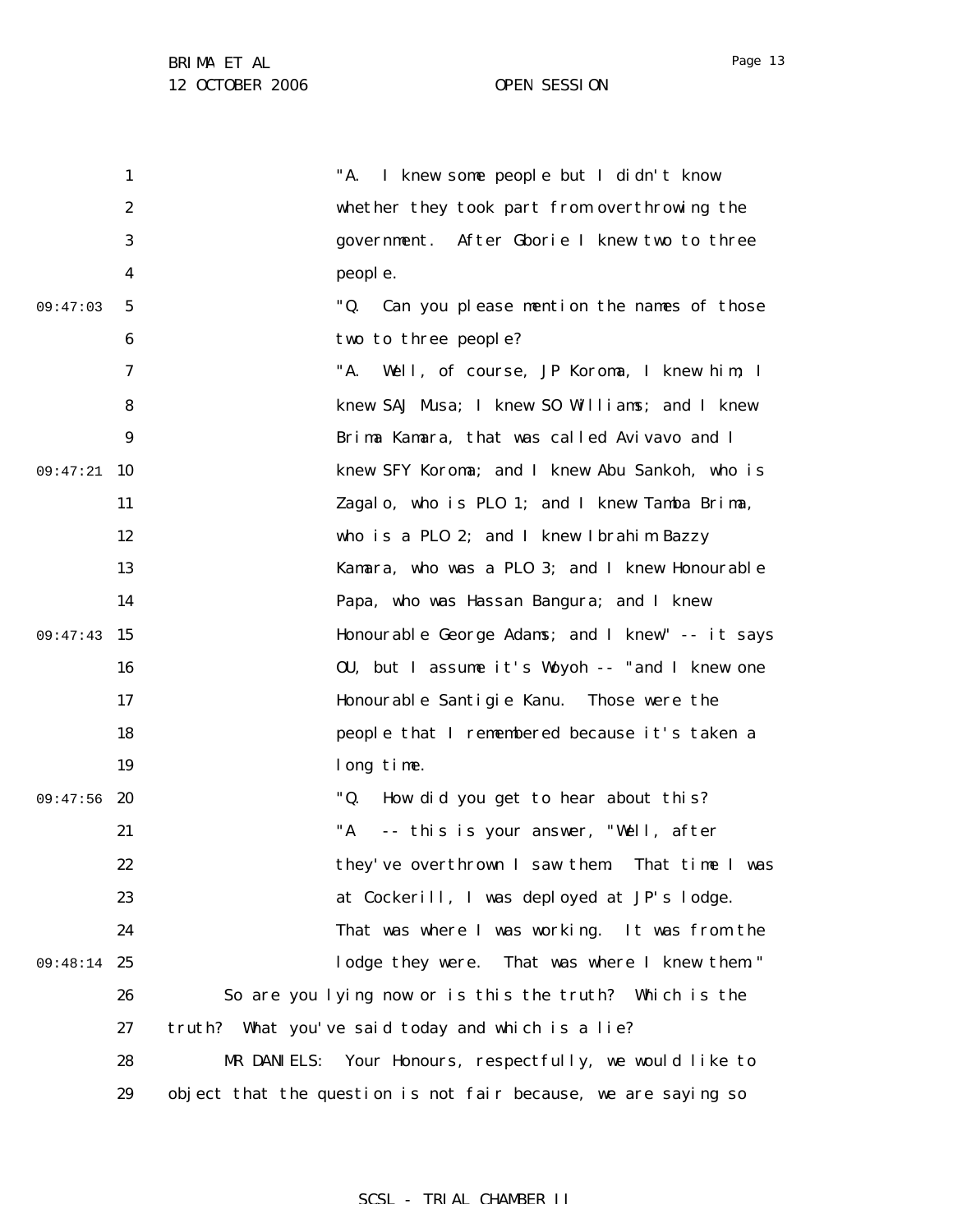1 2 3 4 5 6 7 8 9 09:49:11 10 11 12 13 14 09:49:41 15 16 17 18 19 09:49:52 20 21 22 23 24 09:50:13 25 26 27 28 29 09:48:56 because the concluding sentence says "that was where I knew them." And we are talking about SO Williams, Brima Kamara, Avivavo, Koroma, Abu Sankoh, I mean, several people. So that, I mean, that can not be conclusive of the lying of the witness. This is our submission. MR AGHA: He was asked categorically whether he saw three of these people. PRESIDING JUDGE: I think you would have to put it to him, Mr Agha. MR AGHA: Okay. I will. Q. So, is it your evidence that, when you gave last week, that you did not see Tamba Brima at JP Lodge? A. Yes, sir. Q. Is it your evidence that you did not see Ibrahim Bazzy Kamara at JP Lodge? A. Yes, sir. Q. Is it your evidence that you did not see Santigie Kanu at JP Lodge? A. Yes, sir. Q. And is it your evidence that that was not from where you knew them? A. Yes, sir. Q. I say to you you are lying and you knew Ibrahim Bazzy Kamara, Tamba Brima and Santigie Kanu at JP Lodge; what do you have to say about that? A. [Not interpreted]. MR MANLY-SPAIN: Objection. PRESIDING JUDGE: What is the objection? MR MANLY-SPAIN: My objection is that the name Santigie

## SCSL - TRIAL CHAMBER II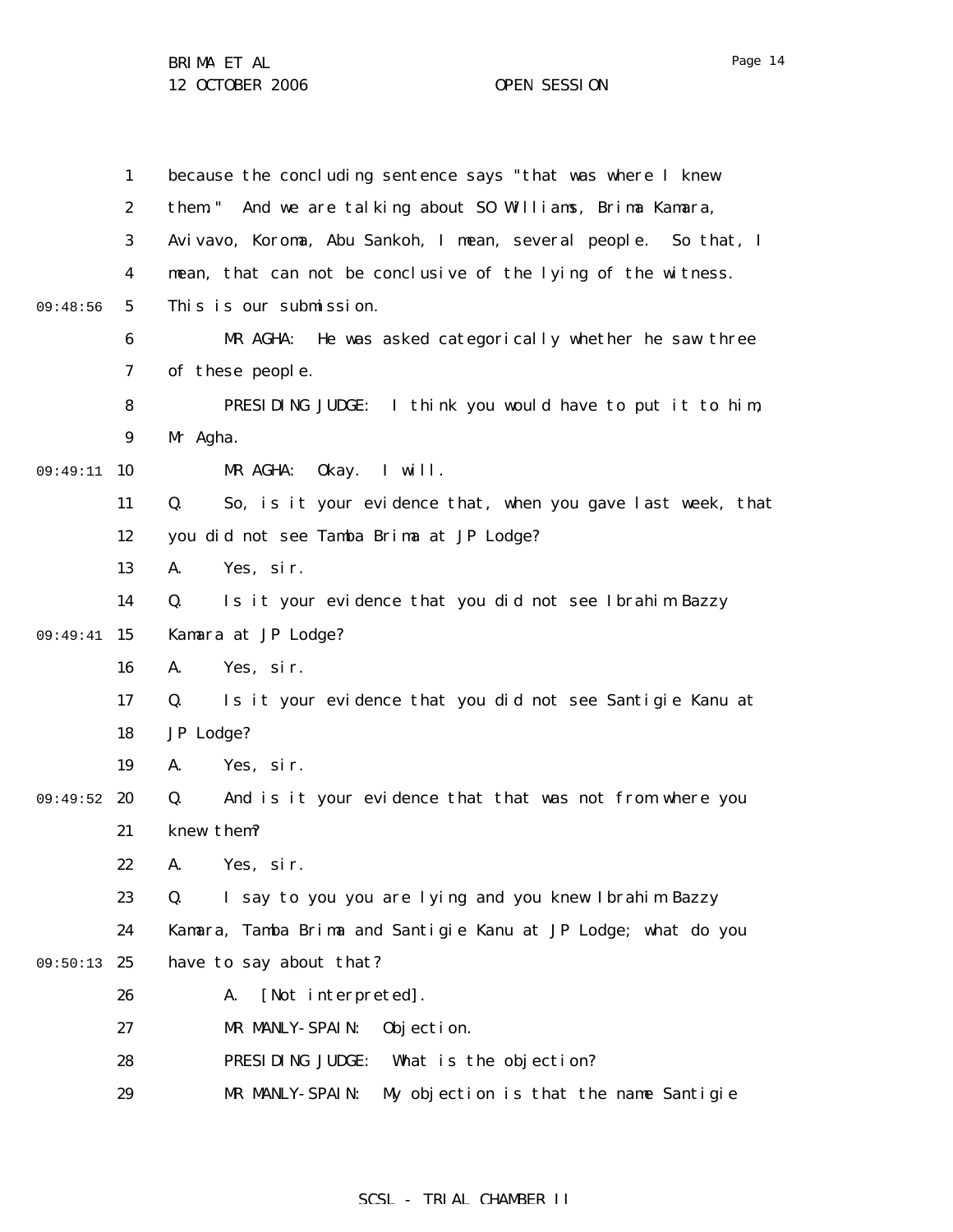1 2 3 4 5 6 7 8 9 09:50:56 10 11 12 13 14 09:51:15 15 16 17 18 19 09:51:22 20 21 22 23 24 09:51:42 25 26 27 28 29 09:50:38 Kanu is only coming in now, and that will confuse the witness. Santigie Kanu wasn't being asked about -- a few moments ago when Mr Agha was putting his questions. He was asking about PLO 2, PLO 3, not Santigie Kanu. PRESIDING JUDGE: No, no. The passage he just read out refers to honourable Santigie Kanu. MR MANLY-SPAIN: I accept. I am saying that the questions being put before the passage was read did not include Santigie Kanu. I don't know whether counsel is changing the question now. JUDGE SEBUTINDE: But surely the witness is able, he is capable of answering. This is cross-examination. The passage has named Santigie Kanu. Plus, the previous evidence also did name Santigie Kanu. If the witness -- he is capable of answering this question -- MR MANLY-SPAIN: As Your Honour pleases. JUDGE SEBUTINDE: Well, what is the difficulty? PRESIDING JUDGE: Right. That objection is overruled. Go ahead, Mr Agha. MR AGHA: Q. I say that you are lying today and that you did see Tamba Brima, Ibrahim Bazzy Kamara and Santigie Kanu at JP Lodge. What do you have to say about that? A. I did not see them there, sir. Q. I say to you that you are lying and that you also saw Tamba Brima, Ibrahim Bazzy Kamara and Santigie Kanu at Cockerill military headquarters. What do you have to say about that? A. I did not see them there, sir. Q. Then how did you know they were PLOs? A. Well, I used to hear about that. I used to see them in the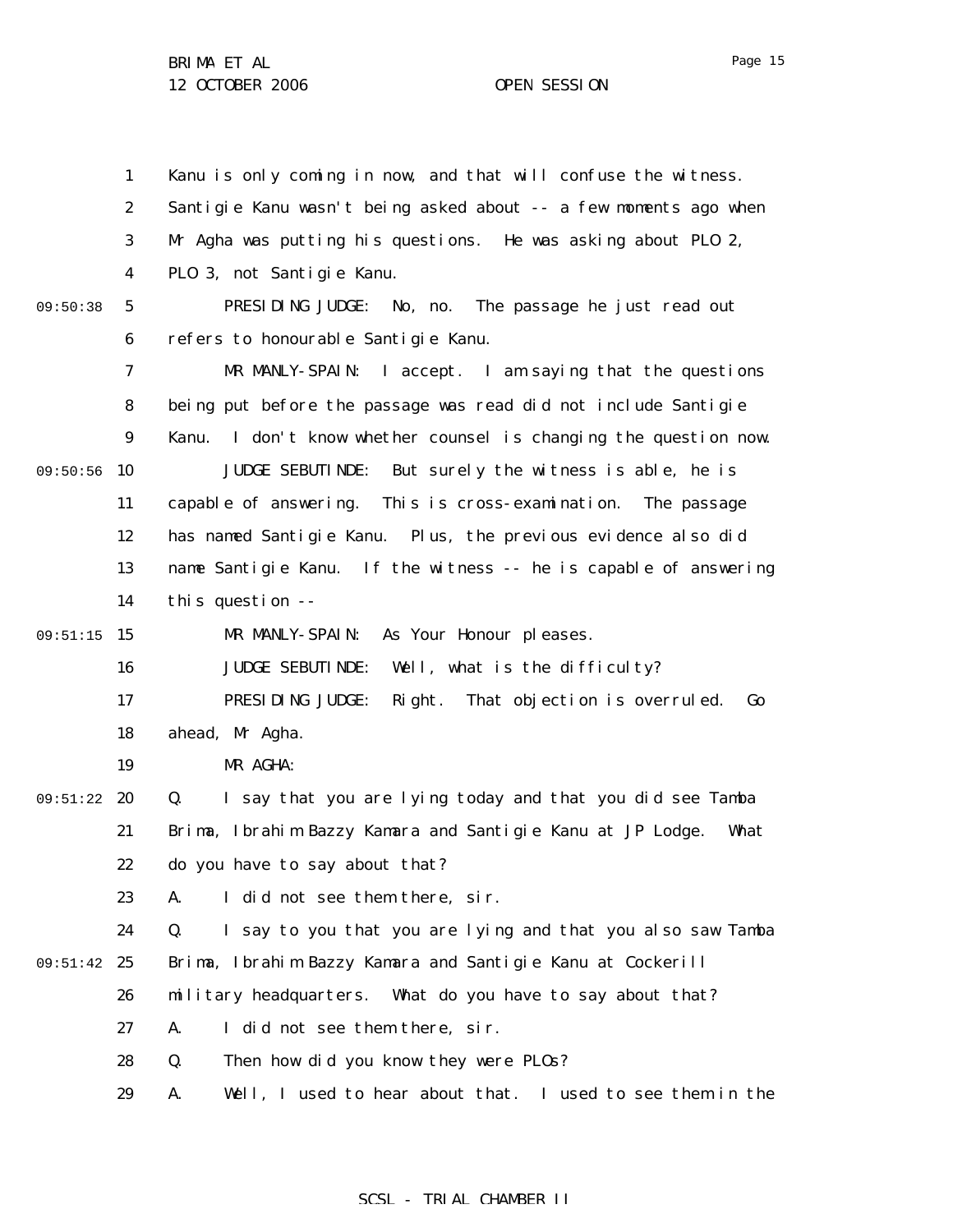Page 16

1 2 3 4 5 6 7 8 9 09:52:43 10 11 12 13 14 09:52:54 15 16 17 18 19 09:53:08 20 21 22 23 24 09:53:25 25 26 27 28 29 09:52:26 streets passing up and down, and people would tell me. My comrades would tell me that they are honourables and PLOs. Q. So you saw them personally in the street, didn't you? A. Sometimes. I used to seldom see them because I was a security. Q. And you saw all three of them, Ibrahim Bazzy Kamara, Tamba Brima and Santigie Kanu, didn't you? A. You mean together? Q. Not necessarily three together, individually. A. I used to see them often. Q. Often? Individually you saw them often? MR MANLY-SPAIN: No, no, no. THE INTERPRETER: Sorry, correction, interpreter. Once in a while. MR AGHA: Q. So did you see them individually once in a while? MR FOFANAH: Respectfully, Your Honours, I think I will rise to object on behalf of the Kamara team. This question has been answered. The witness has over and over stated that he used to see them and learned counsel has put to him whether the "them" refers to the first, second and third accused. I think the question has been answered and my colleague is going over the same question over and over. PRESIDING JUDGE: What's your reply, Mr Agha? MR AGHA: I was trying to find out the frequency and clarify how often he saw each of them, and whether it was in an individual capacity or altogether, just so the record was clear. PRESIDING JUDGE: All right. I overrule the objection. Go ahead.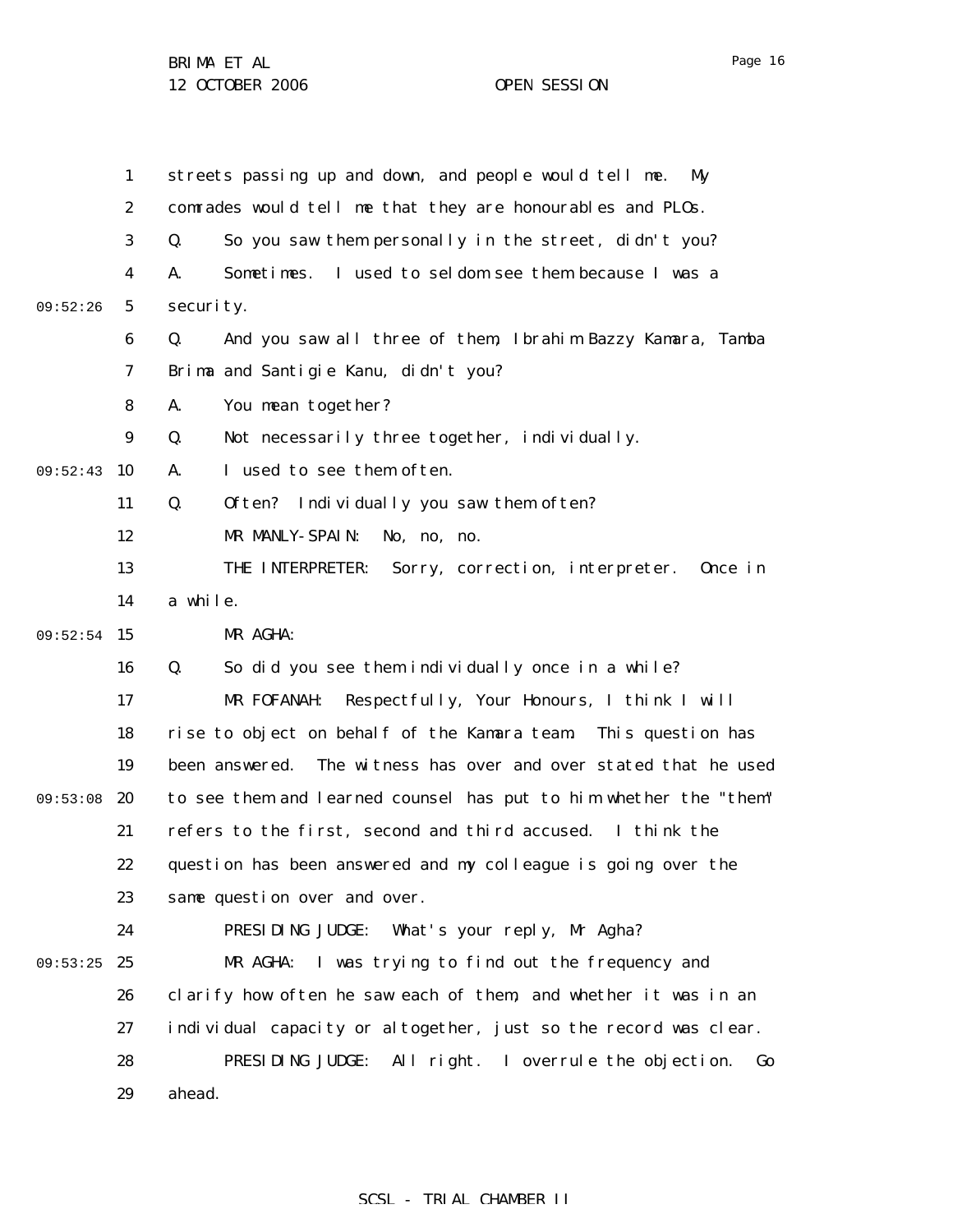1 2 3 4 5 6 7 8 9 09:54:03 10 11 12 13 14 09:54:15 15 16 17 18 19 09:54:33 20 21 22 23 24 09:54:47 25 26 27 28 29 09:53:51 MR AGHA: Q. So you saw Tamba Brima once in a while; correct? On his own? A. I seldom saw them. I used to see them once in a while, three of them. Q. Just answer the question. And did you see Ibrahim Bazzy Kamara? PRESIDING JUDGE: Wait on. What is his answer to that first question? The question was: You used to see Tamba Brima once in a while on his own. What is your answer to that? THE WITNESS: Yes, sir. PRESIDING JUDGE: That's correct, is it? THE WITNESS: Yes, sir. MR AGHA: Q. And you also used to see Ibrahim Bazzy Kamara once in a while on his own; is that right? A. I used to see them once in a while with security. Q. And how many securities -- PRESIDING JUDGE: Look, Mr Witness, you are confusing us. You are being asked about one person and your reply is "them". You are referring to them, when you've only being asked about one person. Now, we are not sure what you are talking about. Can you ask the question again. MR AGHA: Q. You saw Ibrahim Bazzy Kamara once in a while, on his own; is that right? A. It was not him alone. He would be alone as a commander or honourable but he would have a security because during those times it was difficult for honourable to walk alone. He would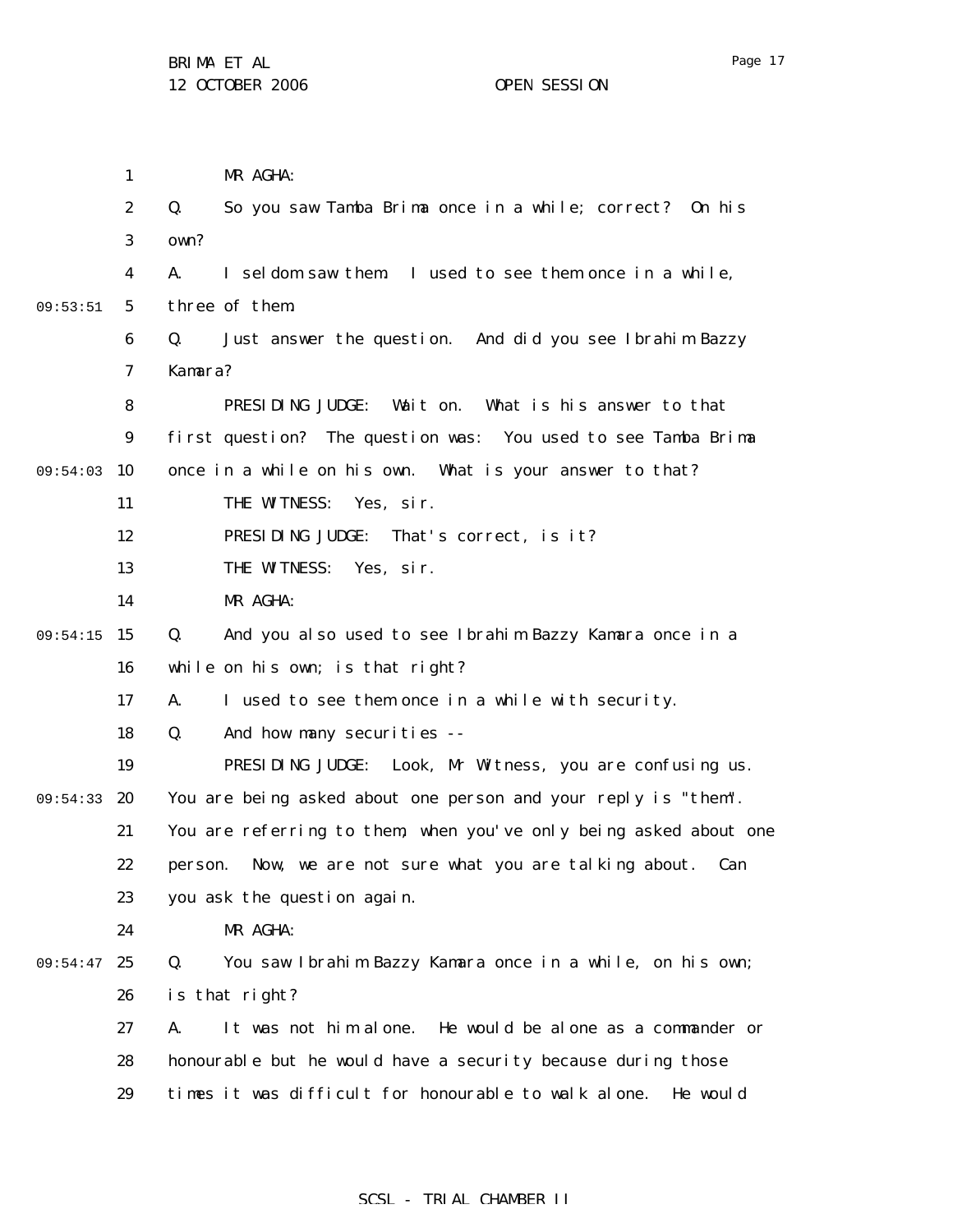|          | $\mathbf{1}$     | have a security.                                                  |
|----------|------------------|-------------------------------------------------------------------|
|          | $\boldsymbol{2}$ | MR AGHA:                                                          |
|          | 3                | Okay. So what you are saying is you saw Ibrahim Bazzy<br>Q.       |
|          | 4                | Kamara not with Santigie Kanu and Alex Tamba Brima, but with his  |
| 09:55:24 | $\sqrt{5}$       | own securities, once in a while?                                  |
|          | 6                | That is what I meant. Yes, sir.<br>A.                             |
|          | 7                | And did you also mean when you saw Tamba Brima once in a<br>Q.    |
|          | 8                | while you saw him individually with his securities?               |
|          | 9                | Yes, sir.<br>A.                                                   |
| 09:55:44 | 10               | And the same for Ibrahim Bazzy Kamara, you also saw him<br>Q.     |
|          | 11               | once in a while, with his securities; is that right?              |
|          | 12               | Yes, sir.<br>A.                                                   |
|          | 13               | And you say it was difficult to approach these honourables;<br>Q. |
|          | 14               | were they important people?                                       |
| 09:56:12 | 15               | I don't understand.<br>A.                                         |
|          | 16               | These three honourables, who had their securities, were<br>Q.     |
|          | 17               | senior members of the AFRC government, weren't they?              |
|          | 18               | Yes, sir.<br>A.                                                   |
|          | 19               | Q.<br>Tamba Brima was a member of the Supreme Council of the AFRC |
| 09:56:29 | 20               | government, wasn't he?                                            |
|          | 21               | Yes, sir.<br>A.                                                   |
|          | 22               | Ibrahim Bazzy Kamara was a member of the Supreme Council of<br>Q. |
|          | 23               | the AFRC government, wasn't he?                                   |
|          | 24               | Yes, sir.<br>A.                                                   |
| 09:56:43 | 25               | Q.<br>Santigie Kanu, aka Five-Five, was a member of the Supreme   |
|          | 26               | Council of the AFRC government, wasn't he?                        |
|          | 27               | I don't know whether he's been referred to as Five-Five but<br>A. |
|          | 28               | I knew him as Santigie Kanu. I can recall that.                   |
|          | 29               | PRESIDING JUDGE: Well, what is his answer to the question?        |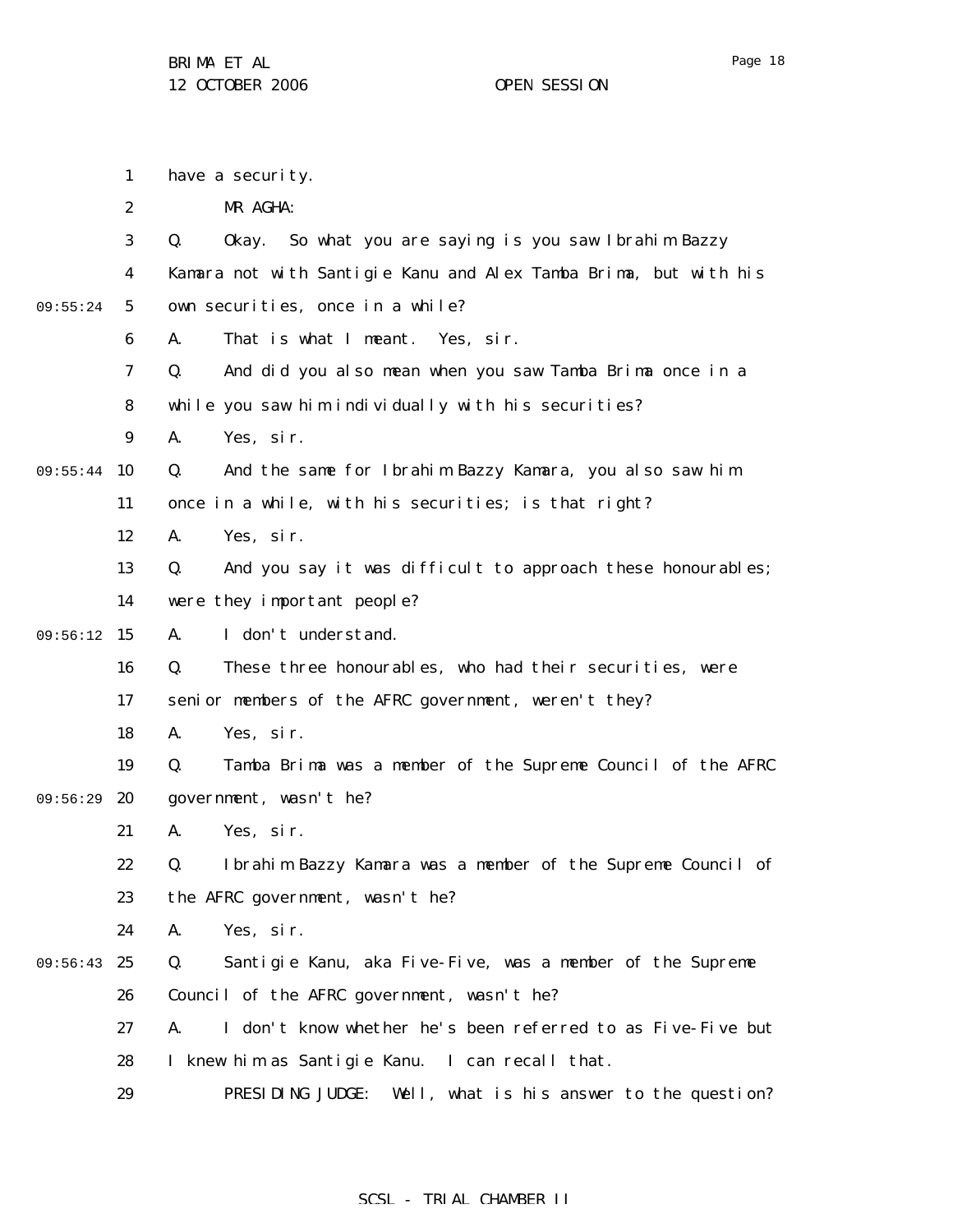1

2

3

4

5

6

7

8

9

11

12

13

14

16

17

18

19

21

22

23

09:57:47 10

09:57:18

09:58:06 15

09:58:27 20

MR AGHA: Q. Was Santigie Kanu also a member of the Supreme Council of the AFRC government? A. Yes, sir. Q. And I say to you that Tamba Brima, Ibrahim Bazzy Kamara and Santigie Kanu were three of the soldiers who overthrew the Kabbah government in 1997; what do you have to say about that? A. I don't know. Q. I say to you that Tamba Brima, Ibrahim Bazzy Kamara and Santigie Kanu were made honourables because they were some of the soldiers who overthrew the Kabbah government in 1997; what do you have to say about that? A. That is not true. Q. How do you know it's not true? A. I don't know if that is the truth. Q. So your answer is you don't know? A. I don't know. I don't know. Q. Now, let's turn to the period when the intervention takes place. Now, you were shot; is that right? During the intervention by an ECOMOG soldier? A. Yes, sir. Q. And you were taken to the hospital in a Hilux by Issa Sesay; is that right?

24 A. Yes, sir.

09:58:47 25 26 27 28 Q. Well, I say to you that is incorrect, that Issa Sesay took you, because he wasn't in Freetown at that time; what do you have to say about that? A. He took me there. He was there.

> 29 Q. Is that what other people told you?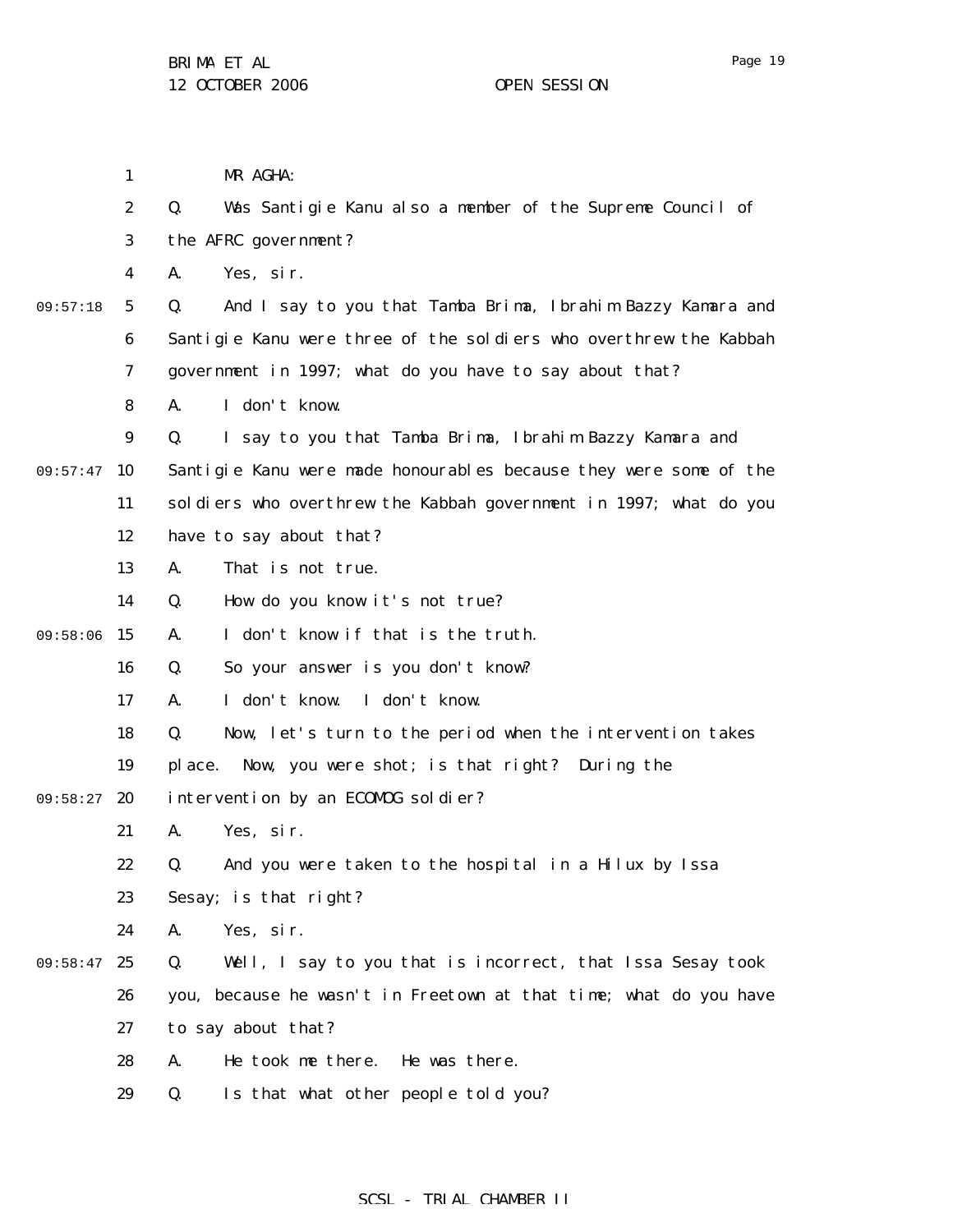|          | 1                | JUDGE DOHERTY: What do you mean by that question, Mr Agha?        |
|----------|------------------|-------------------------------------------------------------------|
|          | $\boldsymbol{2}$ | That other people told him who the person was or other people     |
|          | 3                | told him he was taken?                                            |
|          | 4                | I will clarify, Your Honour.<br>MR AGHA:                          |
| 09:59:21 | $\mathbf{5}$     | Q.<br>Did other people tell you that it was Issa Sesay who took   |
|          | $\boldsymbol{6}$ | you?                                                              |
|          | 7                | Yes, sir.<br>A.                                                   |
|          | 8                | But you didn't personally know Issa Sesay, did you?<br>Q.         |
|          | $\boldsymbol{9}$ | Yes, sir.<br>A.                                                   |
| 09:59:35 | 10               | Yes, you personally knew him or no, you did not know him?<br>Q.   |
|          | 11               | I didn't know him personally.<br>A.                               |
|          | 12               | Q.<br>Now, you say that you stayed in the hospital for some time  |
|          | 13               | before reporting to Lungi where the DDR programme was; do you     |
|          | 14               | remember that?                                                    |
| 09:59:56 | 15               | Yes, sir.<br>A.                                                   |
|          | 16               | And you say that there were about 3,000 soldiers in Lungi<br>Q.   |
|          | 17               | garrison, don't you?                                              |
|          | 18               | Yes, sir.<br>A.                                                   |
|          | 19               | And were these soldiers surrendered SLAs, these 3,000?<br>Q.      |
| 10:00:16 | 20               | Yes, sir.<br>A.                                                   |
|          | 21               | And as a surrendered SLA could you leave Lungi garrison at<br>Q.  |
|          | 22               | any time or were there constraints on your movement?              |
|          | 23               | Well, they restricted our movement.<br>А.                         |
|          | 24               | Q.<br>So you couldn't just come and go to Freetown if you wanted; |
| 10:00:40 | 25               | is that right?                                                    |
|          | 26               | Yes, sir.<br>A.                                                   |
|          | 27               | And did any of you surrendered 3,000 SLAs have weapons with<br>Q. |
|          | 28               | you at Lungi?                                                     |
|          | 29               | No, sir.<br>A.                                                    |
|          |                  |                                                                   |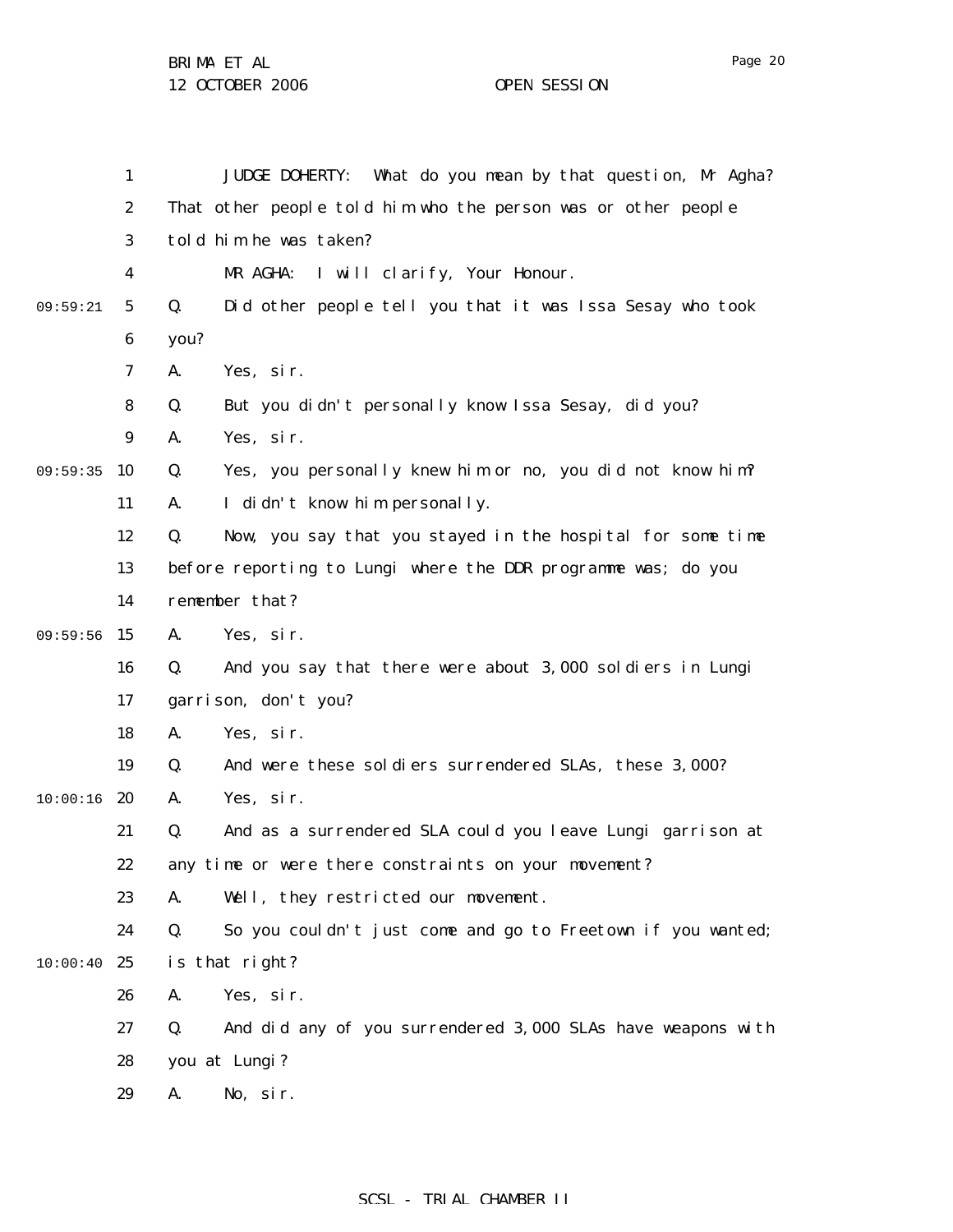BRIMA ET AL

12 OCTOBER 2006 OPEN SESSION

|          | $\mathbf{1}$     | Now, you mentioned that there were surrendered SLAs and<br>Q.     |
|----------|------------------|-------------------------------------------------------------------|
|          | $\boldsymbol{2}$ | active in-service SLAs. Do you remember that?                     |
|          | 3                | A.<br>No, sir.                                                    |
|          | $\boldsymbol{4}$ | Q.<br>Well, let me put it to you this way: Were there active      |
| 10:01:19 | $\mathbf{5}$     | in-service SLAs, as well as surrendered SLAs?                     |
|          | 6                | They were not with us. They were not with us.<br>A.               |
|          | 7                | So where were the active in-service SLAs kept?<br>Q.              |
|          | 8                | They were just around the barracks but they were not with<br>A.   |
|          | $\boldsymbol{9}$ | us.                                                               |
| 10:01:43 | 10               | And were they subject to the same constraints and<br>Q.           |
|          | 11               | restrictions of movement as the surrendered SLAs?                 |
|          | 12               | No, sir.<br>A.                                                    |
|          | 13               | So the in-service SLAs were working with the ECOMOG troops;<br>Q. |
|          | 14               | is that right?                                                    |
| 10:02:00 | 15               | The serving soldiers, you mean the serving soldiers? I<br>A.      |
|          | 16               | don't understand. Repeat, please.                                 |
|          | 17               | I will try and explain. You had your category of<br>Q.            |
|          | 18               | prisoners, who were the surrendered SLAs, who had restriction on  |
|          | 19               | movement; right?                                                  |
| 10:02:20 | 20               | Yes, sir.<br>A.                                                   |
|          | 21               | And then there's another category of SLAs who were serving,<br>Q. |
|          | 22               | active in-service; right?                                         |
|          | 23               | Yes, sir.<br>A.                                                   |
|          | 24               | Q.<br>And were these active in-service SLAs working with the      |
| 10:02:39 | 25               | ECOMOG troops?                                                    |
|          | 26               | Well, I don't know sir, because we used to be in one<br>A.        |
|          | 27               | particular place. We would not move around.                       |
|          | 28               | So, do you know why you were treated differently as a<br>Q.       |
|          | 29               | surrendered SLA to an active in-service SLA?                      |

# SCSL - TRIAL CHAMBER II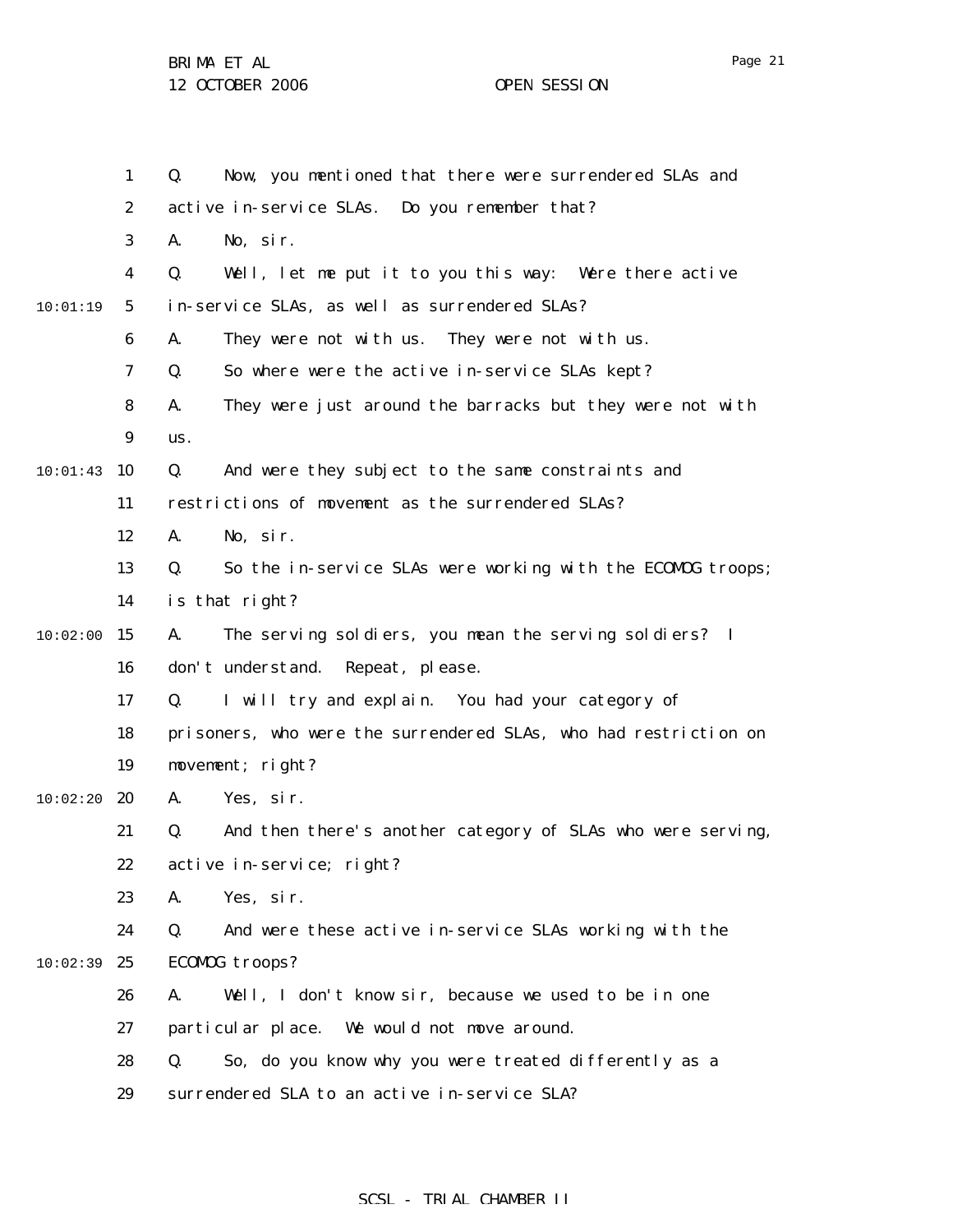|          | $\mathbf{1}$     | No, sir.<br>A.                                                    |
|----------|------------------|-------------------------------------------------------------------|
|          | $\boldsymbol{2}$ | Q.<br>Would you say it was because you were not trusted?          |
|          | 3                | I don't know sir.<br>A.                                           |
|          | 4                | Now, you say there was an SLA colonel in charge of the<br>Q.      |
| 10:03:26 | 5                | 3,000 surrendered SLAs; do you remember that?                     |
|          | $\boldsymbol{6}$ | Yes, sir.<br>A.                                                   |
|          | 7                | And were you still following the orders of your superior<br>Q.    |
|          | 8                | officers whilst you were surrendered?                             |
|          | 9                | Yes, sir.<br>A.                                                   |
| 10:03:47 | 10               | Now, in around December 1998, you were moved from Lungi to<br>Q.  |
|          | 11               | Pademba Road gaol, weren't you?                                   |
|          | 12               | Yes, sir.<br>A.                                                   |
|          | 13               | And this was because the government was afraid that you may<br>Q. |
|          | 14               | join the troops in the bush who were advancing to Freetown; is    |
| 10:04:14 | 15               | that right?                                                       |
|          | 16               | Yes, sir.<br>A.                                                   |
|          | 17               | Can you explain to me why they would move you from Lungi to<br>Q. |
|          | 18               | Freetown, if they thought the troops were coming to Freetown?     |
|          | 19               | I don't understand.<br>A.                                         |
| 10:04:43 | 20               | Well, if you were at Lungi garrison, and the government<br>Q.     |
|          | 21               | believed the troops were going to attack Freetown, why would they |
|          | 22               | move surrendered soldiers into Freetown?                          |
|          | 23               | MR DANIELS:<br>Objection, Your Honour.<br>Counsel is asking the   |
|          | 24               | witness to speculate on what the government would do or not do.   |
| 10:05:04 | 25               | The witness is not in a position to comment on that.              |
|          | 26               | PRESIDING JUDGE: What do you say to that objection?               |
|          | 27               | MR AGHA:<br>I would just ask if he personally can have any        |
|          | 28               | explanation as to why that would happen.                          |
|          | 29               | PRESIDING JUDGE:<br>Well, you didn't put it that way,             |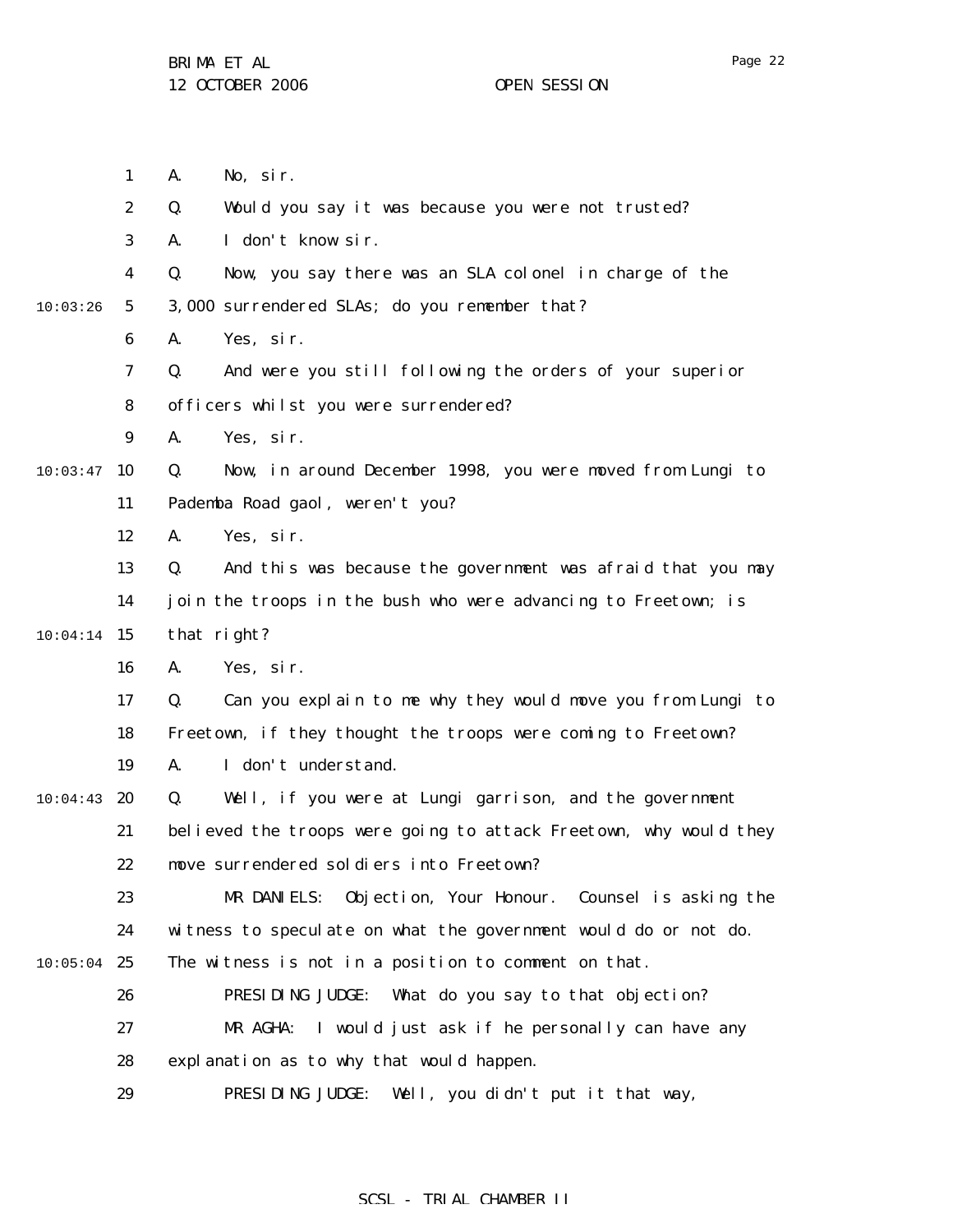|          | $\mathbf{1}$     | Mr Agha.                                                          |
|----------|------------------|-------------------------------------------------------------------|
|          | $\boldsymbol{2}$ | MR AGHA:<br>0kay.                                                 |
|          | 3                | Can you personally give any explanation as to why, if<br>Q.       |
|          | 4                | troops were coming to attack Freetown, you, as surrendered SLAs,  |
| 10:05:31 | $\mathbf{5}$     | would be moved from Lungi to Freetown?                            |
|          | 6                | Well, it was ML Sesay, the commander we had, who told us<br>A.    |
|          | 7                | that they said we should leave Lungi garrison to come to stadium  |
|          | 8                | hostel, so we should not join our brothers. Maybe we would want   |
|          | $\boldsymbol{9}$ | to join them to come into Freetown. So that was why they took us  |
| 10:05:59 | 10               | from Lungi and said they were bringing us to stadium hostel.      |
|          | 11               | While we were coming, they didn't bring us to stadium hostel.     |
|          | 12               | They took us directly to Pademba Road Prisons.                    |
|          | 13               | I say to you that you were not in Lungi and that you were<br>Q.   |
|          | 14               | taken from hospital directly to Pademba Road; what do you have to |
| 10:06:24 | 15               | say about that?                                                   |
|          | 16               | I was at Lungi, sir.<br>A.                                        |
|          | 17               | I say to you that far less than 3,000 troops were taken<br>Q.     |
|          | 18               | from Lungi to Pademba Road; what do you have to say about that?   |
|          | 19               | Repeat the question, sir.<br>A.                                   |
| 10:06:43 | 20               | I say to you that much less than 3,000 surrendered SLAs<br>Q.     |
|          | 21               | were taken from Lungi to Pademba Road; what do you have to say    |
|          | 22               | about that?                                                       |
|          | 23               | It was up to that number, sir.<br>A.                              |
|          | 24               | Q.<br>So it could also have been less than that number, couldn't  |
| 10:07:05 | 25               | it?                                                               |
|          | 26               | There were many, sir.<br>A.                                       |
|          | 27               | Yes, but many could mean 1,000, couldn't it?<br>Q.                |
|          | 28               | It was up to 200.<br>A.                                           |
|          | 29               | Q.<br>Now, you claim that you were kept in the prison compound at |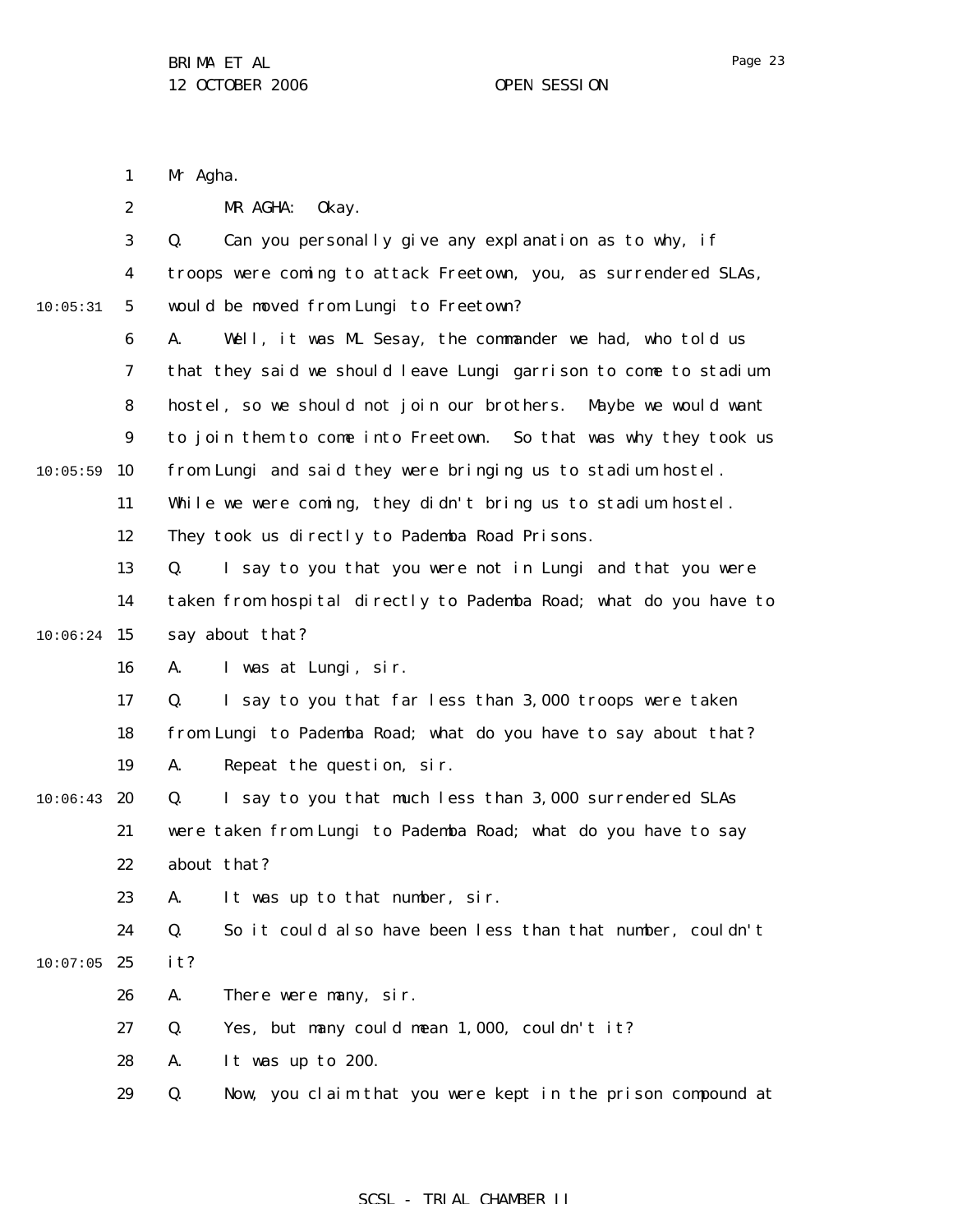1 2 3 4 5 6 7 8 9 10:08:13 10 11 12 13 14  $10:08:40$  15 16 17 18 19  $10:09:06$  20 21 22 23 24 10:09:19 25 26 27 28 29 10:07:45 Pademba Road; is that right? A. Yes, sir. Q. So this was with inside the prison walls; right? A. Inside Pademba Road Prisons. Q. And none of those who were transferred with you, from Lungi to Pademba Road, had weapons with them, did they? A. None of them had weapons, sir. Q. Now, you say that Pademba Road Prison was broken into, and you and other prisoners were released; do you remember that? A. Yes, sir. Q. Now you also named Junior Lion and some others as being the soldiers who came to release the prisoners from the gaol, didn't you? A. Yes, sir. Q. One of the soldiers was also Woyoh, wasn't it? A. No, sir. Q. Did you speak to the investigators of the Special Court, before coming here to give your evidence at any time? A. What do you mean? Which investigators? The one who took my statement? Q. Yes. Did someone take your statement from the Special Court? A. Yes, sir. Q. Now, the Prosecution has been provided with a summary of your statement, and I will read you a part of it, because this is what apparently you would have told the investigator, so I will read. Are you listening? A. Yes, sir. Q. "Soldiers entered the prisons and said that if they do not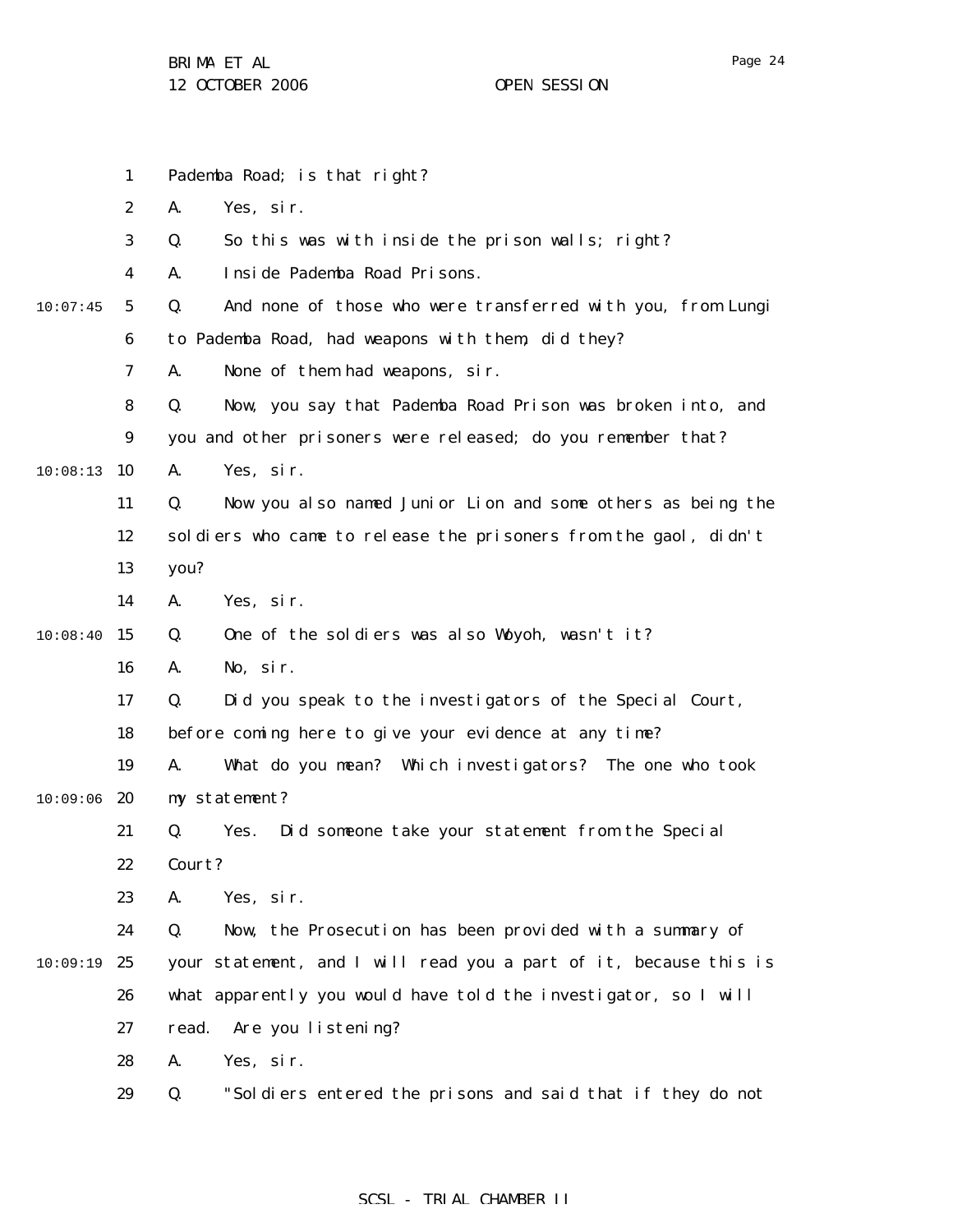|          | $\mathbf{1}$     | join them they would be killed. That he," that is you, "saw       |
|----------|------------------|-------------------------------------------------------------------|
|          | $\boldsymbol{2}$ | Junior Lion, Tito, Woyoh, Bobby, Alabama, Keforkeh and Colonel    |
|          | 3                | Pikin amongst those who broke open the prison." Now do you        |
|          | 4                | remember saying that to the investigator who took your statement? |
| 10:10:11 | $\mathbf{5}$     | That?<br>A.                                                       |
|          | $\boldsymbol{6}$ | Q.<br>Yes, what I've just read to you.                            |
|          | 7                | I don't understand what you've said.<br>A.                        |
|          | 8                | Okay. I will read you the paragraph again.<br>Q.<br>And my        |
|          | $\boldsymbol{9}$ | question to you is: Did you say what I'm going to read you to     |
| 10:10:33 | 10               | the person who took your statement; do you understand?            |
|          | 11               | Yes, sir.<br>A.                                                   |
|          | 12               | So did you tell him: "Soldiers entered the prisons and<br>Q.      |
|          | 13               | said that if they do not join them they would be killed.<br>That  |
|          | 14               | he, " that is you, "saw Junior Lion, Tito, Woyoh, Bobby, Alabama, |
| 10:11:01 | 15               | Keforkeh and Colonel Pikin amongst those who broke open the       |
|          | 16               | prison." Now did you say that to those who took your statement?   |
|          | 17               | No, sir.<br>A.                                                    |
|          | 18               | I say to you that you are lying and you did say that to<br>Q.     |
|          | 19               | those who took your statement. What do you have to say about      |
| 10:11:20 | 20               | that?                                                             |
|          | 21               | I didn't say that.<br>A.                                          |
|          | 22               | Now, according to you, when soldiers in Pademba Road Prison<br>Q. |
|          | 23               | were released they carried out massive killings; is that right?   |
|          | 24               | Yes, sir.<br>A.                                                   |
| 10:11:42 | 25               | Q.<br>And they carried out these massive killings on their        |
|          | 26               | release? Yes?                                                     |
|          | 27               | Yes, sir.<br>A.                                                   |
|          | 28               | So can you tell me please where the unarmed soldiers from<br>Q.   |
|          | 29               | Pademba Road Prison got their weapons from to carry out massive   |
|          |                  |                                                                   |

# SCSL - TRIAL CHAMBER II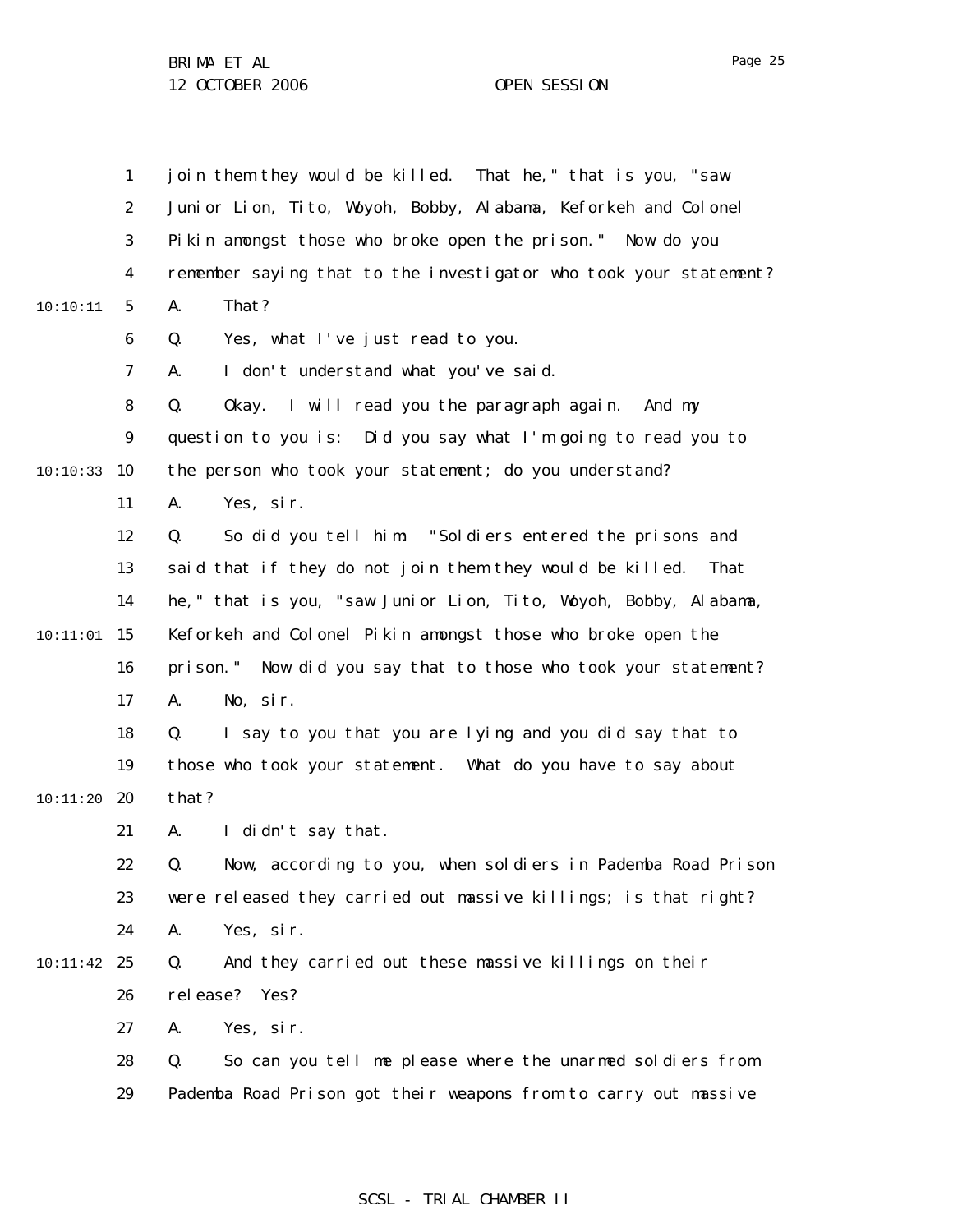1 2 3 4 5 6 7 8 9 10:12:39 10 11 12 13 14  $10:12:58$  15 16 17 18 19 20 21 22 23 24  $10:13:24$  25 26 27 28 29 10:12:23 10:13:09 killings on their release? A. Well, when they broke open the prison, when they went into the prison, Junior Lion had more than four weapons on him. So for any soldier that would open the prison they would give them a weapon. They would ask them who wanted to join up so that was how they got weapons. The one -- those who came came with weapons. Q. So the soldiers who came into the prison had plenty of weapons with them spare, to give away; is that right? A. They came with weapons, sir. Q. But they had spare weapons to give away to others who needed weapons, didn't they? A. Yes, sir. Q. I say to you that's a lie and that the SLAs were always short of weapons and ammunition and that no-one gave away weapons at Pademba Road gaol. What do you have to say about that? PRESIDING JUDGE: Well, which one is he supposed to be lying about? MR AGHA: Q. I say that you are lying and that no soldiers came to Pademba Road and distributed weapons to the prisoners who were rel eased? A. They distributed weapons, sir, when they went there. Q. Did you see any of these massive killings personally yourself? A. No, I didn't see them personally. Q. So how are you able to say the massive killings took place? A. Because the news came as hearsay, that people had been taken down to Connaught hospital, so I heard that news.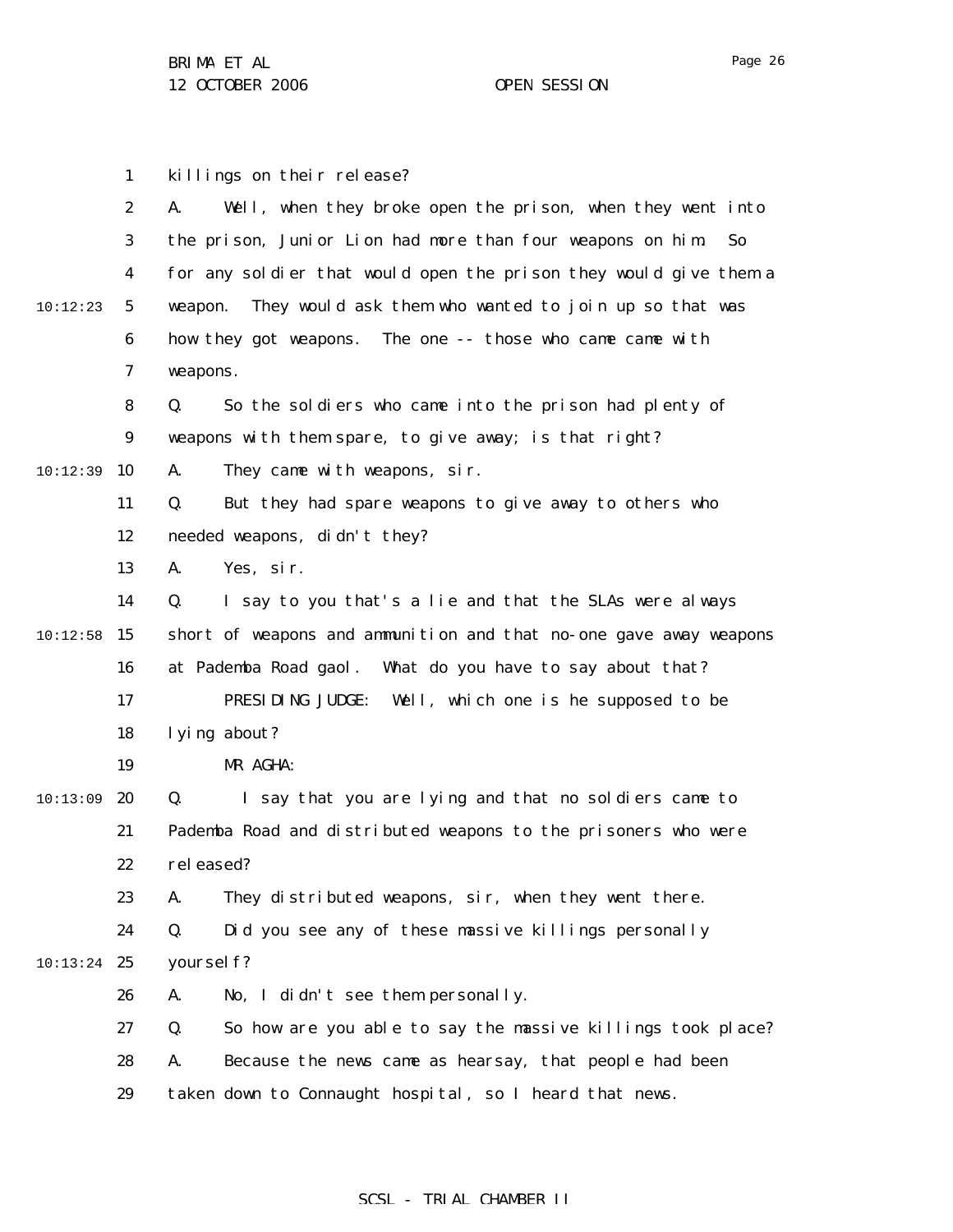1 2 3 4 5 6 7 8 9  $10:14:25$  10 11 12 13 14  $10:14:44$  15 16 17 18 19  $10:15:02$  20 21 22 23 24  $10:15:26$  25 26 27 28 29 10:14:04 Q. I say to you that the people who were carrying out massive killings were the SLA soldiers who entered Freetown and not those who were released from Pademba Road gaol; what do you have to say about that? A. That is not true, sir. Q. Now, you say that you gave a statement to people from the Special Court; do you remember that? A. Yes, sir. Q. And the Prosecution gets a summary of that statement. Nowhere in that summary is it mentioned that massive killings were carried out by people who were released from Pademba Road gaol. Did you give this piece of information to the investigator? A. Yes, sir. Q. I say to you that you are lying, and that you never gave that piece of information to the investigator; what do you have to say about that? A. I gave them, sir. Q. I also say to you that you are lying and that no burning was carried out by the escaped, the released prisoners from Pademba Road; what do you have to say about that? A. Burning took place, sir. Q. And I say to you that burning was also carried out by members of the SLA who invaded Freetown, wasn't it? A. Which people? I don't understand. Q. Not the people released from Pademba Road gaol, the SLA soldiers who came and attacked Freetown and opened up the gaol, they also burnt property, didn't they? A. No, sir.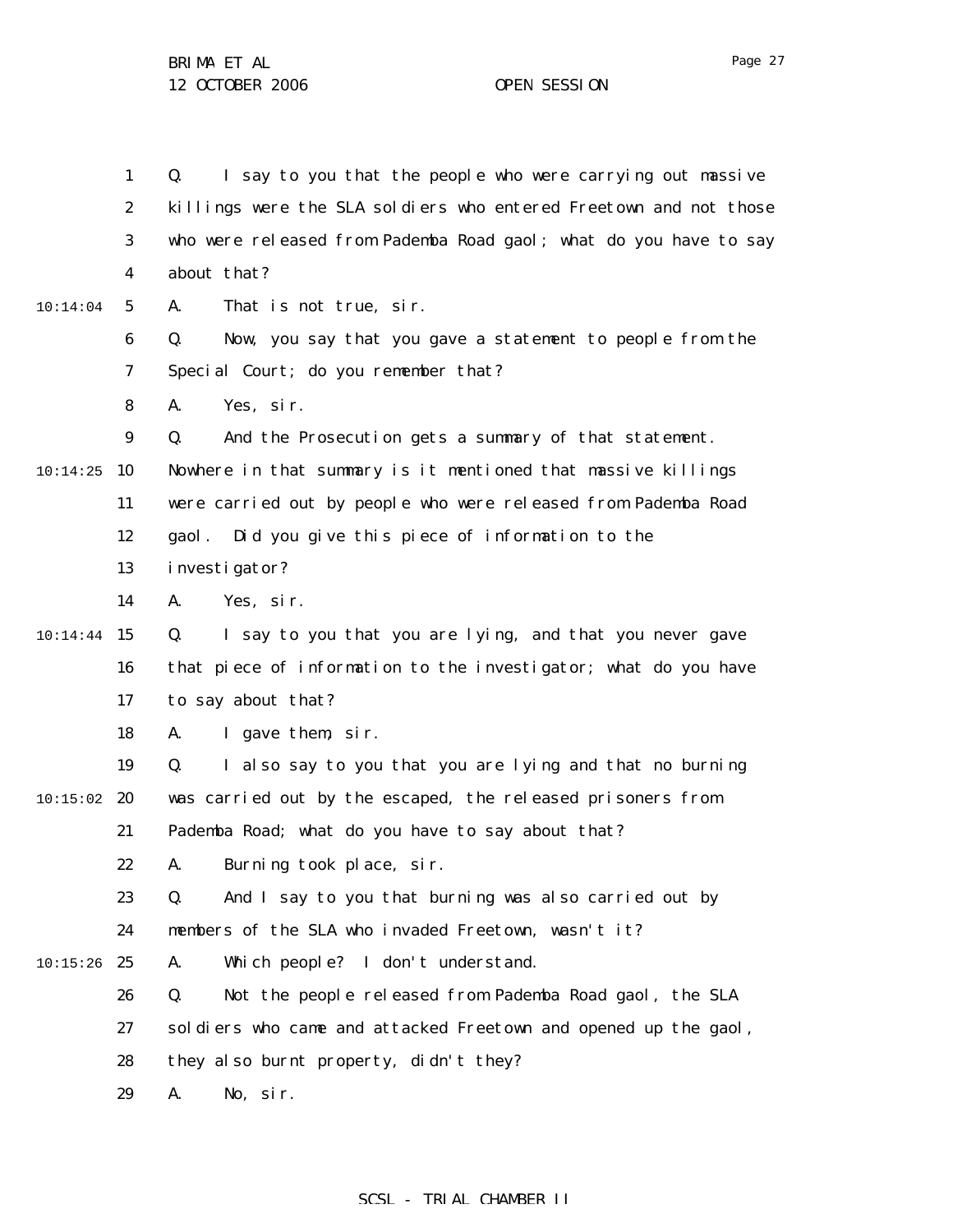1 2 3 4 5 6 7 8 9  $10:16:27$  10 11 12 13 14  $10:17:00$  15 16 17 18 19  $10:17:22$  20 21 22 23 24  $10:17:44$  25 26 27 28 29 10:16:10 Q. Now, when you were released you went to State House; is that right? A. Yes, sir. Q. And how many of your fellow soldiers went to State House with you? A. I can't recall the number that went to State House but we were many. Q. And you say that you were addressed in the compound of the State House; right? A. I don't understand. Q. According to you, FAT gave an address to you and the others in the compound of the State House; is that right? A. Yes, sir. Q. And FAT Sesay was the most senior officer who addressed you in the compound of State House, wasn't he? A. Yes, sir. Q. And FAT told you to go to the Paramount Hotel, didn't he? A. Yes, sir. Q. And did you go there? A. No, I did not go there, sir. Q. And can you explain to me why FAT Sesay would tell you to go to the Paramount Hotel, rather than the front line? A. It was -- he spoke to us individually. He spoke about the politicians as well. He said that all of them should go to the Paramount, the politicians that were removed from Pademba Road. So when they went I followed them because I was afraid of the movement. I had just come from the prison. I did not know who were the enemies and who were not. I was tormented. Q. So are you saying you followed the politicians to Paramount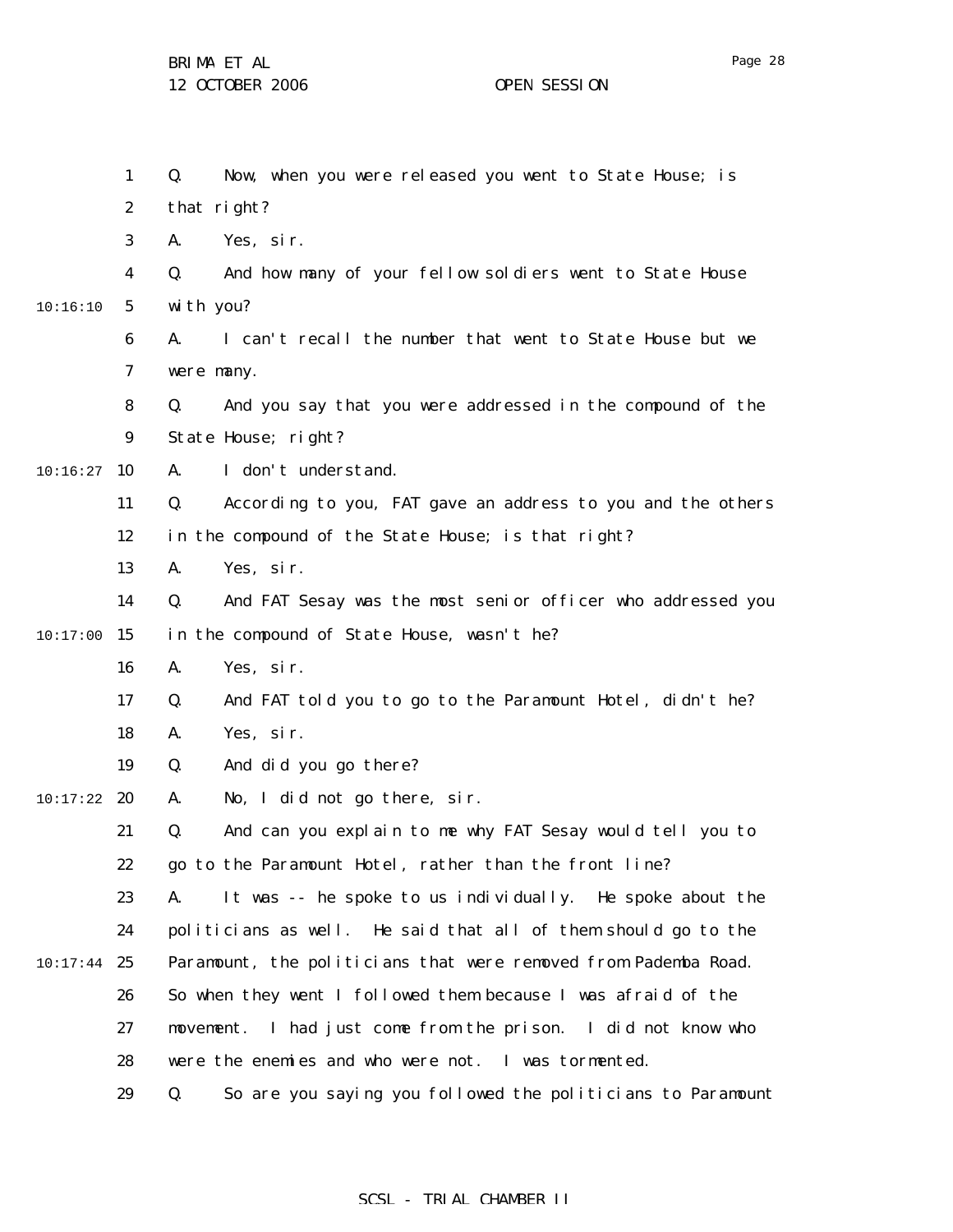1 Hotel?

|          | $\boldsymbol{2}$ | I did not go with them, in fact. They went to the<br>A.           |
|----------|------------------|-------------------------------------------------------------------|
|          | 3                | Paramount Hotel.                                                  |
|          | $\boldsymbol{4}$ | So where did you go?<br>Q.                                        |
| 10:18:15 | 5                | I was around.<br>A.                                               |
|          | 6                | Around where?<br>Q.                                               |
|          | 7                | Around the town.<br>A.                                            |
|          | 8                | So you were just wandering around Freetown; is that right?<br>Q.  |
|          | 9                | Not up and down Freetown. I mean, around the State House<br>A.    |
| 10:18:38 | 10               | environment but not inside because I was afraid to come out of    |
|          | 11               | the State House, so that if -- so that I would not meet an enemy  |
|          | 12               | because I was -- so I was inside because I was afraid.            |
|          | 13               | I say to you that you are lying and that you would have<br>Q.     |
|          | 14               | been sent immediately to the front line; what do you have to say  |
| 10:18:58 | 15               | about that?                                                       |
|          | 16               | I was not sent there.<br>A.<br>No, sir.                           |
|          | 17               | You never personally went into State House, did you?<br>Q.        |
|          | 18               | I went in there, sir.<br>A.                                       |
|          | 19               | And no one told you: "What are you doing here? Go away<br>Q.      |
| 10:19:17 | 20               | and fight." Is that right?                                        |
|          | 21               | Well, the tension was heavy. Nobody will tell me to go<br>A.      |
|          | 22               | around and fight.                                                 |
|          | 23               | The SLAs needed reinforcements and your position is you<br>Q.     |
|          | 24               | were just wandering around State House and no one was telling you |
| 10:19:42 | 25               | to fight; is that your evidence?                                  |
|          | 26               | Firstly, I had no weapon.<br>Secondly, I was not with them.<br>A. |
|          | 27               | They met me at the Pademba Road.<br>And the third point is that I |
|          | 28               | had no confidence to join up with them because I don't know how   |
|          | 29               | the fight started, so they met me in Freetown, so I was           |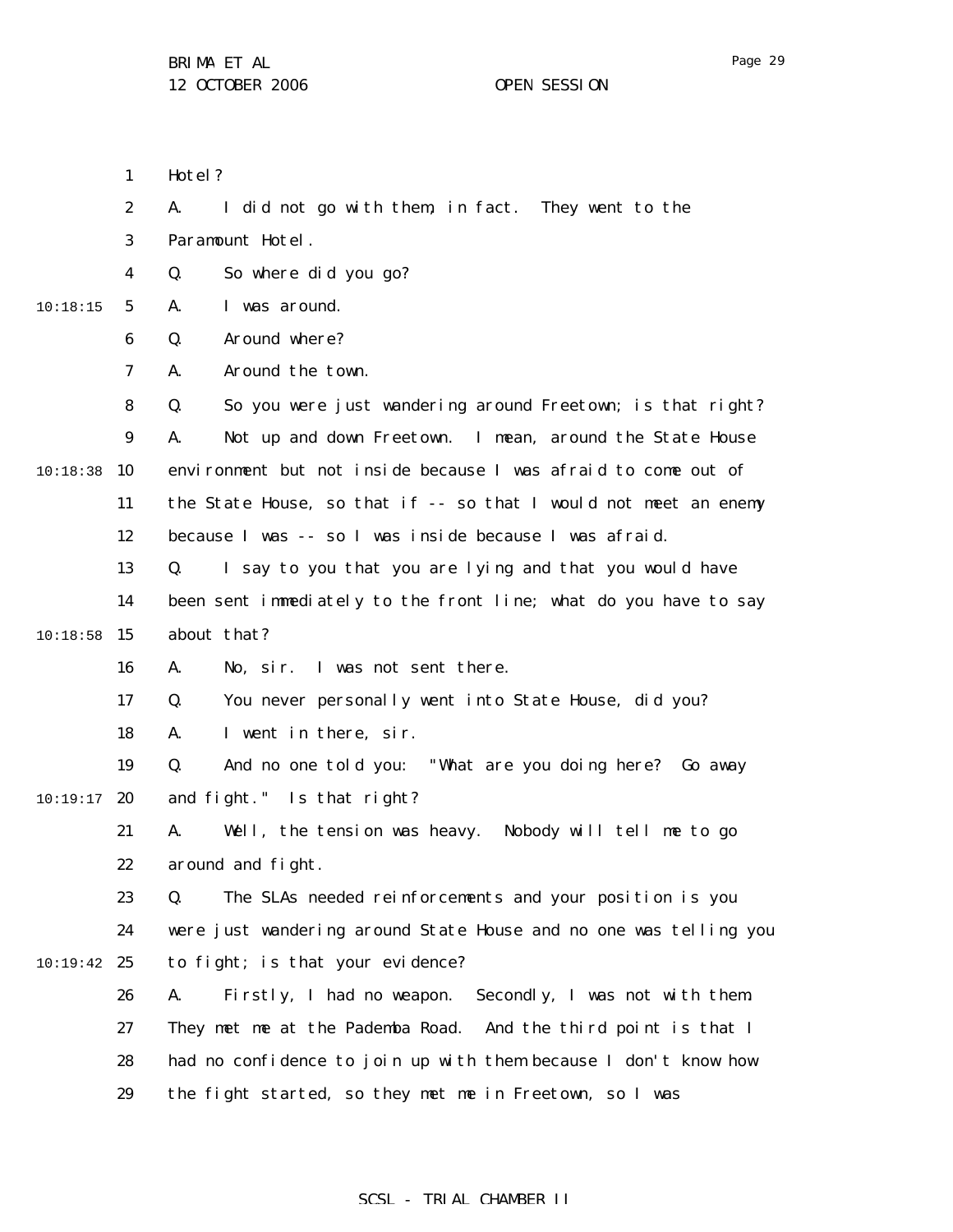1 frightened within.

|          | $\boldsymbol{2}$ | But according to you weapons were distributed at the gaol;<br>Q.    |
|----------|------------------|---------------------------------------------------------------------|
|          | $\bf{3}$         | why didn't they give you a weapon at State House and send you off   |
|          | $\boldsymbol{4}$ | to fight?                                                           |
| 10:20:16 | $\mathbf{5}$     | Objection, Your Honours. Respectfully, I<br>MR FOFANAH:             |
|          | 6                | don't think the word "distributed" was used. My learned             |
|          | $\boldsymbol{7}$ | colleague put the question to the witness as to whether those who   |
|          | 8                | went into the gaol had spare weapons to give to the inmates, and    |
|          | $\boldsymbol{9}$ | the witness merely referred to Junior Lion as one of those who      |
| 10:20:36 | 10               | gave weapons.                                                       |
|          | 11               | Mr Fofanah, I noted that the witness<br><b>JUDGE DOHERTY:</b>       |
|          | 12               | replied to a question in the following terms: "They distributed     |
|          | 13               | weapons."                                                           |
|          | 14               | As Your Honours pleases.<br>MR FOFANAH:                             |
| 10:20:50 | 15               | JUDGE SEBUTINDE: I confirm that.                                    |
|          | 16               | MR AGHA:                                                            |
|          | 17               | So why didn't you get a weapon and fight?<br>Q.                     |
|          | 18               | I did not want a weapon. I -- they did not give me a<br>A.          |
|          | 19               | I did not -- I was not around where they distributed the<br>weapon. |
| 10:21:04 | 20               | weapon because if they sharing, distributing weapons, I did not     |
|          | 21               | I did not want to fight because I had a problem.<br>get.            |
|          | 22               | So if you didn't want to fight why didn't you leave<br>Q.           |
|          | 23               | Freetown? Why did you stay at State House?                          |
|          | 24               | I had to be -- I had to stay at State House because I<br>A.         |
| 10:21:26 | 25               | wanted to save my life. I would not go ahead when I did not know    |
|          | 26               | what I was going to meet. I would not go where I was unsafe.<br>So  |
|          | 27               | I was within the area of the security.                              |
|          | 28               | Why didn't you go towards Kissy and escape?<br>Q.                   |
|          | 29               | I did not know who were at Kissy.<br>A.                             |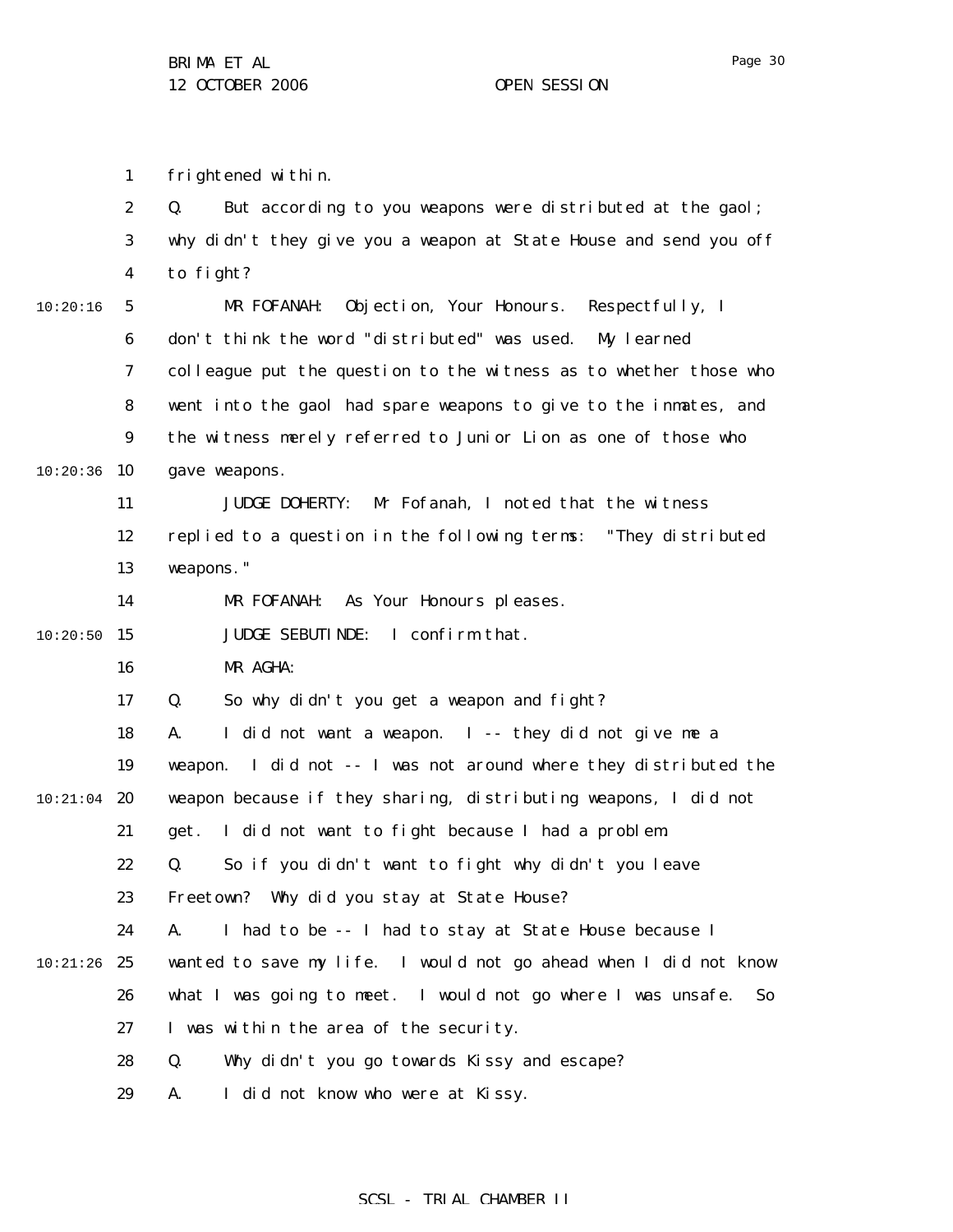1 Q. Who did you think were at Kissy?

2 3 4 A. It can be the RUFs at Kissy or even the junta. I would not go to Kissy when I did not know the particular junta that was based there.

10:22:14

5 6 7 8 Q. So according to you, you are wandering around State House and you don't even ask anyone there or find out that there are SLA troops who have advanced into Freetown from Kissy; is that right?

9 10:22:34 10 11 12 13 14  $10:22:55$  15 16 17 18 19  $10:23:14$  20 21 22 23 24  $10:23:27$  25 26 27 MR FOFANAH: Respectfully, Your Honours, this question, it is unfair and confusing. My learned friend colleague is talking about SLAs moving from Kissy to Freetown, and the initial question was whether the witness knew or at least thought about those who were at Kissy, so I don't know which of the two questions he is asking; whether the SLAs moved from Kissy to Freetown, the centre of Freetown, or whether the witness knew those who were at Kissy at the time he was around State House. PRESIDING JUDGE: Well, I am quite sure the witness is capable of saying if he doesn't understand the question. But, in any event, what do you reply to that objection? MR AGHA: I can make it more simple. If I can rephrase it in an easier way. Q. So you were in State House; right? A. Yes, sir. Q. And is it your evidence that you never found out what troop were behind State House in the Kissy area? A. Yes, sir. I never found out. Q. You never asked anyone?

> 28 29 A. I did not have to ask because I did not come to fight. I was not there to fight. I was there to secure my own life, my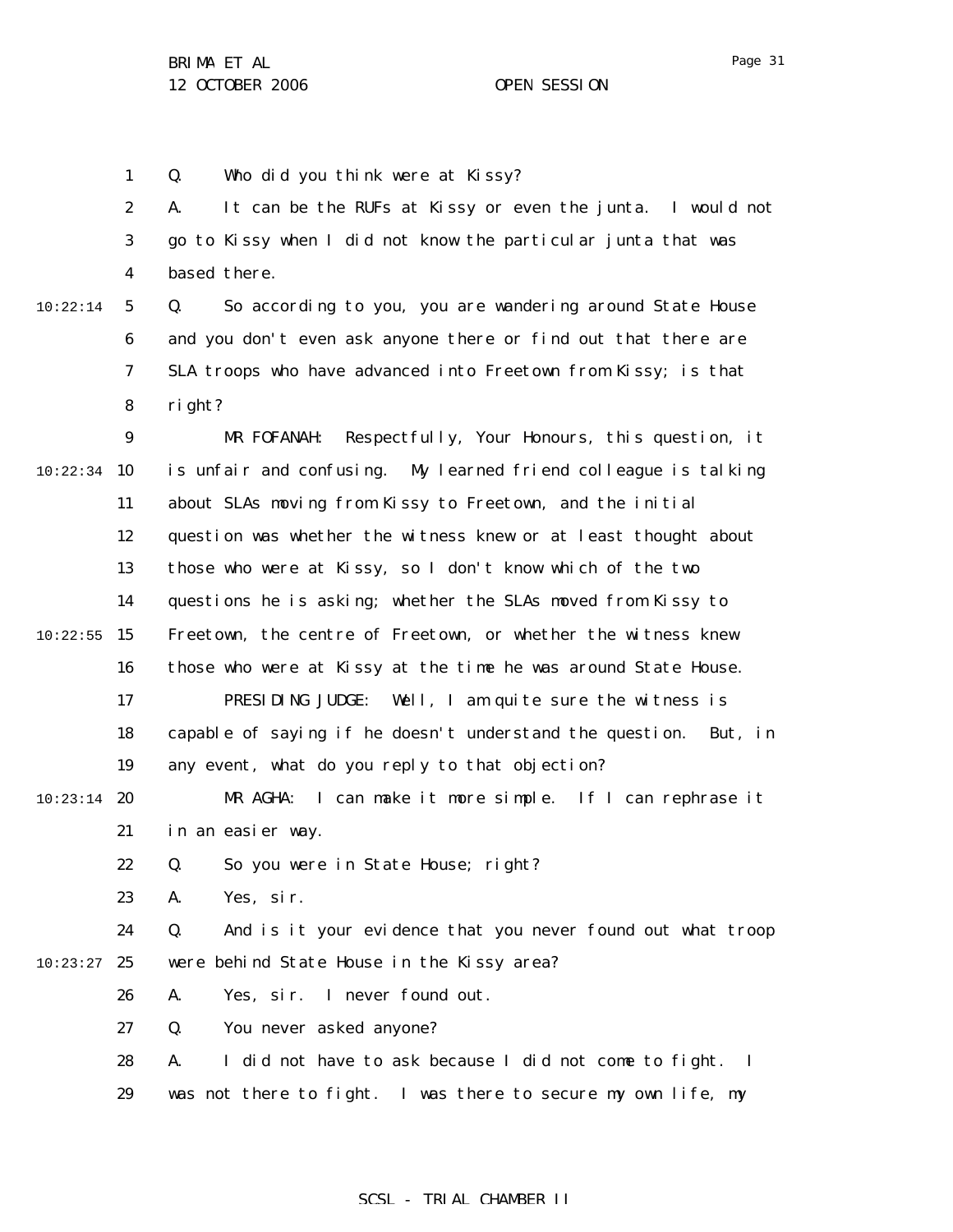1 2 3 4 5 6 7 8 9 10 10:24:22 11 12 13 14  $10:24:39$  15 16 17 18 19  $10:24:52$  20 21 22 23 24  $10:25:12$  25 26 27 28 29 10:24:02 personal life. Q. So why didn't you take a weapon if you were there to secure your personal life? A. I could not handle a weapon to secure my life. Q. You are a soldier, aren't you? You fought active combat? A. I was a soldier but I had been under the DDR programme. I had surrendered. Q. I put it to you that you are an absolute liar and you were never in State House, were you? A. No, sir. I was at State House, sir. Q. And did you hear that Alex Tamba Brima was in State House? A. No, sir. Q. Did you hear that Ibrahim Bazzy Kamara was in State House? A. No, sir. Q. What about Santigie Kanu, did you hear that he was in State House? A. No, sir. Q. Did you see any of those three people in State House? A. No, sir. Q. I put it to you that Tamba Brima was a commander and based in State House; what do you have to say about that? A. No, sir. That's not the truth. Q. I say to you that Ibrahim Bazzy Kamara was a commander and was based in State House; what do you have to say about that? A. He was not based at State House. That's not the truth. Q. I say to you that Santigie Kanu was a commander and was also based at State House; what do you have to say about that? A. That's not the truth, sir. Q. Did you ever hear that Tamba Brima was part of the Freetown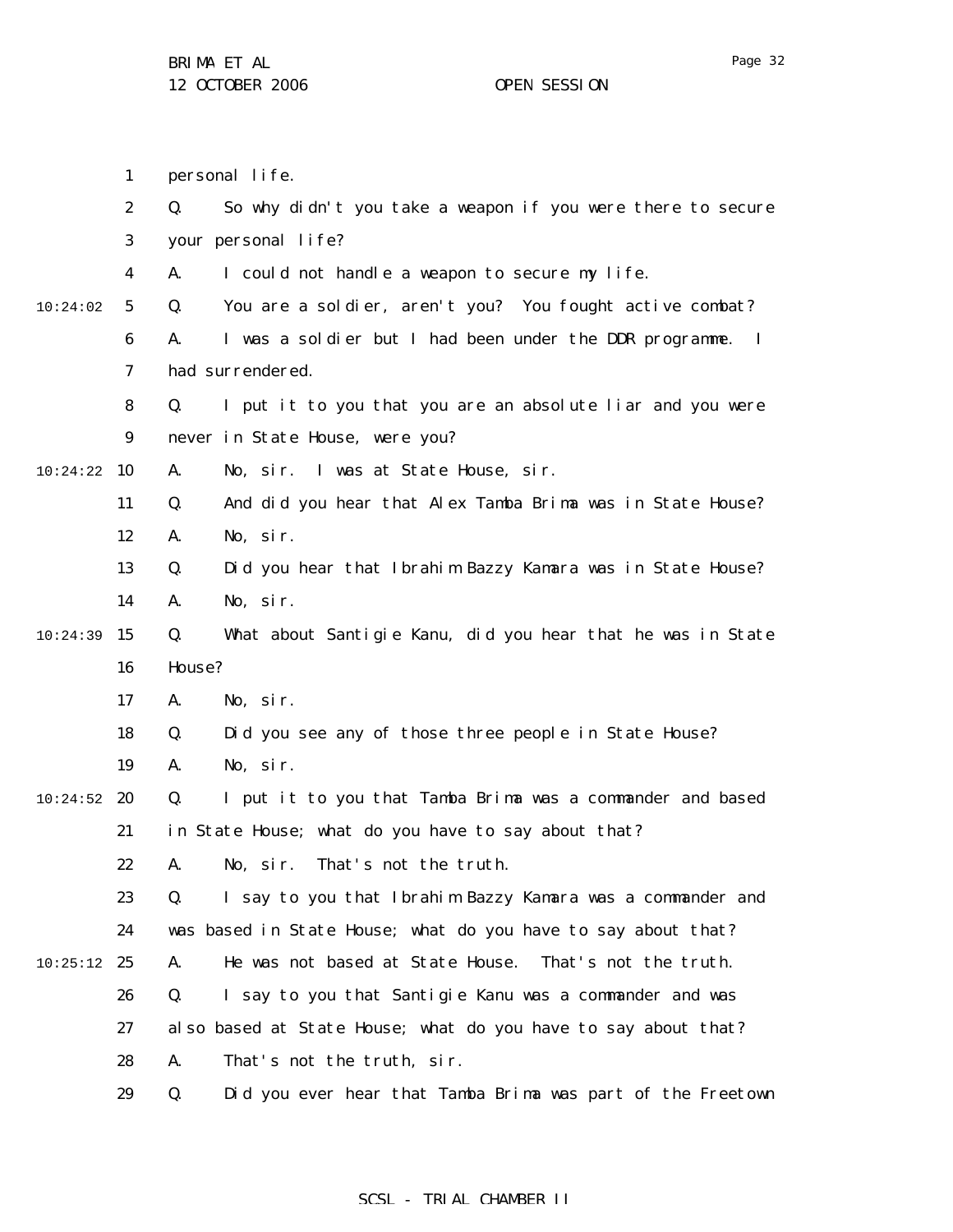1 2 3 4 5 6 7 8 9  $10:26:05$  10 11 12 13 14  $10:26:21$  15 16 17 18 19  $10:26:37$  20 21 22 23 24  $10:27:02$  25 26 27 28 10:25:47 invasion? A. No, sir. Q. I say to you that you are lying and that you know full well that Tamba Brima was part of the Freetown invasion? A. I don't know, sir. Q. What do you mean you don't know? You don't know whether he was or whether he wasn't? A. Repeat the question. Q. I'm saying to you you know full well that Tamba Brima was part of the Freetown invasion, don't you? Either you do know or you don't know? A. I don't know sir. It's not the truth. Q. And what about Ibrahim Bazzy Kamara; do you know about him? Or you don't know that he was also a part of the Freetown invasion? A. I don't know, sir. Q. And what about Santigie Kanu; do you know or you don't know whether he was also a part of the Freetown invasion? A. I don't know, sir. Q. Now, you say you stayed at State House and then what happened? Did you eventually leave Freetown? A. Yes, sir. Q. And you left with the other troops or, from State House, how did you leave? A. Well, after they were removed from State House, after the ECOMOG came, we went to Eastern Police, so as the troop was advancing I moved with them. From Eastern Police we went to Starco Savage Square. From Starco, they removed them from Starco

> 29 to Kissy. Finally, we were dislodged and everybody found his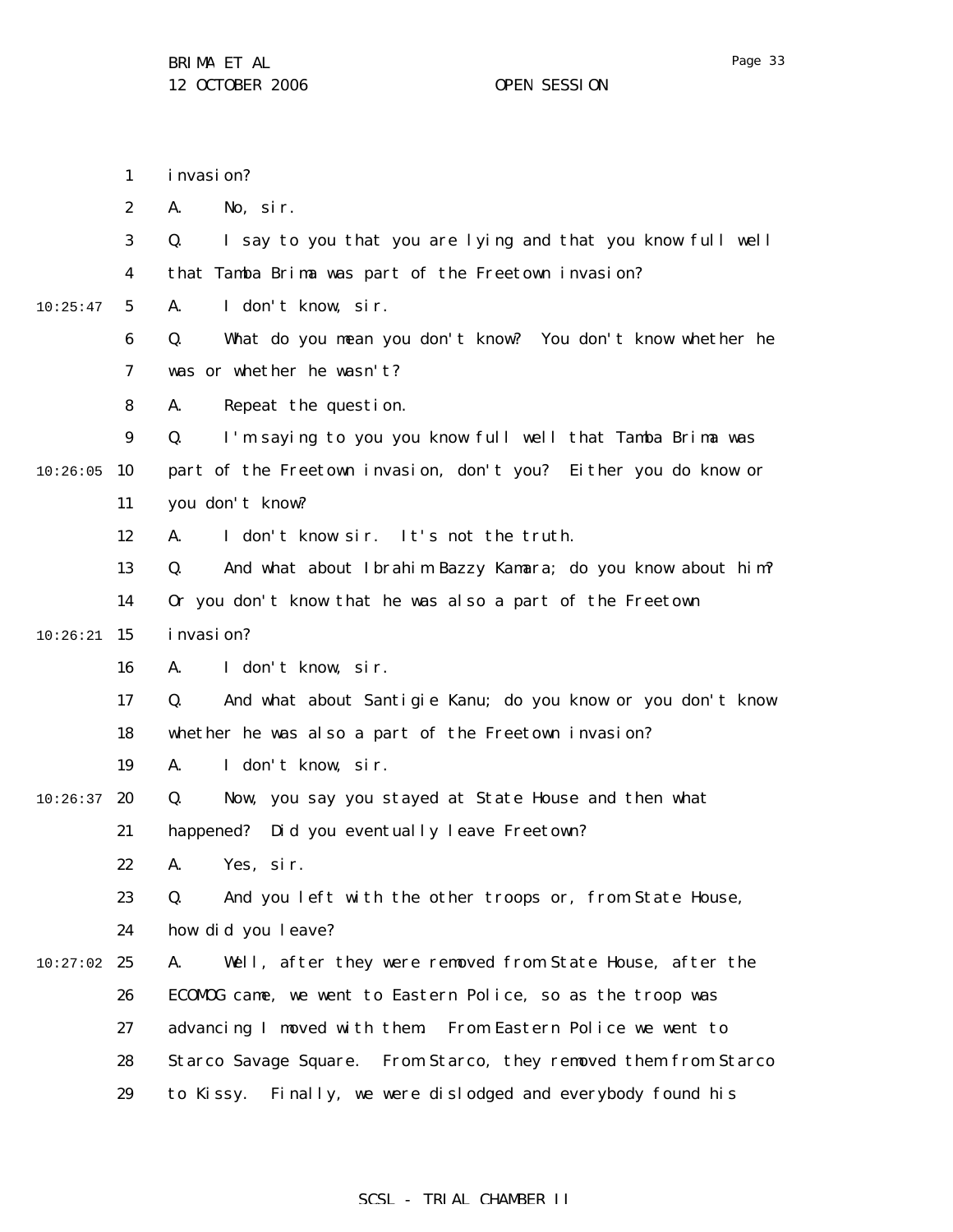1 2 3 4 5 6 7 8 9 10:28:05 10 11 12 13 14  $10:28:22$  15 16 17 18 19  $10:28:37$  20 21 22 23 24  $10:28:57$  25 26 27 28 29 10:27:46 way. We came to Benguema at Waterloo. From Benguema, when we arrived there, they, it was announced that we should return. Q. Thank you, witness. That is fine. So you withdrew with the troop, didn't you? A. Yes, sir. Q. And it was an organised withdrawal through from State House to Kissy back to Makeni, wasn't it? A. I don't understand. Repeat. Q. The troop withdrew together in an organised manner from the State House to Eastern Police, to Kissy, to Benguema, didn't they? A. No, sir. It was not in an organised manner. Q. But you were fighting the enemy as you were withdrawing, weren't you? A. No, sir. Q. So you had no engagement with the enemy while you are withdrawing; is that your evidence? A. Yes, sir. Q. I put it to you that's a lie and the troop, as it left Freetown, had to have various battles with ECOMOG before being able to fully retreat to Makeni; what do you have to say about that? A. No, sir. What I knew of, it was at Eastern Police and Starco and finally at Kissy. That was where I knew we -- they were. Q. But there was fighting at Starco, Eastern Police and Kissy, wasn't there? A. Yes. Q. So they got by, the troop got by one ECOMOG, let's say at

## SCSL - TRIAL CHAMBER II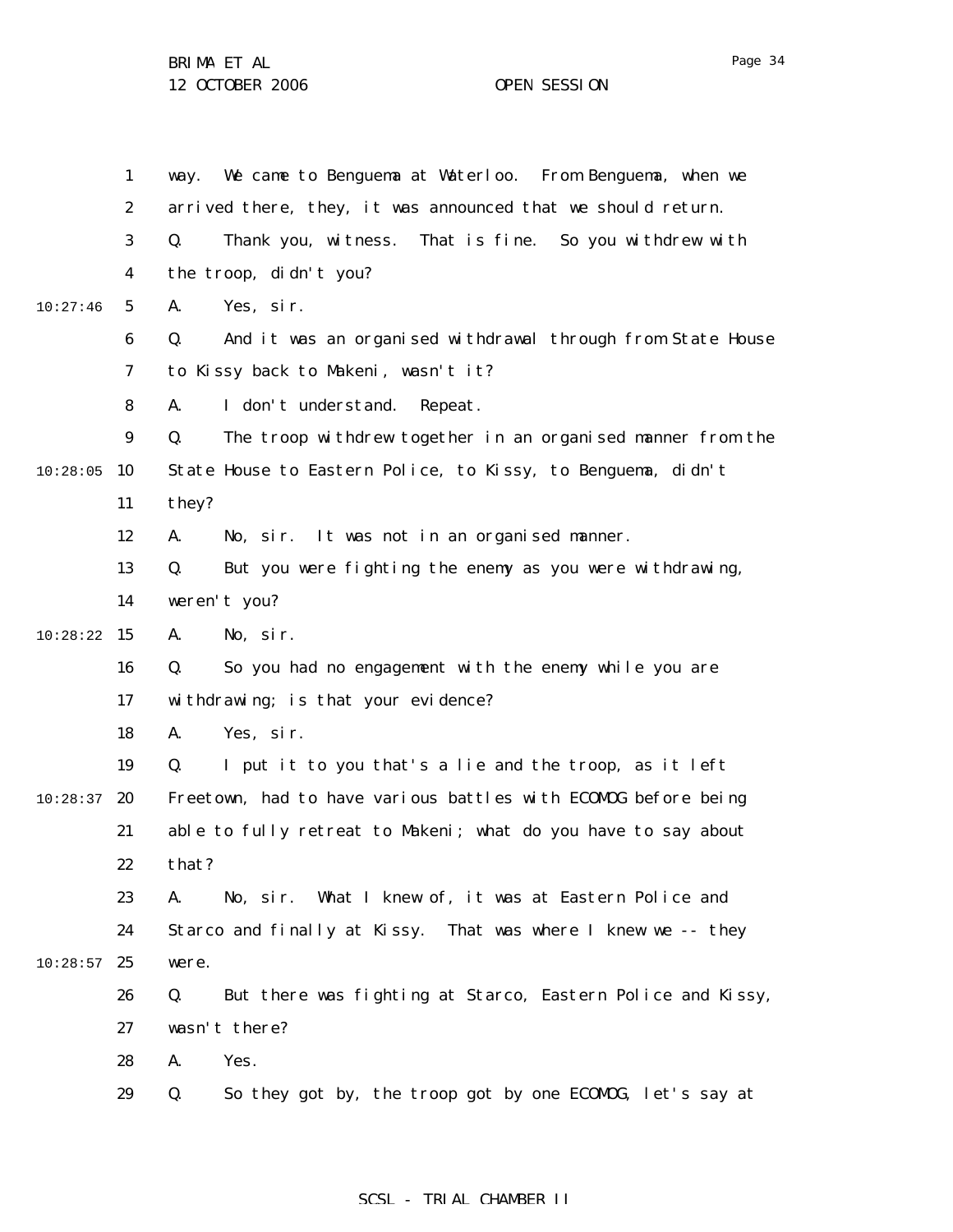1 2 3 4 5 6 7 8 9  $10:29:58$  10 11 12 13 14  $10:30:21$  15 16 17 18 19  $10:30:50$  20 21 22 23 24  $10:30:59$  25 26 27 28 29 10:29:32 Starco and then moved on to the next place where they engaged ECOMOG, didn't they? A. To say what? I'm not getting you clearly, your voice. Q. Okay. From State House, where did you first have an encounter with ECOMOG? Was it Starco or Eastern Police? A. I did not meet with the ECOMOG. When the ECOMOG engaged with the SLA, as they retreated, I retreated with them. As the fighting retreated, I retreated with them. Q. Right. So they would engage with ECOMOG, move on in their retreat, engage with ECOMOG, move on in their retreat and then escape; is that right? A. Yes, sir. Q. Now, as you were with the troop during its retreat, you heard that members of the SLA killed innocent civilians during the retreat, didn't you? A. No, sir. Q. Did you hear the SLAs amputated the arms of civilians during the retreat? A. No, sir. Q. Did you see or hear that any SLAs burnt down any houses during the retreat? A. No, sir. Q. What about abduction of civilians, you must have seen the SLAs abducting some civilians during the retreat? Didn't you? A. No, sir. Q. I say that you are lying and you know full well that the SLAs were committing the crimes which I've just mentioned as they retreated from Freetown; what do you have to say about that? A. I don't know, sir.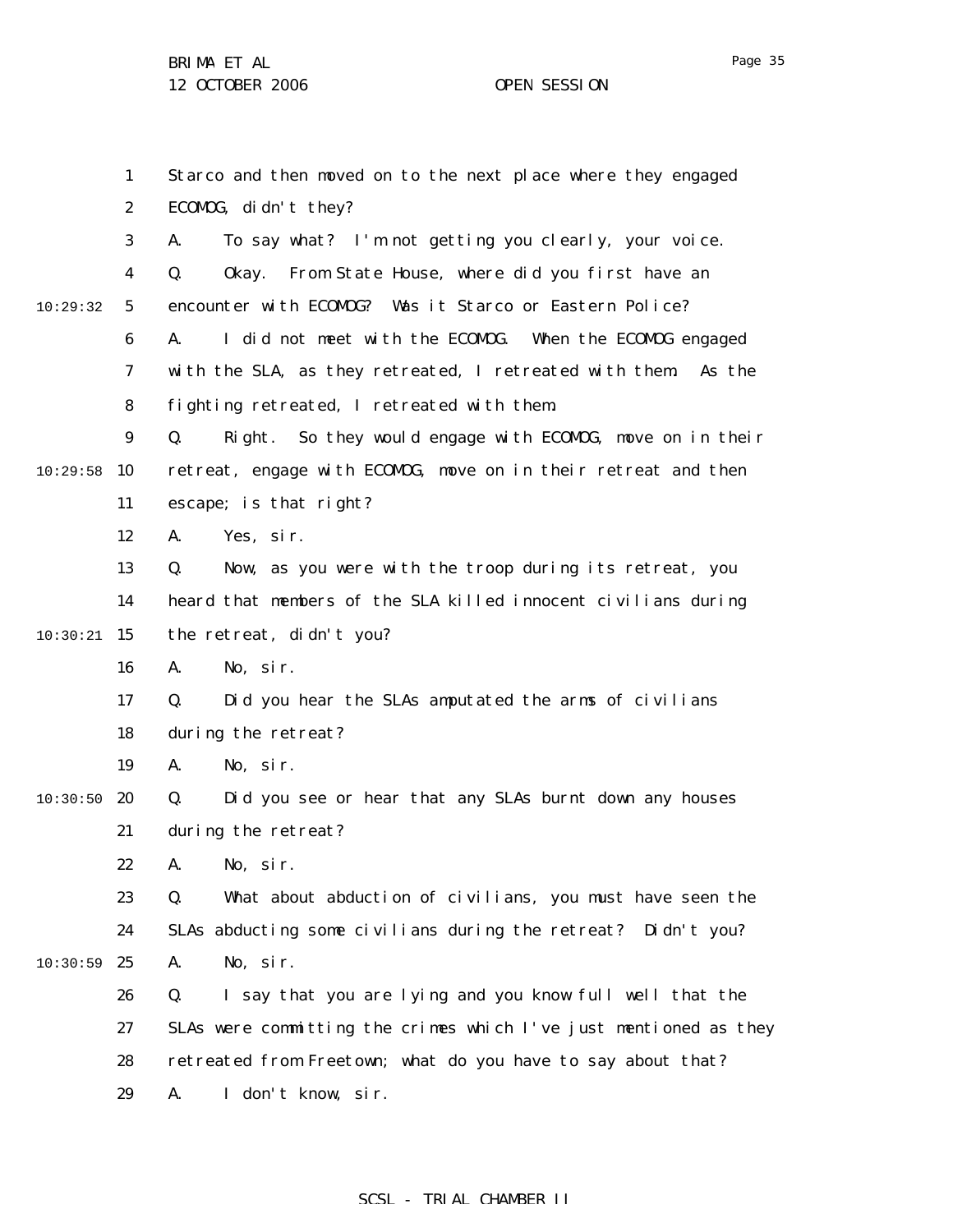|          | $\mathbf{1}$     | Q.<br>You don't know.                                             |
|----------|------------------|-------------------------------------------------------------------|
|          | $\boldsymbol{2}$ | MR AGHA:<br>That completes my cross-examination, Your             |
|          | 3                | Honours.                                                          |
|          | 4                | PRESIDING JUDGE: All right.<br>Thank you, Mr Agha.                |
| 10:31:26 | $5\phantom{.0}$  | Mr Daniels, any re-examination?                                   |
|          | 6                | MR DANIELS: Yes, indeed. A few questions, Your Honours.           |
|          | 7                | RE-EXAMINED BY MR DANIELS:                                        |
|          | 8                | Good morning, Mr Witness.<br>Q.                                   |
|          | 9                | Yes, sir, good morning.<br>A.                                     |
| 10:31:38 | 10               | Q.<br>Mr Witness, during your cross-examination today, you told   |
|          | 11               | this Court that you were taught not to kill innocent civilians;   |
|          | 12               | that you were taught not to amputate the limbs of people,         |
|          | 13               | civilians, and you were taught not to burn down houses. Do you    |
|          | 14               | remember?                                                         |
| 10:32:09 | 15               | A.<br>Yes, sir.                                                   |
|          | 16               | How were you taught this?<br>Q.                                   |
|          | 17               | Wherever we captured we should not burn down houses, that<br>A.   |
|          | 18               | was the training we received. We should always take care of       |
|          | 19               | civilians, of the life and property of civilians for the nation   |
| 10:32:34 | 20               | as a whole.<br>That was our own concern.                          |
|          | 21               | And who taught you this?<br>Q.                                    |
|          | 22               | The -- our commander, during the time we were training.<br>A.     |
|          | 23               | Q.<br>Were you given lecture notes?                               |
|          | 24               | A.<br>No, sir.<br>No, sir.                                        |
| 10:32:58 | 25               | Q.<br>Were you given exercise books to record this information?   |
|          | 26               | No, sir.<br>A.                                                    |
|          | 27               | So how was this taught to you?<br>Q.                              |
|          | 28               | A.<br>They explained it to us, sir.                               |
|          | 29               | And how often were you explained about this, not to do what<br>Q. |
|          |                  |                                                                   |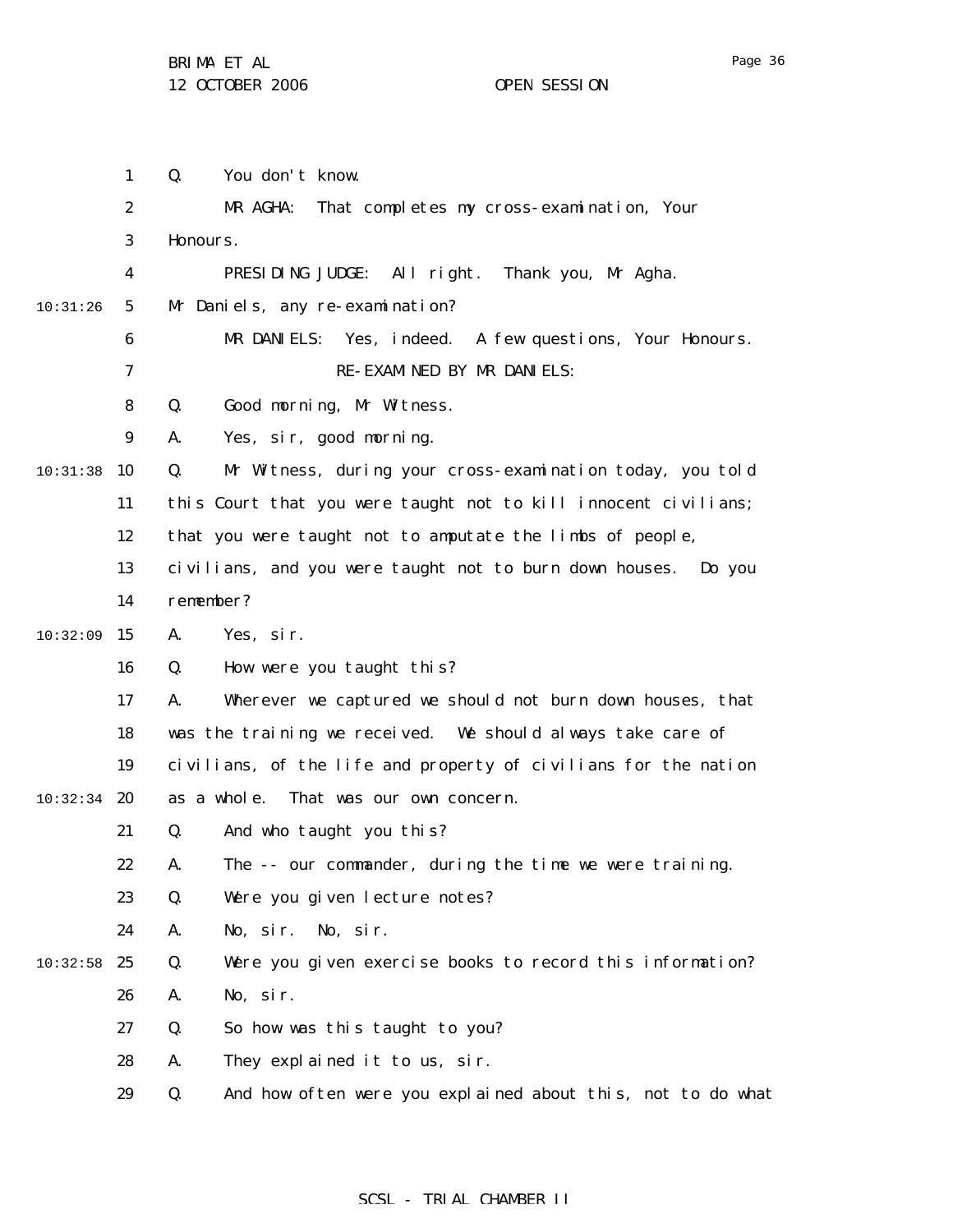1 2 3 4 5 6 7 8 9  $10:34:25$  10 11 12 13 14  $10:34:38$  15 16 17 18 19  $10:34:55$  20 21 22 23 24  $10:35:21$  25 26 27 28 29 10:33:44 I just mentioned? How often in your training were you told? A. It does not -- it's not so often because they do it verbally after an exercise. Q. So do you say it was not often. Thank you very much. A. Yes, sir. Q. Mr Witness, you just told this Court that the second accused, Bazzy Ibrahim Kamara, the first accused Tamba Brima, and the third accused, were all members of the Supreme Council; do you remember? A. Yes, I can recall, sir. Q. What is the Supreme Council? A. I don't know the distinction what is -- between the Supreme Council and the council member. THE INTERPRETER: Your Honours, can the witness take the last bit. MR DANIELS: Q. Can you repeat what you said, please? A. I don't know the differences between Supreme Council neither or council member. Q. Did you've heard of council members? A. Yes, sir. Q. And do you know whether the three accused were council members? A. Yes, sir. They were council members. Q. Do you know why you said that the first, second and third accused are Supreme Council members when you don't know the difference between council members and Supreme Council members? Let me repeat that. You have told this Court that the three accused are Supreme Council members. You have also told this

Page 37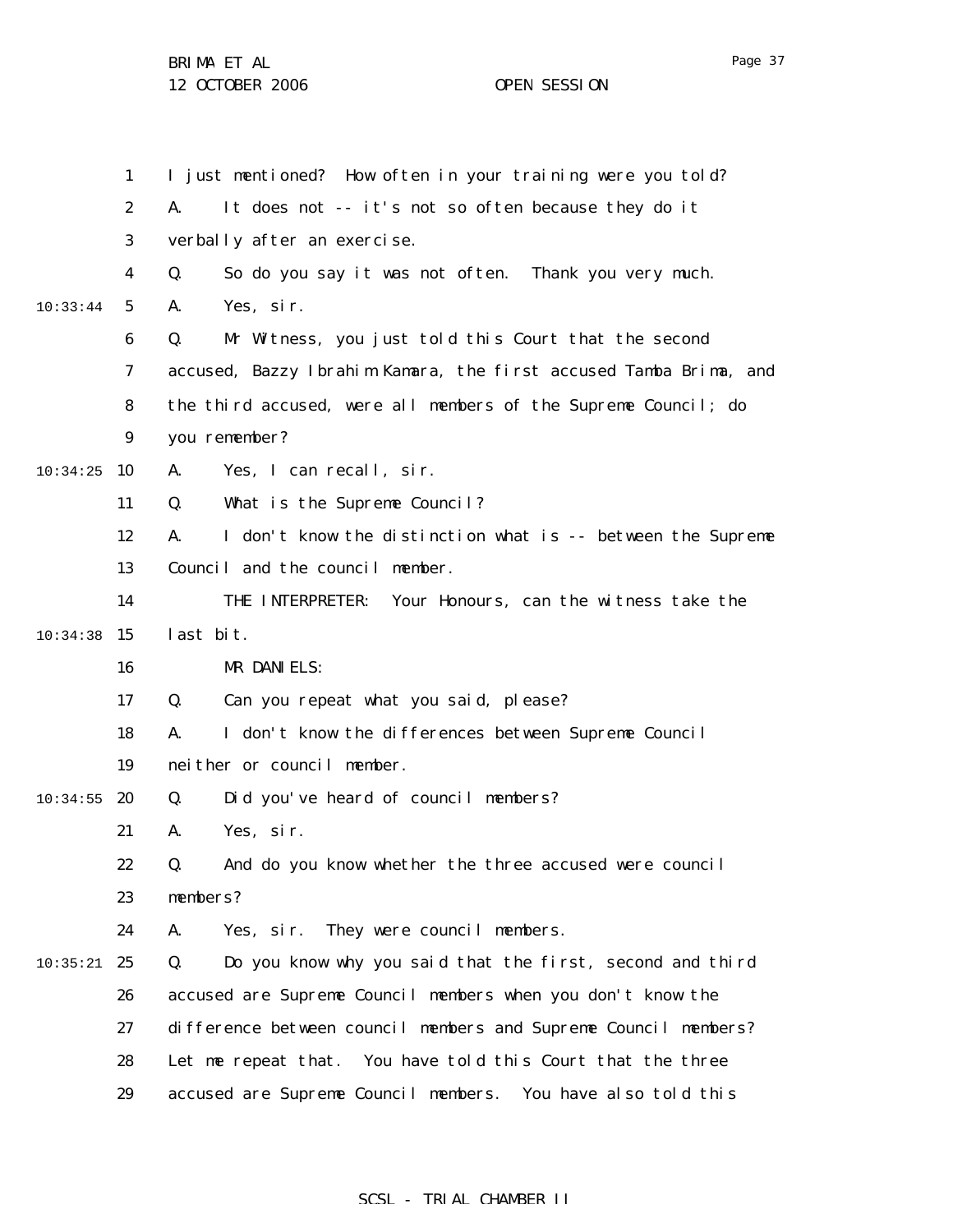1 2 3 4 5 6 7 8 9 10:36:34 10 11 12 13 14  $10:36:49$  15 16 17 18 19  $10:37:06$  20 21 22 23 24  $10:37:26$  25 26 27 28 29 10:36:08 Court that you don't know the difference between Supreme Council and council. So why do you say that the three accused are members or were members of the Supreme Council? A. Well, at times, according to my understanding, a friend of mine told me because one of, one day, there were times we would not even move. I would say why -- what is the reason why PLO 1, 2 and 3 would not come around where SAJ Musa, JP and the others would come. He said, he would say, he would reply and say they are not the same people. Q. So what you are saying is that there were meetings when SAJ Musa would be present and the three accused persons would not be present? MR AGHA: Objection, Your Honour. I don't think that is what he is saying at all. PRESIDING JUDGE: Yes. You are putting words in his mouth and he is your witness, by the way. MR DANIELS: Very well. Very well. With the Court's indulgence for one moment. [Counsel conferred] MR DANIELS: Q. You just said that they were not the same people. That is the accused persons and SAJ Musa, they were not the same people. What do you mean? A. My, my comrade used to tell me that. He said that they are different. They have the other ones who meet to themselves. They are referred to as the Supreme Council because when the other, the lawyer asked me, I did not understand it so I was unable to explain but normally, wherever SAJ Musa, JP, Avivavo and the others, other officers would be, they would not be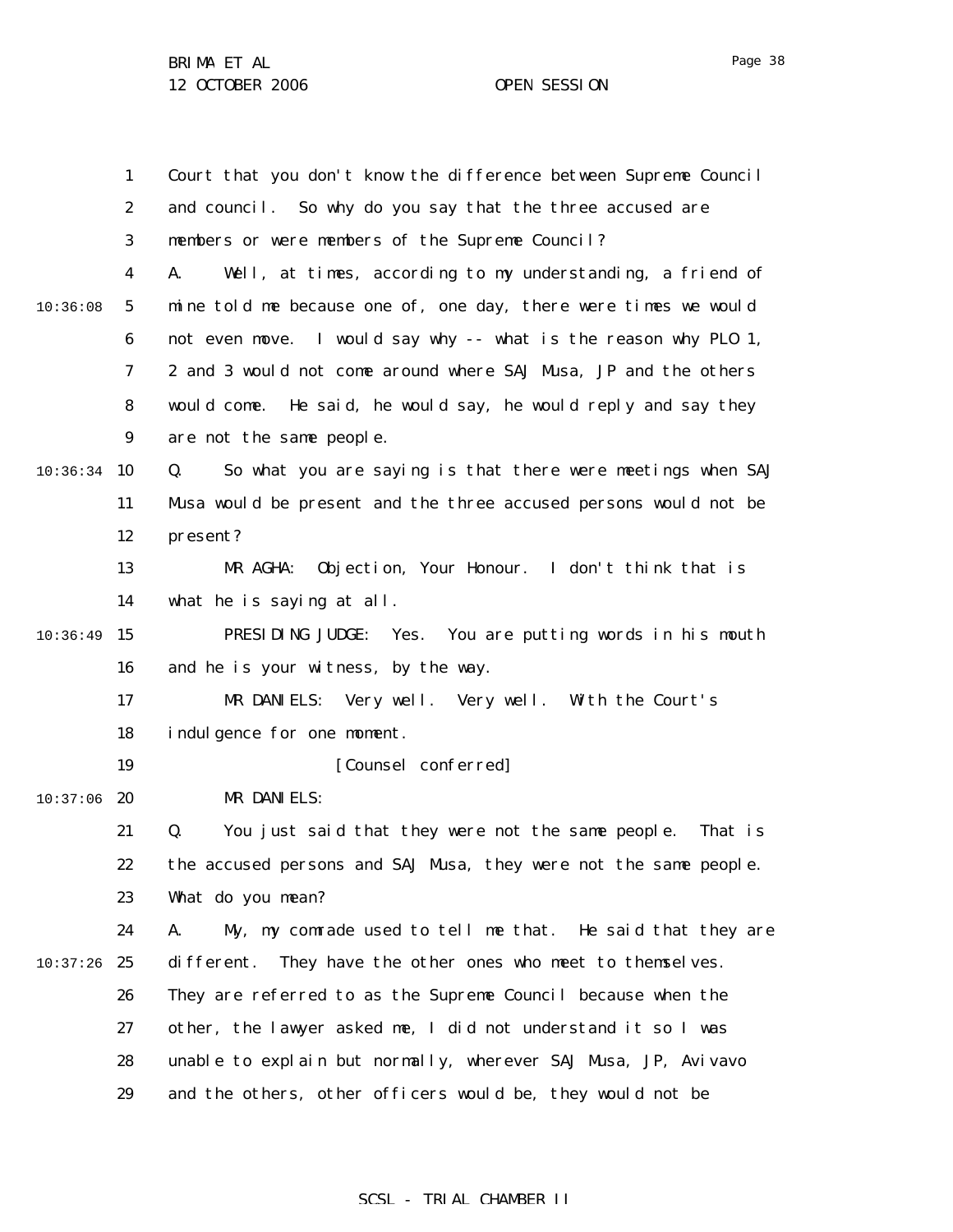1 2 3 4 5 6 7 8 9 10:38:43 10 11 12 13 14  $10:38:57$  15 16 17 18 19 10:39:21 **20** 21 22 23 24 10:39:41 25 26 27 28 29 10:38:19 around. They would be with other members like honourable Adams, Honourable Santigie Kanu, they were all in one place. Q. Do you know how often the Supreme Council met? A. Well, the Supreme Council, they used to meet on every Wednesday. Q. Thank you. Mr Witness, you also mentioned that when you were cross-examined by my learned friend, that at the Pademba Road Prison, there were up to 3,000 prisoners and then, on another occasion, you said there were up to 200 prisoners at Pademba Road Prison? JUDGE DOHERTY: I think he was referring to soldiers, Mr Daniels, not all of the prisoners. MR DANIELS: I thank the Court for the correction. Q. You said there were 3,000 soldiers at one stage in Pademba Road Prison who were released and on another occasion you said there were 200 soldiers who were released. Can you clarify this, about how many soldiers were released from the Pademba Road Prison? A. It was 3,000 soldiers. Those of us who were taken from Lungi garrison and joined them, it was 3,000. Q. How do you know that? A. Because from Lungi garrison they would have head counting and all of us were aware of that, when we were at Lungi garrison. Every week or two they would do head counting. All of us would line up and they would count us individually. So I knew we were 3,000 at Lungi garrison. Q. Can you read and write? A. Yes, sir. Q. And do you know the difference between 3,000 and 200?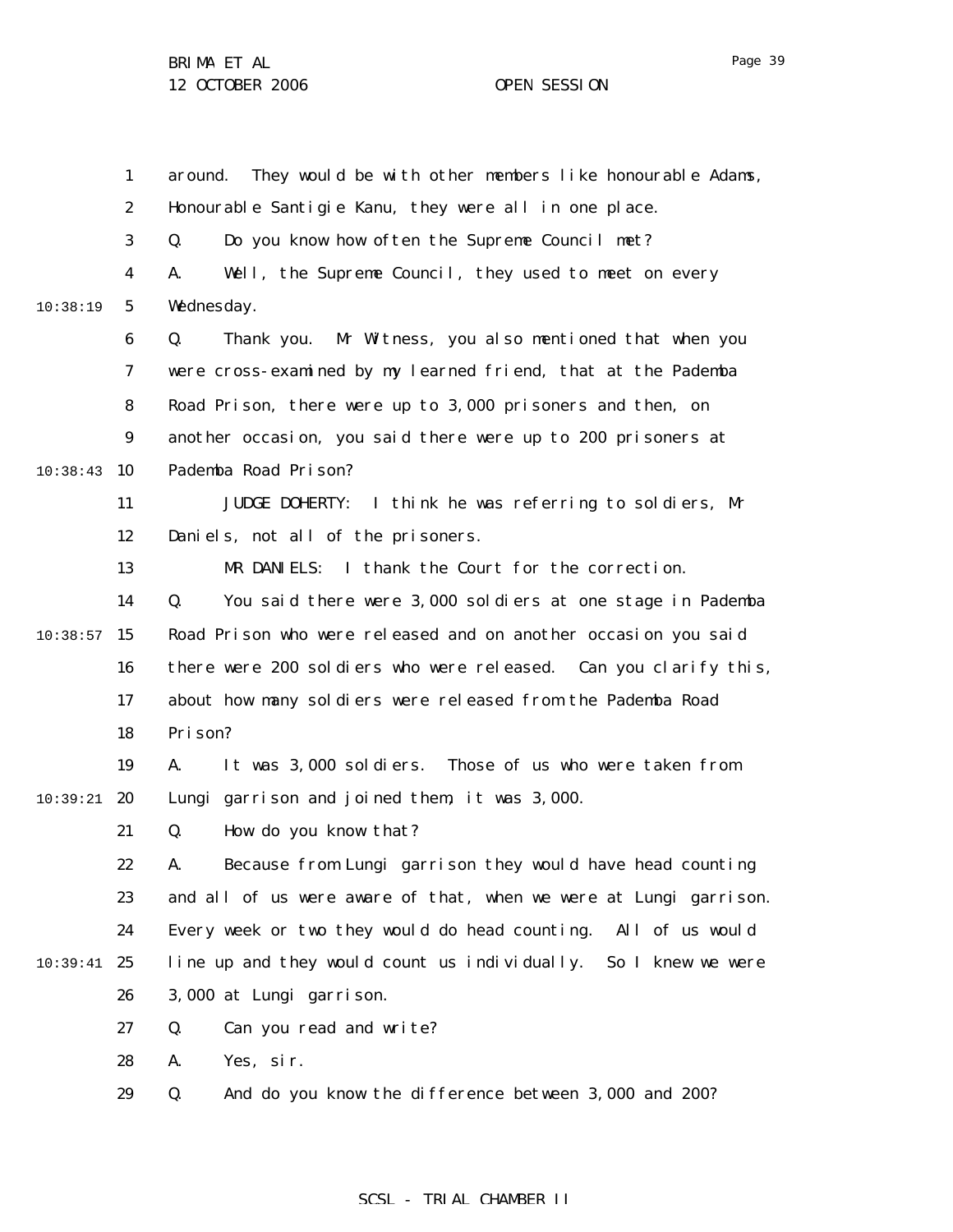1 2 3 4 5 6 7 8 9 10:40:42 10 11 12 13 14  $10:40:57$  15 16 17 18 19 10:41:20 **20** 21 22 23 24  $10:41:54$  25 26 27 28 29 10:40:20 A. Yes, sir. Q. Thank you. Mr Witness, you also told this Court that when you broke into Pademba Road Prison you saw Junior Lion with weapons? JUDGE DOHERTY: I don't think that's right, Mr Daniels. He was in Pademba and someone else broke in. MR DANIELS: I beg your pardon. I will rephrase that. Q. When Pademba Road Prison was broken into you saw Junior Lion with four weapons; you said that this morning. Do you remember? A. Yes, sir. Q. What weapons were they? A. Well, it was his rifle, G3. Q. Were they all G3s? A. Well, I cannot recall. I can't recall. Q. And did you see him personally distribute those weapons to some of the soldiers who were within Pademba Road Prison? A. Yes, sir. Q. How many did he distribute? A. Well, I saw the first two that he gave in my presence, because the people were many. Q. And who else did you see distributing weapons to the soldiers within Pademba Road Prison? A. During that period it was Junior Lion himself that I saw in that scene. I saw him distributing the weapons. Q. Did you, personally, carrying out any burnings or amputations? A. No, sir. Q. I will move on, Your Honours. You said that, when asked by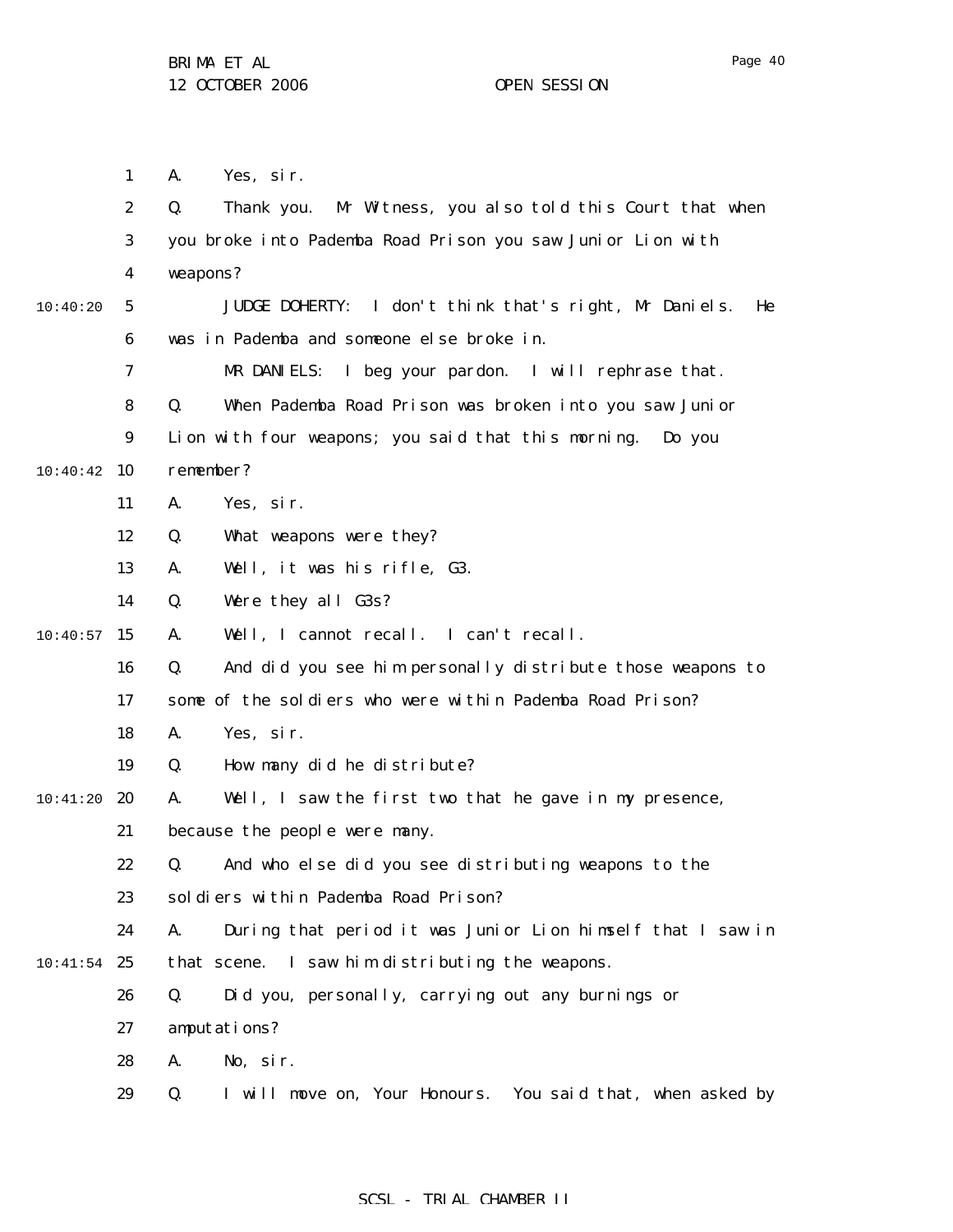1 2 3 4 5 6 7 8 9 10:43:05 10 11 12 13 14  $10:43:42$  15 16 17 18 19  $10:44:15$  20 21 22 23 24 10:44:33 25 26 27 28 29 10:42:54 my learned friend, that the truth is that the three accused were not at the State House; you said that the truth is that the three accused were not at the State House on 6 January. Do you still stand by that? MR AGHA: Your Honours, I didn't specify a time period. THE WITNESS: Yes. sir. PRESIDING JUDGE: He was never asked what date it was, Mr Daniels. MR DANIELS: Very well. But the question has been answered. So, Your Honours, that ends my re-examination. PRESIDING JUDGE: Thank you, Mr Daniels. Yes, Mr Witness, I've just one question. When the Prosecution asked you about the troops taken from Lungi, it was suggested to you that it could have been less than 3,000, and you said it was up to 200. Now, what I'm asking you is, why did you say that, if you are now saying that it was 3,000? What did you mean by it was up to 200? THE WITNESS: I intended to say 3,000 but I made a mistake and I said 200, but I intended to say 3,000 troops. I want you to rectify that mistake. It was 3,000 troops. PRESIDING JUDGE: So that was just a slip of the tongue, was it, when you said up to 200? THE WITNESS: Yes, I made a mistake, please. PRESIDING JUDGE: All right. Anything arising from that question? All right. Thank you, Mr Witness, for coming to Court to give evidence. Your testimony is finished now. We are going to adjourn the Court until 11.00 and when the Court rises you will be allowed to -- you will be able to get away. We will adjourn now. [The witness withdrew]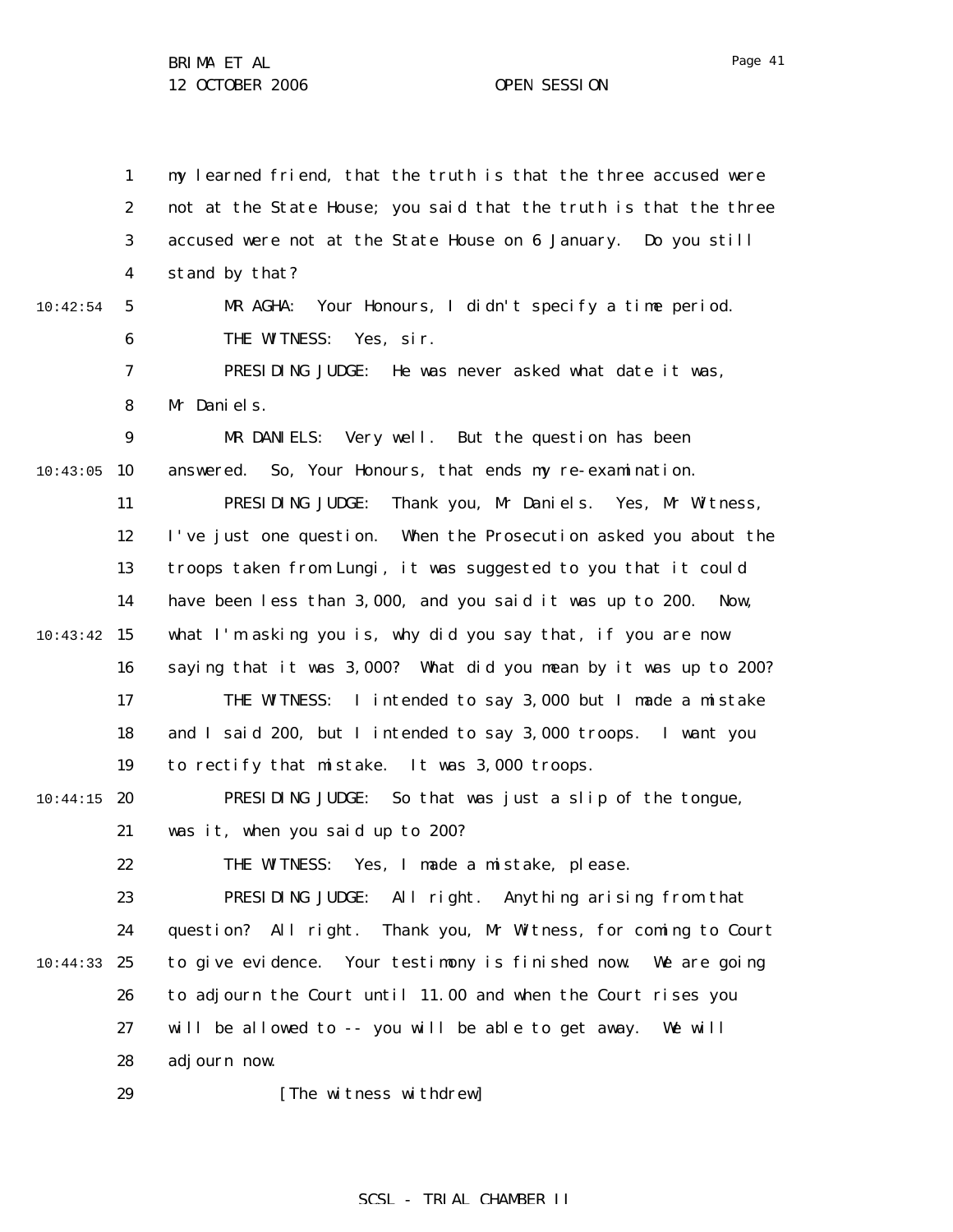1 2 3 4 5 6 7 8 9  $11:03:04$  10 11 12 13 14  $11:03:33$  15 16 17 18 19  $11:04:08$  20 21 22 23 24 11:04:28 25 26 27 28 29 11:00:39 [Break taken at 10.45 a.m.] [The witness entered court] WITNESS: DBK-126 [Continued] [The witness answered through interpreter] EXAMINED BY MR DANIELS: PRESIDING JUDGE: Just before you start, I will remind the witness, Madam Witness, you remember you took an oath to tell the truth yesterday. That oath is still binding on you. THE WITNESS: 0kay. MR DANIELS: Q. Madam Witness, before we broke off yesterday, you told us about some AFRC persons who had been arrested by Junior Lion. You also told us that he told you that they were to be killed; do you remember? A. Yes. Q. Now, before I go on, who were those AFRC persons who had been arrested in Colonel Eddie Town? A. It was Ibrahim Kamara. Q. Is Ibrahim Kamara the same person as the second accused in this matter? A. Yes. Q. Was there anyone else, apart from Ibrahim Kamara? A. Yes. Q. Who else? A. It was Tamba Brima. Q. Is Tamba Brima the first accused in this matter? A. Yes. Q. And was there anyone else? A. The others came later.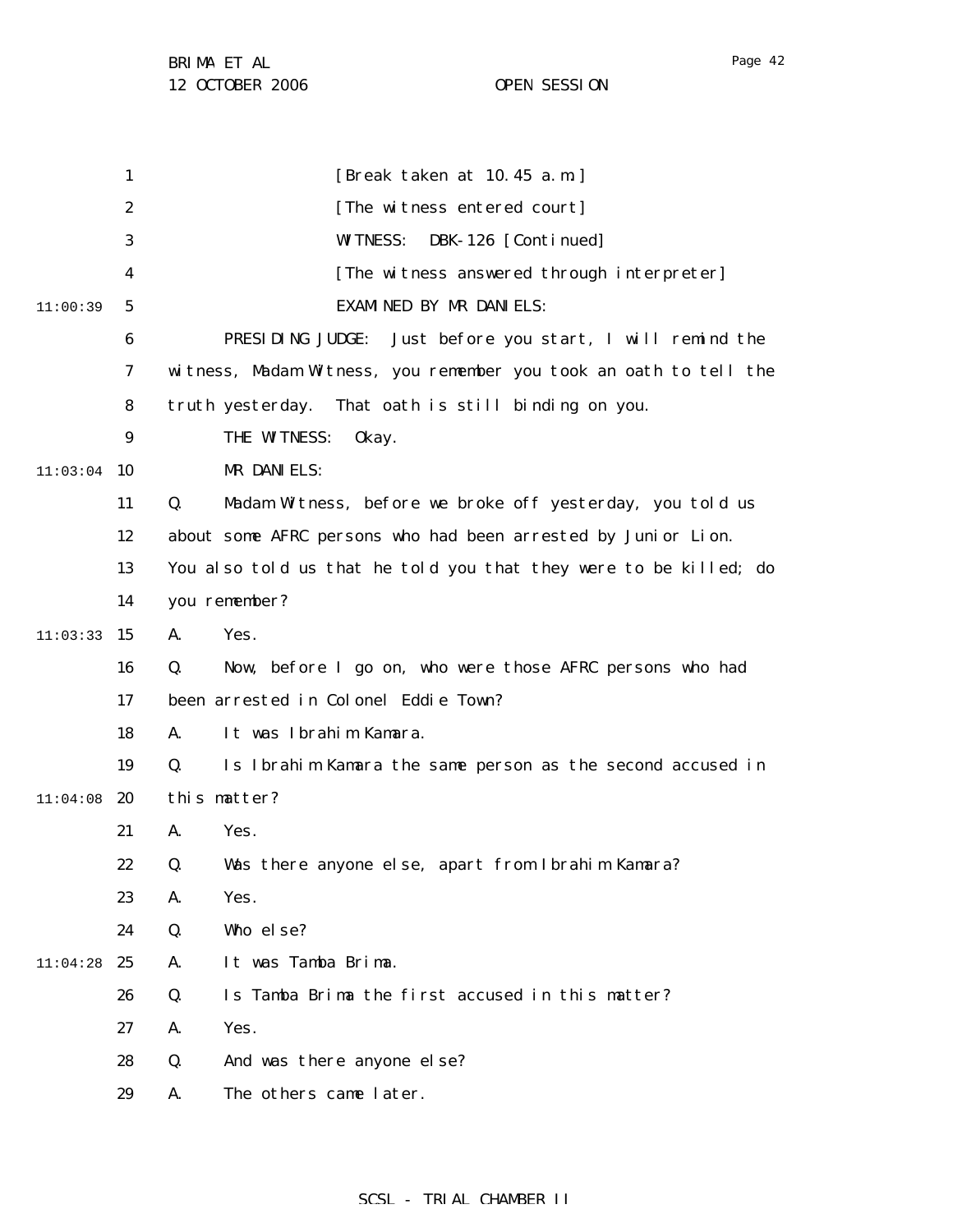|          | $\mathbf{1}$     | Now, apart from the AFRC persons who were arrested, you<br>Q.    |
|----------|------------------|------------------------------------------------------------------|
|          | $\boldsymbol{2}$ | said that others came later; who are the others?                 |
|          | 3                | A.<br>The others, it was when 0-Five came to the base that he    |
|          | 4                | came with some others, and an SLA soldier that I knew.           |
| 11:05:32 | 5                | Who was 0-Five?<br>Q.                                            |
|          | 6                | 0-Five, he was with SAJ. SAJ left him to come to the base<br>A.  |
|          | 7                | to us, to come and see how we were faring on.                    |
|          | 8                | What was 0-Five, a civilian or a soldier?<br>Q.                  |
|          | 9                | He was an SLA soldier.<br>A.                                     |
| 11:05:57 | 10               | Did you know what rank he had?<br>Q.                             |
|          | 11               | Yes.<br>A.                                                       |
|          | 12               | What was his rank?<br>Q.                                         |
|          | 13               | He was a colonel.<br>A.                                          |
|          | 14               | And how soon after you arrived at Colonel Eddie Town did<br>Q.   |
| 11:06:18 | -15              | Colonel 0-Five come to Colonel Eddie Town?                       |
|          | 16               | A.<br>Well, at that time we had gone to Eddie Town. They had     |
|          | 17               | brought the first men. It took a little while. Then 0-Five       |
|          | 18               | himself came.                                                    |
|          | 19               | Q.<br>By a little while, what do you mean? Do you mean a week,   |
| 11:06:45 | 20               | two weeks, a month?                                              |
|          | 21               | It took weeks.<br>A.                                             |
|          | 22               | Q.<br>And did 0-Five come with any persons?                      |
|          | 23               | A.<br>Yes.                                                       |
|          | 24               | Q.<br>Who did he come with?                                      |
| 11:07:08 | 25               | He came with SLAs again.<br>A.                                   |
|          | 26               | Q.<br>About how many SLAs did he come with?                      |
|          | 27               | A.<br>There were many.                                           |
|          | 28               | Q.<br>You said you can read and write. Can you give us a number? |
|          | 29               | I cannot give any number.<br>A.                                  |

Page 43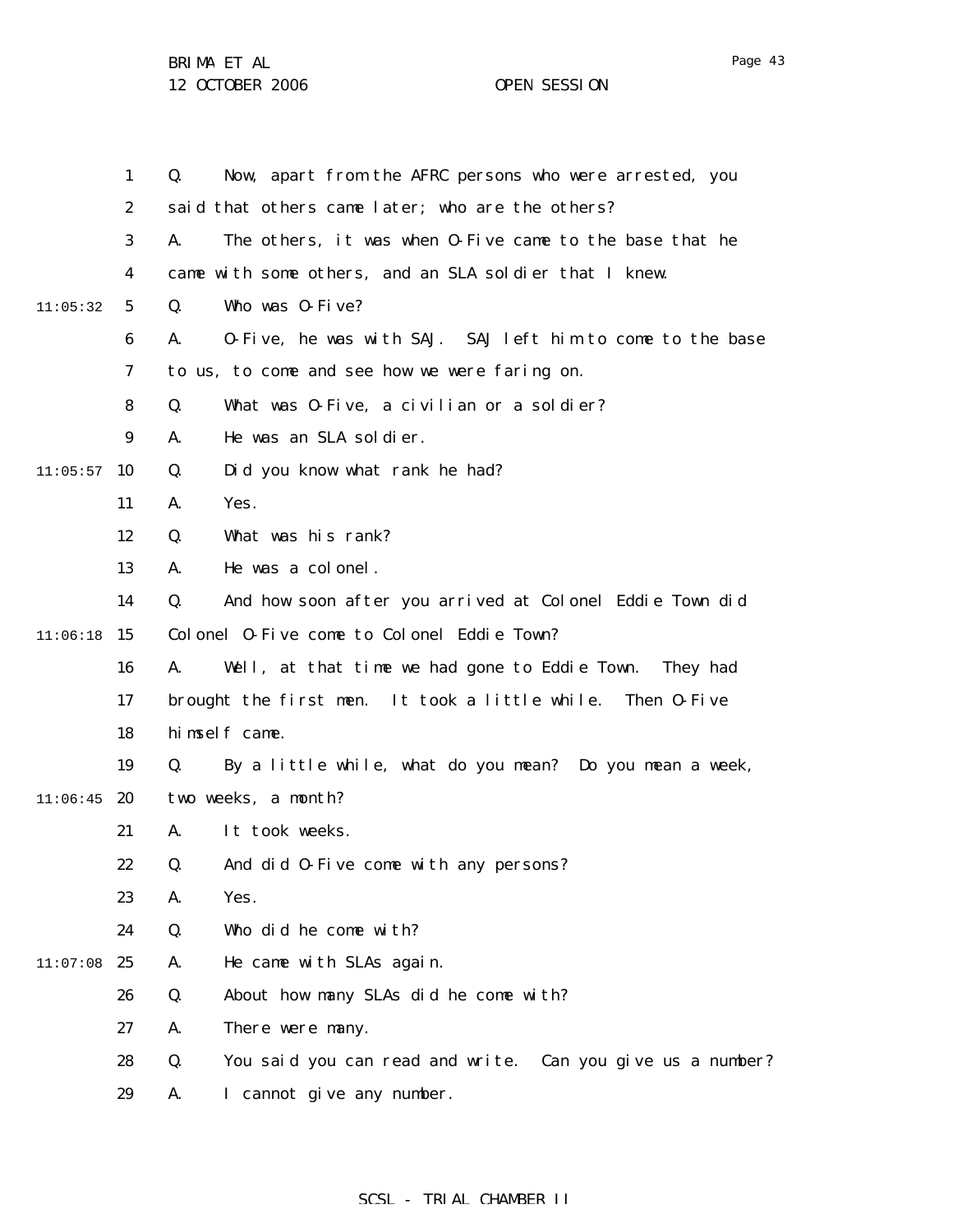1 2 3 4 5 6 7 8 9  $11:08:26$  10 11 12 13 14  $11:08:54$  15 16 17 18 19 11:09:20 20 21 22 23 24 11:09:44 25 26 27 28 29 11:07:56 Q. Did, apart from the SLA that O-Five came with, did O-Five come with some civilians? A. Well, I didn't know if civilians were among them. All I knew is that they were SLAs that he - that had come with the Sierra Leone Army. Q. Did you, did O-Five have a second in command? A. I knew that when O-Five came he was the head for the team that he came with. I didn't know whether he had any second in command. Q. Now, did anything happen to the AFRC persons who were under detention? Were they killed, for example, as Junior Lion told you? A. He said that they would kill them. They will cut off their heads and hand them over to Tejan Kabbah. They tied them, tied their hands, tied their feet. Even when Johnson took those two and took them to his home, their hands and hands, and feet were tied. There was a man in charge of them so that they wouldn't escape. Because when I was cooking, even the food, I would smuggle it and put it in their mouth because if the soldiers saw that they would be annoyed because they said the food was not even enough and you are giving these men, so I would smuggle the food and give to them. Q. And who was in charge of the AFRC persons, if you know? A. Colonel FAT, Colonel King -- Q. Listen to my question. You said that they were under - they had been tied. Who was guarding over them? Who was watching them? A. Chief had two of his boys whom he sent to look, to guard them.

### SCSL - TRIAL CHAMBER II

Page 44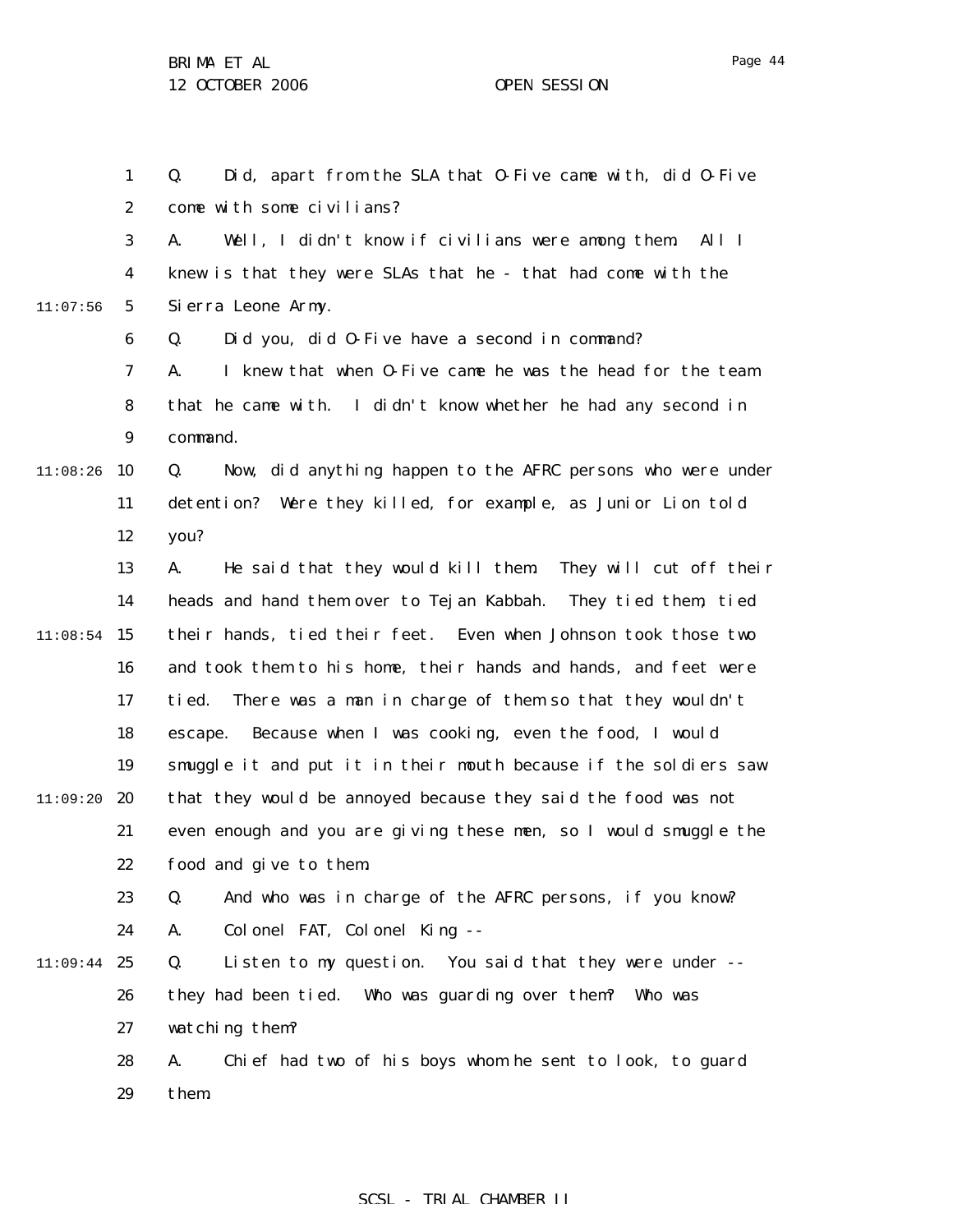|          | $\mathbf{1}$     | Do you know the names of any of the two boys?<br>Q.<br>Yes.           |
|----------|------------------|-----------------------------------------------------------------------|
|          | $\boldsymbol{2}$ | I know their names.<br>A.                                             |
|          | 3                | What were their names?<br>Q.                                          |
|          | 4                | One of them was Ice Cube.<br>A.                                       |
| 11:10:19 | $\sqrt{5}$       | And the other?<br>Q.                                                  |
|          | 6                | The other was Cyborg Bele-Tite.<br>A.                                 |
|          | 7                | Which faction did they belong to?<br>Q.                               |
|          | 8                | Well, they were Chief's boys. They were in his own<br>A.              |
|          | $\boldsymbol{9}$ | company.                                                              |
| 11:10:46 | 10               | Where was SAJ Musa at this time?<br>Q.                                |
|          | 11               | By that time he was still in Kurubonla.<br>A.                         |
|          | 12               | Did he eventually arrive at Colonel Eddie Town?<br>Q.                 |
|          | 13               | During that time he hadn't $-$ he hadn't come.<br>A.<br>No.<br>He was |
|          | 14               | still in Kurubonla.                                                   |
| 11:11:11 | 15               | And how long did he stay at Kurubonla?<br>Q.                          |
|          | 16               | Well, I don't know.<br>A.                                             |
|          | 17               | Did anything happen to Junior Lion, while you were at<br>Q.           |
|          | 18               | Colonel Eddie Town?                                                   |
|          | 19               | Yes.<br>A.                                                            |
| 11:11:32 | 20               | What happened?<br>Q.                                                  |
|          | 21               | Well, because he was at the headquarters, he was with those<br>A.     |
|          | 22               | men that he had arrested. So it got to a point when SAJ sent a        |
|          | 23               | message that they shouldn't kill those men, they should just          |
|          | 24               | arrest them until he comes.<br>So when he said that, he deployed in   |
| 11:11:54 | 25               | his own company, D Company.<br>When he deployed in his company, so    |
|          | 26               | I would leave the headquarters. I would go to D Company.<br>$\bf{I}$  |
|          | 27               | would be there and I would cook for him. So, one morning, he          |
|          | 28               | sent a patrol team to go on a patrol, so, after the patrol, they      |
|          | 29               | came back and one of his boys, who was there, they told him that      |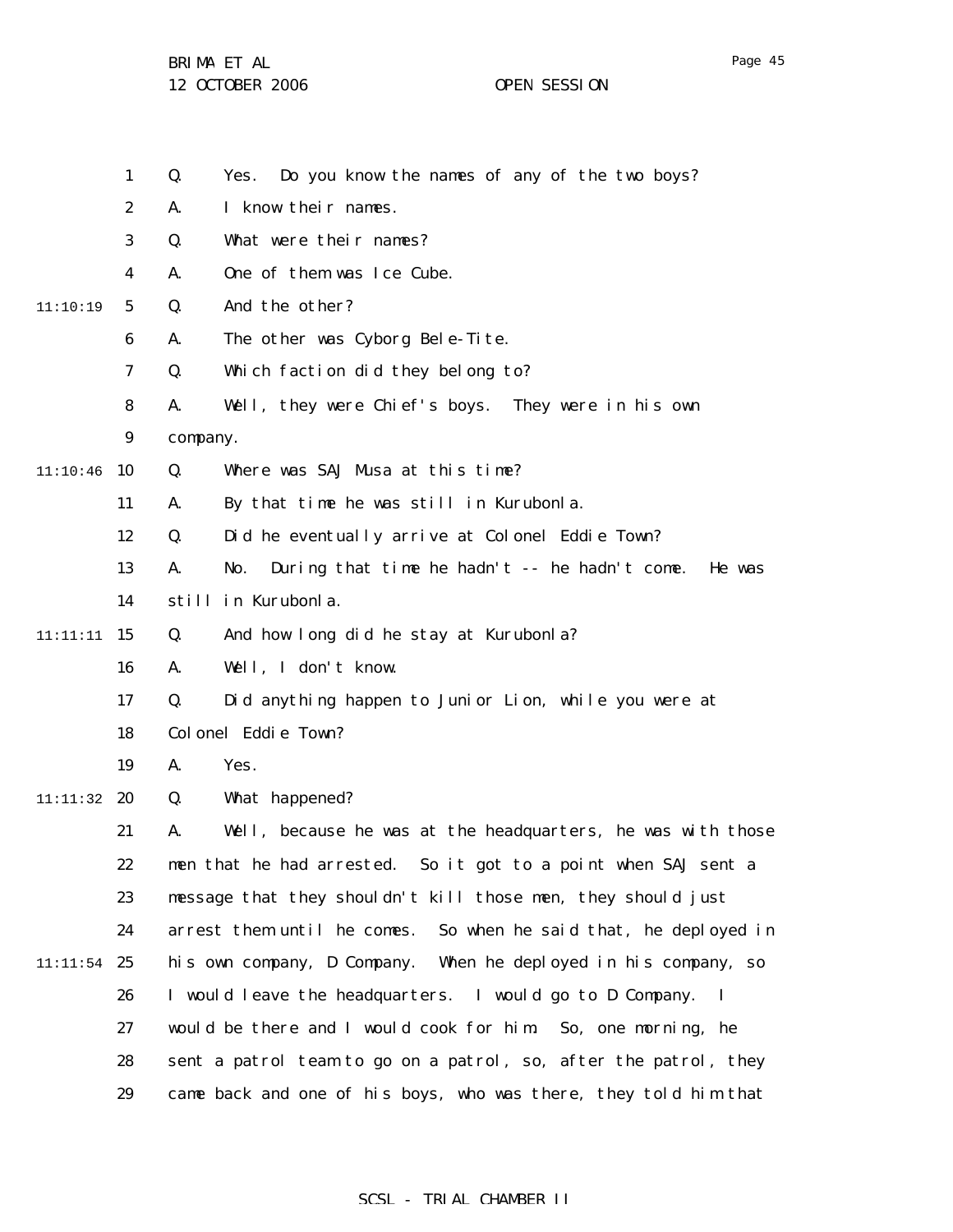1 2 3 4 5 6 7 8 9  $11:13:00$  10 11 12 13 14 11:13:21 **15** 16 17 18 19  $11:13:53$  20 21 22 23 24 11:14:13 25 26 27 28 29 11:12:40 this boy had brought something that he kept to himself. He didn't hand them over to Johnson. So Johnson -- Q. Who is this boy you are talking about? A. He's called Kodaleh. Q. Your Honours, I think we have the -- please carry on. And what happened? A. So he asked Kodaleh for the things and Kodaleh said he didn't have them. So he took him and placed him in a box because when a soldier commits a crime there was no cell. They would open a big box that the civilians used to put rice. They would open that box and put you in there, to show that you are in a cell. So he opened the box and placed him in there. He was there until he told them to remove him. So they removed him and took him back to him. Then he asked him to produce the things. He refused. He asked him again. He asked him again. He refused. So he took out his pistol, he shot him. Q. Were you present when Junior Lion shot him? A. I left them arguing that he would put him into a box. So then I left headquarter because I had finished cooking. I left D Company. I went to the headquarters. I left them arguing. It was after he had been shot. So at the headquarters you have a medical team so they brought him. He was in a hammock and blood was dripping. Then I asked Kodaleh: "What's -- what's the problem?" Then he said: "It is Johnson who has fired me." He said "He fired me." So they took him to the medical centre. Q. After they took him to the medical centre, did anything happen to him? A. He was there -- in the evening I went there. I sat there because Kodaleh's wife, Massa, was my friend. She was crying.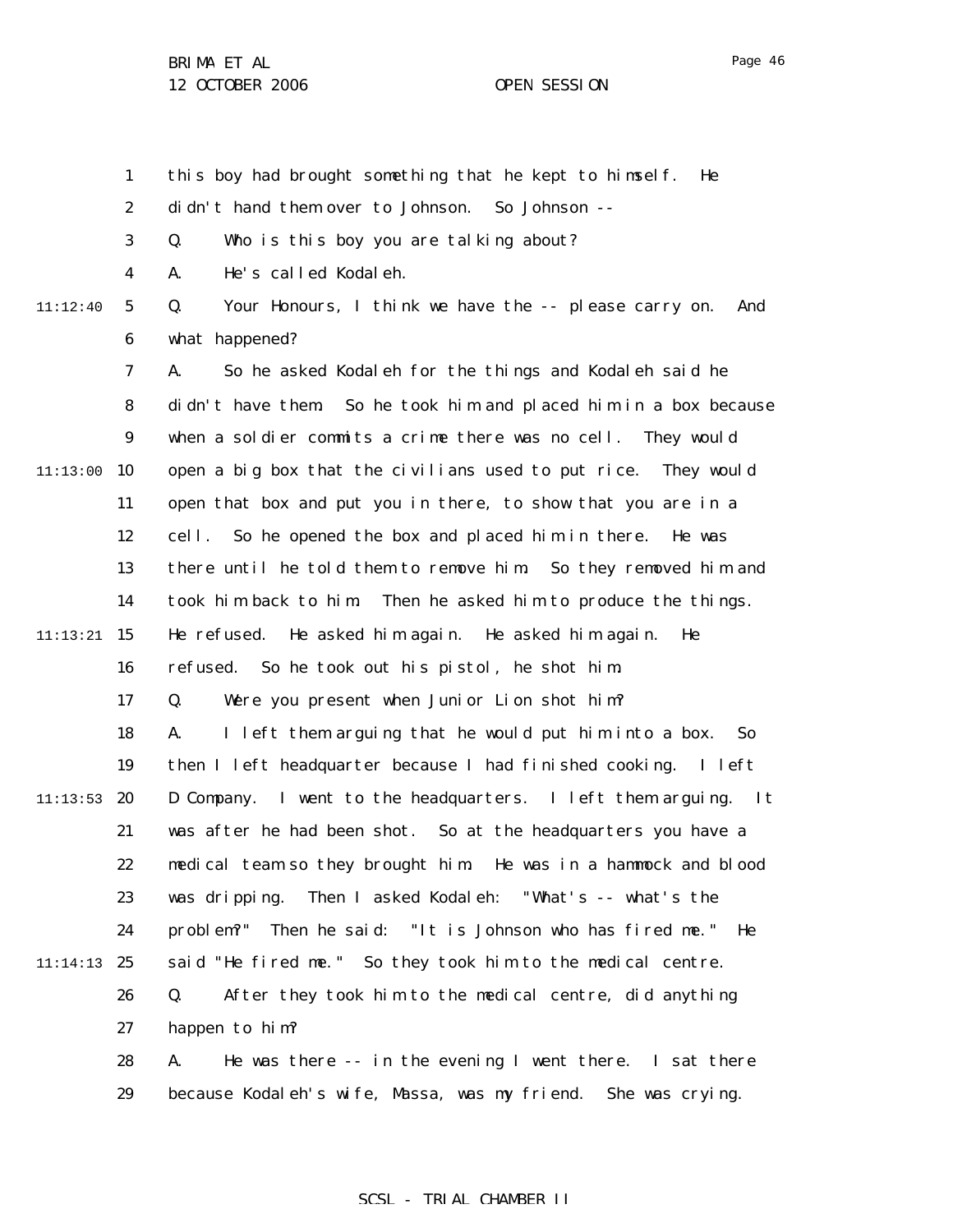1 2 3 4 5 6 7 8 9  $11:15:35$  10 11 12 13 14  $11:16:05$  15 16 17 18 19 11:16:29 **20** 21 22 23 24 11:17:01 25 26 27 28 29 11:15:02 So I sat there in the evening. During the night Kodaleh died. Q. Madam Witness, you just told us that while you were in Colonel Eddie Town SAJ Musa sent a message that the AFRC persons should be kept until he arrives at Colonel Eddie Town? A. Yes. Q. Did SAJ Musa eventually arrive at Colonel Eddie Town? A. Yes. Q. Do you know when it was that he came to Colonel Eddie Town? A. It was about October, November. Q. And who did he come with? A. He came with Father Mario and some soldiers. Q. Did SAJ come with some civilians? A. No. The only civilian that I knew was a Father, Father Mario. Q. And a minute ago you were talking about D Company; what is D Company? A. Well, while we were in the jungle we had -- we would go in companies. Q. Can you tell us what you know about the companies? A. We had A Company, that is armed men who were in different companies. We had A Company, B Company, C Company and D Company. Q. Do you know who was in charge of A Company? A. A Company, it was Tito. Q. How do you know Tito was in charge of A Company? A. Because I was in the jungle, so I knew. Q. And who was in charge of B Company? A. B Company, it was Foday Bah. Q. How do you know? A. Because I was in the jungle, so I knew.

## SCSL - TRIAL CHAMBER II

Page 47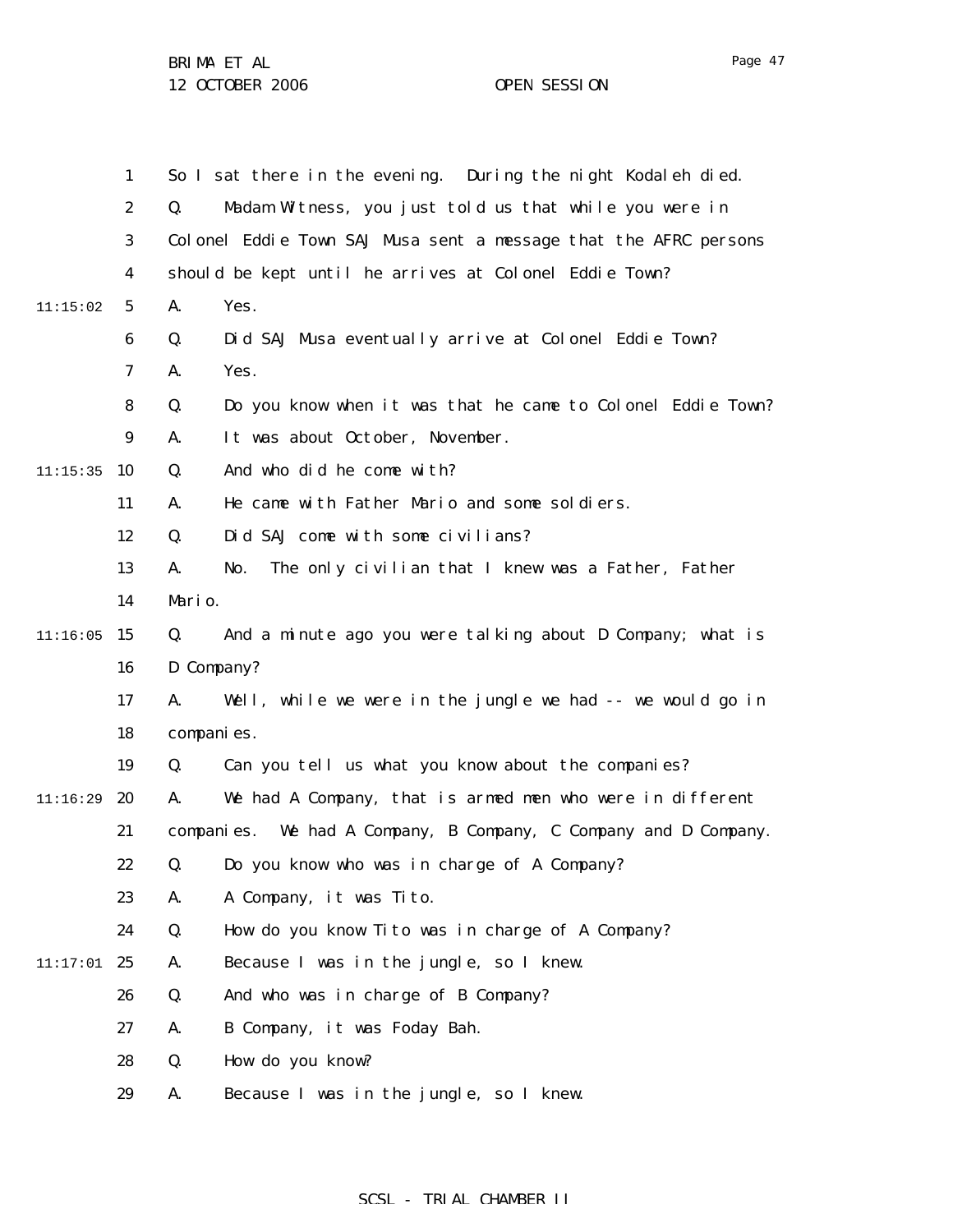1 2 3 4 5 6 7 8 9  $11:17:59$  10 11 12 13 14 11:18:21 15 16 17 18 19  $11:18:35$  20 21 22 23 24 11:19:02 25 26 27 28 29 11:17:33 Q. And C Company? A. C Company, it was Arthur. Q. And how do you know that? A. I was in the jungle, so I knew. Q. And the D Company? A. It was Johnson. Junior Lion. Q. And where is C Company head, Arthur? THE INTERPRETER: Your Honours, can learned counsel please repeat his question. MR DANIELS: Q. Where is the commander of C Company, Arthur? A. I don't understand. JUDGE SEBUTINDE: You mean currently? MR DANIELS: Q. Did anything happen to the commander of the C Company, Arthur? A. Yes. Q. What happened? A. He died. Q. Do you know how he died? A. No. All I knew is that they went on a mission and he never returned. Q. And when SAJ Musa came to Colonel Eddie Town, did he do anything? A. When SAJ Musa came, because when we were in Kono, they were driving us out with jets, so we went to that place. So when SAJ Musa came, at one time we were in Eddie Town, and we were listening to the radio and we heard that there were killings because I witnessed and I was listening. So after the killing,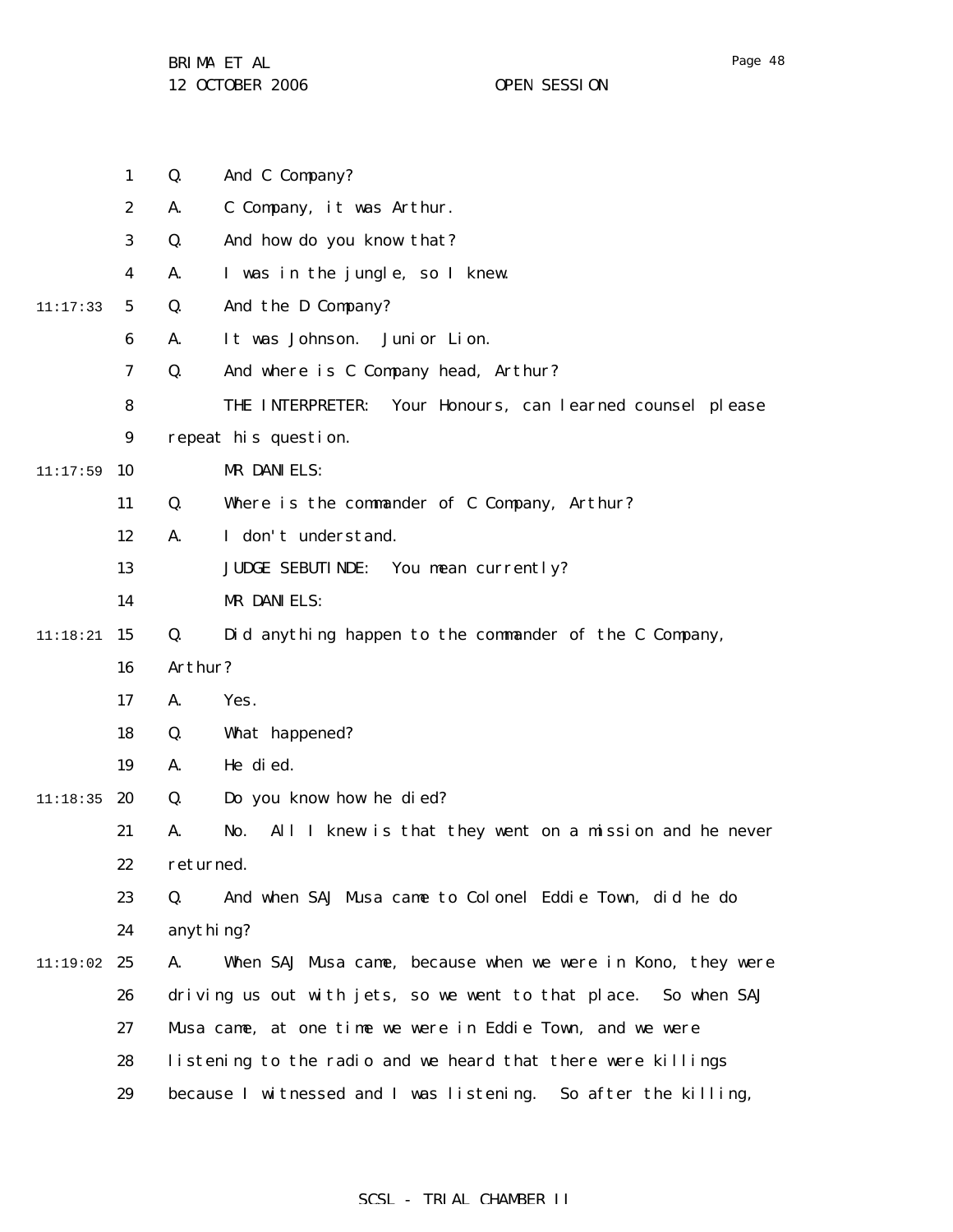1 2 3 4 5 6 7 8 9  $11:20:20$  10 11 12 13 14  $11:20:54$  15 16 17 18 19 11:21:11 **20** 21 22 23 24 11:21:36 25 26 27 28 29 11:19:56 then we came to know that it was the other AFRC men that had remained in town, and those who had run away, those were the ones they caught and killed. So SAJ said: "We have been here, we have been in this bush, we have been hiding, you think we were hoping -- we are hoping that one day Tejan Kabbah will change his mind and we will go to the city. But what he has done now, he is saying that he does not want peace and whoever he would catch he would kill. So we should mobilise and when we get to Freetown we rally around in the streets of Freetown and say we want peace and not war." Q. Now, you talked of the killings of some AFRC persons in Freetown. Do you know how they were killed? A. Well, by gunshot, because it was on the radio live. Because we would hear when they would fire the gun, we would hear the shouting of these people, when they were killing them. Q. And you mentioned that there were AFRC persons. Do you know the names of any of those persons who were killed? A. Yes. Q. What names do you know of? A. I was conscious of, because they spoke about them on the radio, they called their names. I was conscious of Abu Sankoh, who was Zagal o. Q. Anyone else? A. I heard of FSY Koroma. Q. Anyone else? A. I knew about Kinda who drove the chopper. Q. Your Honours, I'm being told that the name pronounced was King. King, not Kinda. Can you go over the name again of the person who drove the chopper?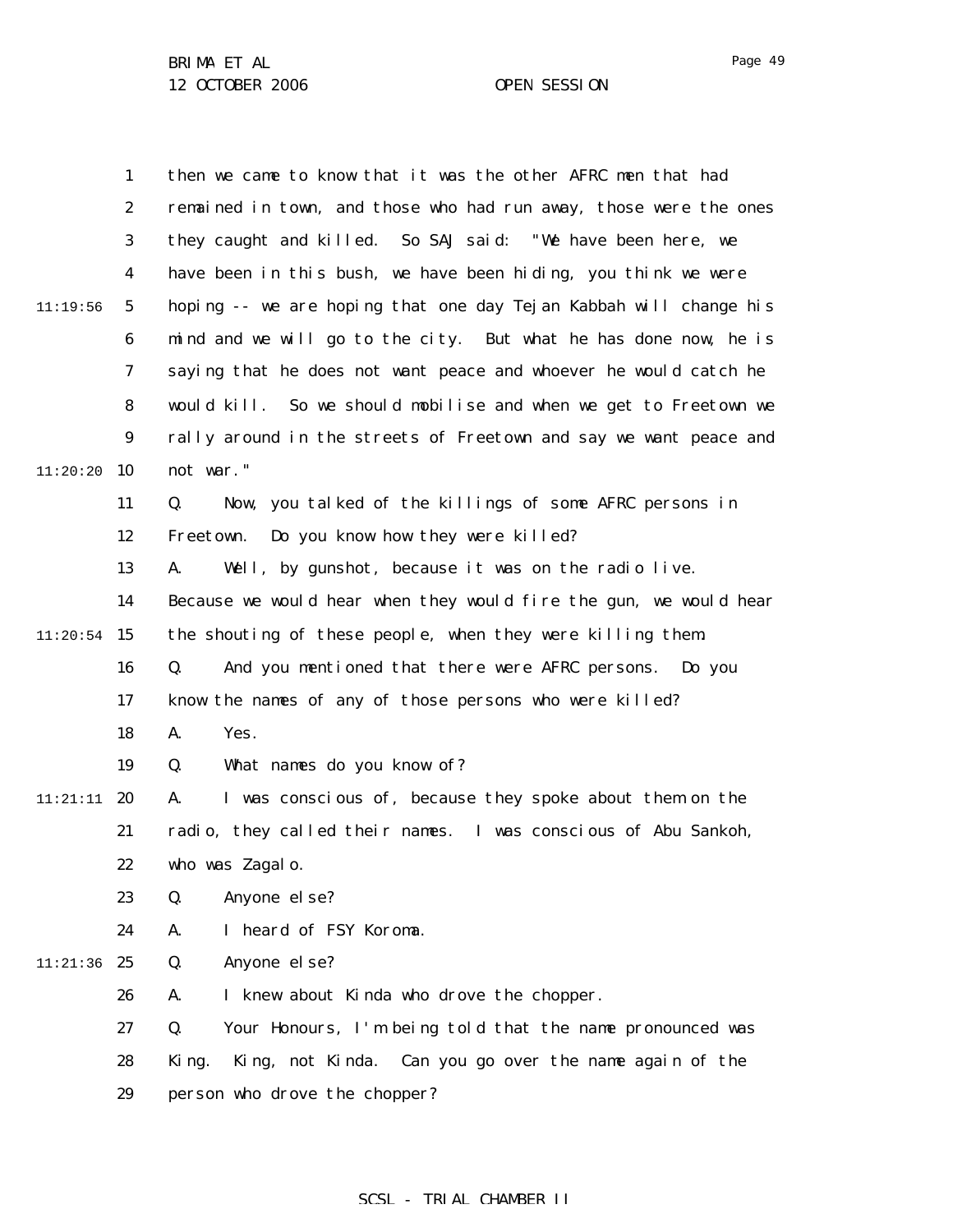Page 50

1 2 3 4 5 6 7 8 9  $11:22:43$  10 11 12 13 14  $11:22:58$  15 16 17 18 19 11:23:18 20 21 22 23 24 11:23:46 25 26 27 28 29 11:22:14 JUDGE SEBUTINDE: Who told you it was King? THE WITNESS: I knew that it was -- I heard it over the radio because they called their names. MR DANIELS: Q. Madam Witness, you mentioned the second person. Can you go over that name, the person you were linking to the chopper. What was the name of that person? A. I don't know his first name but his surname is King. Q. Thank you very much. And how was it that SAJ Musa communicated this information about the death of the soldiers in Freetown? How did he communicate it to the persons at Colonel Eddie Town? PRESIDING JUDGE: Well, didn't she say she heard it on the radio? MR DANIELS: Thank you, very much. I will clarify. Q. After you heard on the radio about the death of the soldiers, did SAJ Musa do anything? A. Yes. Q. What did he do? A. He summoned a meeting and said that we have been in this bush. We have -- we had been hiding. That one day Tejan Kabbah would call us out from the bush to make peace, but, he said, these men, I'm not sure he wants peace. Q. And from Colonel Eddie Town, did the troops go anywhere? A. From Eddie Town, we used the jungle to come to Freetown. Q. From Colonel Eddie Town you took the jungle to come to Freetown. What -- A. Yes. Q. -- was the first place you went to, on your way coming to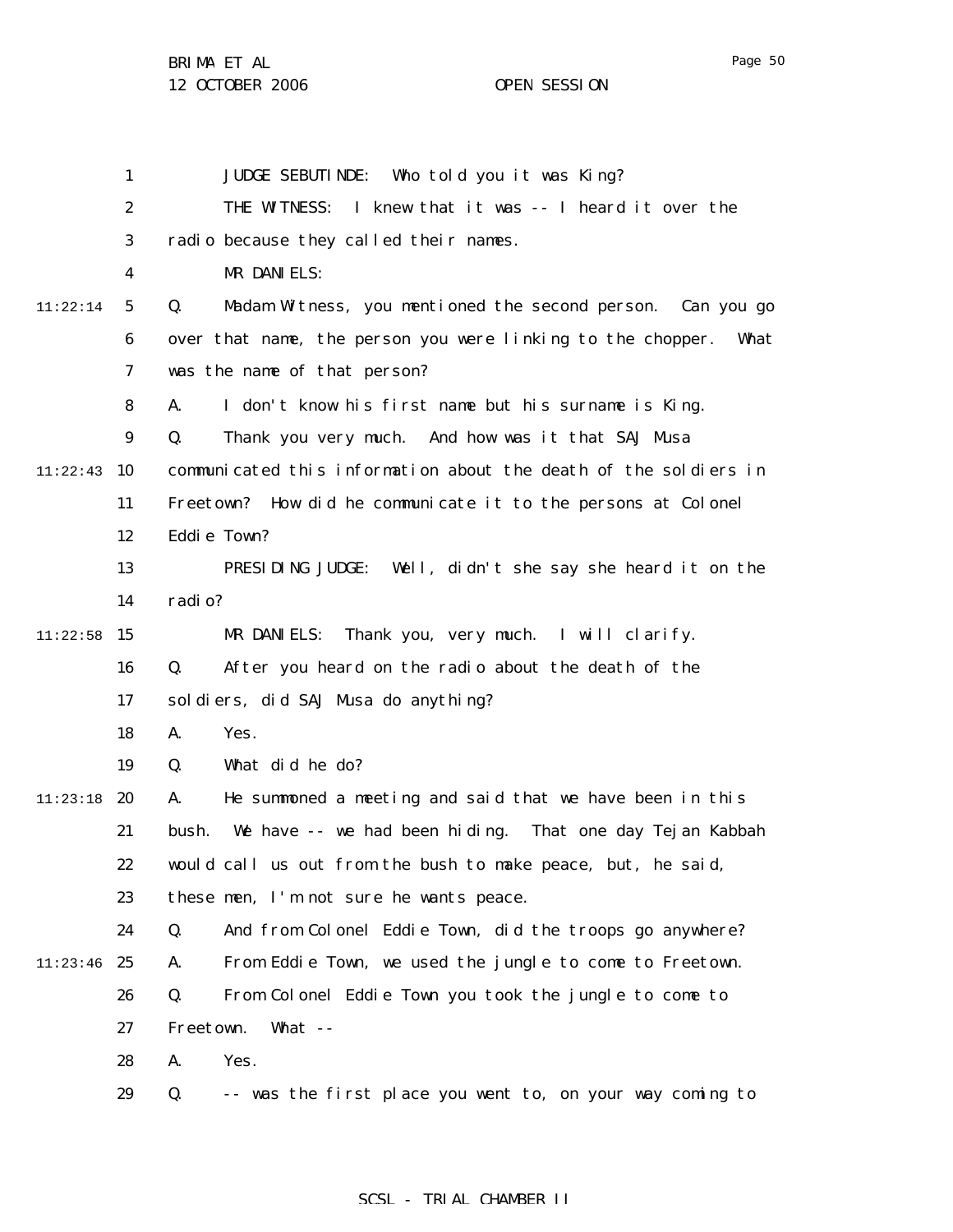1 2 3 4 5 6 7 8 9 11:24:49 10 11 12 13 14  $11:25:14$  15 16 17 18 19  $11:25:47$  20 21 22 23 24 11:26:10 25 26 27 28 29 11:24:33 Freetown? A. Well, in fact, Colonel Eddie Town, it was an island because from what had happened at -- THE INTERPRETER: Your Honours, can the witness call that name? MR DANIELS: Q. Can you just repeat your last sentence. You said it was an island and you had to go where? A. We crossed over the river by a boat. Q. And where did you arrive at when you crossed the river? A. When we crossed over the river we walked through the bush road. Q. And for how long did you walk? A. We took about three days, the whole day, the whole night we would walk. Q. And where did you eventually arrive at? A. The first big town we arrived was Mange Bureh. Q. Did anything happen at Mange Bureh? A. Well, as we were walking through the bush, I was always at the back so I'm not aware of anything. The convoy and the advance team would go ahead to clear the way for the women to pass, so I know about nothing. Q. At this time, on your way to Mange Bureh, about how many women were together with you? A. Well, we were many, because even when SAJ came with his troops there were soldiers with their wives and children, so they joined us up with us, so we were many. Q. And who was looking after the soldiers and the children? MR AGHA: Objection, Your Honour. Leading.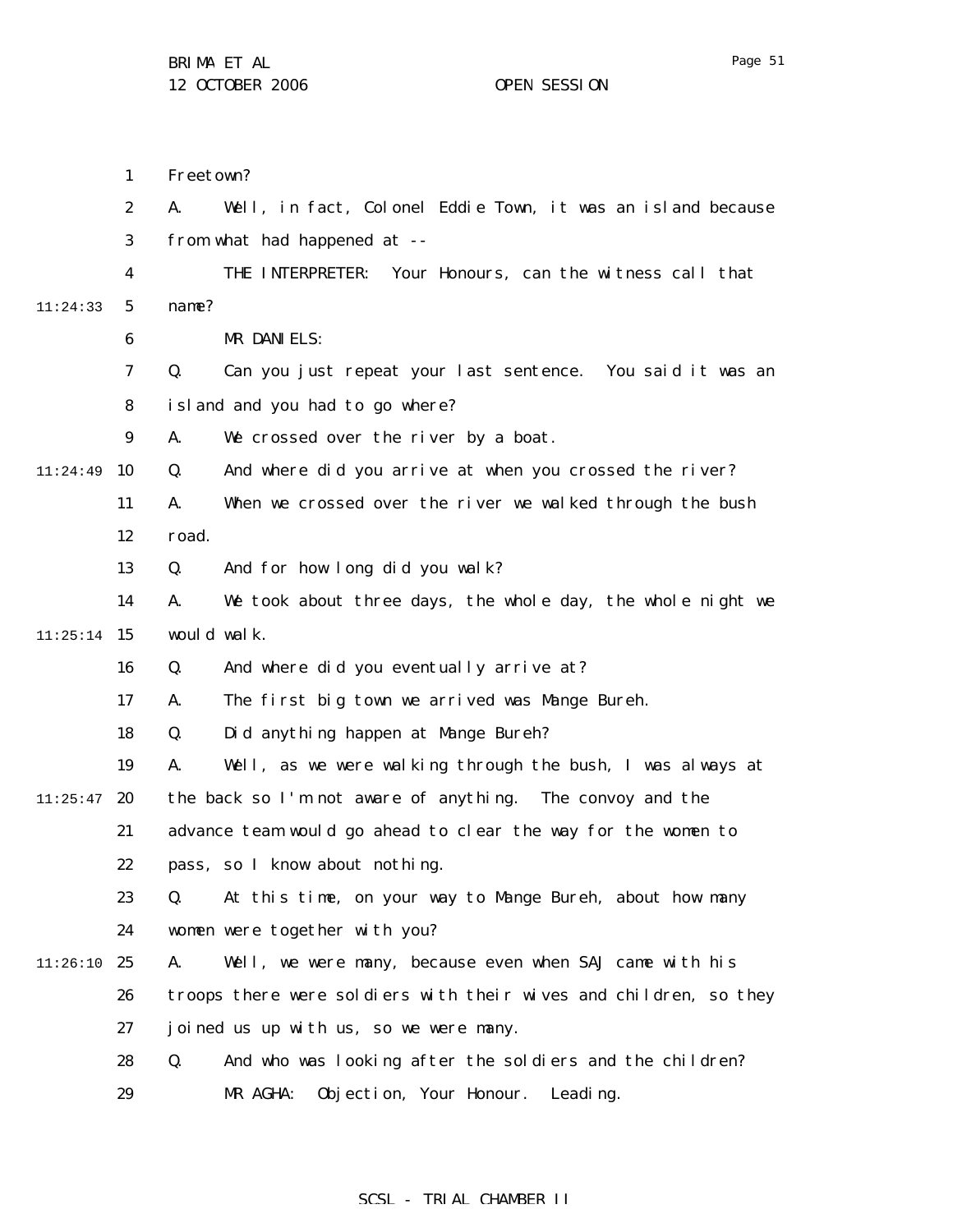|          | $\mathbf{1}$     | MR DANIELS: I will rephrase that.                                  |
|----------|------------------|--------------------------------------------------------------------|
|          | $\boldsymbol{2}$ | PRESIDING JUDGE:<br>All right.                                     |
|          | 3                | MR DANIELS:                                                        |
|          | 4                | Q.<br>Was there anyone looking after the soldiers and the          |
| 11:26:52 | $\mathbf{5}$     | children? The women and the children, I beg your pardon.           |
|          | 6                | It was Syl and Fasuluku. Fasuluku was taking care of me,<br>A.     |
|          | 7                | and with company soldier. They would take care of me.              |
|          | 8                | <b>JUDGE SEBUTINDE:</b><br>Who -- what was that first name before  |
|          | $\boldsymbol{9}$ | Fasul uku?                                                         |
| 11:27:16 | 10               | She mentioned a company soldier.<br>MR DANIELS:                    |
|          | 11               | <b>JUDGE SEBUTINDE:</b><br>Did she say something like Seal? Steel? |
|          | 12               | Sill Fasuluku.<br>MR DANIELS:                                      |
|          | 13               | THE WITNESS:<br>No, no.                                            |
|          | 14               | MR DANIELS:                                                        |
| 11:27:35 | 15               | Q.<br>Is this the same Fasuluku you mentioned earlier on in your   |
|          | 16               | testimony?                                                         |
|          | 17               | Yes, it's him.<br>A.                                               |
|          | 18               | Q.<br>And, Madam Witness, from Mange Bureh, where did you go?      |
|          | 19               | From Mange Bureh, Mange Bureh, we went to a bush.<br>A.<br>We      |
| 11:28:17 | 20               | crossed -- we only crossed Mamusa and we entered the bush.         |
|          | 21               | Q.<br>And when you crossed Mamusa, where did you get to?           |
|          | 22               | We entered in a bush because it was in the morning.<br>A.<br>As I  |
|          | 23               | said, we would walk in the bush the whole night and at morning we  |
|          | 24               | would go into the bush because of the jet.                         |
| 11:28:48 | 25               | And for how long did you stay in the bush?<br>Q.                   |
|          | 26               | We stayed there for -- for two days.<br>A.                         |
|          | 27               | At this time, where was the second accused?<br>Q.                  |
|          | 28               | Well, they were on, because when we were walking through<br>A.     |
|          | 29               | the bush you would have the advance team that would go ahead.      |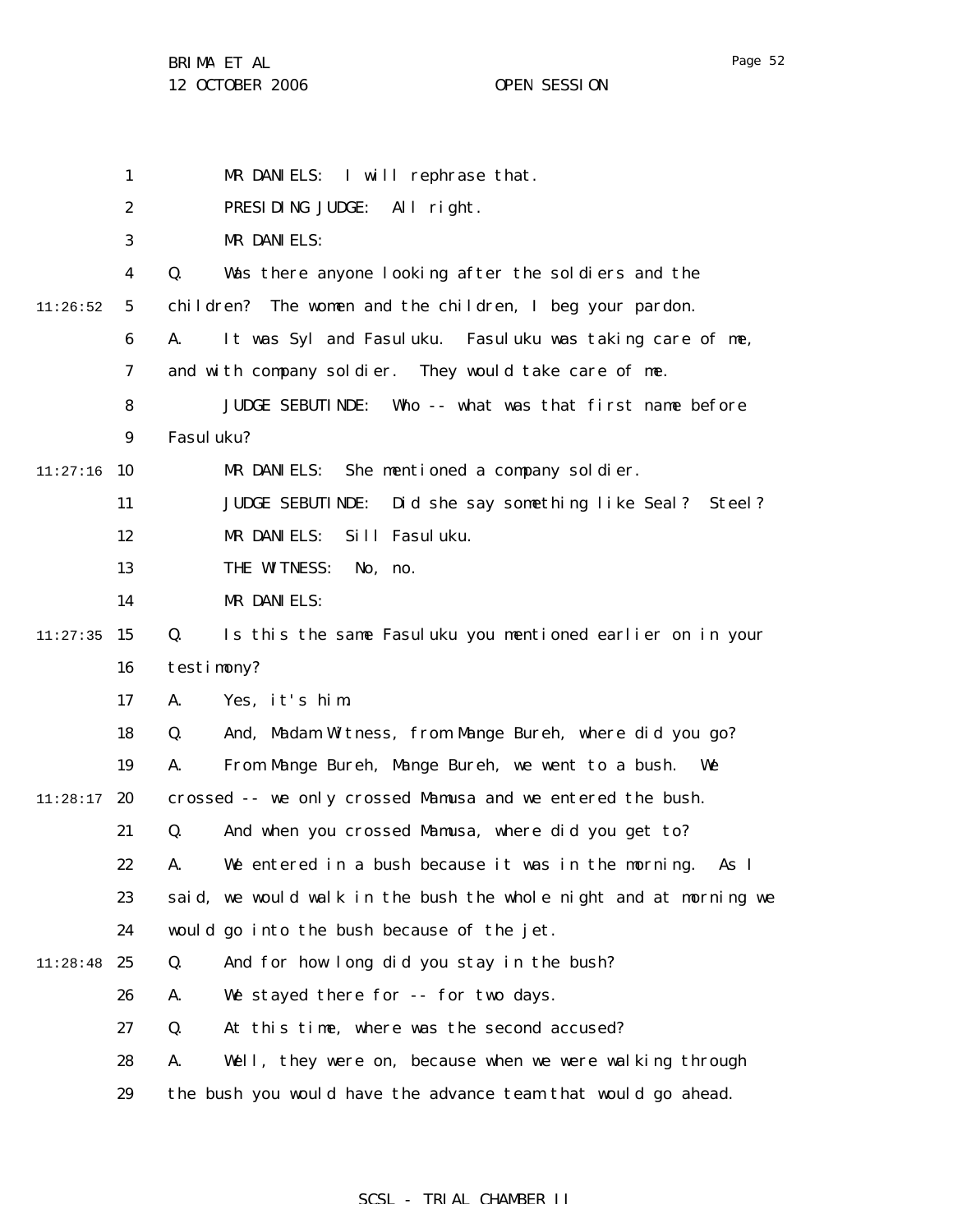|          | 1                | After the advance team you have the soldier boys who carry the      |
|----------|------------------|---------------------------------------------------------------------|
|          | $\boldsymbol{2}$ | ammunition. After the ammunition, you have the medicals, those      |
|          | 3                | who carry the medicines and the doctors themselves. After that      |
|          | 4                | you have the wounded soldiers. After the wounded soldiers you       |
| 11:29:50 | $\sqrt{5}$       | have those who guard Ibrahim Kamara, Alex Tamba Brima and           |
|          | $\boldsymbol{6}$ | Santigie Kanu, and some others I can't recall. They took them       |
|          | 7                | for -- as prisoners of war. They would tie their hands and there    |
|          | 8                | were armed men to guard them. After their own convoy it was         |
|          | $\boldsymbol{9}$ | Father Mario. After Father Mario then us. After us there were       |
| 11:30:18 | 10               | armed men.<br>That was how we were going.                           |
|          | 11               | Q.<br>So after spending two days in the bush on your march to       |
|          | 12               | Freetown, where did you go to?                                      |
|          | 13               | From that point we went to Masiaka. We crossed.<br>A.               |
|          | 14               | Q.<br>Did you spend any time at Masiaka at all?                     |
| 11:30:47 | 15               | Masiaka, we, as I said, I'm a woman. We were at the back.<br>A.     |
|          | 16               | They would clear in front and we would just pass. In fact, it       |
|          | 17               | was not even the main area. We would just cross over the street     |
|          | 18               | and enter into a bush road.                                         |
|          | 19               | And from Masiaka, where did you go to?<br>Q.                        |
| 11:31:13 | 20               | From Masiaka, the other area we went was RDF.<br>A.                 |
|          | 21               | Did anything happen at RDF?<br>Q.                                   |
|          | 22               | As I said, I'm a woman and I was at the back. The men               |
|          | 23               | would clear and make way for us and we would -- we would just       |
|          | 24               | I had -- I did not see if anything happened or if anything<br>pass. |
| 11:31:48 | 25               | did not happen.                                                     |
|          | 26               | Madam Witness, thank you, but you just have to be patient<br>Q.     |
|          | 27               | with me, I have to ask these questions, you know, so it's not       |
|          | 28               | that I'm not listening to your answers but this is a Court of       |
|          | 29               | record and I have to ask you as we go along. So please bear with    |

SCSL - TRIAL CHAMBER II

Page 53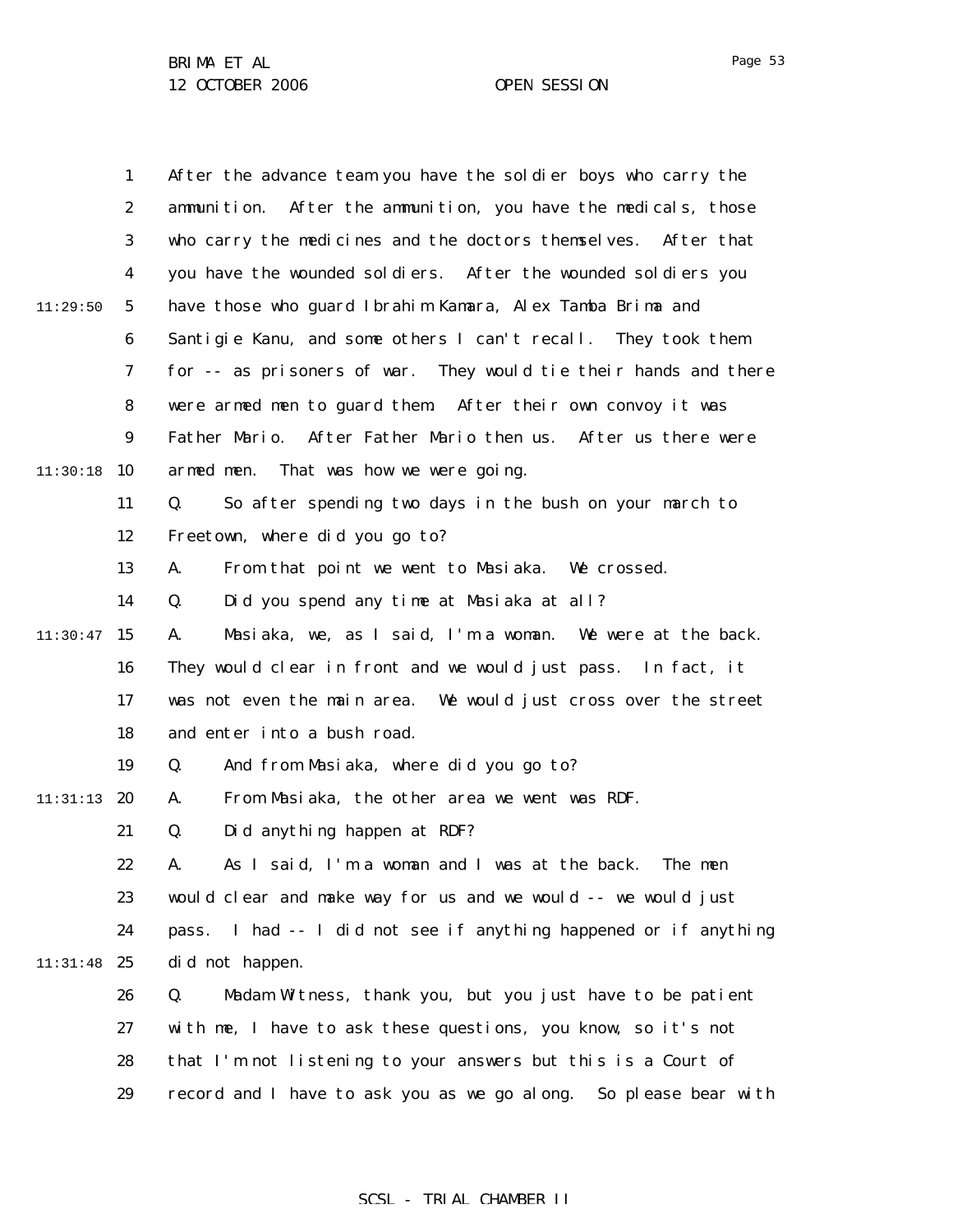1 us. And where did you go to from there?

|          | $\boldsymbol{2}$ | From RDF we entered another bush. We were there for a day<br>A.          |
|----------|------------------|--------------------------------------------------------------------------|
|          | 3                | in order -- so that the jets will not bomb us.                           |
|          | 4                | And how close is RDF to Freetown?<br>Q.                                  |
| 11:32:34 | $\mathbf{5}$     | It's not that far.<br>A.                                                 |
|          | 6                | And for how long were you at RDF?<br>Q.                                  |
|          | 7                | RDF is like when you, we entered, we only passed.<br>We, the<br>A.       |
|          | 8                | women, when we got to RDF they only said this is the road.<br>Just       |
|          | 9                | use this road and we just passed. We slept there for the entire          |
| 11:33:12 | 10               | In the evening we left there again.<br>day.                              |
|          | 11               | Where did you go to when you left there in the evening?<br>Q.            |
|          | 12               | From there we went through the bush path until we surfaced<br>A.         |
|          | 13               | at Four Mile.                                                            |
|          | 14               | And for how long were you at Four Mile?<br>Q.                            |
| 11:33:33 | 15               | Four Mile, while we were there, there was too much tension.<br>A.        |
|          | 16               | There was heavy shooting going on. Some armed men took the main          |
|          | 17               | We took the old road, Four Mile Old Road.<br>hi ghway.<br>Some armed     |
|          | 18               | men took the main highway, the advance team. We and some other           |
|          | 19               | armed men who were taking care of us, and the prisoners of war,          |
| 11:34:03 | 20               | together with Father Mario, medical, we were -- we took the old          |
|          | 21               | road because there was heavy shooting.                                   |
|          | 22               | Q.<br>Do you know who was shooting?                                      |
|          | 23               | Well, I don't know, because the advance team was ahead so I<br>A.        |
|          | 24               | didn't know the exact group that was advancing.                          |
| 11:34:27 | 25               | And you said some armed men were taking care of you; what<br>Q.          |
|          | 26               | do you mean by they were taking care of you?                             |
|          | 27               | Yes, because we had four companies. Okay. Let me say.<br><b>If</b><br>A. |
|          | 28               | A Company, B Company, they are in the advance team, with mortar,         |
|          | 29               | and platoon, they would be in the advance team.<br>Then you would        |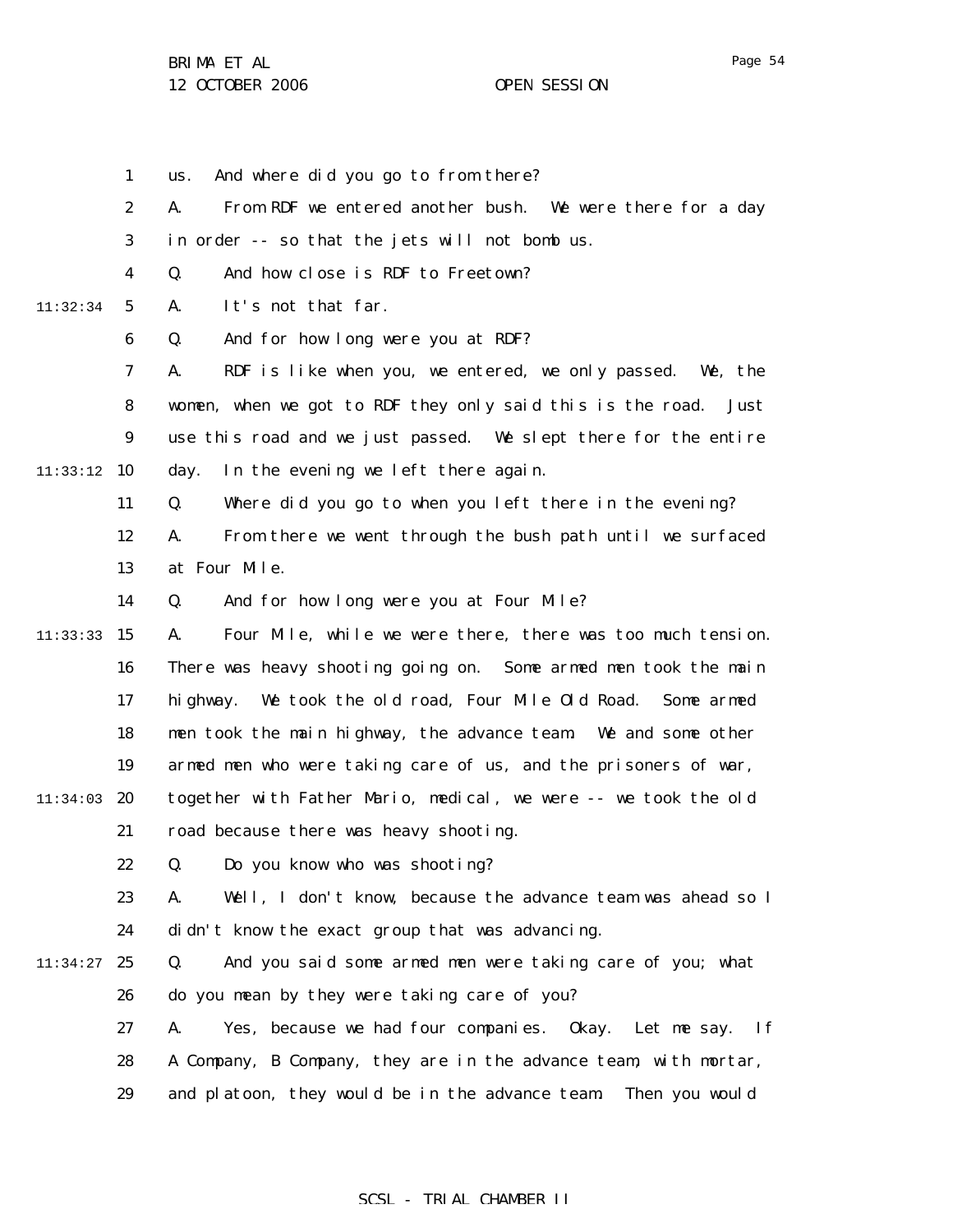1 2 3 4 5 6 7 8 9  $11:35:41$  10 11 12 13 14  $11:36:07$  15 16 17 18 19  $11:36:25$  20 21 22 23 24  $11:36:53$  25 26 27 28 29 11:35:08 have the other group, the other company, which will be in care of medical, prisoners of war and the others, and then you would have one company that would be with us the women, to guard us, so that nothing will happen to us. Q. Thank you. And for how long were you at Four Mile? A. Four Mile, I cannot tell how long, because at Four Mile things -- we were hearing shooting all over, so we would -- we would only walk and we will walk until they said "rest here" and then they would say "move on." Q. And at this time, while you were at Four Mile, where was the second accused? A. All of us took the old road because they were prisoners of war. So they, themselves, we were all in the old road, while the advance team took the new road. Q. Do you recall what time of year it was that you were at Four Mile? A. Yes. Q. What time of year was it? A. It was 1998. Q. Do you recall the month? A. It was December. Q. And from the old road, where did you go to? A. From the old road we went -- we surfaced at Waterloo. Q. Do you remember the date it was that you arrived at Waterloo? A. Yes. Q. What was the date? A. It was December. It was December 22, 1998. Q. How come you are able to remember this particular date?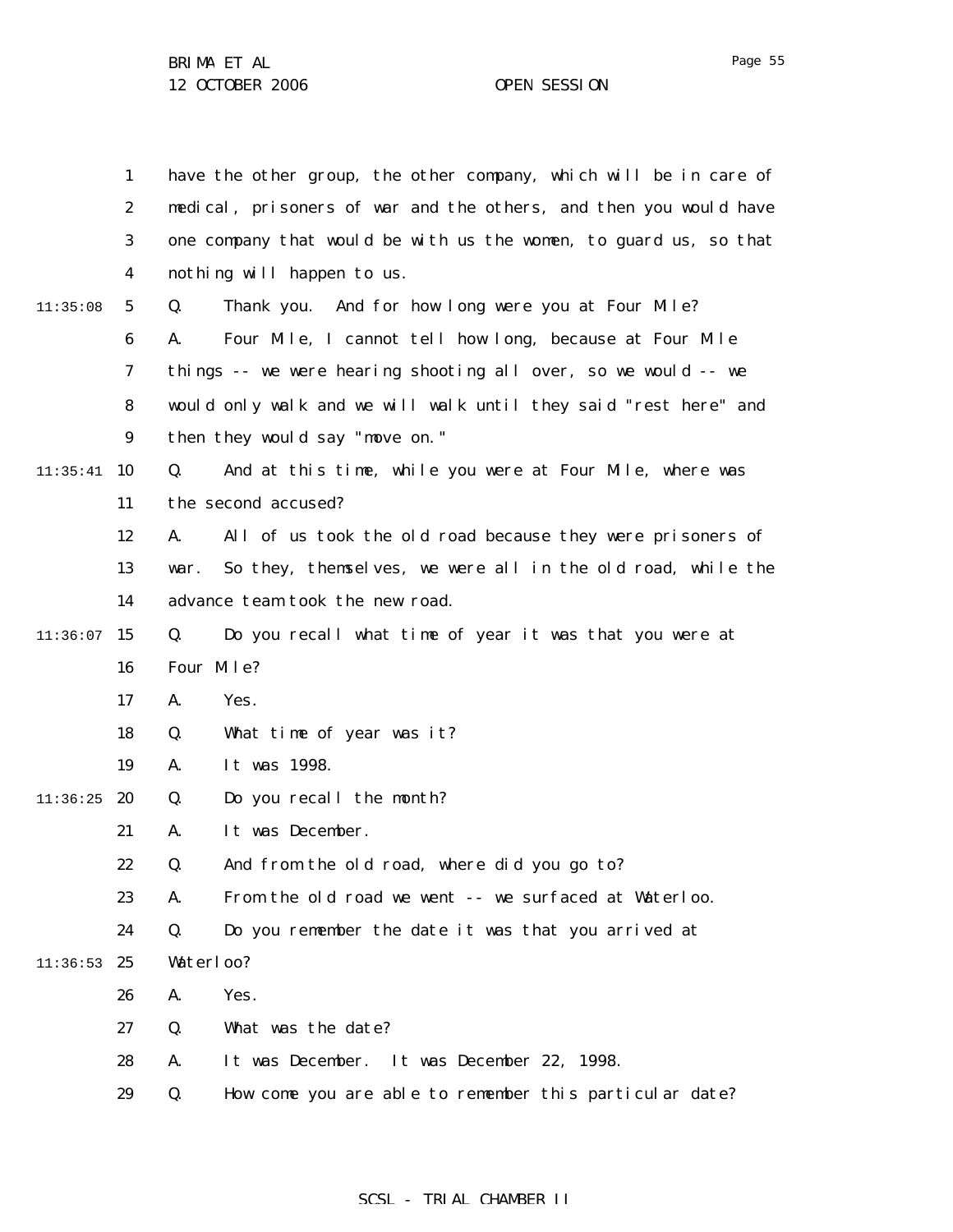BRIMA ET AL

12 OCTOBER 2006 OPEN SESSION

1 2 3 4 5 6 7 8 9  $11:38:03$  10 11 12 13 14  $11:38:28$  15 16 17 18 19 11:38:53 **20** 21 22 23 24 11:39:03 25 26 27 28 29 11:37:34 A. Because that day, I was happy that I was going to -- that I was going to get to Freetown. I was going to the city so I remember that day vividly. I think it was the 22nd or the 23rd. That day was SAJ's birthday. Q. Did anything happen to SAJ at Waterloo? A. No, nothing happened to him at Waterloo. Q. And from Waterloo, where did you go? A. From Waterloo, it was Benguema. Q. And how far is it from Benguema to Waterloo? A. Well, I cannot tell the miles or kilometre. I don't understand, but it's not far. Q. I mean, how long would it take you personally to walk between Waterloo and Benguema? A. If it's up to 50 minutes, it will not be more than that. Q. And did anything happen at Benguema? A. Yes. When we got to Benguema because when we got there, Benguema, we met SAJ standing, and he and his boys, we met them up -- THE INTERPRETER: Your Honour, please can the witness go over that again. MR DANIELS: Q. Madam Witness, can you go over what you just said. You said you saw SAJ by one gun, one machine gun. Carry on from there. A. At Benguema, we got there. We met soldiers jubilating that they had captured Benguema. They had got up to Benjuma. SAJ was up a vehicle, a soldier's vehicle, AA, he was there with his boys, they were jubilating. They we went there. The AA was here and we saw a block. The soldiers' apartment. We sat at the

## SCSL - TRIAL CHAMBER II

Page 56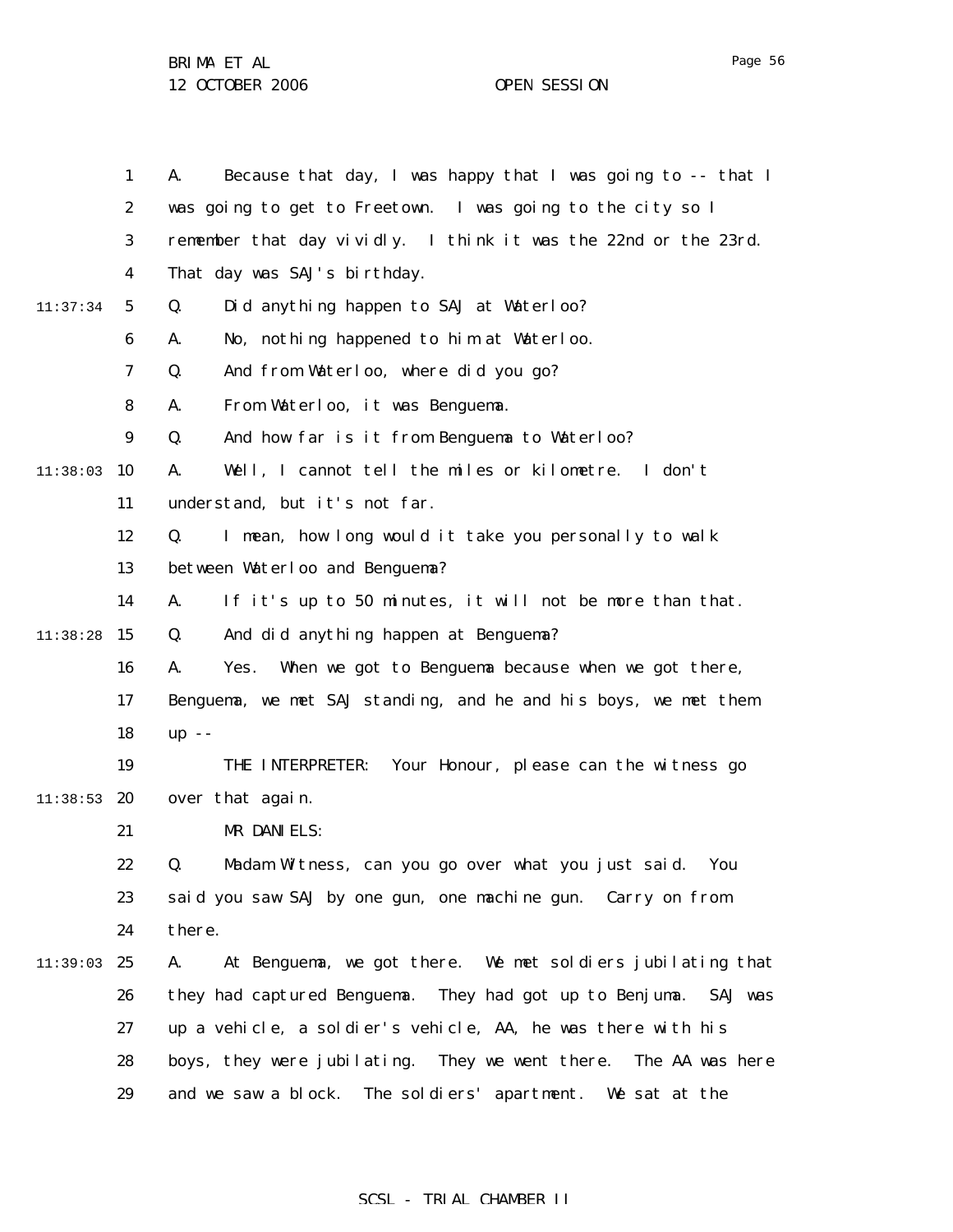Page 57

1 verandah. We stood there looking at them.

2 Q. And did anything happen?

3 4 5 6 7 8 9  $11:40:09$  10 11 12 13 14 11:40:31 15 16 17 18 19  $11:40:57$  20 21 11:39:48 A. So we were standing there. Then they said that the armed men should come and carry the ammunition because they had got a lot. So SAJ ordered the armed men to take the ammunition because they had got a lot of ammunition so they should carry them. So they were doing that. When they said they should carry them the armed men came. Then I told my friend "FA, I'm tired. I want to sleep. Let's go and locate somewhere to sleep." We spread some cloth on the verandah in order for us to sleep. So we went and he didn't take long. Then FA got up. She said she wanted to drink water. She was going in search of water. She went and came back and asked me to wake up. Then she asked me what I heard. Then I said what? Then she said SAJ is dead. Then I said what's killed him? Then she said she didn't know. So we got up but, but they didn't say it to the hearing of everyone. So I got up. I was surprised. I said the man I left a while ago up the AA? The man is dead? Then I heard soldiers saying that we had said it. These people, we had told them that we should kill them. These people are witches. They are hindering us from entering Freetown.

22 23 Q. Which people are you referring to that were hindering you from entering Freetown?

24 11:41:18 25 THE INTERPRETER: Well, Your Honours, please, I didn't get that clearly.

> 26 MR DANIELS:

27 Q. I asked you which people and can we have your answer,

28 please, again?

29 A. The prisoners of war, who were with us.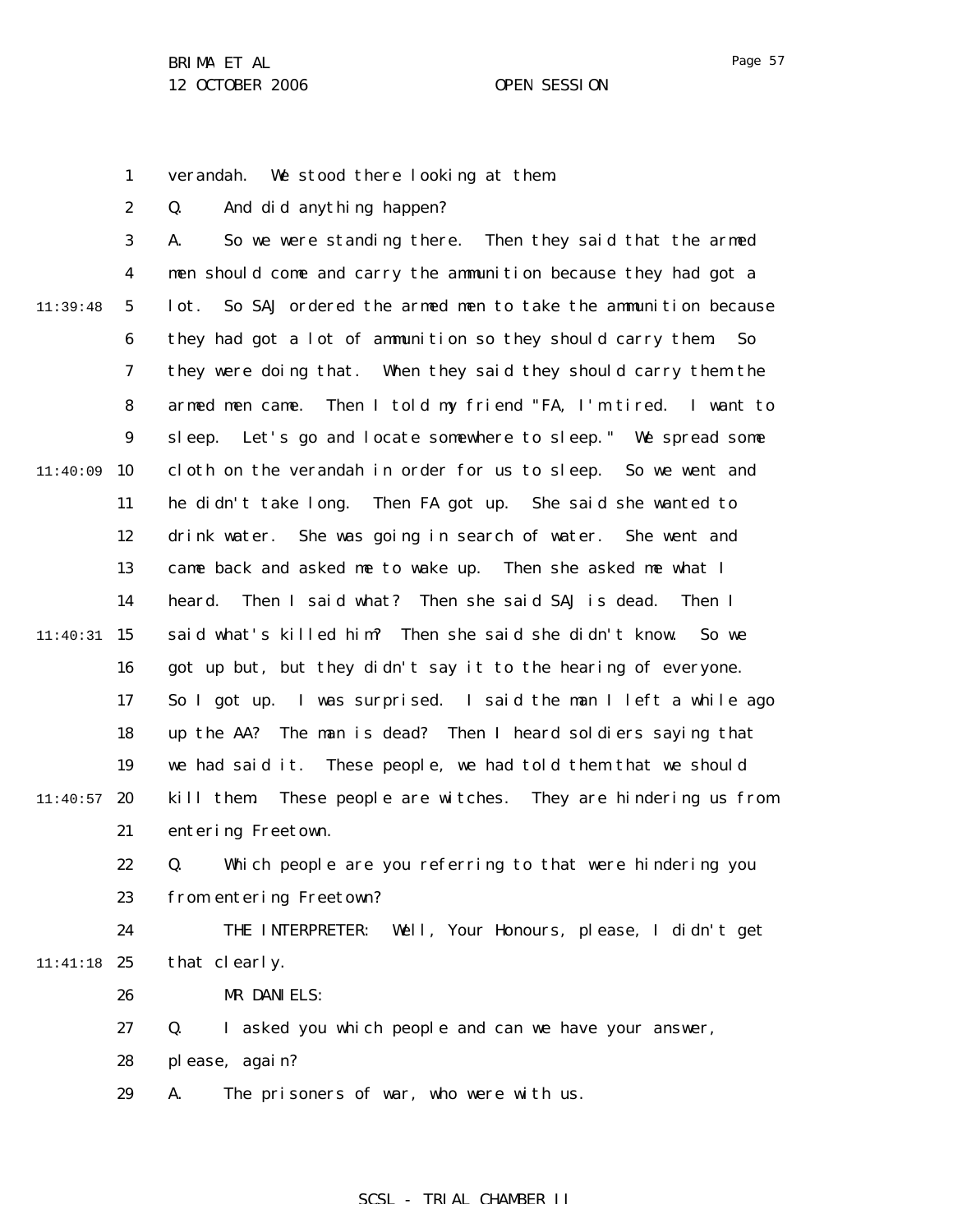1 2 3 4 5 6 7 8 9  $11:42:15$  10 11 12 13 14 11:42:44 15 16 17 18 19 11:43:00 20 21 22 23 24 11:43:32 25 26 27 28 29 11:41:43 Q. You are saying that the prisoners of war, the soldiers were saying the prisoners of war were preventing you from going into Freetown? A. Yes, the soldiers were saying that. They said they were witches. They said they are bewitching us not to come to Freetown. They said that we -- they should kill them. They said they had killed SAJ so they are going to kill them now. Q. Did anything happen after you heard that SAJ Musa had died? A. Well, after SAJ's death, because everybody didn't know about it because they were keeping it as a secret, but we had known and some soldiers had known, so we were just there. Some people took the Freetown/Waterloo highway. Some took the Tombo route. Some went up the peninsular hills. Q. Those who took the peninsular hills, the Freetown road, do you know where they were going to? A. I do not know. It was when they had gone some distance and they realised that there was no other people behind them, they returned to Benguema and met us there. They said: "We had been going, we thought you are with us." Q. After SAJ Musa died who was the commander of the soldiers? A. After SAJ's death it was Colonel FAT because he was the only one remaining. Q. And how do you know Colonel FAT became the commander? A. Because before we were going into the jungle it was Colonel FAT but when SAJ came and he was overall boss it was him. So, when SAJ died at Benguema, Colonel FAT still. Q. And at this time where was the second accused, if you know? A. Because when we got to Benguema, when SAJ died, they were looking for them in order to kill them. They said they had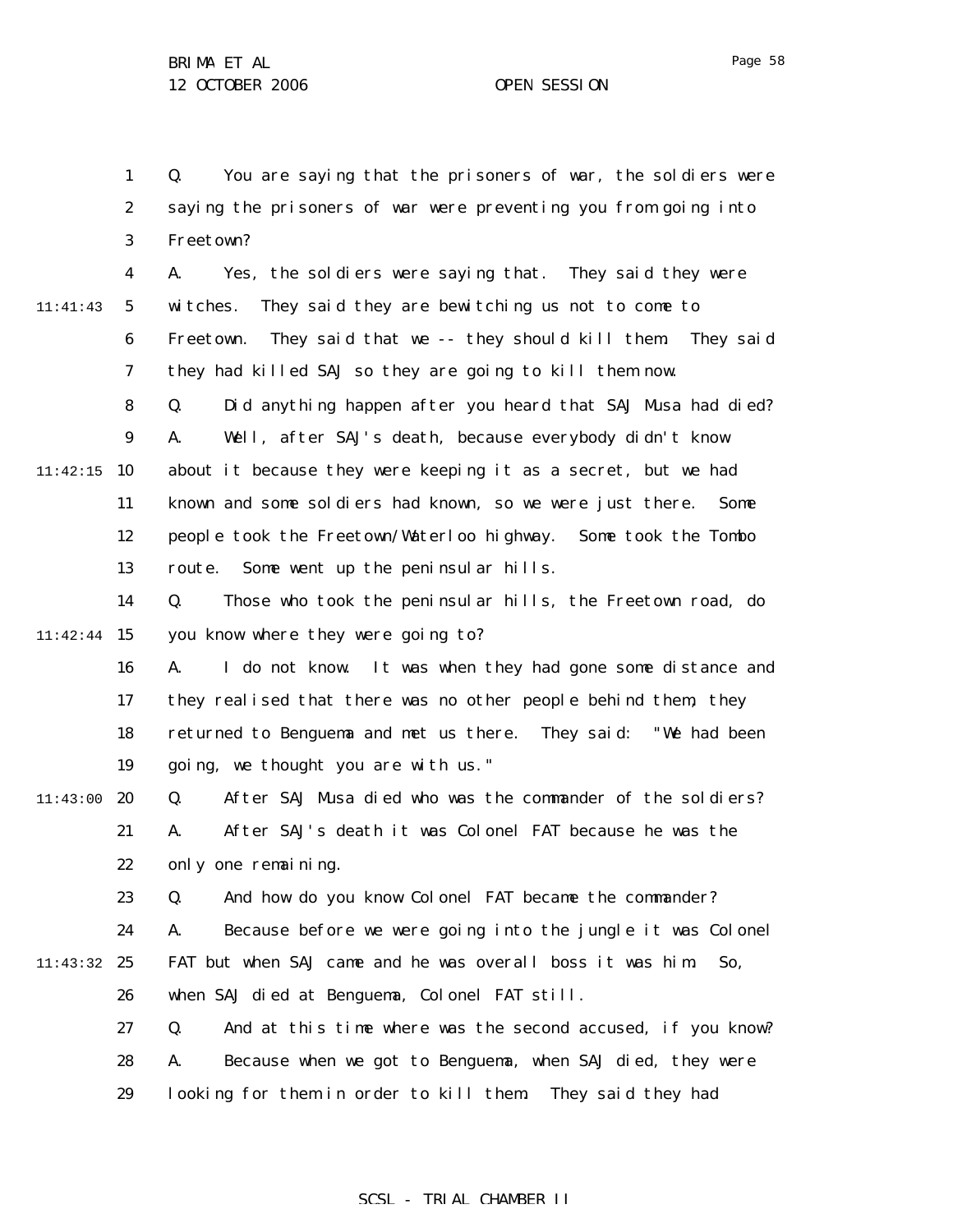1 2 3 4 5 6 7 8 9  $11:44:47$  10 11 12 13 14  $11:45:10$  15 16 17 18 19 11:45:32 20 21 22 23 24  $11:45:59$  25 26 27 28 29 11:44:24 killed SAJ through witchcraft so they were looking for them. So they were shooting all over Benguema. You would stand there and the next man behind you, he would have been struck by a bullet. Some would say "Oh, my hand." Some would say "My head, my back." So the place was all in chaos. Everybody -- nobody cared about anyone. But the last time I was conscious, I saw them because all of us had taken the old road. We all got to Benguema together and we left them. We went where SAJ was. They were with armed men who were guarding them. So we left them. We went near where SAJ was. We sat there. So that was the last time I saw them there. Q. And for how long did you stay in Benguema after the death of SAJ Musa? A. We were there for three days. We climbed up the hills at Benguema. We were there. Q. And did you do anything when you climbed up the hills at Benguema? A. When we climbed up the hills we were there. We stayed there. The jets would come and pass. The government still could go, the ECOMOGs, they would open fire on us but they would not climb up to meet us. They would be down and open fire and they would leave. The jet would come and pass around and go. Q. And for how long were you in the hills of Benguema? A. We were there for more than a week. Q. And when you say "we were there," what do you mean? Was it the civilians, the women, or the soldiers or both of you? A. The way we used to jungle. The soldiers, we were there. Q. And from there did you go anywhere? A. From that point Chief, because he was the first man to --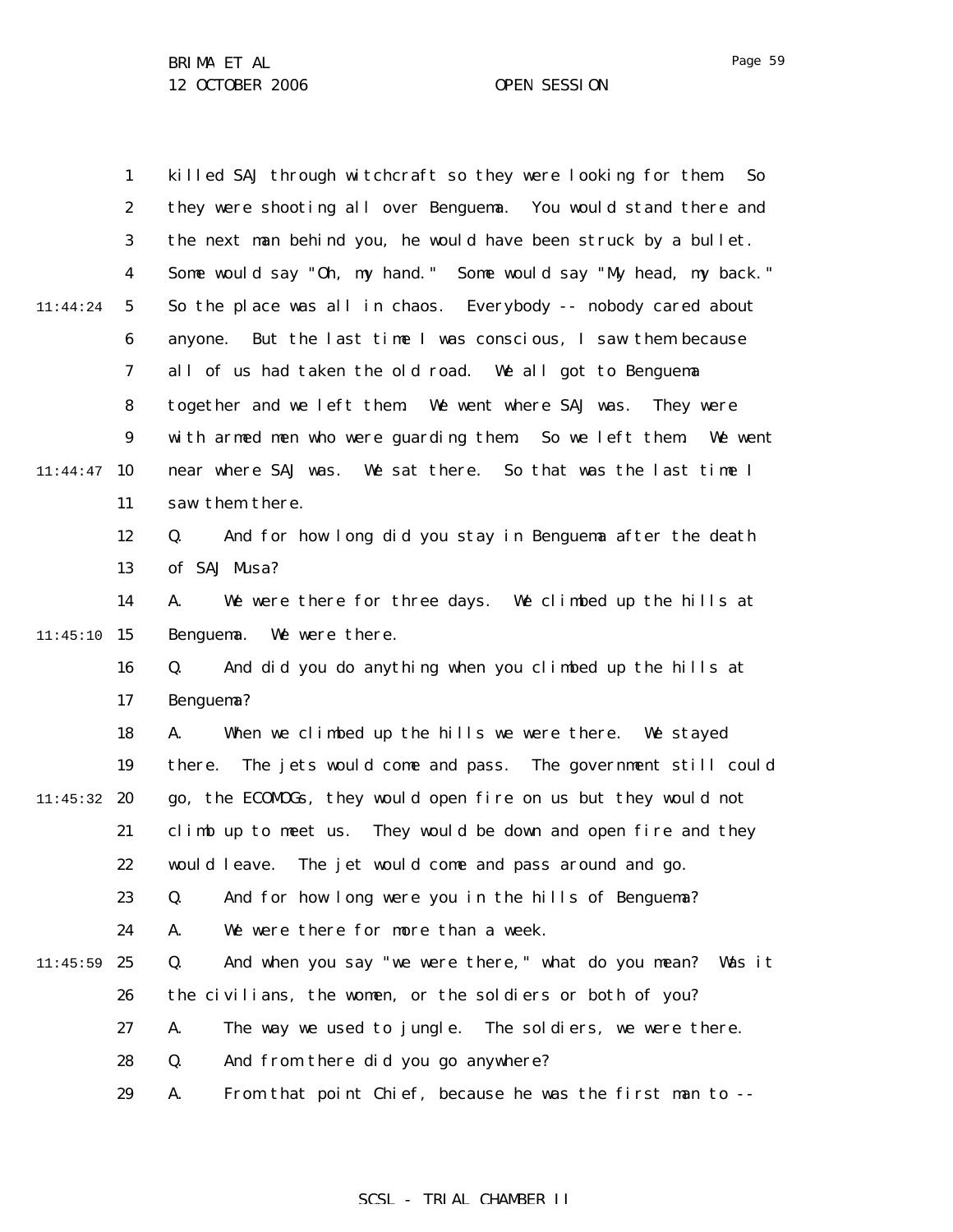|          | $\mathbf{1}$     | to come, because we were there, there was no food. The ECOMOGs    |
|----------|------------------|-------------------------------------------------------------------|
|          | $\boldsymbol{2}$ | had surrounded us so Chief, one morning he got up, and he pointed |
|          | 3                | the gun at Colonel FAT, and he said: "SAJ is dead and we have     |
|          | 4                | come, we are here now, and we are heading for Freetown. It is --  |
| 11:46:54 | $\mathbf{5}$     | Freetown is our target. We have come here and we are suffering.   |
|          | 6                | There is no food and we are having problems." At that point I     |
|          | 7                | was there, I was present. "You would lead us to Freetown.<br>You  |
|          | 8                | and some other people, Tito, Foday Bah, and some other            |
|          | $\boldsymbol{9}$ | sergeants." He was -- he put him under gunpoint and said that he  |
| 11:47:43 | 10               | would go. He would not sit there because at the moment, there     |
|          | 11               | was no food and we were straining. You would not be with us and   |
|          | 12               | allow us to strain. You would go and you would lead us to go.     |
|          | 13               | So Colonel FAT said that he would go. On that very day, in the    |
|          | 14               | evening, the ECOMOGs came and attacked. So we -- we ran behind    |
| 11:47:44 | 15               | When we ran behind them, we surfaced at Hastings.<br>them.        |
|          | 16               | Do you remember the date it was that you were at Hastings?<br>Q.  |
|          | 17               | Yes. Because the very day they launched the attack, it was<br>A.  |
|          | 18               | new year's day.                                                   |
|          | 19               | And from Hastings, did you go anywhere?<br>Q.                     |
| 11:48:17 | 20               | We waited up the bush at Hastings.<br>A.                          |
|          | 21               | MR AGHA:<br>Your Honour, can we have some clarification that      |
|          | 22               | apparently on new year's day an attack was launched? Who          |
|          | 23               | launched the attack? I'm not clear about that.                    |
|          | 24               | PRESIDING JUDGE:<br>She said ECOMOG.                              |
| 11:48:36 | 25               | MR AGHA:<br>Thank you, Your Honour. I'm sorry.                    |
|          | 26               | MR DANIELS:<br>Thank you, Your Honour.                            |
|          | 27               | And, Madam Witness, from Hastings, where did you go to?<br>Q.     |
|          | 28               | From Hastings, then we went, we crossed over to Jui.<br>A.<br>We  |
|          | 29               | went up the hills.                                                |

Page 60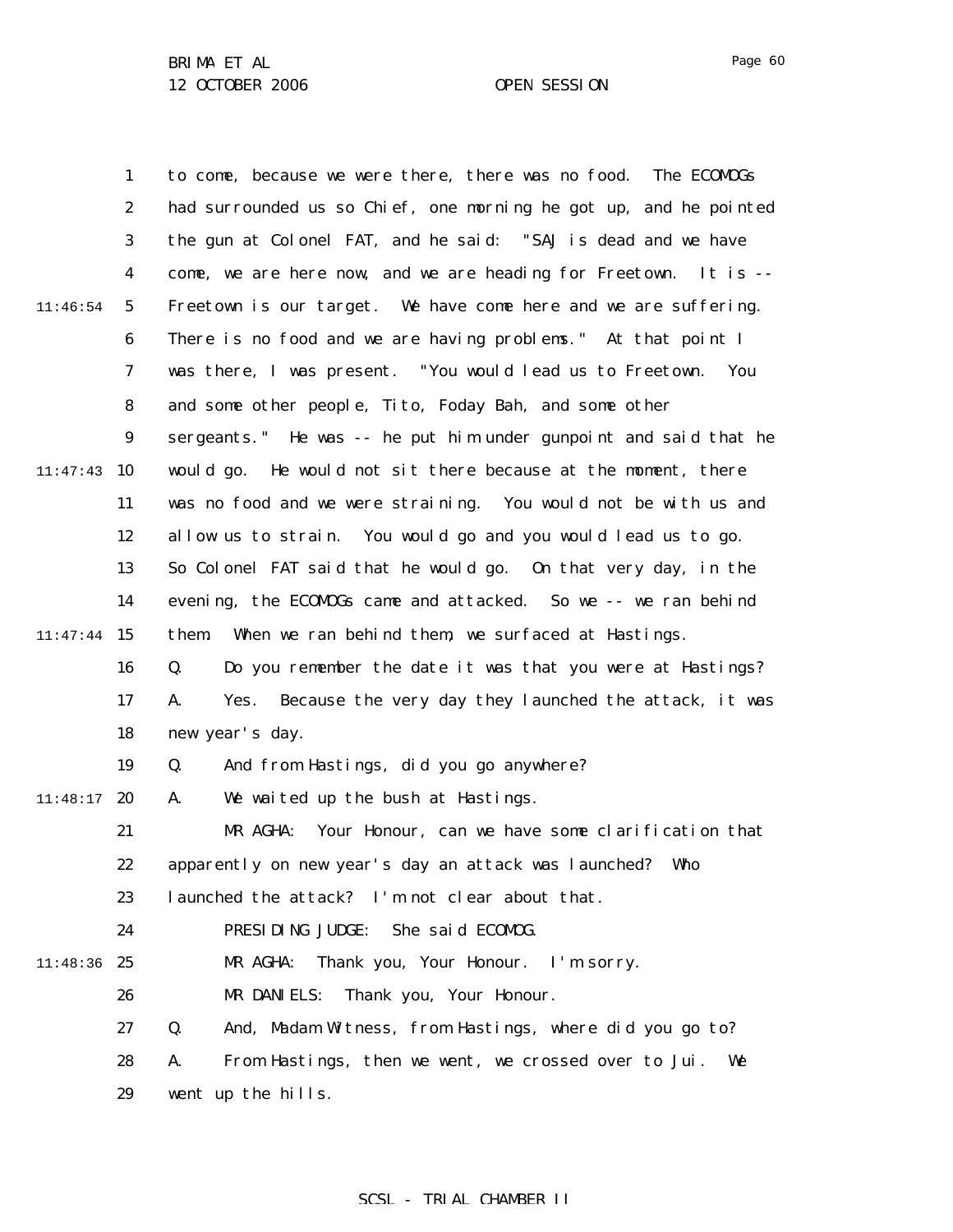1 2 3 4 5 6 7 8 9 10 11:49:55 11 12 13 14  $11:50:19$  15 16 17 18 19  $11:50:51$  20 21 22 23 24 11:51:00 25 26 27 28 29 11:49:27 Q. And where did he take you to? A. We were up in the hills at Allen Town. Q. And at the time you were up the hills at Allen Town, who, if you know, was the commander of the troops at Allen Town? A. It was Colonel FAT. Q. And who was second in command to Colonel FAT? A. It was Colonel Eddie. Q. And for how long did you stay at Allen Town? A. We spent, in Allen Town, we spent three days. Q. Do you remember the exact date it was that you were at Allen Town? A. We were in Allen Town for three days, and I was conscious that on 5 January, at night, we were up in the bush because night had fallen and we were in Allen Town because the soldiers were afraid to go into town. So, on the night of the 5th of January, the Kamajors and the ECOMOG attacked us up the hills. So when they attacked us up the hill they thought we were few. We were not many. So, as a result of the advancement of our men, they attacked them and that was how we came to enter the Freetown. THE INTERPRETER: Your Honour, can the witness take that last bit after the -- MR DANIELS: Q. You said that is how you entered Freetown. Can you continue from there? A. Yes. Q. All right. I will continue. And when you say you entered Freetown, where exactly was it that you entered within Freetown? I'm referring to yourself. A. When we entered Freetown, in the morning, that morning I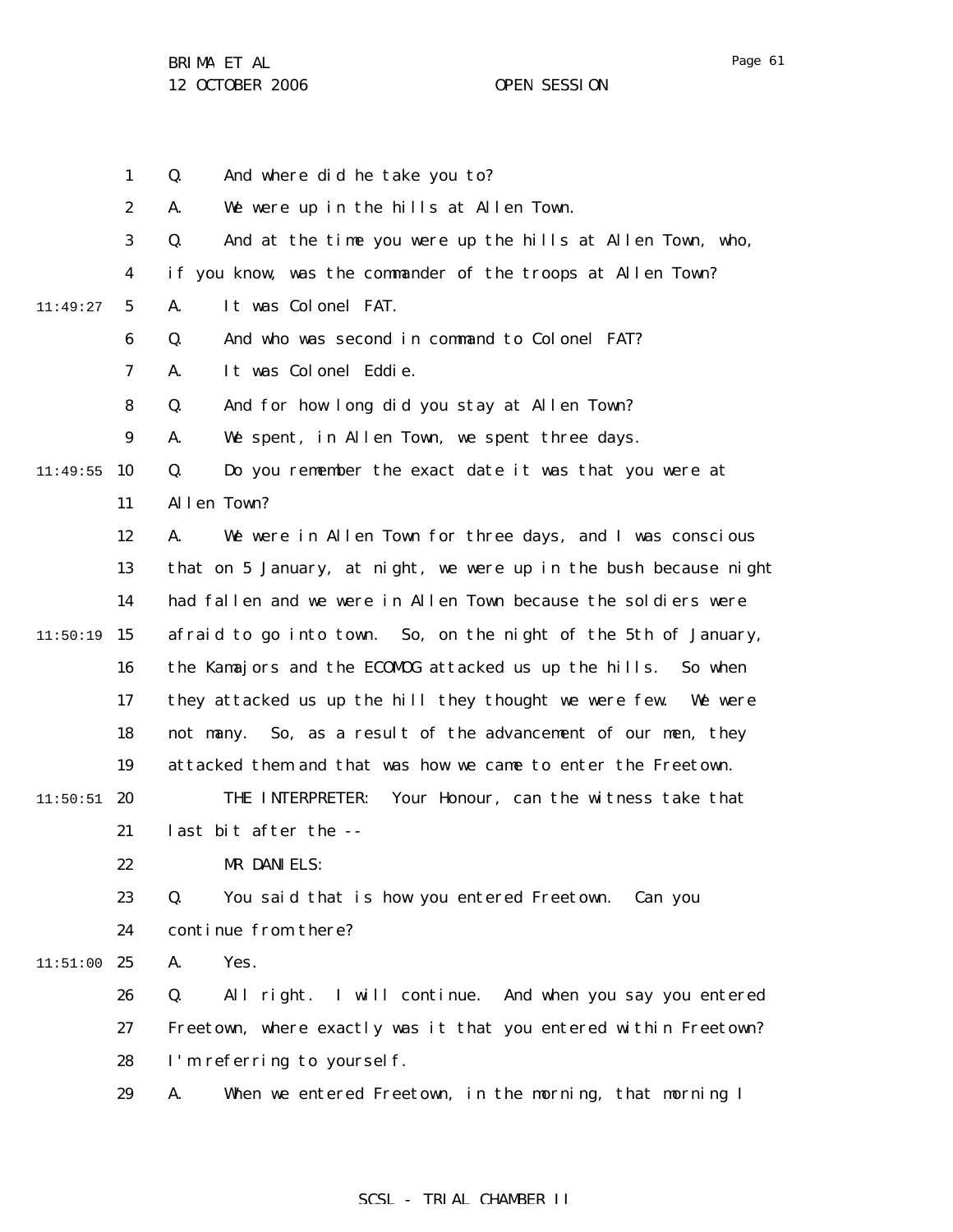Page 62

1 was at PWD. I stopped at PWD. PWD. The roundabout.

2 Q. Did you ever go to the State House?

3 A. Yes.

4 5 6 7 8 9  $11:52:16$  10 11 12 13 14  $11:52:40$  15 16 11:51:47 Q. And when was it that you went to the State House? A. The day I entered I slept at PWD. So, in the morning, Chief sent them to look for me, so they collected me and we went because at that time he was deployed at the Adelaide Street Police Station. That was where he was deployed. So he said that I had to be cooking, to take fooding along, so I should not be so far, so I was lodged at the Annie Walsh school compound. It's close by the Dove Cot so in the morning I would go to Dove Cot and buy and cook and take the food along. Three days later he was removed. The government troops removed him from that point and took him to State House. So when he went to State House I was still cooking food for him and taking it -- take the food to State House for him.

> 17 18 Q. And when you went to State House, who was in charge of the troops, if you know?

19 A. It was still Colonel FAT.

 $11:53:04$  20 21 Q. Did you get to hear that the second accused was at the State House during this period in Freetown?

22 23 24  $11:53:32$  25 26 27 28 29 A. No. Because from Benguema, after they were looking for them to kill them, we did not see him again. Even after we climbed up the hills at Benguema I asked Chief because I was -- I was close to them. When they were prisoners of war, when I would cook for them, so there was -- because there was a good relationship between us. So I asked Chief: "Where are these people?" So he said "They have run away but I know that they are dead now. They would have killed them. They would have killed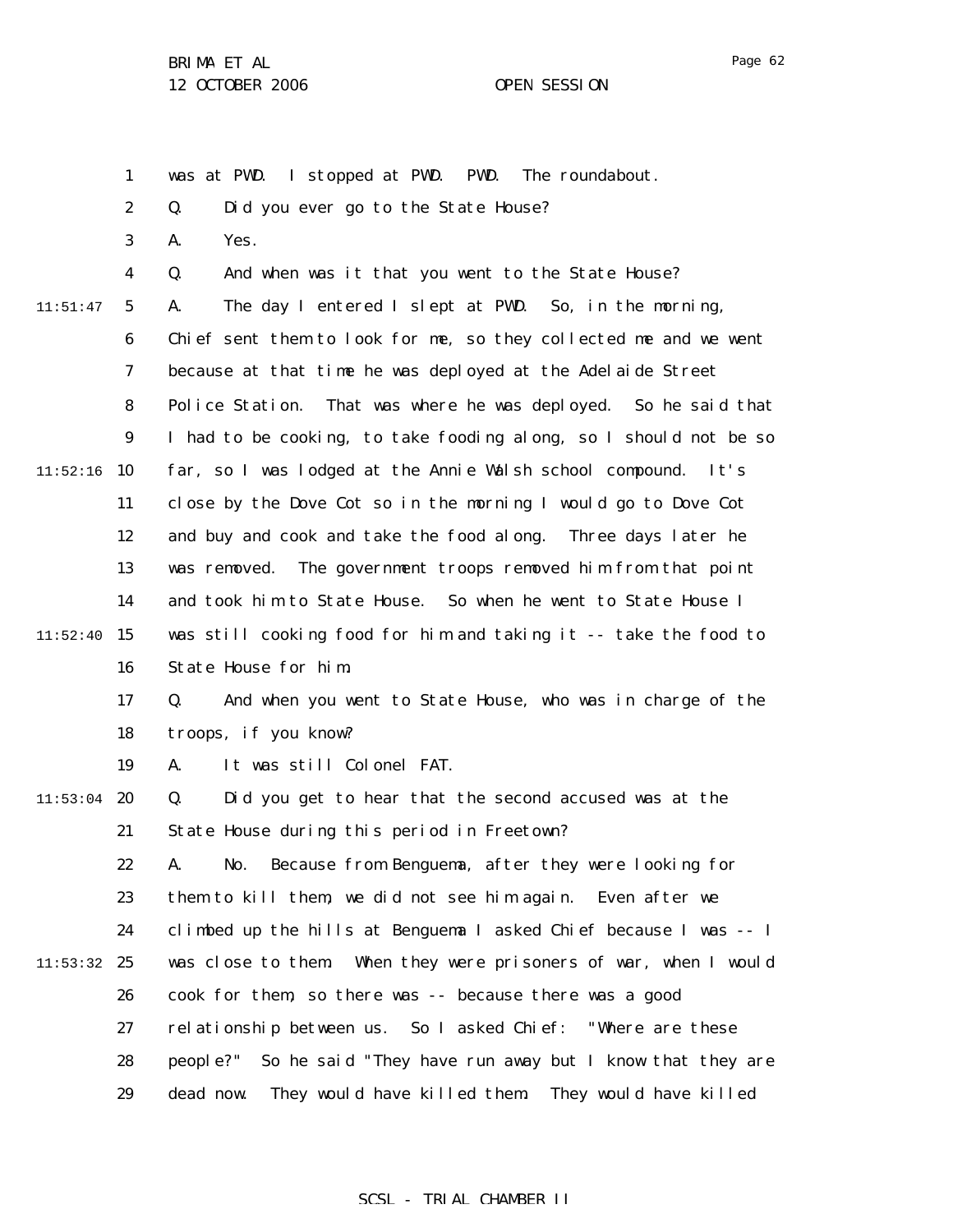1 2 3 4 5 6 7 8 9  $11:54:38$  10 11 12 13 14  $11:55:00$  15 16 17 18 19  $11:55:32$  20 21 22 23 24  $11:55:47$  25 26 27 28 29 11:54:12 them. They would have escaped because they -- because I heard that some men went to somewhere and they got killed and I am sure they are among those squad. They said we would find them but we know they are wanted men and they would have killed them. Q. Did you see the soldiers who entered into Freetown? Did you see them killing innocent civilians in Freetown? A. No. Q. Did you see the soldiers burning houses in Freetown? A. No. Q. Did you see any women being raped in Freetown? By the soldiers. A. No, no. When we entered Freetown, the -- all the soldiers were with their wives. Q. How do you know this? A. Well, when we were in the jungle, every soldier had their wives except the prisoners of war, those who were prisoners of war. You are the -- those are the only ones who would not have a wife but all the soldiers had their wives. Even myself, I had -- I had my boyfriend. Even though I was cooking for Chief I had my boyfriend. Q. Okay. We will get there in the minute. MR DANIELS: Your Honour, the first accused would like to use the restroom. PRESIDING JUDGE: Mr Brima can leave the Court. MR DANIELS: Q. You just told us that you had your boyfriend. Please do not mention his name. But who was your boyfriend? A. My boyfriend was a commander for mortar platoon. Q. And how did he become your boyfriend?

# Page 63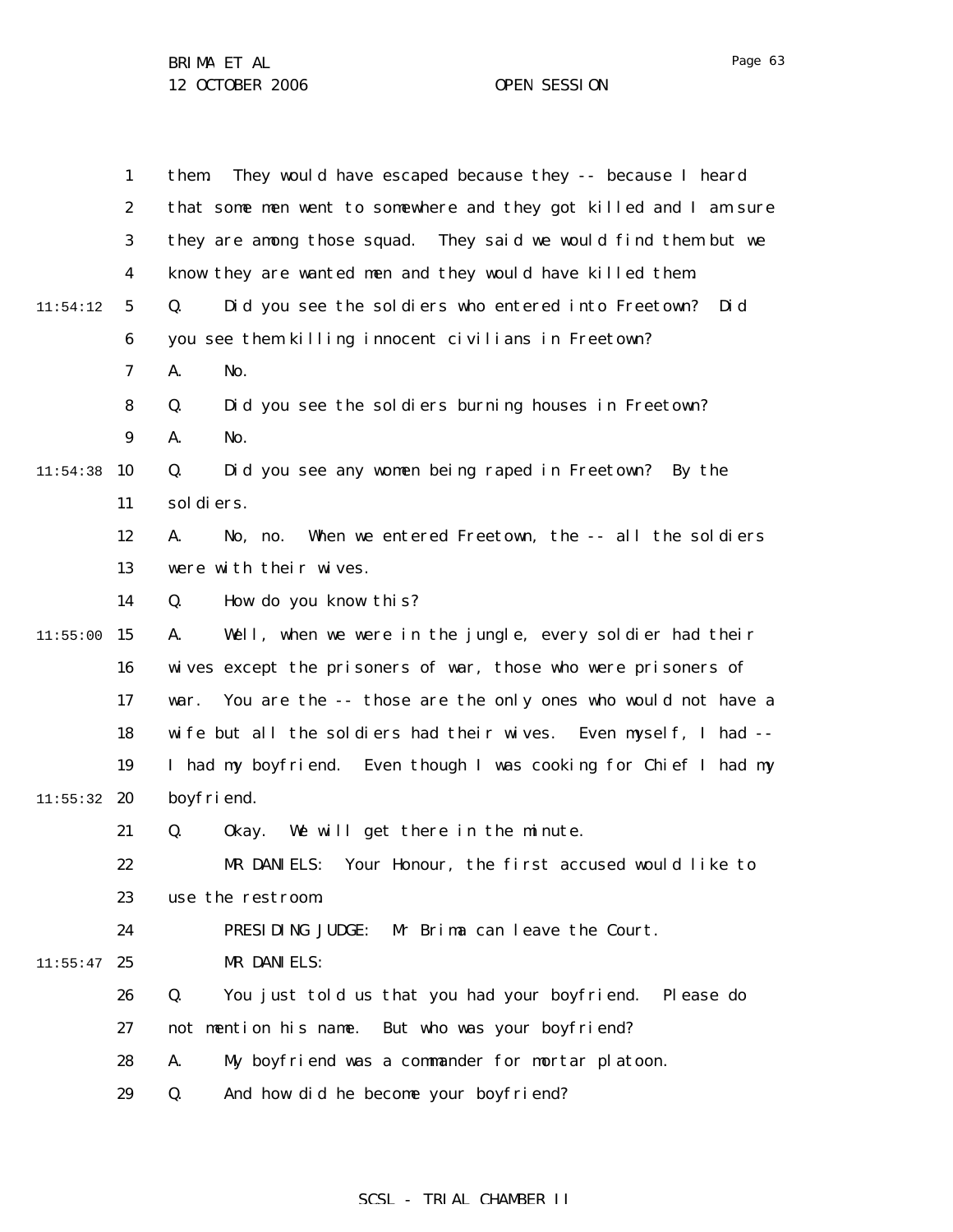|          | $\mathbf{1}$     | Since we were in Kono, at Masingbi Road, he had been<br>A.         |
|----------|------------------|--------------------------------------------------------------------|
|          | $\boldsymbol{2}$ | proposing to me. So he went to Chief and he told him that he       |
|          | 3                | wanted me. So Chief said [Redacted] "This boy says, said, says,    |
|          | $\boldsymbol{4}$ | he wants you."                                                     |
| 11:56:42 | $5\phantom{.0}$  | And when he said he wanted you, what did you say?<br>Q.            |
|          | $\boldsymbol{6}$ | So I agreed.<br>A.                                                 |
|          | $\boldsymbol{7}$ | Did you agree voluntarily or was it by force that you<br>Q.        |
|          | 8                | agreed?                                                            |
|          | 9                | Well, Chief told me that "This is your husband, so it's<br>A.      |
| 11:57:12 | 10               | your husband." That was all he said to me. So I had no option.     |
|          | 11               | I agreed.                                                          |
|          | 12               | Do you have any children with him?<br>Q.                           |
|          | 13               | Yes, we have a son together.<br>A.                                 |
|          | 14               | Is he still your boyfriend?<br>Q.                                  |
| 11:57:39 | 15               | After the war, when we left the bush, I told him that I did<br>A.  |
|          | 16               | not want him any more.                                             |
|          | 17               | For how long did you stay in Freetown?<br>Q.                       |
|          | 18               | Well, I can't tell how long, but I know that we were the<br>A.     |
|          | 19               | last batch to leave Freetown.                                      |
| 11:58:14 | 20               | And who were the first batch to leave Freetown?<br>Q.              |
|          | 21               | Colonel FAT, Tito and others, Chief.<br>A.                         |
|          | 22               | And where did they leave to, if you know?<br>Q.                    |
|          | 23               | They left for Benguema.<br>A.                                      |
|          | 24               | Q.<br>And who left with you when you left Freetown, or did you     |
| 11:58:46 | 25               | leave alone when you left Freetown?                                |
|          | 26               | The -- my child's father was with the mortar, so he<br>A.<br>No.   |
|          | 27               | left last.<br>Because when we came to Freetown they were killing a |
|          | 28               | They were killing. At that time I was<br>lot of soldiers.          |
|          | 29               | pregnant, six months pregnant. So I told him that when you go to   |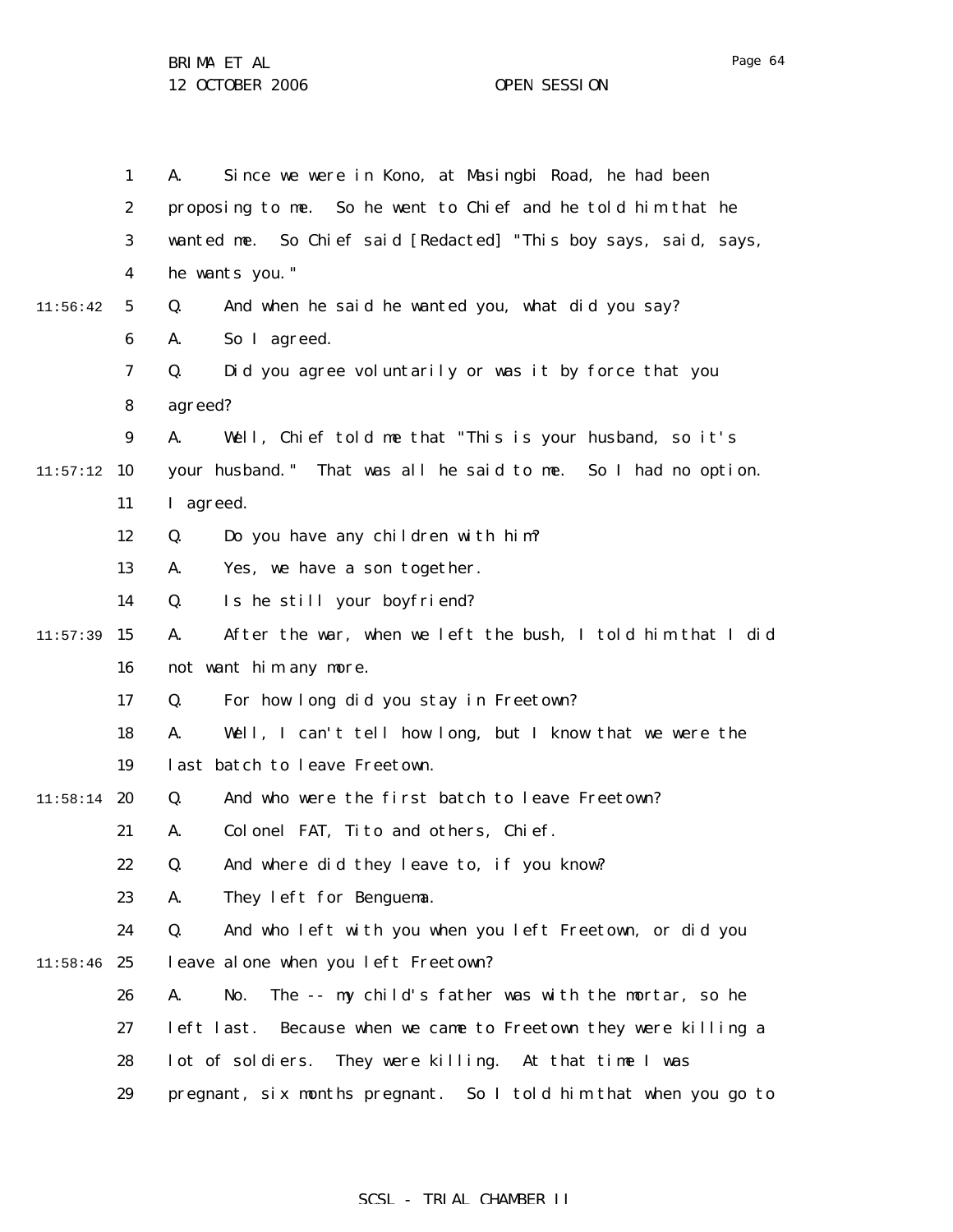|          | $\mathbf{1}$     | the war front I would -- I would grab him and take his combat and |
|----------|------------------|-------------------------------------------------------------------|
|          | $\boldsymbol{2}$ | put him -- put it into water. Say I don't want to have a child    |
|          | $\boldsymbol{3}$ | for a father who is always at the war front. So that was the      |
|          | $\boldsymbol{4}$ | reason I -- I did not leave early because he was always going     |
| 11:59:33 | $5^{\circ}$      | with mortar to fight. So, because I was always on his back to --  |
|          | 6                | to go and fight, that was how we came to separate.                |
|          | 7                | Q.<br>And who was killing the soldiers?                           |
|          | 8                | ECOMOG.<br>A.                                                     |
|          | $\boldsymbol{9}$ | How do you know?<br>Q.                                            |
| 11:59:57 | 10               | I knew because there was a time my child's father, the --<br>A.   |
|          | 11               | my child's father came --                                         |
|          | 12               | THE INTERPRETER:<br>Your Honours, can the witness take that       |
|          | 13               | part again.                                                       |
|          | 14               | MR DANIELS:                                                       |
| 12:00:12 | 15               | Q.<br>Can you go over that again please, a bit slowly, Madam      |
|          | 16               | How do you know that they were killing, ECOMDG were<br>Witness.   |
|          | 17               | killing the soldiers?                                             |
|          | 18               | There was a time when my child's father came. He came in a<br>A.  |
|          | 19               | vehicle and they said "Your husband has damages." So I saw, they  |
| 12:00:40 | 20               | removed him and I saw him with burns all over his face and he     |
|          | 21               | said it was the ECOMOGs as a result of the RPG bomb that was --   |
|          | 22               | of the bomb.<br>So he told me that one of his boys remained, was  |
|          | 23               | left behind.<br>He had been captured live.                        |
|          | 24               | Q.<br>And when you left Freetown, where did you go to? You told   |
| 12:01:05 | 25               | us about the advance group that went to Benguema; where did you   |
|          | 26               | go to?                                                            |
|          | 27               | We were still in Freetown but, later on, because they were<br>A.  |
|          | 28               | fighting us at the back and in the front, we were in the middle,  |
|          | 29               | and they were killing armed men among us.<br>So eventually we     |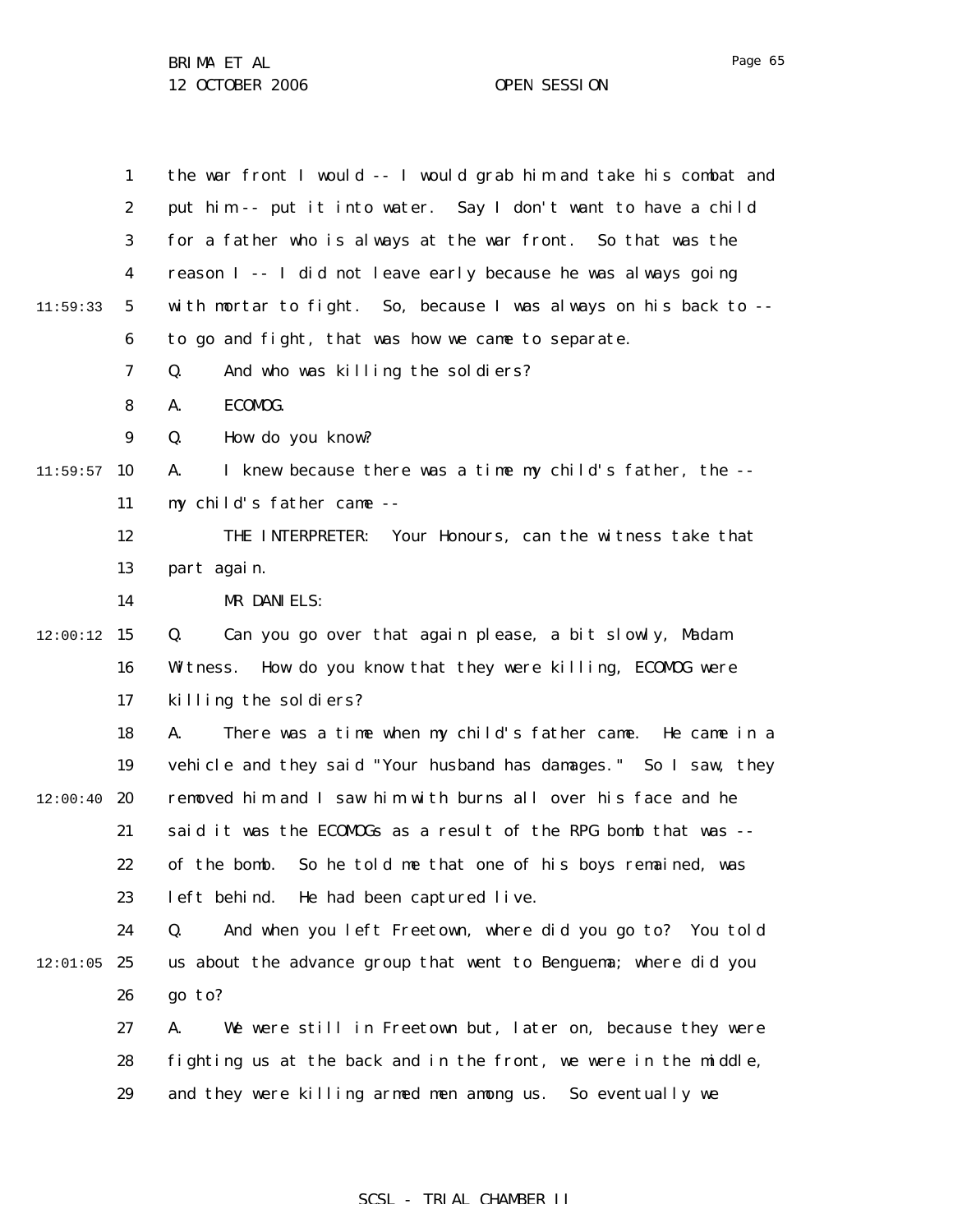| Page | tіб |
|------|-----|
|------|-----|

|          | $\mathbf{1}$     | retreated. We -- we passed through Allen Town to go to Benguema. |
|----------|------------------|------------------------------------------------------------------|
|          | $\boldsymbol{2}$ | Q.<br>And did you get to Benguema?                               |
|          | 3                | Yes.<br>A.                                                       |
|          | $\boldsymbol{4}$ | Q.<br>Do you remember when it was that you got to Benguema?      |
| 12:01:43 | $\mathbf 5$      | It was -- it was in January. Not yet the end of January.<br>A.   |
|          | 6                | And who was the commander of the troops at Benguema?<br>Q.       |
|          | 7                | When we returned to Benguema, we met the RUF, and so I<br>A.     |
|          | 8                | asked and I came to know that Superman had, they had captured    |
|          | $\boldsymbol{9}$ | those areas at Benguema, and Chief, he was at Rokel. At the      |
| 12:02:42 | 10               | highway, the Rokel highway, that was where he was based. So      |
|          | 11               | since I was pregnant and it was almost due, I would not go and   |
|          | 12               | see him again at the war front. I was just based at Benguema.    |
|          | 13               | Did you get to deliver your child around this time?<br>Q.        |
|          | 14               | No.<br>A.                                                        |
| 12:03:01 | 15               | And so, where did you go to after Benguema?<br>Q.                |
|          | 16               | Benguema, we were there three weeks and we were removed<br>A.    |
|          | 17               | from that place. We went to Four Mile.                           |
|          | 18               | Q.<br>Who removed you from Benguema?                             |
|          | 19               | It was ECOMDG.<br>A.                                             |
| 12:03:25 | 20               | Q.<br>And how far is Four Mile from Benguema?                    |
|          | 21               | I think it's four miles. Four miles from -- I know it's<br>A.    |
|          | 22               | four miles from Waterloo. That's why it is referred to as Four   |
|          | 23               | That is four miles from Waterloo.<br>Miles.                      |
|          | 24               | Q.<br>And for how long did you stay at Four Mile?                |
| 12:03:52 | 25               | Four Mile, I was there for up to a month.<br>A.                  |
|          | 26               | Q.<br>Did anything happen at Four Mile?                          |
|          | 27               | Yes.<br>A.                                                       |
|          | 28               | Q.<br>What happened?                                             |
|          | 29               | When we were at Four Mile, because when we left Freetown<br>A.   |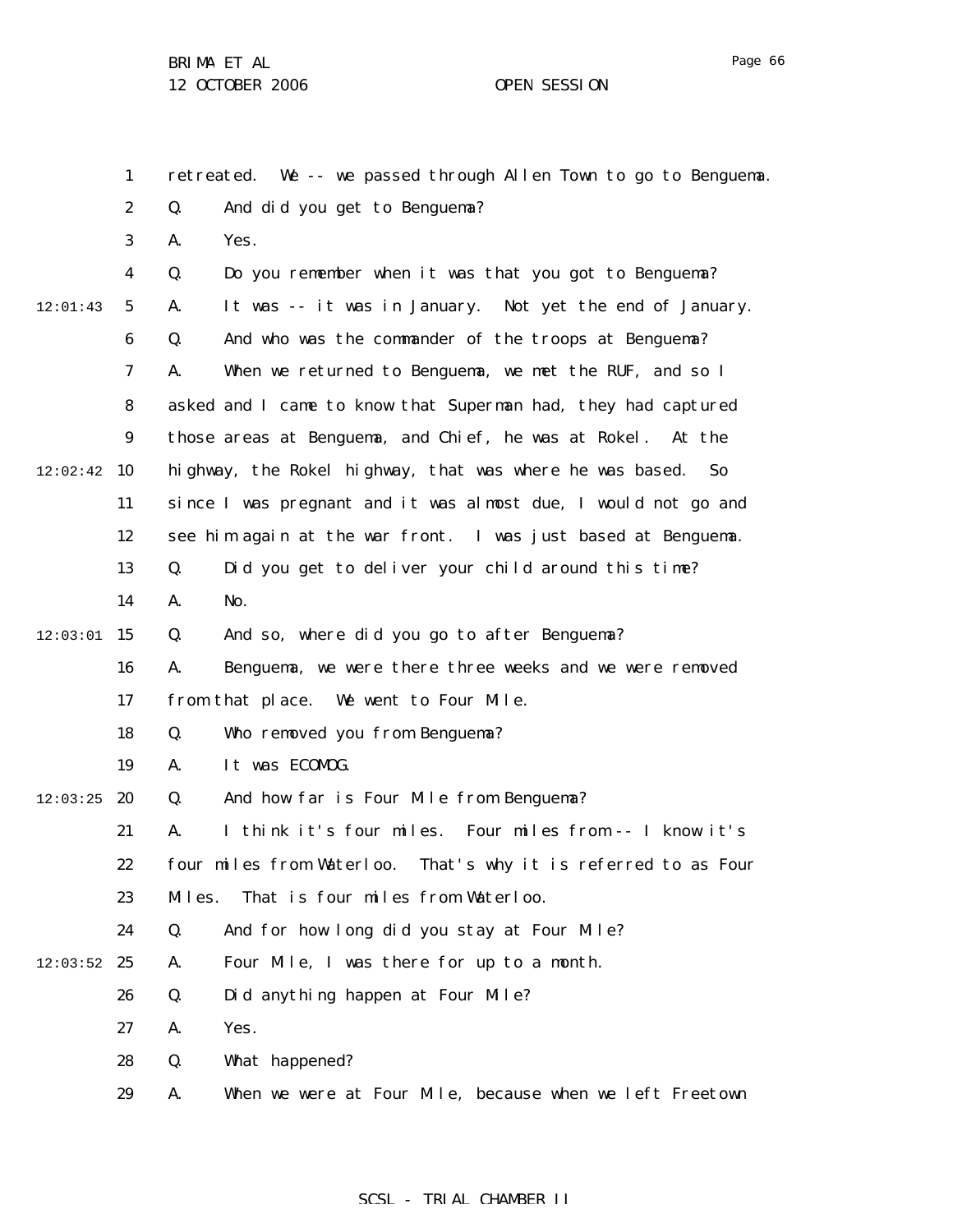|          | 1                | going, because when we came to Freetown, when we were cooking,        |
|----------|------------------|-----------------------------------------------------------------------|
|          | $\boldsymbol{2}$ | eating, civilians would come and say "0h, should we come and help     |
|          | 3                | you to cook?" They would help us to cook. So when we were             |
|          | $\boldsymbol{4}$ | getting ready to come to the jungle they were behind us.<br><b>So</b> |
| 12:04:32 | $\sqrt{5}$       | while we were in Four Mile I was conscious. One morning Chief         |
|          | 6                | assembled all the children who had joined us, who were with us.       |
|          | 7                | They handed them over to ECOMDG at Four<br>They took them away.       |
|          | 8                | Mile.<br>They said they were returning them to Freetown, so they      |
|          | $\boldsymbol{9}$ | should go.                                                            |
| 12:04:51 | <b>10</b>        | How do you know Chief handed over the children to ECOMDG?<br>Q.       |
|          | 11               | Because I was a hairdresser, so some of them would come to<br>A.      |
|          | 12               | fix their hair with me, so they told me that they were returning      |
|          | 13               | They were going to be handed over to their people<br>to Freetown.     |
|          | 14               | at Four Mile.                                                         |
| 12:05:18 | 15               | And these children you are talking about, who are they?<br>Q.         |
|          | 16               | Some of them were not even<br>They were just children.<br>A.          |
|          | 17               | They were big girls. Women. It was more of women.<br>chi l dren.      |
|          | 18               | And how did they get to be at Four Mile?<br>Q.                        |
|          | 19               | That's what I'm explaining. Some of them, I for example,<br>A.        |
| 12:05:49 | 20               | when we were in Freetown, two of them approached me in order to       |
|          | 21               | be with me, to be house boys for me, working for me. Then I said      |
|          | 22               | I said: "If you know the sweetness in the jungle you<br>no.           |
|          | 23               | wouldn't bother to follow us because when the jet will come,          |
|          | 24               | after you yourself would know that you are at the point of death.     |
| 12:06:09 | 25               | It's only God's grace that would be with us." So I said I don't       |
|          | 26               | want anybody.<br>So most of them, when we were going, they were       |
|          | 27               | just going behind us, just like that.                                 |
|          | 28               | And do you know who Chief handed over the children to? You<br>Q.      |
|          | 29               | said ECOMDG. Do you know the name of the individual he handed         |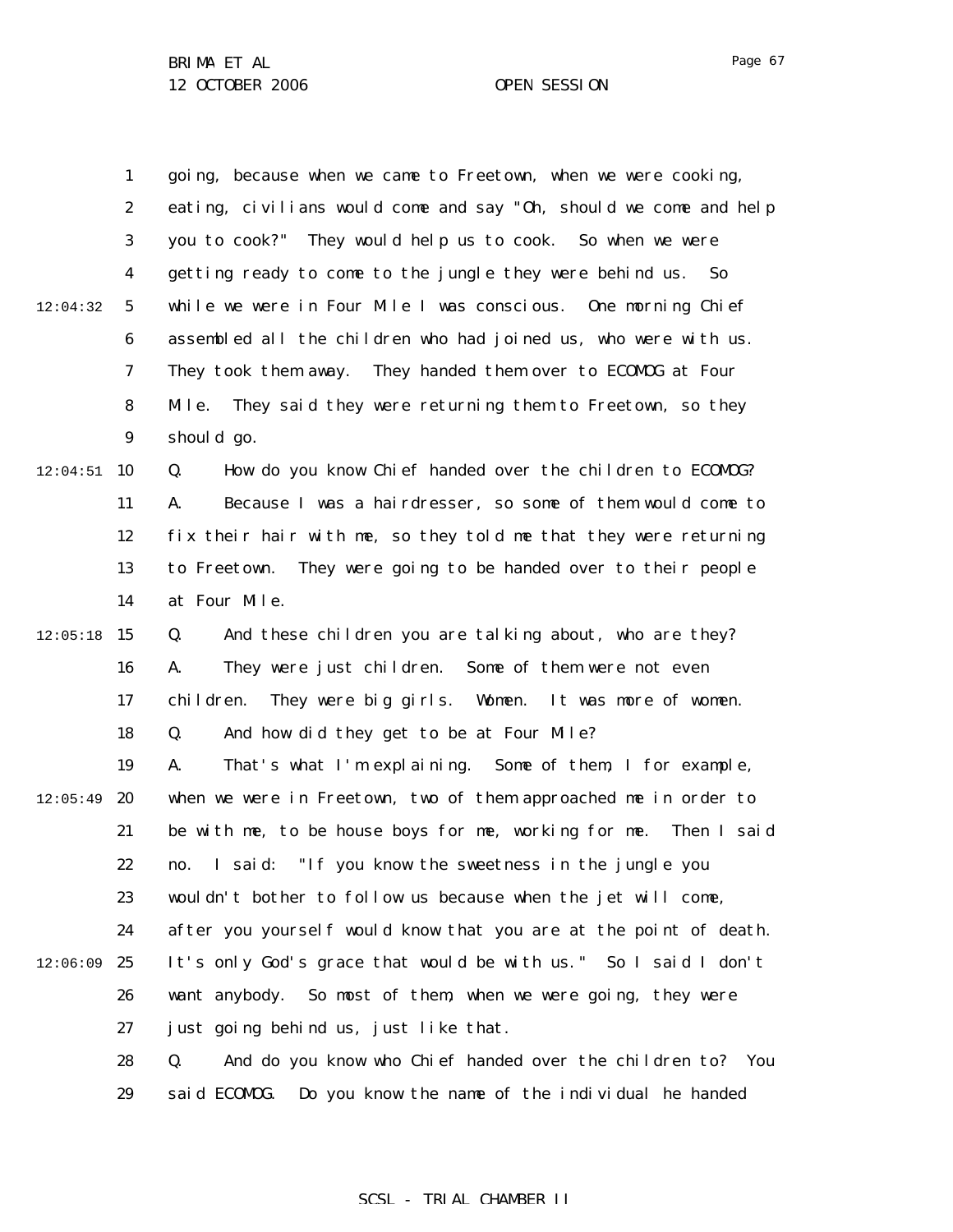1 2 3 4 5 6 7 8 9  $12:07:06$  10 11 12 13 14  $12:07:35$  15 16 17 18 19  $12:07:58$  20 21 22 23 24  $12:08:13$  25 26 27 28 29 12:06:38 the children over to? A. No. Q. Did anybody instruct Chief to hand over the children to ECOMOG? A. I don't know if anybody told him but I knew that he was going from one house to the other because there was one with me, who joined up and went. Q. So why didn't you also go with the ECOMOG? A. I'm happy that you've brought up this point. Q. Please explain. A. When we entered town in January 6th because I, there's one thing. While we were in the jungle, if you had been there and they knew that SLA were here, the Kamajors would come around us. If you dare to go they wouldn't care whether you are civilian. They would say you are a rebel. They would kill you. From the jungle I said goodbye. I said I was going. But the first thing that went, a girl Mummy, Olangba's wife, they went, they captured her live. Our companion, they killed her. They said the reason why she was spared was that because she was beautiful and good-looking, so the Kamajor man took her as his wife. Later she came to Freetown. And when we came in January 6th she was released. My son, my child's father said I should -- THE INTERPRETER: Your Honour, please, can the witness go a bit slower. MR DANIELS: Q. Please slow down. Just slow down and go a bit slowly? A. I told my child's father that I was going no longer because I wouldn't want the jet's problem, because when the jet would come and bomb, it would kill, so I said I don't want to go again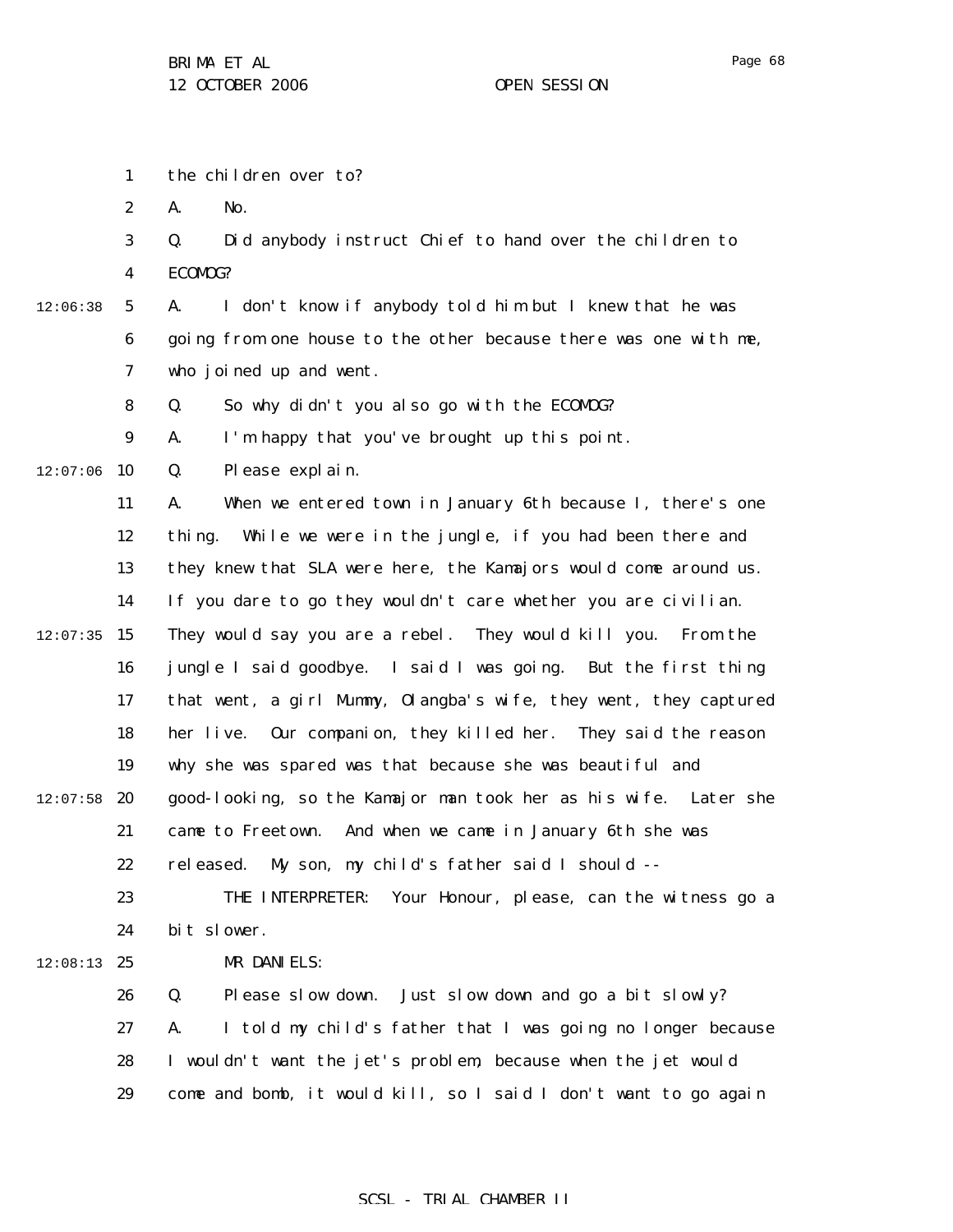1 2 3 4 5 6 7 8 9  $12:09:12$  10 11 12 13 14  $12:09:33$  15 16 17 18 19  $12:09:51$  20 21 22 23 24  $12:10:03$  25 26 27 28 29 12:08:45 I was pregnant, and it was due. Where I was -- he hid me, that night the ECOMOG invaded that area. They said "Do you have any rebels here? If you have then take them out." So the people were afraid. They said "We have one" but, luckily, as I said, removed the person. Luckily, a boy, who was my child's father's cousin hid me and passed me through a fence and I escaped. On my way, I met my colleague, Doris, who said, she said she too was pregnant. She said "I have escaped." Said "Where we were hiding they've killed Janet. They've killed Aja. They've killed them." She said "It's only God who helped me that I have known these boys I was escaping" and I said 'It's the same thing that had happened to me too." Where my child's father hid me, they raided there and later, after the war, they told them that I was there but they were unable to handle me. They burnt down the house so I went and met my child's father. I said this is a problem -- Q. Madam Witness, thank you. PRESIDING JUDGE: What is your objection, Mr Agha? MR AGHA: I am wondering what the relevance of all this rambling is from the witness. It just seems to be a monologue of events. I am wondering how it's related to the evidence she's meant to be giving to the Court? PRESIDING JUDGE: What is your answer to that objection, Mr Daniels? MR DANIELS: Your Honours, it's evidence of the fact that civilians were being killed, and the civilians being killed were being killed by persons other than the SLA. I was going to ask her to clarify as to who she has mentioned specifically individuals Janet, Aja, people who were killed. PRESIDING JUDGE: I think you could possibly direct your

## SCSL - TRIAL CHAMBER II

Page 69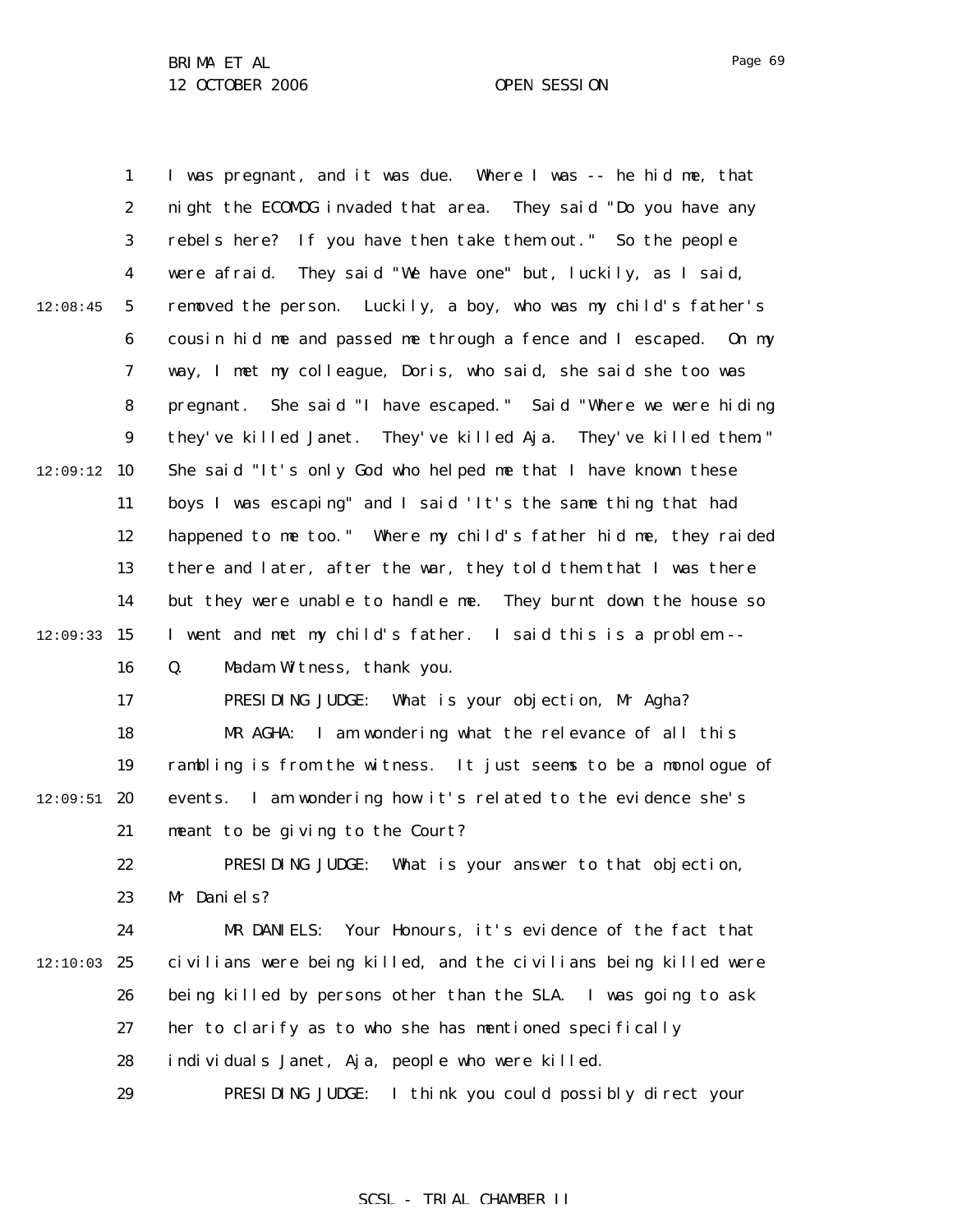12:10:34

1 2 3 4 5 6 7 8 9  $12:10:59$  10 11 12 13 14  $12:11:17$  15 16 17 18 19  $12:11:40$  20 21 22 23 24  $12:12:04$  25 26 27 28 questions a bit more specifically rather than have her just give what has been described as a monologue. MR DANIELS: The point is well-taken, Your Honour. Very well. Q. Do you know who killed Janet and Aja? A. Doris told me that -- Q. Listen to the question. Do you know who killed -- carry on. Carry on. Doris told you that? A. She said she, Aja and Janet were hiding in the same place. Because she was nice, that was why she was smuggled. They realised she was pregnant. She escaped. So I told him it was the same thing for me too. Q. Did Doris tell you who killed Janet and Aja; it's a simple question. A. She did not tell me. She, herself, while they were arguing, she too was in the house so they only smuggled her. Q. Thank you, Madam Witness. Thank you, Madam Witness. So, from Four Mile, did you go anywhere? A. From Four Mile we went to Mamamah. Q. And for how long were you at Mamamah? A. Mamamah, I was there for a week. Then my child's father said he was leaving Mamamah. I should go to Mile 38 because my pregnancy was due, so I left Mamamah and went to Mile 38. Q. And at Mile 38 did anything happen? A. Mile 38, I slept there for two days and I told my child's father that I would go to Masiaka. I said because all this area is war front. Every day the jets would come and bomb. So I said I would go far off to Masiaka and stay there until I give birth.

> 29 So I left Mile 38 and went to Masiaka.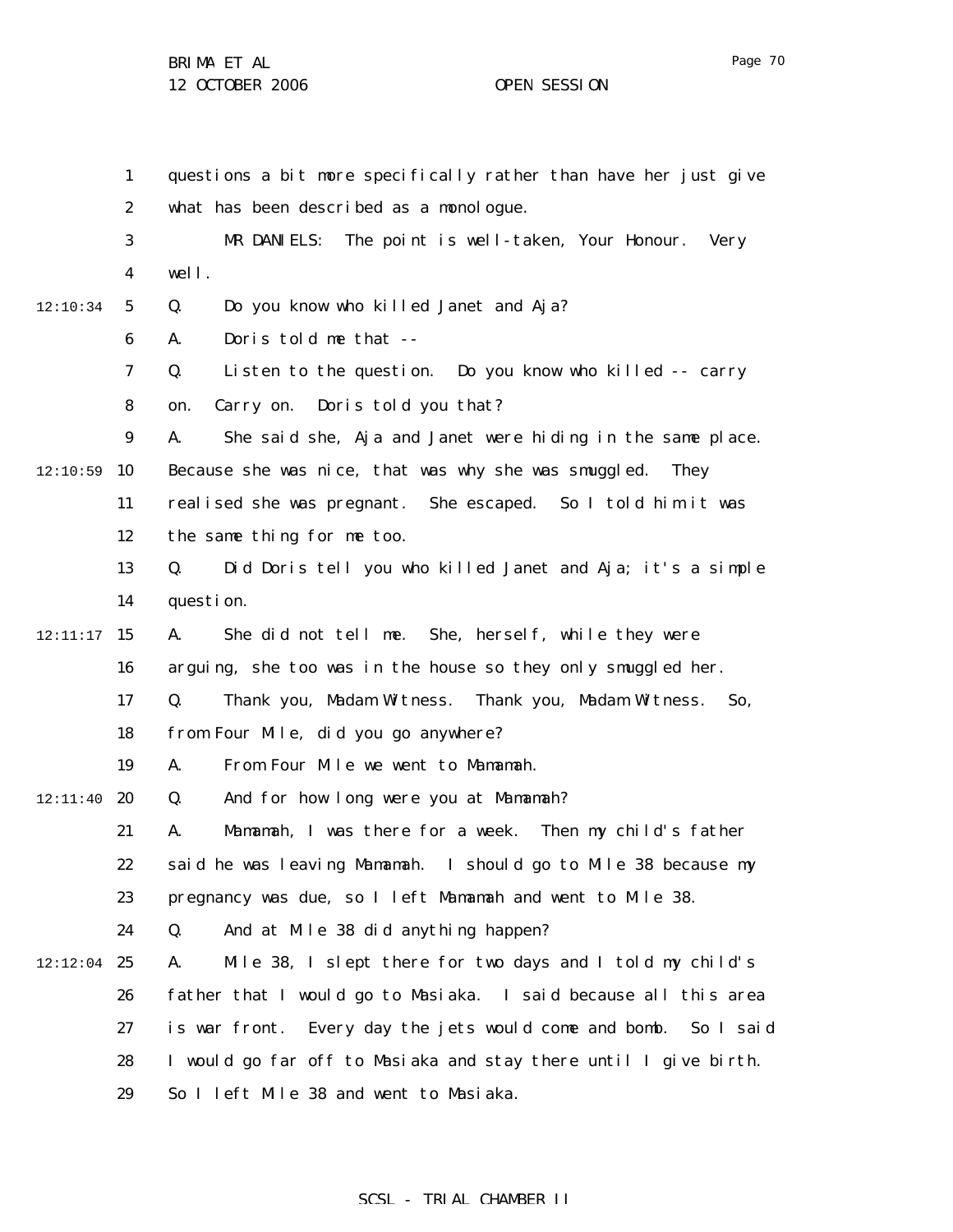1

Page 71

2 3 4 5 6 7 8 9  $12:13:27$  10 11 12 13 14  $12:13:50$  15 16 17 18 19  $12:14:08$  20 21 22 23 24  $12:14:27$  25 26 27 28 29 12:13:01 A. Masiaka, I was conscious that I left Mile 38 at 12 p.m. I went. I got to Masiaka around 5 o'clock. I got to Masiaka. I met everybody had packed and I asked what had happened. Then they said the roundabout at Masiaka a jet has just bombed and killed three men. So we are leaving Masiaka and they were fighting them at Masiaka from Port Loko. A troop would come from Port Loko area and a troop would come from 91 area, fighting them. So they said they were going to Masiaka. They would take a route to go to Lunsar. So I said my -- Q. Madam Witness, so who was with you at Masiaka? Were there soldiers with you? A. My child's father had some SLA friends who had gone to Masiaka. When they removed us from Four Mile, they did not block Mamamah anymore. They went far off and blocked Masiaka. So I went to stay with them in order for me to give birth there. But I met them, they had packed, and they said they were going to Lunsar. Q. So did you eventually give birth? A. I didn't stay there. That very day I went to Masiaka because my child's things, I left them at Mile 38. The other day -- THE INTERPRETER: Your Honour, please, can the witness take it slowly. JUDGE SEBUTINDE: Witness, it would really help if you listened to the questions that are being asked and you confine your answer to the question asked. If you listen, counsel merely asked you if you gave birth. Now please answer that question. THE WITNESS: Yes. Yes.

Q. And for how long were you at Masiaka?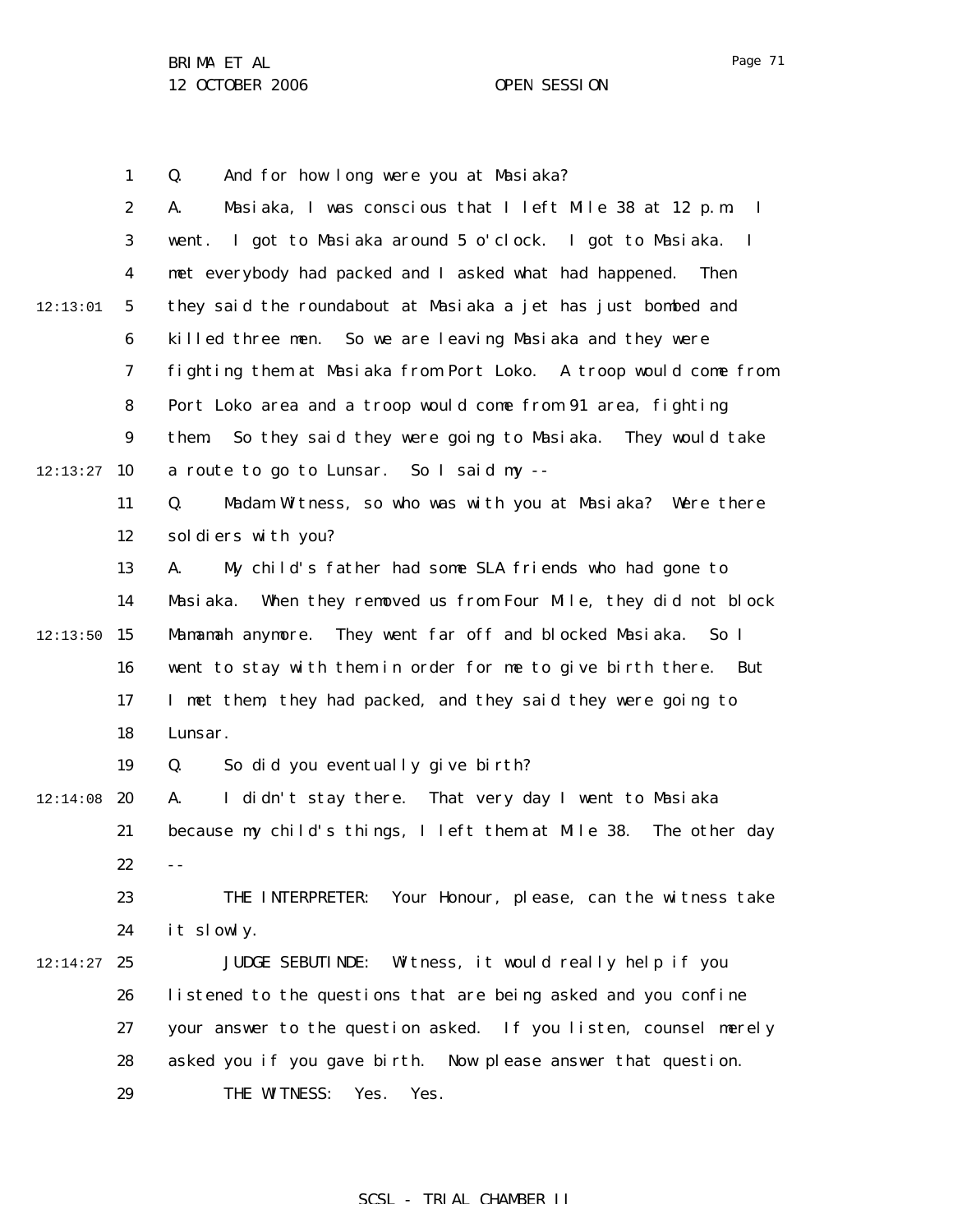Page 72

|          | 1                       | MR DANIELS:                                                       |
|----------|-------------------------|-------------------------------------------------------------------|
|          | $\boldsymbol{2}$        | Q.<br>And do you remember when it was that you gave birth?        |
|          | 3                       | I gave birth on April 28th.<br>A.                                 |
|          | $\overline{\mathbf{4}}$ | Q.<br>Where were you on April 28th and what year was it?          |
| 12:15:05 | 5                       | April 28th, 1999.<br>A.                                           |
|          | 6                       | And where were you on April 28th 1999?<br>Q.                      |
|          | 7                       | At Mile 38.<br>A.                                                 |
|          | 8                       | Q.<br>And were there any soldiers at Mile 38 on April 28th?       |
|          | 9                       | MR AGHA:<br>Objection; it's a leading question, Your Honour.      |
| 12:15:32 | 10                      | MR DANIELS:                                                       |
|          | 11                      | Q.<br>Were you alone at Mile 38 when you gave birth?              |
|          | 12                      | Mile 38, it was us, the women and some armed men, they were<br>A. |
|          | 13                      | with us and the war front, at the war front was at Mamamah.       |
|          | 14                      | And where was Chief at this time?<br>Q.                           |
| 12:15:52 | 15                      | He was at Mamamah.<br>A.                                          |
|          | 16                      | Do you know what Chief was doing at Mamamah?<br>Q.                |
|          | 17                      | I don't know but I knew that that was the war front because<br>A. |
|          | 18                      | my child's father was there also.                                 |
|          | 19                      | And in what district is Mamamah?<br>Q.                            |
| 12:16:13 | 20                      | I don't know.<br>A.                                               |
|          | 21                      | And when Chief was in Mamamah was he reporting to anyone,<br>Q.   |
|          | 22                      | if you know?                                                      |
|          | 23                      | No.<br>A.                                                         |
|          | 24                      | Q.<br>You don't know or he was not reporting to anyone?           |
| 12:16:33 | 25                      | I believe when we were at Mamamah, Chief was high in<br>A.        |
|          | 26                      | He was senior for all of them.<br>command.                        |
|          | 27                      | Q.<br>And where --                                                |
|          | 28                      | I thought the witness said she was at<br><b>JUDGE SEBUTINDE:</b>  |
|          | 29                      | Mile 38 and she wasn't at the front line.<br>Isn't that what she  |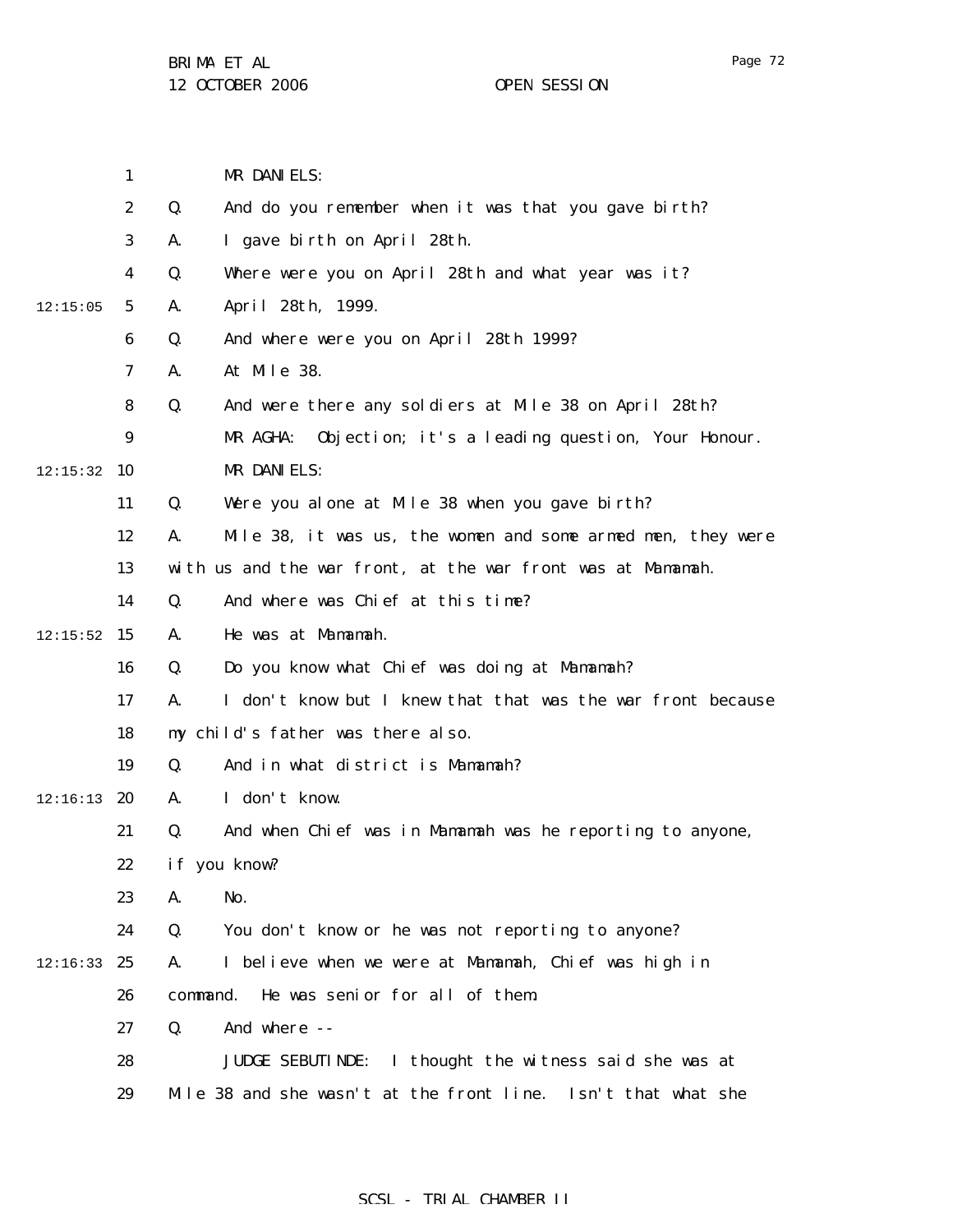1 2 said?

3

4

5

6

7

8

9

11

Mamamah?

12

13

14

16

17

18

19

 $12:17:39$  10

12:17:04

 $12:17:49$  15

MR DANIELS: I believe so. JUDGE SEBUTINDE: So why are you asking her who was in command at Mamamah? MR DANIELS: I asked if she knew, that was -- because she was asking about Chief, Your Honour, and it appears so. Q. How do you know that Chief was a big man in Mamamah? A. Because Colonel FAT, from Benguema, he was not around with them again. He had gone to Makeni. Q. I'm saying that how do you know that Chief was a big man at A. Because I knew that among the -- the soldiers, who were fighters, he was the senior. Q. Thank you, Madam Witness. Your Honours, I have no further questions for this witness. PRESIDING JUDGE: Thank you, Mr Daniels. Yes, any questions, Mr Manly-Spain? MR DANIELS: Just for the record I would like the Court to know that this witness is the last in chief of our individual

- $12:18:05$  20 witnesses for the Kamara team.
	- 21 22 PRESIDING JUDGE: Thank you, Mr Daniels. Well, either of the other Defence counsel wish to cross-examine?
		- 23 MR MANLY-SPAIN: Just a few questions.
		- 24 CROSS-EXAMINED BY MR MANLY-SPAIN:
- 12:18:20 25 26 Q. Good afternoon, Madam Witness. Madam Witness, during your stay at Colonel Eddie Town, did you see the third accused,
	- 27 Santigie Kanu?
	- 28 A. Yes.
	- 29 Q. Do you recall where you saw him?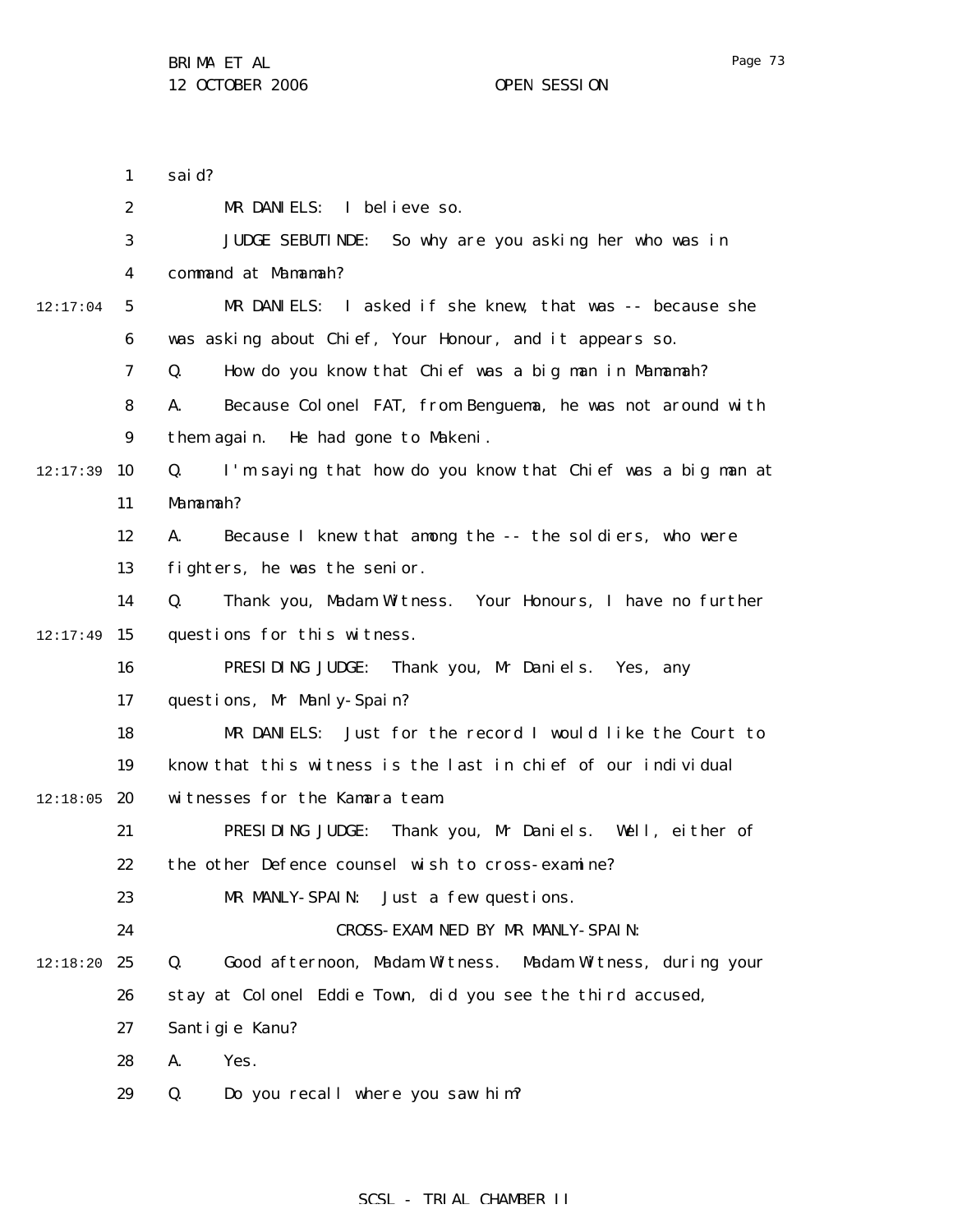1 2 3 4 5 6 7 8 9  $12:19:50$  10 11 12 13 14  $12:20:12$  15 16 17 18 19  $12:20:35$  20 21 22 23 24  $12:21:02$  25 26 27 28 29 12:19:24 A. It was when O-Five came, that was when I saw him. Q. And where in Colonel Eddie Town did you see him? A. The first area I met him was at the task force, in a box. Q. Thank you, Madam Witness. Madam Witness, before Colonel Eddie Town, did you -- had you known the third accused, Santigie Borbor Kanu? A. I don't understand. Q. Before you saw him at Colonel Eddie Town, had you known him? A. No. Q. Thank you, Madam Witness. Madam Witness, before then, did you see, sorry, before then, had you heard about anybody called Santigie Borbor Kanu? A. No. Q. Thank you. Madam Witness, whilst you were in Kono, I'm going to ask you this question, it will sound really stupid but I have to. Whilst you were in Kono, did anyone tell you that Santigie Borbor Kanu was in Kono? A. No. Q. Madam Witness, before you saw him at Colonel Eddie Town, did anyone tell you that he was in charge of SLA troops, that he was commanding SLA troops anywhere in the jungle? A. No. Q. Thank you, Madam Witness. Madam Witness, on your way to Freetown, I want you to remember whether after Allen Town you passed through Calaba Town, Wellington, and Wellington, and also Kissy, before you got to Kissy? A. I did not get that clearly. Q. When you were coming to Freetown, did you pass by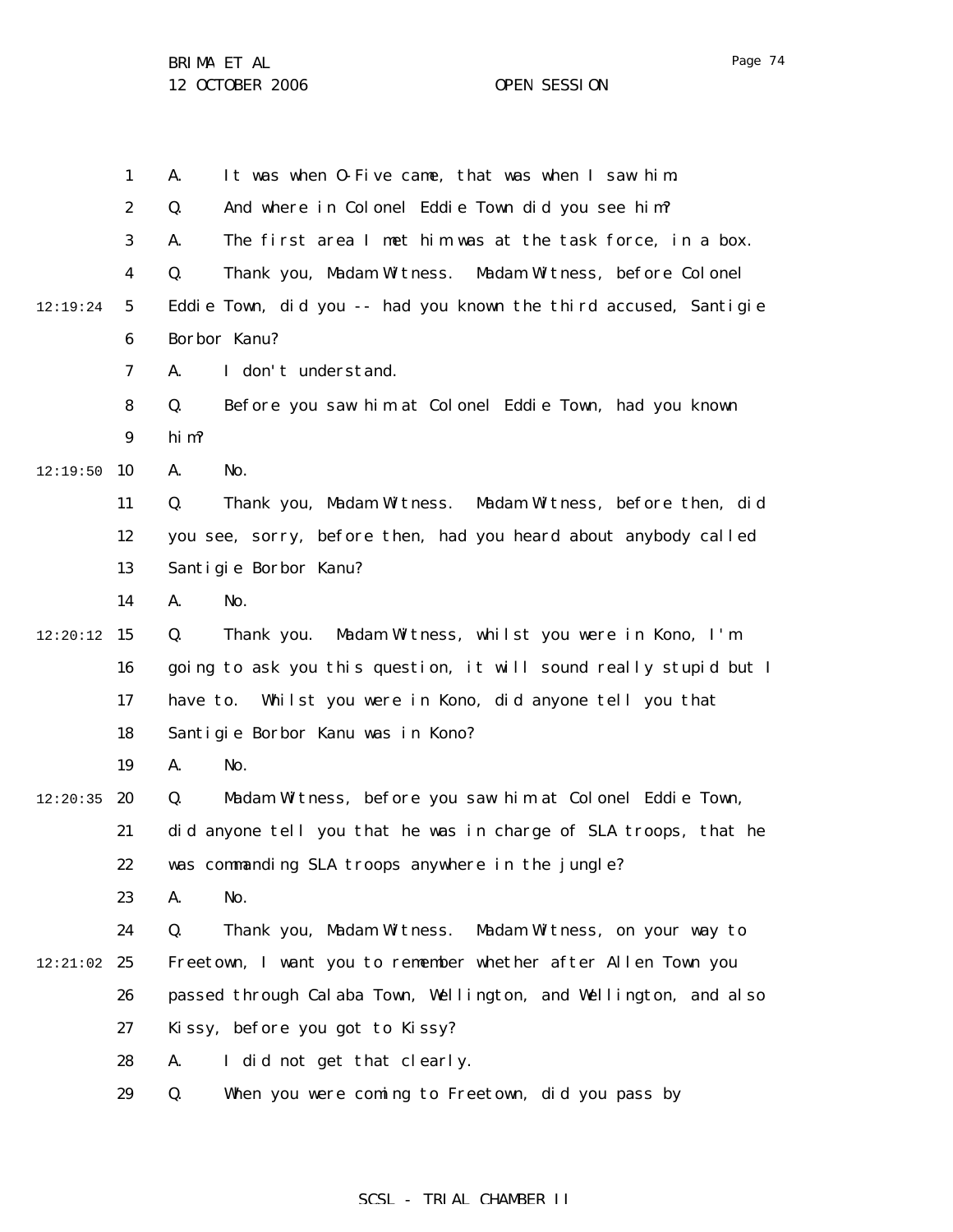1 2 3 4 5 6 7 8 9 12:22:22 10 11 12 13 14  $12:22:39$  15 16 17 18 19 12:23:00 **20** 21 22 23 24  $12:23:27$  25 26 27 28 29 12:21:48 Calaba Town? A. Yes. Q. Thank you, Madam Witness. Madam Witness, in that area, did you see the third accused Santigie Borbor Kanu? A. No. Q. Madam Witness, do you know whether civilians amongst you were burning houses using matches that were distributed to them by Santigie Borbor Kanu? That is at Calaba Town. A. Yes. No. That man, he did not go with us to that point. He did not get to that point. He never got to. Q. Thank you, Madam Witness. What about Wellington; did that happen? A. No. Q. And what about Kissy; did that happen? A. But you heard when I gave my statement that I stopped seeing that man from Benguema. I have not -- I have never heard about that man. He was not with us. Q. Yes, Madam Witness, I understand that, but sometimes there is the case that certain evidence is before the Court. That is why I'm putting it to you. You should be patient, please. So, you understand Madam Witness? Whilst you were coming to Freetown, was it the case that the soldiers you were with, whenever they had to confront ECOMOG, they put you, the women and children, ahead of them? A. No. They were under good attention from, since I went to the jungle, and I left, I haven't -- I have no mark on my body. For that they took very good care of us. We had soldiers to guard us so that nothing -- no harm would fall on us. Q. Did they at any time, apart from when you were coming to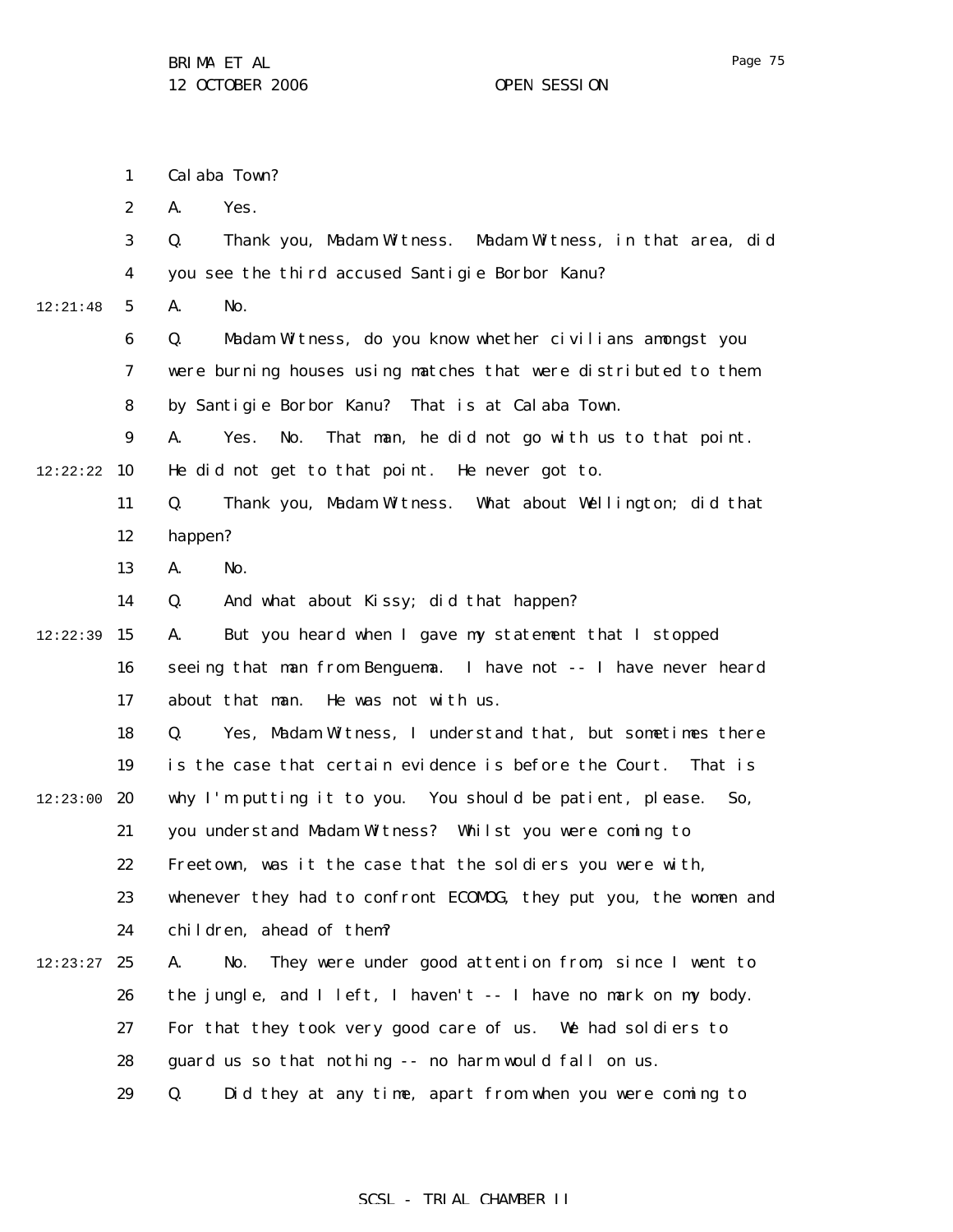1 2 3 4 5 6 7 8 9  $12:24:37$  10 11 12 13 14  $12:25:07$  15 16 17 18 19  $12:25:37$  20 21 22 23 24  $12:26:03$  25 26 27 28 29 12:24:19 Freetown, any time they were going to fight, did they take you the women and children to go to fight with them? A. No. In fact, that is why there is an advance team. The advance team will go ahead and clear the road. We would just come and pass. That's simple. Even when we were passing we would be in the middle. Armed men would be on this side and that side. They would make sure we passed and they would be at the back and we will go. Q. Thank you. Am I right to say that during all this time you personally did not witness any fighting that the soldiers did? A. The only fighting I witnessed was, for example, when they come to attack us at the base. When they come and infiltrate, when they attacked, that's the only thing I saw. Q. I was concentrating -- I was asking about when you were coming to Freetown. When the soldiers with you went ahead of you, did you witness any fighting? A. No. Q. Thank you, Madam Witness. Madam Witness, you said in your evidence that you decided -- you passed by Mange Bureh. Did you pass through the town of Mange Bureh itself? A. We did not get into the town. It was, for example, this is the main street. We just crossed over the street, the main street, we just crossed and got into the bush road. Q. By that, you mean from one end of the town across the street into another end and then you went into the bush? A. Yes. Q. Thank you, Madam Witness. Madam Witness, you spoke about Karina Road, that at one time you went by Karina Road. I want to ask you: At the time you passed by Karina Road, do you recall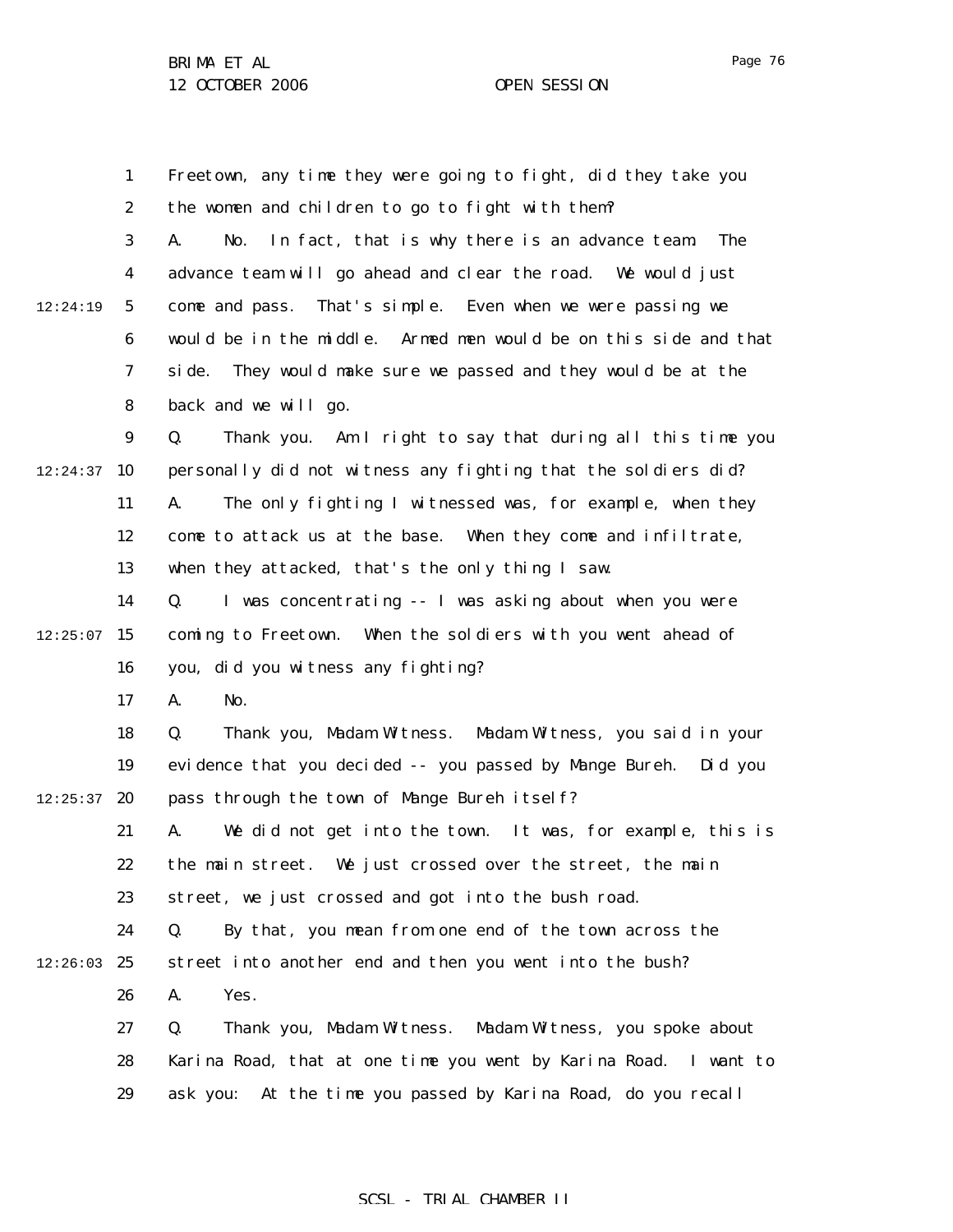Page 77

1 2 3 4 5 6 7 8 9  $12:27:17$  10 11 12 13 14  $12:27:37$  15 16 17 18 19 12:28:03 20 21 22 23 24 12:28:21 **25** 26 27 28 29 12:26:52 whether there was any fighting between your troops and any other group at that area? A. Karina, it was at dawn. They would not tell you to run into the bush because the jet will come. Because when we passed there we were running because it was dawn. We were running to go into the bush so that there would be no bomb from the jet. There was no fight. We only ran into the bush. Q. Do you know whether the troops who were with you attacked Karina, the civilians in Karina? A. I'm not sure. Q. What do you mean by you are not sure? A. They did not attack. We passed. We did not even pass through Karina Town. It's like this is the road. The town is inside. We passed through this road because it's a tar ground and it was in the morning around 6. We were afraid so that the ECOMOG will not come with the troop or a jet. So we went through the bush road. We were running to go, to get into the bush. So the nearest bush path we would see, we would get into the bush. We would take it and go into the bush till we got to that Mandaha spot. Q. Thank you, Madam Witness. Madam Witness, by the time you were, let us say bypassing Karina, do you know whether the third accused was there, Santigie Kanu? JUDGE SEBUTINDE: Was where, Mr Manly-Spain? THE WITNESS: No. JUDGE SEBUTINDE: There or the bush where the witness ran? MR MANLY-SPAIN: I said, sorry, Your Honour, I said bypassing Karina. JUDGE SEBUTINDE: Where exactly? I know the witness was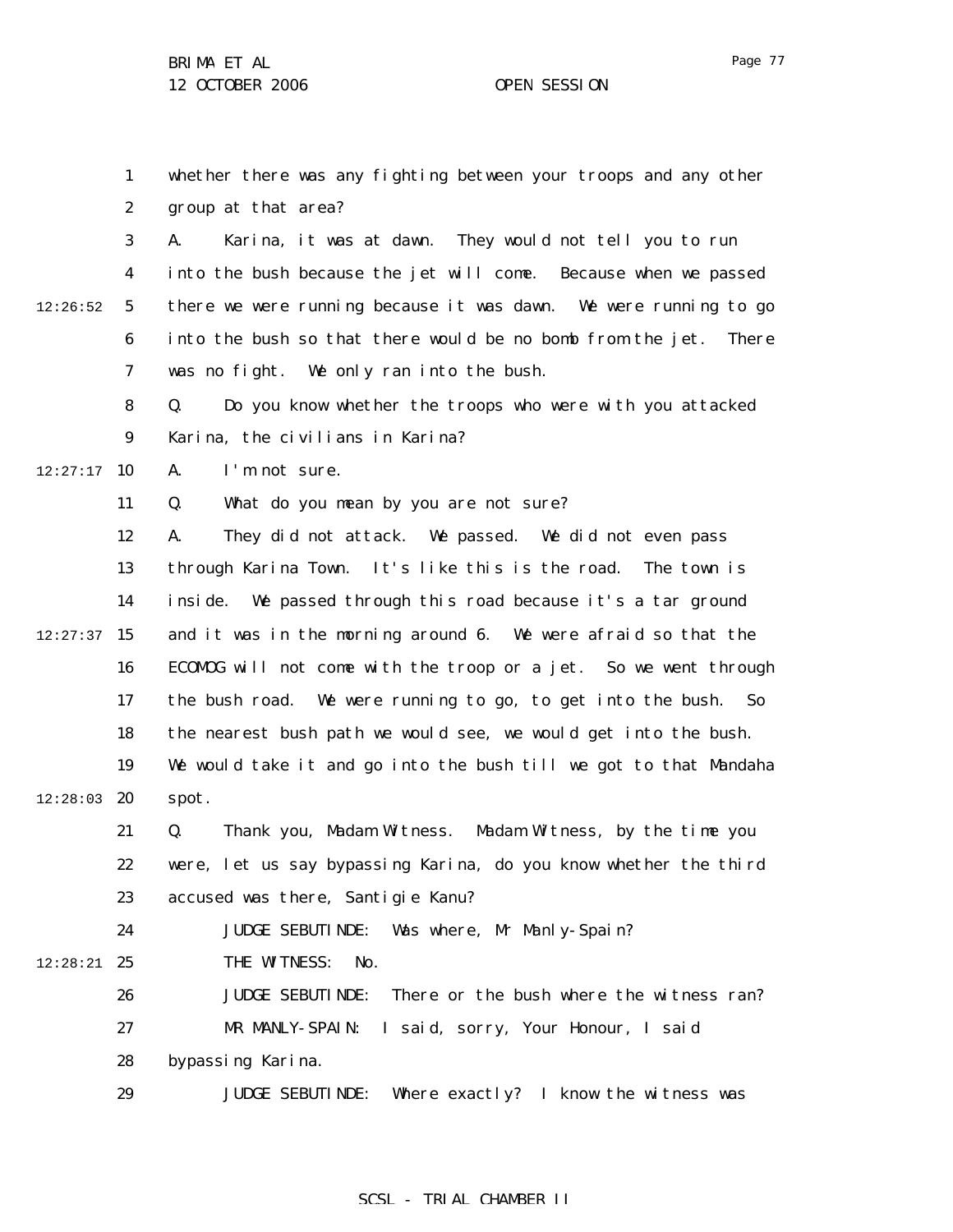Page 78

1 2 3 4 5 6 7 8 9  $12:29:05$  10 11 12 13 14  $12:29:34$  15 16 17 18 19  $12:30:05$  20 21 22 23 24 12:30:33 25 26 27 28 29 12:28:48 bypassing but the question is what I don't understand. MR MANLY-SPAIN: The question was: Do you know whether at the time you were bypassing Karina Santigie Kanu was there? JUDGE SEBUTINDE: "There" means what? MR MANLY-SPAIN: At the time they were bypassing Karina -- JUDGE SEBUTINDE: Was with the witness? MR MANLY-SPAIN: Yes, that is what I'm asking. Q. Was Santigie Kanu with you at that time? A. No. Q. Madam Witness, you said that you spent five days at Mandaha; was Mandaha far from Karina? A. Well, that's the mistake we made. It was not so far. It was not too far. Q. Thank you. At, before you got into Mandaha, do you know whether the soldiers who were with you attacked Mandaha? Or you just entered without any fight? A. No. All I know, what I'm conscious of, there were men standing here and there and we were passing in the middle. They would say "Walk, hurry up and walk and run because it's already dawn. The jet will come." Q. So am I right to say you went into Mandaha without a fight? A. Yes. Q. And am I right also to say that fighting took place in Mandaha but it was because you, your group, was attacked by ECOMOG and Kamajors? A. Yes. It was ECOMOG and Kamajor who attacked us. Q. Thank you, Madam Witness. During this fighting at Mandaha, did you see the third accused, Santigie Borbor Kanu? A. No.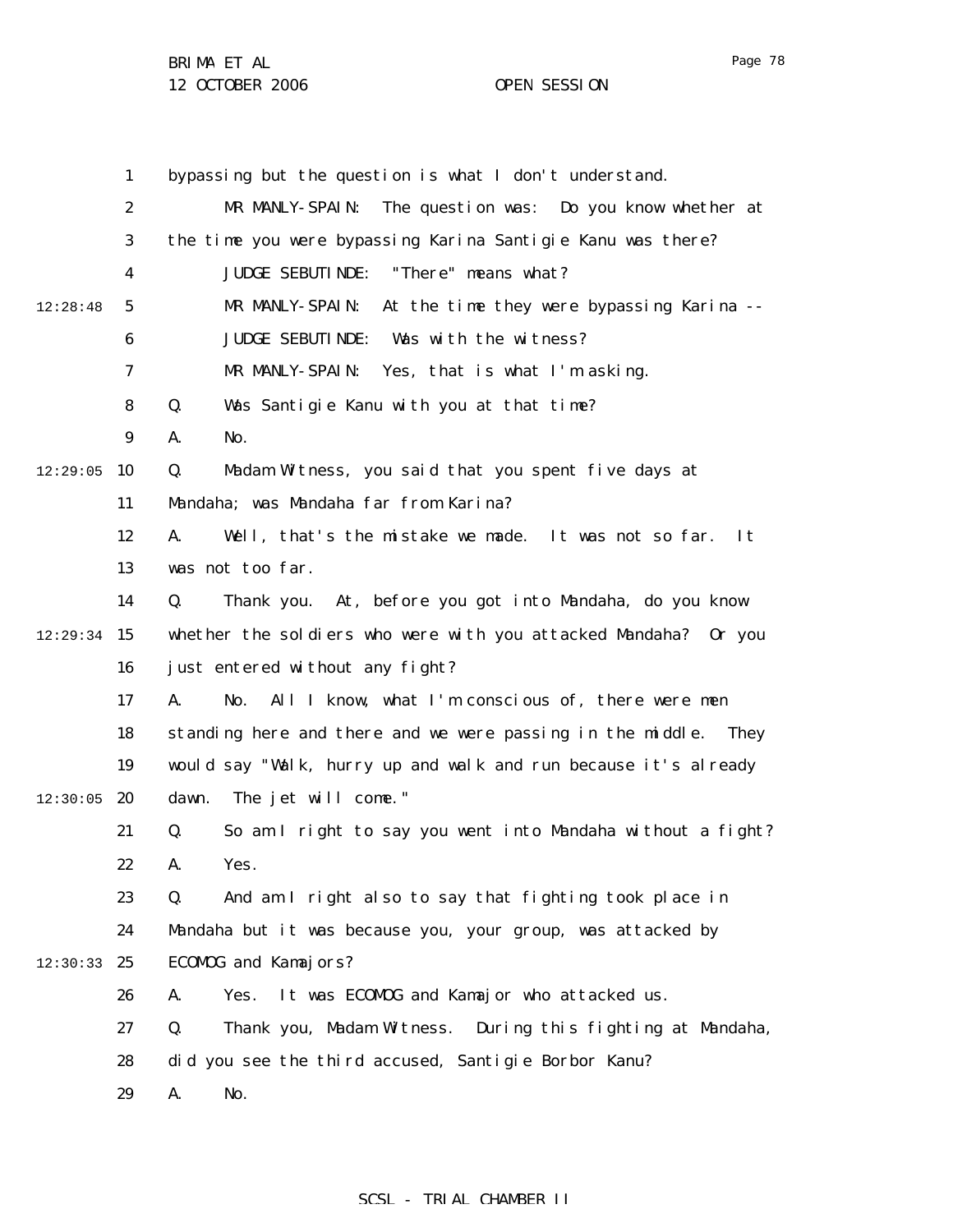|          | $\mathbf{1}$     | And did anyone tell you that he was there and that he took<br>Q.  |  |  |
|----------|------------------|-------------------------------------------------------------------|--|--|
|          | $\boldsymbol{2}$ | part in the fighting?                                             |  |  |
|          | 3                | We took the jungle so I knew all the men we went with.<br>A.      |  |  |
|          | 4                | That man was not there.                                           |  |  |
| 12:31:18 | $\mathbf{5}$     | Q.<br>Thank you, Madam Witness. Madam Witness, I want you to      |  |  |
|          | 6                | recall after the death of SAJ Musa at Benguema, you've told this  |  |  |
|          | 7                | Court that you were informed of his death by a friend.<br>Am I    |  |  |
|          | ${\bf 8}$        | right?                                                            |  |  |
|          | $\boldsymbol{9}$ | A.<br>Yes, yes.                                                   |  |  |
| 12:31:50 | 10               | Madam Witness, do you recall seeing 0-Five after the death<br>Q.  |  |  |
|          | 11               | of SAJ Musa?                                                      |  |  |
|          | 12               | Yes.<br>A.                                                        |  |  |
|          | 13               | Q.<br>Where did you see him?                                      |  |  |
|          | 14               | 0-Five, all of us climbed up those hills. All of us<br>A.         |  |  |
| 12:32:41 | 15               | climbed up the hills and all of us entered into town.             |  |  |
|          | 16               | Q.<br>And what about Eddie, did you see him after SAJ's death?    |  |  |
|          | 17               | Colonel Eddie?<br>A.                                              |  |  |
|          | 18               | Q.<br>Yes.                                                        |  |  |
|          | 19               | Colonel Eddie, all of us entered into Freetown.<br>In fact,<br>A. |  |  |
| 12:32:42 | 20               | after FAT, he was the next in command.                            |  |  |
|          | 21               | Q.<br>Thank you, Madam Witness. Madam Witness, whilst you         |  |  |
|          | 22               | were -- how long did you spend at State House after January 6th?  |  |  |
|          | 23               | State House, I've never resided there. I used to take food<br>A.  |  |  |
|          | 24               | there for Chief.                                                  |  |  |
| 12:33:07 | 25               | Q.<br>How often did you go there?<br>Thank you, madam.            |  |  |
|          | 26               | It was three times that I took food there and they removed<br>A.  |  |  |
|          | 27               | them from there.                                                  |  |  |
|          | 28               | Q.<br>Thank you, Madam Witness. Madam Witness, at the time you    |  |  |
|          | 29               | took food to State House, did you see the third accused there?    |  |  |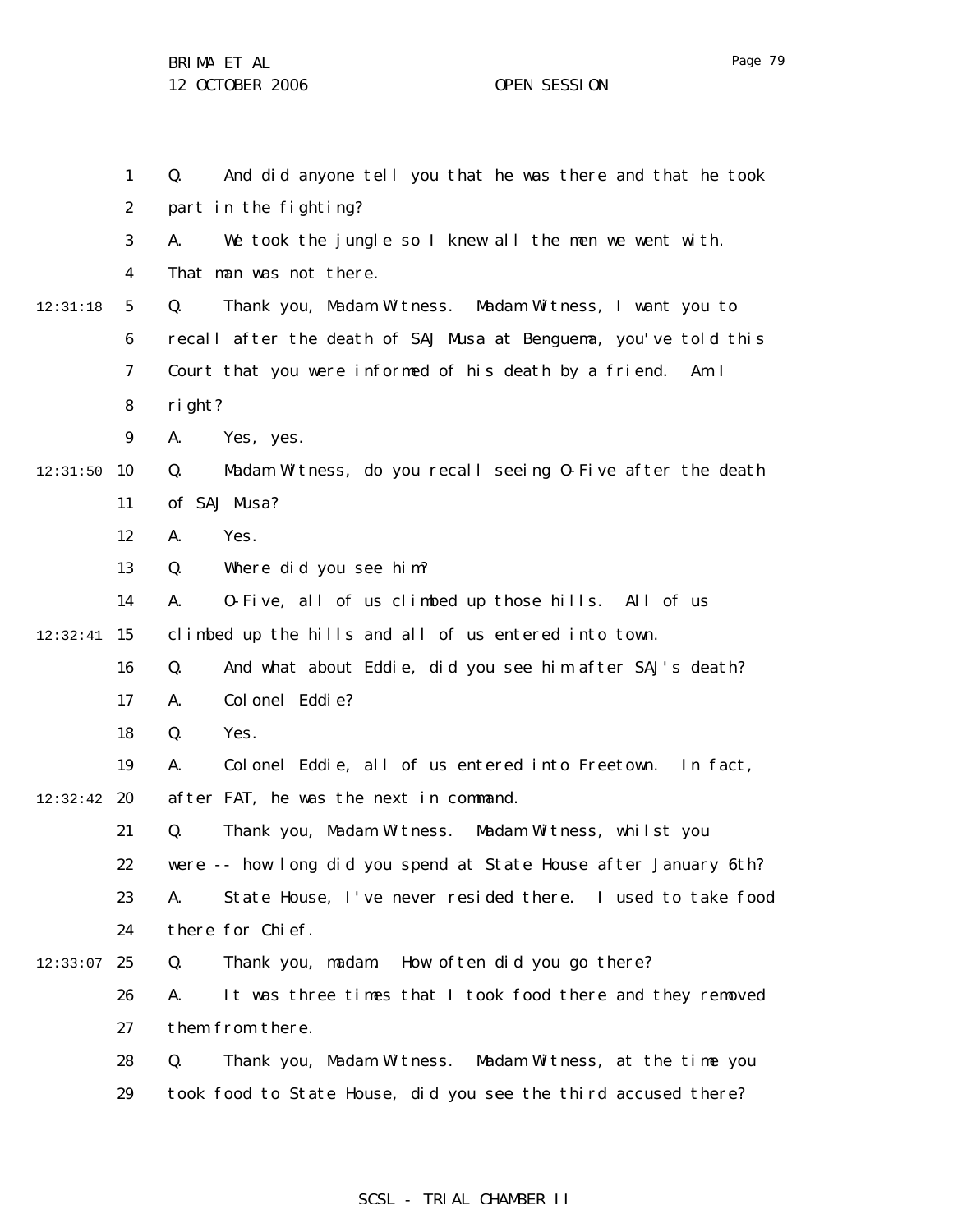1 2 3 4 5 6 7 8 9  $12:34:15$  10 11 12 13 14  $12:34:33$  15 16 17 18 19  $12:34:50$  20 21 22 23 24  $12:35:11$  25 26 27 28 29 12:33:54 A. That man I left -- I stopped seeing him from Benguema. He did not enter into Freetown with us. I did not see him there. Q. And did anyone tell you that he was there at State House at any time after -- from January 6th? A. I knew that that man did not go because Johnson himself had testified that to me that they were missing. But he said that maybe where they had run to they would have killed him so he was not there, in fact. Q. Thank you, Madam Witness. Madam Witness, that is all I have for you. Thank you very much. PRESIDING JUDGE: Yes. Did you have questions, Mr Graham? MR GRAHAM: Just a few questions, Your Honour. CROSS-EXAMINED BY MR GRAHAM: Q. Good afternoon, Madam Witness. Madam Witness, can you hear me? A. Yes, good afternoon. Q. Have you heard the term "bush wife" before? A. What? Q. Have you heard the term "bush wife" before, Madam Witness? A. No. Q. Have you heard the term "rebel wife" before, Madam Witness? A. When we were in the jungle? Q. Yes, Madam Witness. A. No. Q. But did you hear the term "rebel wife" any time after you left the jungle, Madam Witness? A. I, for example, that was how they were calling me here in Freetown that I was a rebel wife, but I knew that I was never with a rebel, I was with SLA soldiers.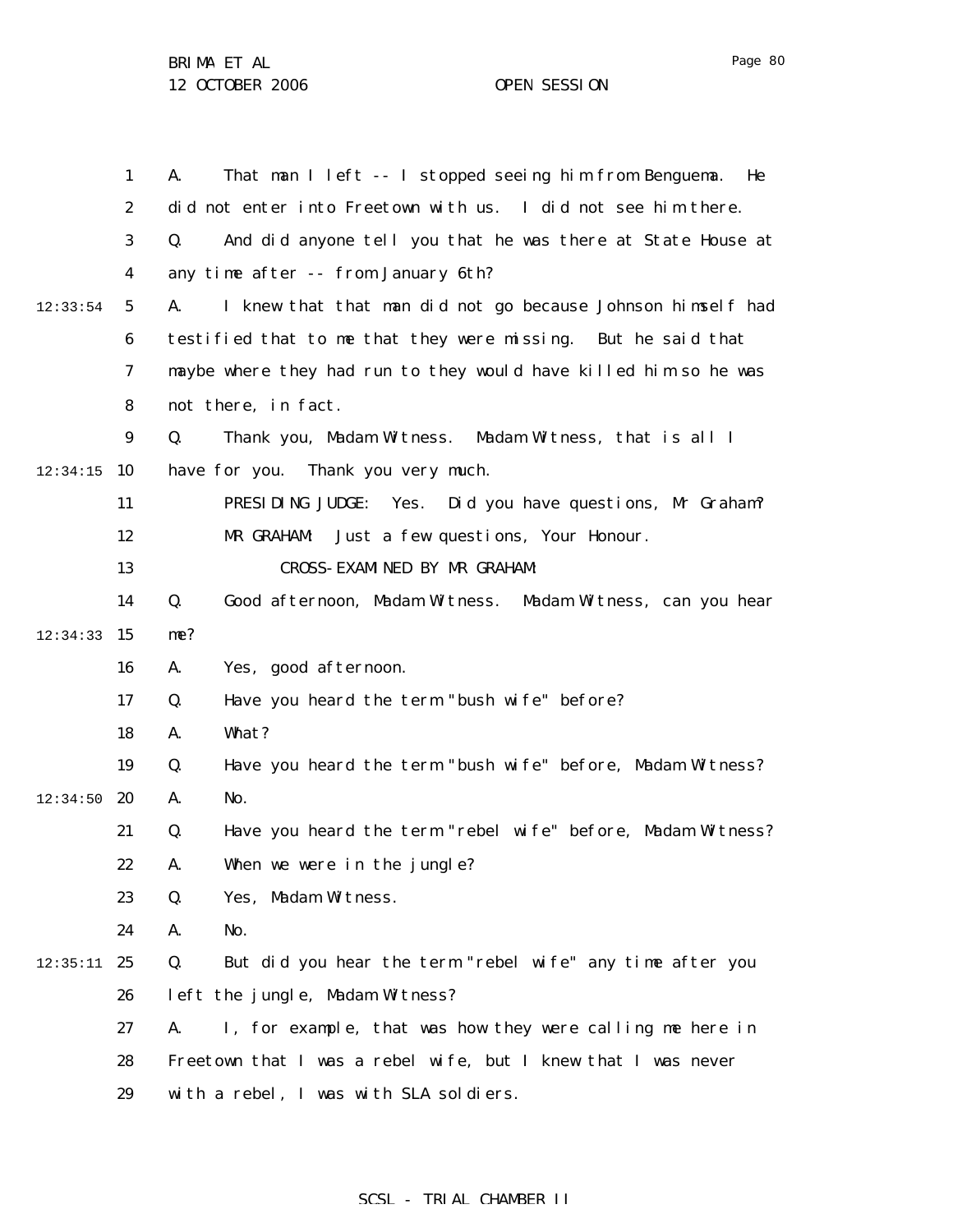1 2 3 4 5 6 7 8 9  $12:36:25$  10 11 12 13 14  $12:37:01$  15 16 17 18 19  $12:37:31$  20 21 22 23 24  $12:37:43$  25 26 27 28 29 12:35:54 Q. And who would call you rebel wife in Freetown? Who called you rebel wife in Freetown, Madam Witness? A. Anybody that I had a quarrel with, that is what they would say to me. Q. And did you understand what they meant by rebel wife, any time they referred to you as rebel wife, Madam Witness? A. They would say I was a rebel. I have killed a lot in the bush. I have taken drugs. I have lived a bad life. Q. Thank you, Madam Witness. Madam Witness, have you heard the term "forced marriage" before? A. No. Q. Thank you. Madam Witness, during the time that you were going into Karina, that you told this court you used the bypass, were you aware of the position of your group within the context of the whole troop movement? A. You mean how we were moving? Q. Yes. I mean, you've told -- okay, sorry, I will rephrase. During the time that you were taking the bypass at Karina, were you in the front with the advance troops? Were you in the middle or were you at the rear? Did you know that? Did you know where you were? A. Women would not go in the advance, no. We were at the rear. Q. Thank you. A. I was at the rear. Q. Thank you. So, Mr Witness, sorry, Madam Witness, I'm right in saying that you were then not in a position to have known the direction that the advance troops took, since you were at the rear, isn't it?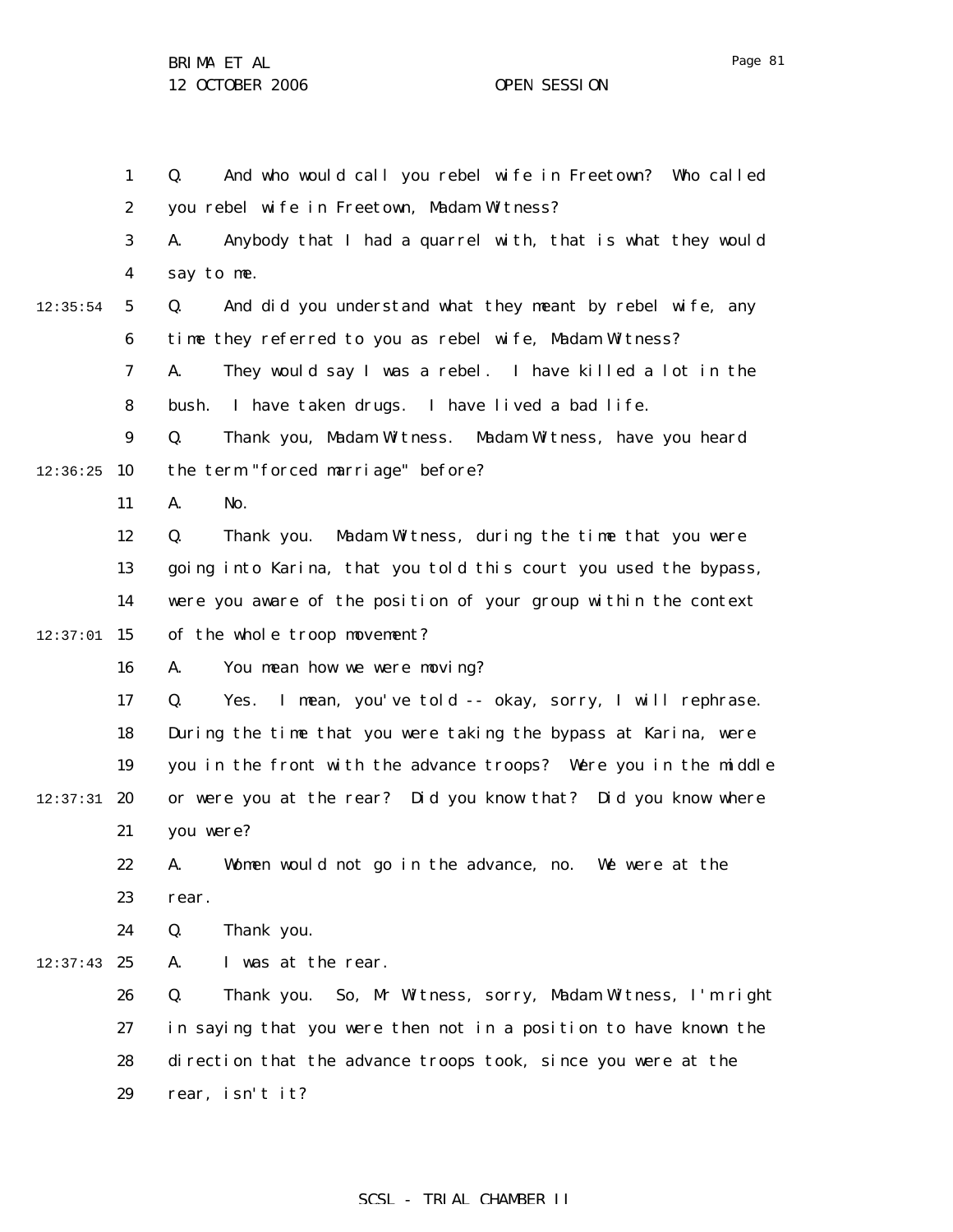Page 82

|          | 1                | A.<br>Yes.                                                          |
|----------|------------------|---------------------------------------------------------------------|
|          | $\boldsymbol{2}$ | So that if some of the advance troops went through the town<br>Q.   |
|          | 3                | of Karina, it is fair for me to say that you wouldn't know that,    |
|          | 4                | would you, since you took the bypass?                               |
| 12:38:17 | $5\overline{ }$  | I'm not sure whether anybody went into Karina.<br>A.                |
|          | 6                | Thank you.<br>Thank you. Madam Witness, during the time that<br>Q.  |
|          | 7                | you were captured by Chief and his boys in Kono, were you the       |
|          | 8                | only female civilian who was with them, who was cooking for them,   |
|          | $\boldsymbol{9}$ | during the period in Kono?                                          |
| 12:39:08 | 10               | The day I was captured and taken away, I was the only<br>A.<br>Yes. |
|          | 11               | woman among them.                                                   |
|          | 12               | And after the day that you were captured, did any other<br>Q.       |
|          | 13               | female civilians join you?                                          |
|          | 14               | Except later, the soldiers' wives came.<br>A.                       |
| 12:39:35 | 15               | When you say "later," how long did they come after you had<br>Q.    |
|          | 16               | been captured by Chief and his boys, Madam Witness?                 |
|          | 17               | About two or three days later.<br>A.                                |
|          | 18               | And how did you know that they were, those who came were<br>Q.      |
|          | 19               | the wives of the soldiers, Madam Witness?                           |
| 12:40:03 | 20               | For example, like Cat's wife, Cat was a Kono soldier.<br>When<br>A. |
|          | 21               | the Kamajors entered Kono he ran away and left his wife, a          |
|          | 22               | suckling mother. His wife said where they were hiding. Every        |
|          | 23               | day they would say "Move away from us, you are wife of a soldier.   |
|          | 24               | Move away from us, so they would not kill all of us." So the        |
| 12:40:35 | 25               | lady said everybody would go to town and she alone would remain     |
|          | 26               | So I think that one SLA came.<br>She heard that SLA<br>in the bush. |
|          | 27               | were in Kono. She came. I was there when she came carrying a        |
|          | 28               | She asked for her husband. Then her husband came out and<br>baby.   |
|          | 29               | said, "Oh, this is my wife that I was worrying about. This is my    |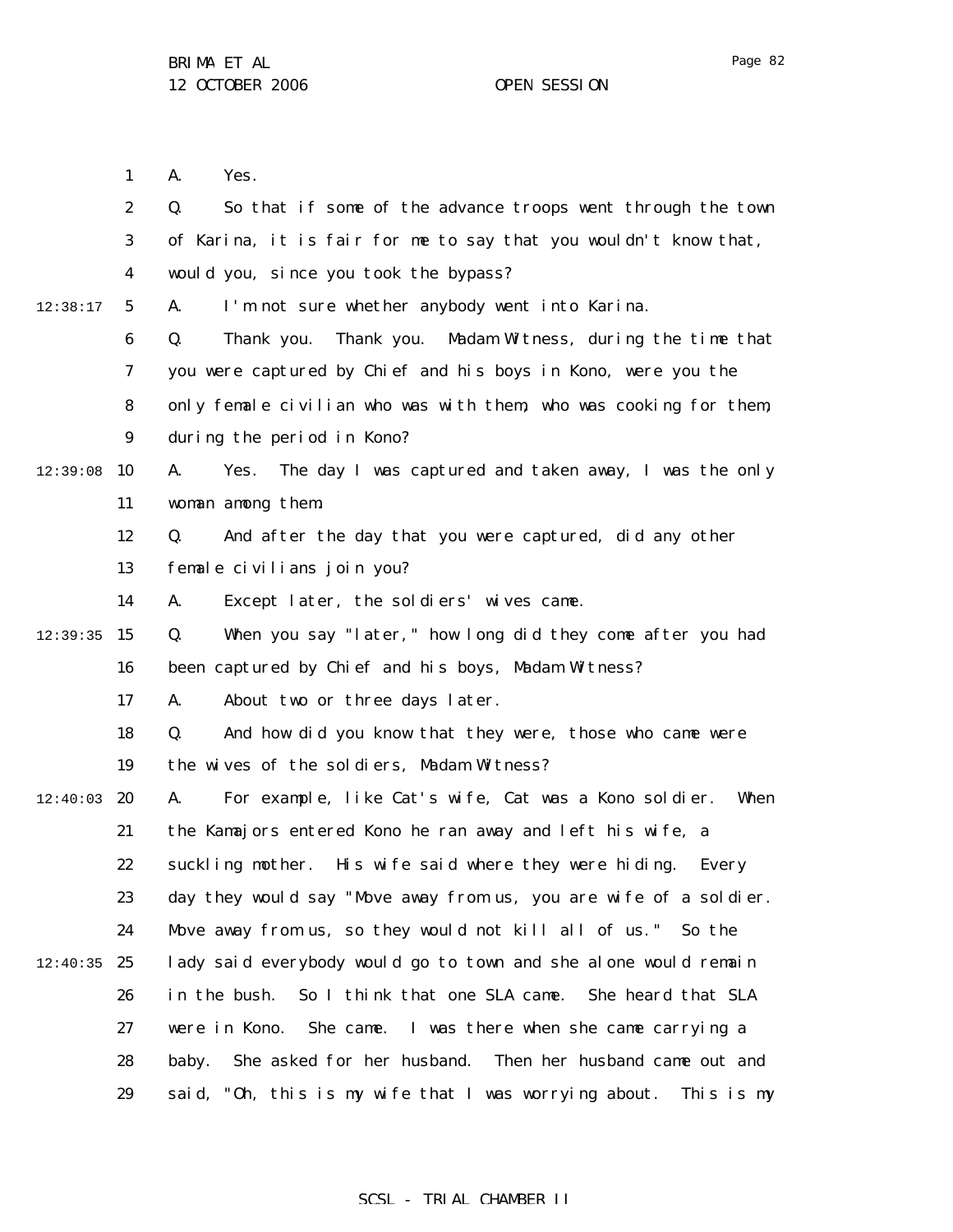Page 83

1 wife."

|          | $\boldsymbol{2}$ | Madam Witness, please focus on the questions as they come<br>Q.   |
|----------|------------------|-------------------------------------------------------------------|
|          | 3                | Most of the time I would expect a "yes" and "no" from<br>through. |
|          | $\boldsymbol{4}$ | Madam Witness, during the time that you were in Kono, did<br>you. |
| 12:41:12 | 5                | you witness any raping of female civilians by any of -- by either |
|          | 6                | Chief or any of his boys who were with him at the time?           |
|          | 7                | I have no idea because we were not at the same place with<br>A.   |
|          | 8                | He was there and I was over there.<br>Chi ef.                     |
|          | $\boldsymbol{9}$ | Q.<br>Thank you. But apart from that, did you hear whether        |
| 12:41:49 | 10               | soldiers in Kono at the time that you were there, whether they    |
|          | 11               | were raping female civilians? Did you hear that?                  |
|          | 12               | No.<br>A.                                                         |
|          | 13               | And during the time that you were in Kono, did you, Madam<br>Q.   |
|          | 14               | Witness, see any of the SLA soldiers who were in Kono setting any |
| 12:42:21 | 15               | houses on fire in Kono during the period that you were there?     |
|          | 16               | A.<br>No.                                                         |
|          | 17               | Did you hear about that?<br>Q.                                    |
|          | 18               | No.<br>A.                                                         |
|          | 19               | And did you, yourself, see whether the SLA soldiers engaged<br>Q. |
| 12:42:39 | 20               | in any looting during the time that you were in Kono?             |
|          | 21               | No.<br>A.                                                         |
|          | 22               | But did anybody tell you that they had seen or heard that<br>Q.   |
|          | 23               | the SLA soldiers in Kono were looting?                            |
|          | 24               | No, nobody told me that.<br>A.                                    |
| 12:43:04 | 25               | And I'm asking you again, Madam Witness, during this period<br>Q. |
|          | 26               | that you were in Kono, did you witness any SLA soldiers           |
|          | 27               | terrorising any of the civilians in Kono at the time?             |
|          | 28               | A.<br>No.                                                         |
|          | 29               | Madam Witness, have you heard the name RUF before?<br>Q.          |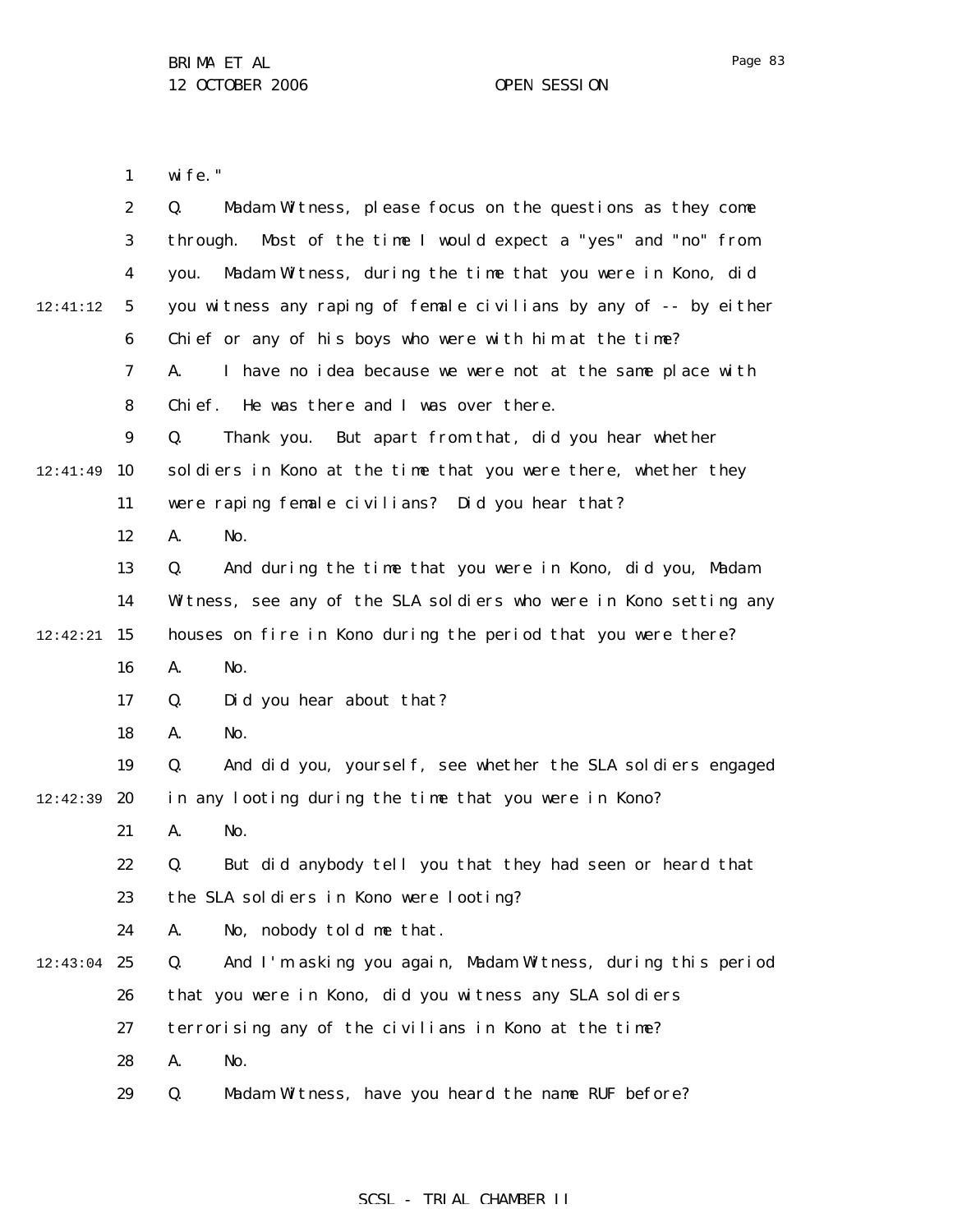1 2 3 4 5 6 7 8 9  $12:44:16$  10 11 12 13 14  $12:44:43$  15 16 17 18 19  $12:45:01$  20 21 22 23 24  $12:45:30$  25 26 27 28 29 12:43:51 A. Yes. Q. Do you know what the RUF stands for, Madam Witness? A. No. Q. And did you know that the RUF was also a fighting force? Did you know that at the time you were in Kono? A. No. Q. But you knew at the time that you were in Kono that there were RUF forces in Kono, didn't you, Madam Witness? A. I don't know because where I was, I would not go out. Q. Thank you. But did you hear -- thank you, Madam Witness. And, Madam Witness, during the time that you were in Kono, did you at any time see the first accused, Tamba Brima, in Kono at the time? A. No. Q. Did any of Chief, or his boys, or any of the people that you came in contact with, did any one of them tell you that they had seen or heard that the first accused, Tamba Brima, was in Kono during that period? A. No. Q. And, Madam Witness, on your way to -- on your way to Mandaha, you've told this Court you made a bypass through Karina. During the trip to Mandaha, through Karina, did you see the first accused with the fighting forces? A. No. PRESIDING JUDGE: I think we will, if that is a convenient time, Mr Graham? MR GRAHAM: That is so, Your Honour, I am grateful. PRESIDING JUDGE: All right. Madam Witness, we are going to have a break for lunch now. Just remember please, you are not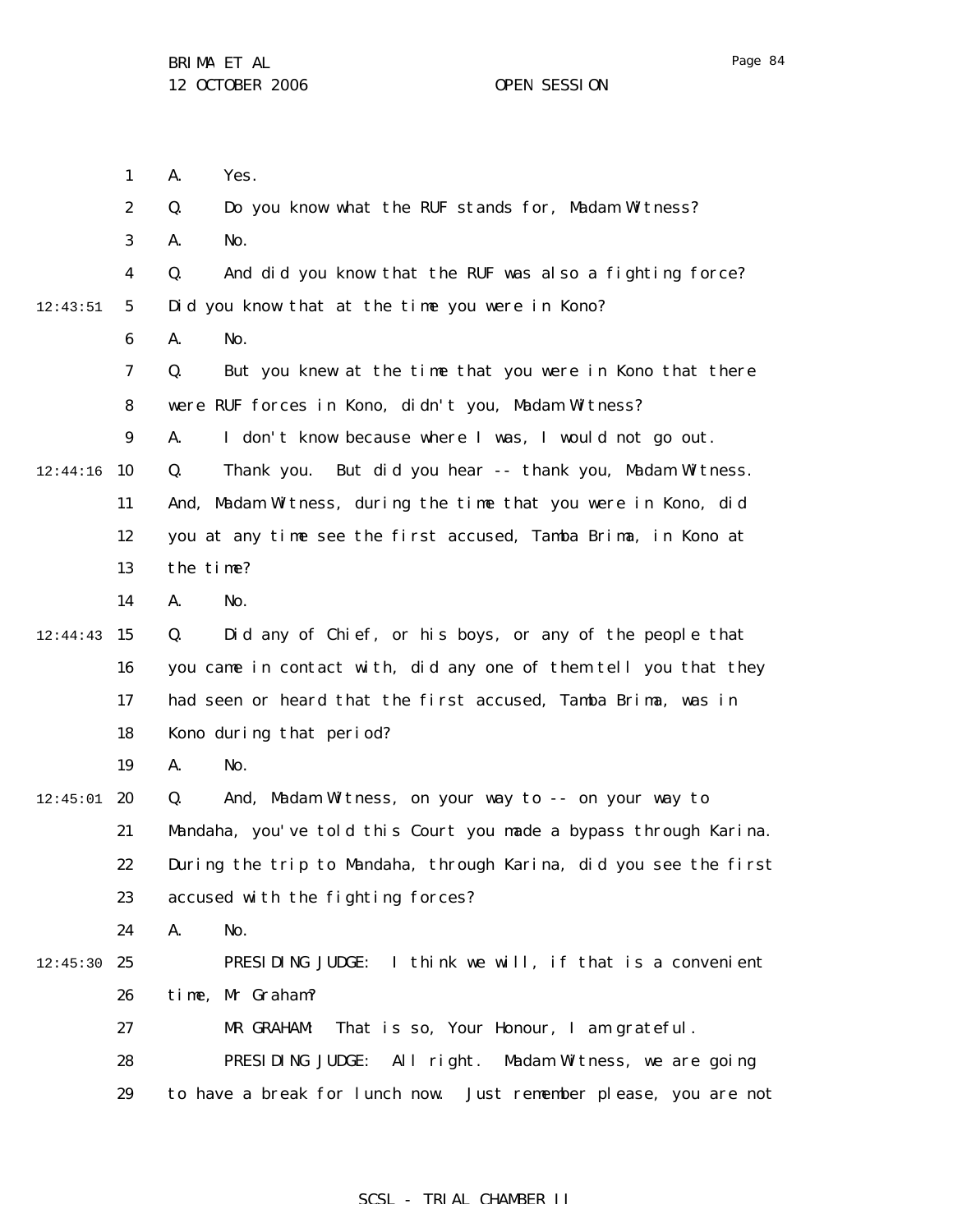1 2 3 4 5 6 7 8 9 14:18:13 10 11 12 13 14 14:18:29 15 16 17 18 19  $14:18:57$  20 21 22 23 24 14:19:19 25 26 27 28 29 14:17:52 allowed to talk about this case or your evidence with any other person. We will adjourn until 2.15. [Luncheon recess taken at 12.45 p.m.] [Upon resuming at 2.15 p.m.] PRESIDING JUDGE: Yes, Mr Daniels. MR DANIELS: Good afternoon, Your Honours. Your Honours, I don't have the full transcript before me but I am told that during the testimony of the witness, in the morning session, she did mention her name on two occasions, and that is her first name. PRESIDING JUDGE: Just her first name? MR DANIELS: That is so. Just out of the abundance of caution, we are proposing that name be redacted from the record, for her own safety. PRESIDING JUDGE: Anything you want to say about that? MR AGHA: No objection at all, Your Honour. PRESIDING JUDGE: Yes. We have an idea that it was only once, Mr Daniels. In any event, we will direct that the occasion, or occasions on which this witness mentioned her first name, that first name shall be redacted from the transcript. MR DANIELS: I'm most grateful. PRESIDING JUDGE: Go ahead, Mr Graham. MR GRAHAM: I'm grateful. Good afternoon, Your Honours. Q. Good afternoon, Madam Witness. Madam Witness, on your way to Mandaha, through the Karina bypass, you went through Kambia before you got to Mandaha, didn't you? A. No. Q. Madam Witness, have you heard the name Adama Cut Hand before.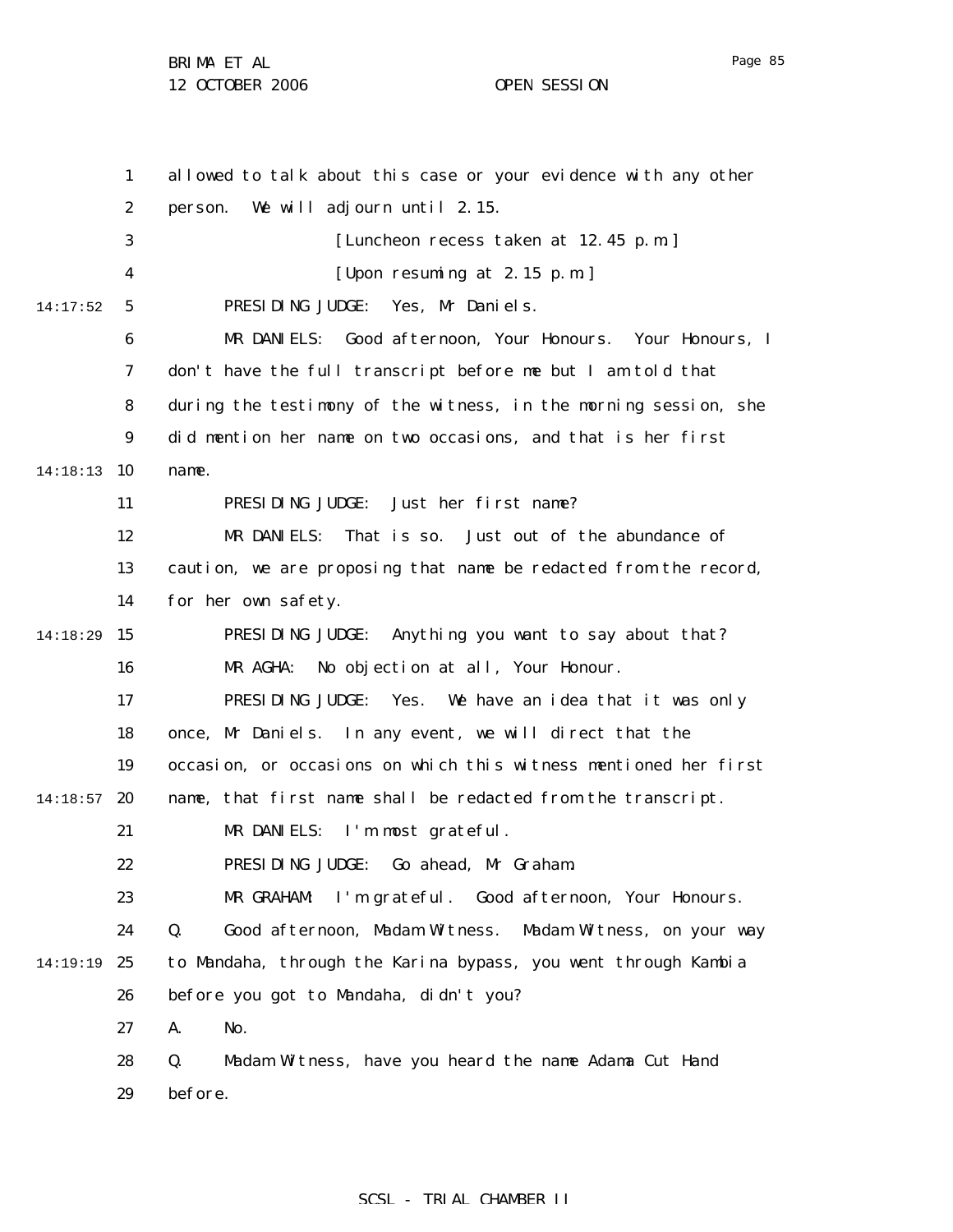1 2 3 4 5 6 7 8 9 14:20:24 10 11 12 13 14  $14:20:47$  15 16 17 18 19 14:21:11 **20** 21 22 23 24 25 26 27 28 29 14:20:01 14:21:39 JUDGE DOHERTY: Sorry, Mr Graham. Did the witness answer in the negative? I didn't hear clearly. MR GRAHAM: Yes, Your Honour. I believe she said no. Q. Madam Witness, have you heard the name Adama Cut Hand before? A. Yes. Q. How did you hear this name, Madam Witness? A. Well, we had one lady, one SLA lady. She was called Adama, whose man was Olangba. So, one day, when we were in the jungle, at Bendembu, we arrived at a place where she said that that was her home. She said that was the place that she was born and bred up. She said that she staged a dance in that particular area and they disrupted the dance, and she said it was no other person who did that. It was my brother who disrupted my dance. Q. Thank you. Madam Witness, you said Adama Cut Hand -- MR GRAHAM: Your Honours, I am now seeking clarification because I think the extra -- very well. Q. Madam Witness, if you could just clarify. She said Bendembu was her home town and she was doing what? A dance; is that what she said? A. Yes. She said she was going to stage a dance there. Q. Did she say she was going to stage or she had already staged a dance there? Could you clarify that for the Court, please? A. She had already staged a dance there. Q. Thank you. And you told this Court Adama Cut Hand, her name was Olangba. What do you mean by her man was Olangba. What do you mean by that? A. That was the name of her husband. She was -- he was an SLA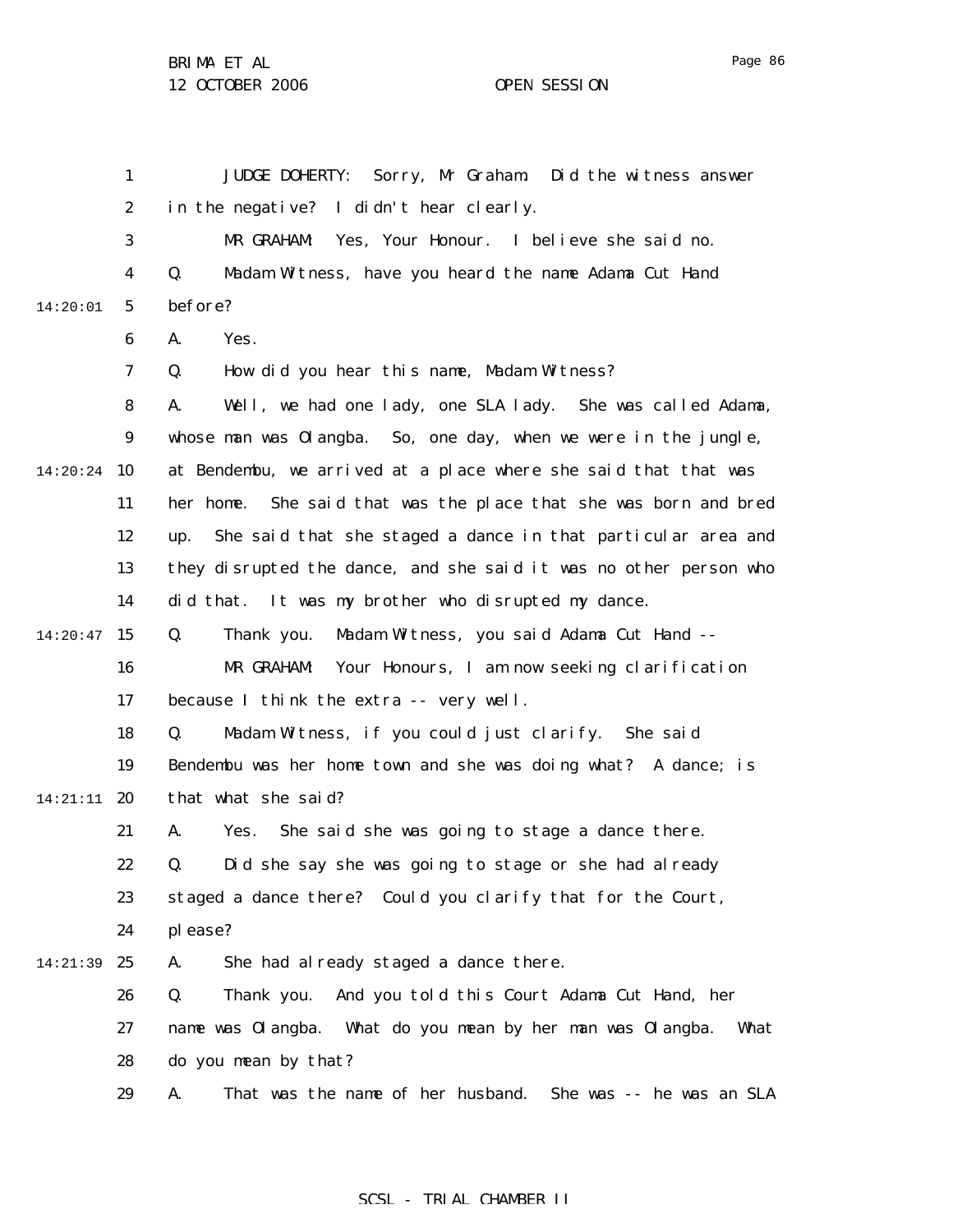|          | $\mathbf{1}$            | sol di er.                                                         |  |  |
|----------|-------------------------|--------------------------------------------------------------------|--|--|
|          | $\boldsymbol{2}$        | Thank you. And Olangba, was he with you when you went<br>Q.        |  |  |
|          | $\boldsymbol{3}$        | through Karina on your way to Mandaha?                             |  |  |
|          | $\overline{\mathbf{4}}$ | Yes.<br>A.                                                         |  |  |
| 14:22:17 | $\sqrt{5}$              | <b>JUDGE SEBUTINDE:</b><br>Mr Graham, do I understand this witness |  |  |
|          | 6                       | to say that this lady, Adama Cut Hand, was also with her group?    |  |  |
|          | 7                       | Is this what she is saying?                                        |  |  |
|          | 8                       | MR GRAHAM:<br>Yes. I believe that is what she said, but I          |  |  |
|          | 9                       | will clarify it with her, Your Honours.                            |  |  |
| 14:22:32 | 10                      | Q.<br>Madam Witness, for the sake of clarity, Adama Cut Hand, was  |  |  |
|          | 11                      | she with you during the time you took the Karina bypass on your    |  |  |
|          | 12                      | way to Mandaha?                                                    |  |  |
|          | 13                      | All of us were together.<br>Yes.<br>A.                             |  |  |
|          | 14                      | Was Olangba also with you during that period?<br>Q.                |  |  |
| 14:22:53 | 15                      | Yes.<br>A.                                                         |  |  |
|          | 16                      | Q.<br>Did you hear, Madam Witness -- sorry, before I go on,        |  |  |
|          | 17                      | during the time you were with Adama Cut Hand, did you see her      |  |  |
|          | 18                      | commit -- did you see her do any bad things on your way through    |  |  |
|          | 19                      | Karina to Mandaha?                                                 |  |  |
| 14:23:15 | 20                      | No.<br>A.                                                          |  |  |
|          | 21                      | But do you know why she is called Adam cut hand, Madam<br>Q.       |  |  |
|          | 22                      | Witness?                                                           |  |  |
|          | 23                      | Yes.<br>Yes.<br>A.                                                 |  |  |
|          | 24                      | Please tell this Honourable Court why she is called Adama<br>Q.    |  |  |
| 14:23:34 | 25                      | Cut Hand?                                                          |  |  |
|          | 26                      | At the time that we arrived at Bendembu, that was her home.<br>A.  |  |  |
|          | 27                      | The town that you would leave to go to Bendembu, that was her      |  |  |
|          | 28                      | But what I can recall, I did not know the name of the<br>home.     |  |  |
|          | 29                      | But I knew that the only town after hers, that was<br>town.        |  |  |
|          |                         |                                                                    |  |  |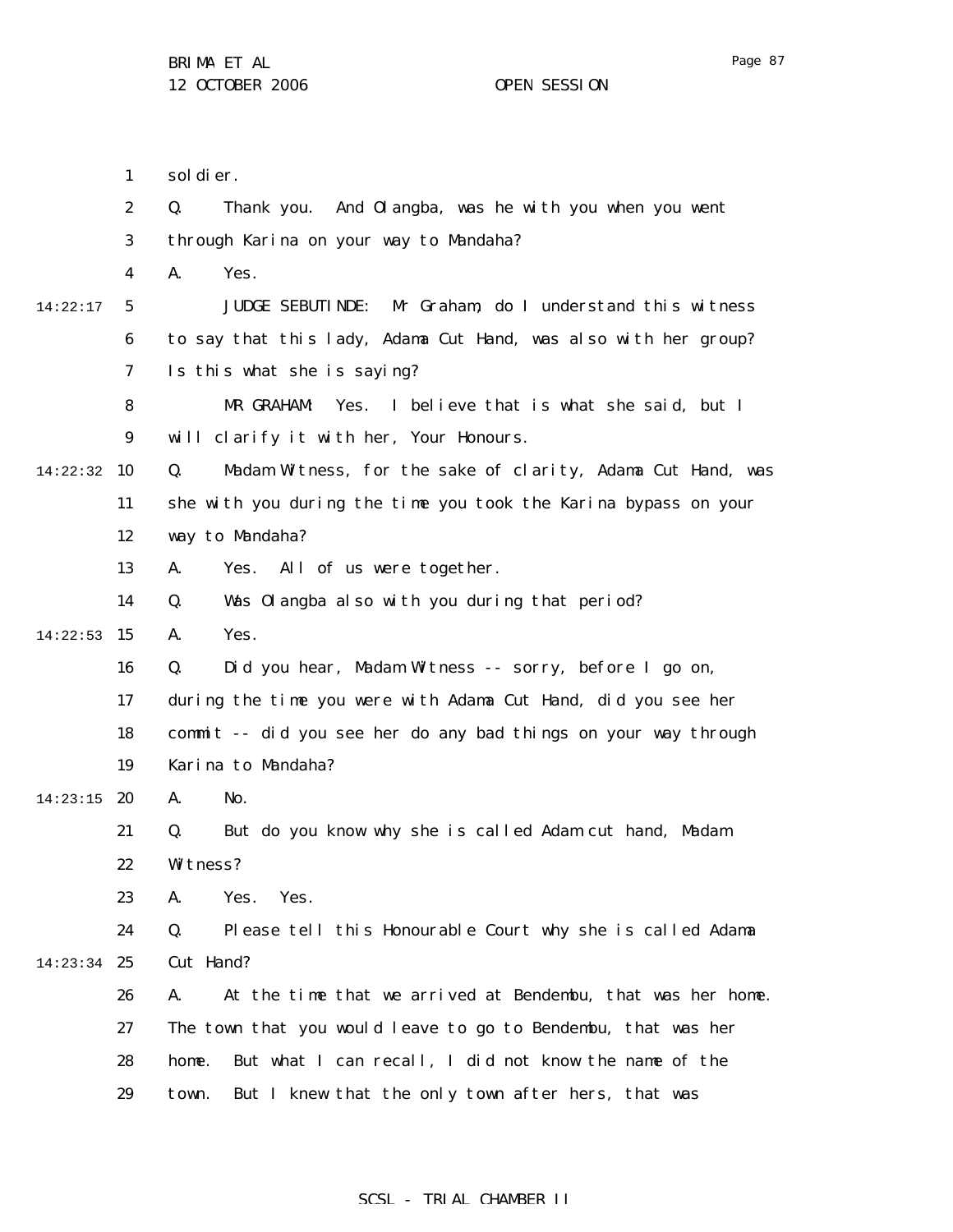|          | $\mathbf{1}$     | Bendembu. She said when they had not just driven the SLAs in the   |
|----------|------------------|--------------------------------------------------------------------|
|          | $\boldsymbol{2}$ | bush, she said she went and staged a dance in this town, and that  |
|          | 3                | was the time that her people in town, they turned against her and  |
|          | 4                | people fought in the hall, and they scattered the dance.<br>So the |
| 14:24:12 | 5                | time that we reached there at Bendembu --                          |
|          | 6                | Go on.<br>Go on.<br>Q.                                             |
|          | 7                | The day that we arrived at Bendembu, that was the time that<br>A.  |
|          | 8                | we saw this boy who disrupted her dance. And she had to order      |
|          | 9                | one man who was in charge of C Company, Ato. He said Ato was to    |
| 14:24:39 | 10               | cut his hand. From that day, that was the time they gave her the   |
|          | 11               | name Adama Cut Hand.                                               |
|          | 12               | Thank you.<br>Q.                                                   |
|          | 13               | <b>JUDGE SEBUTINDE:</b><br>Mr Graham, is that cut, or amputate, or |
|          | 14               | what?                                                              |
| 14:24:56 | 15               | MR GRAHAM:<br>Yes.                                                 |
|          | 16               | And Madam Witness, when you say that she asked the<br>Q.           |
|          | 17               | C Company commander to cut the hand of the boy, what do you mean   |
|          | 18               | by that? To cut, what do you mean by that?                         |
|          | 19               | He laid it and he amputated it from here.<br>A.                    |
| 14:25:20 | 20               | From where, Madam Witness?<br>Q.                                   |
|          | 21               | He chopped off the hand from the wrist.<br>A.                      |
|          | 22               | Thank you. And, Madam Witness, when you got to Mandaha,<br>Q.      |
|          | 23               | you told this Court there was a fight. Did you see the first       |
|          | 24               | accused, Tamba Brima, during the period when you were at Mandaha?  |
| 14:25:48 | 25               | A.<br>No.                                                          |
|          | 26               | But did any of the people that you were with, did any one<br>Q.    |
|          | 27               | of them tell you that they had seen or heard that the first        |
|          | 28               | accused, Tamba Brima, was at Mandaha?                              |
|          | 29               | No.<br>A.                                                          |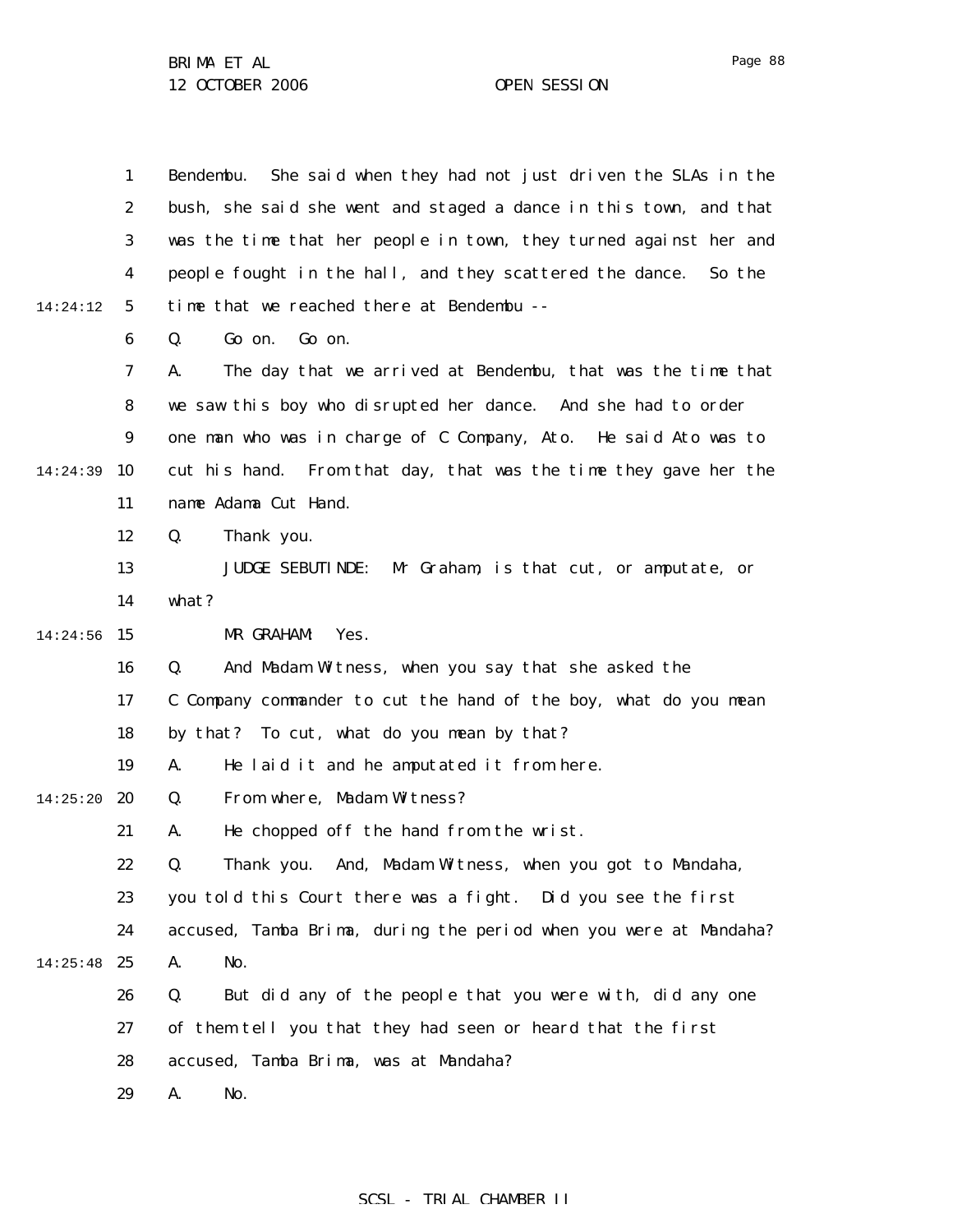|          | $\mathbf{1}$     | Thank you, Madam Witness. And, Madam Witness, did you see<br>Q.   |
|----------|------------------|-------------------------------------------------------------------|
|          | $\boldsymbol{2}$ | the first accused at Mateboi?                                     |
|          | 3                | A.<br>No.                                                         |
|          | $\boldsymbol{4}$ | Did you hear from anyone that the first accused, Tamba<br>Q.      |
| 14:26:26 | $5\phantom{.0}$  | Brima, was at Mateboi?                                            |
|          | $\boldsymbol{6}$ | From the very day --<br>A.                                        |
|          | 7                | Madam Witness, I expect a "yes" or "no" from you, please.<br>Q.   |
|          | 8                | Did you see the first accused at Mateboi?                         |
|          | 9                | A.<br>No.                                                         |
| 14:26:43 | 10               | Thank you very much.<br>Q.                                        |
|          | 11               | A.<br>No.                                                         |
|          | 12               | Q.<br>Did any of the people who were with you, in your group at   |
|          | 13               | the time, did any one of them tell you they had seen or heard     |
|          | 14               | that Tamba Brima was at Mateboi?                                  |
| 14:27:02 | 15               | A.<br>No.                                                         |
|          | 16               | Q.<br>You've told this Court you were at Camp Rosos. Among the    |
|          | 17               | civilians that were with the fighting forces, there were children |
|          | 18               | amongst -- were their children amongst you?                       |
|          | 19               | A.<br>No.                                                         |
| 14:27:25 | 20               | Well, let me be a bit more specific. Did you have boys<br>Q.      |
|          | 21               | aged from around 9 to 14 in the group when you were moving, when  |
|          | 22               | you were at Camp Rosos?                                           |
|          | 23               | I want you to make it clear. Are you talking about the<br>A.      |
|          | 24               | civilians who came from the bush and they joined us, or the ones  |
| 14:27:53 | 25               | with whom we were in the bush?                                    |
|          | 26               | Well, I'm talking about young civilians boys who were with<br>Q.  |
|          | 27               | Disregard wherever they came from.<br>your group.                 |
|          | 28               | Mr Graham, I think you are being<br><b>JUDGE SEBUTINDE:</b>       |
|          | 29               | Are you asking about young civilian boys who went<br>ambi guous.  |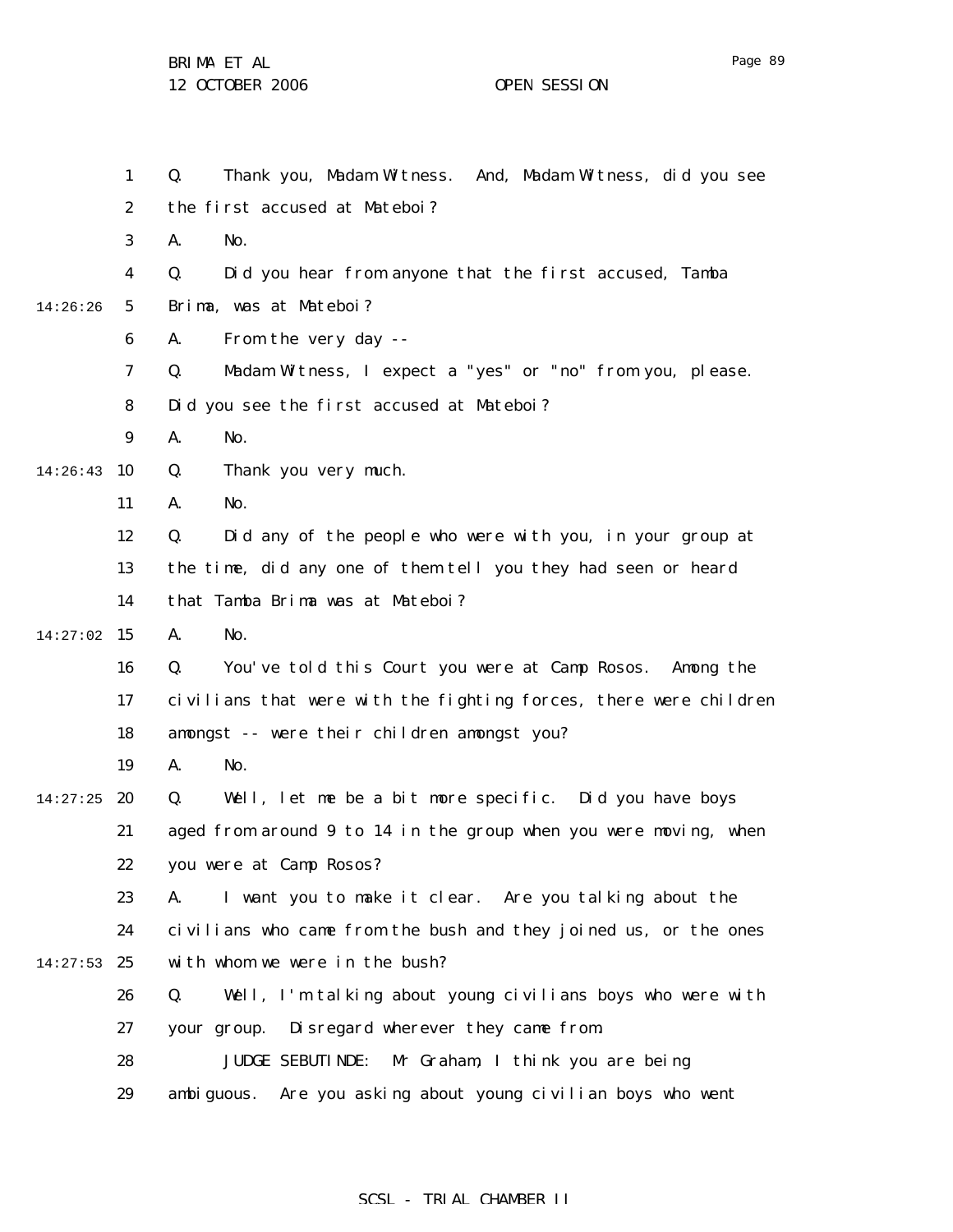1 2 3 4 5 6 7 8 9 14:28:47 10 11 12 13 14 14:29:03 15 16 17 18 19 14:29:34 **20** 21 22 23 24 14:30:03 25 26 27 28 29 14:28:27 along or young civilian boys who were -- are in active combat? MR GRAHAM: Well, Your Honours, I'm just asking the witness about young civilian boys who were with the group. I'm not -- JUDGE SEBUTINDE: Not necessarily in combat. MR GRAHAM: Not at all. JUDGE SEBUTINDE: Then I think you should make that clear. MR GRAHAM: Okay. I'm grateful, Your Honour. Q. Madam Witness, my question was: Did you have young civilian boys, teenagers, in your group when you arrived at Camp Rosos? A. Yes, we had the children of soldiers, who were with us. Q. And can you tell this Court approximately how many, to the best of your knowledge, were with you when you arrived at Camp Rosos? A. I cannot recall because we had been going into the jungle, and it's like anywhere that we went and blocked, we would go as a family. You would go in families, so I cannot tell. Q. Okay, thank you. During the time that you were with the fighting forces at Camp Rosos, did you observe them engage in any form of training, military training, that is the fighting forces; I mean the soldiers? Any form of training like the normal drill, weapons, arms training; did you observe anything like that when you were in Camp Rosos, among the fighting forces? A. No. No. Q. And did you, at the time, also observe whether any of these young civilian boys went under any form of military training whilst you were at Camp Rosos, Madam Witness? A. No. During the day everybody would go into the bush so that the jet would not come and bomb into the town. There was no

#### SCSL - TRIAL CHAMBER II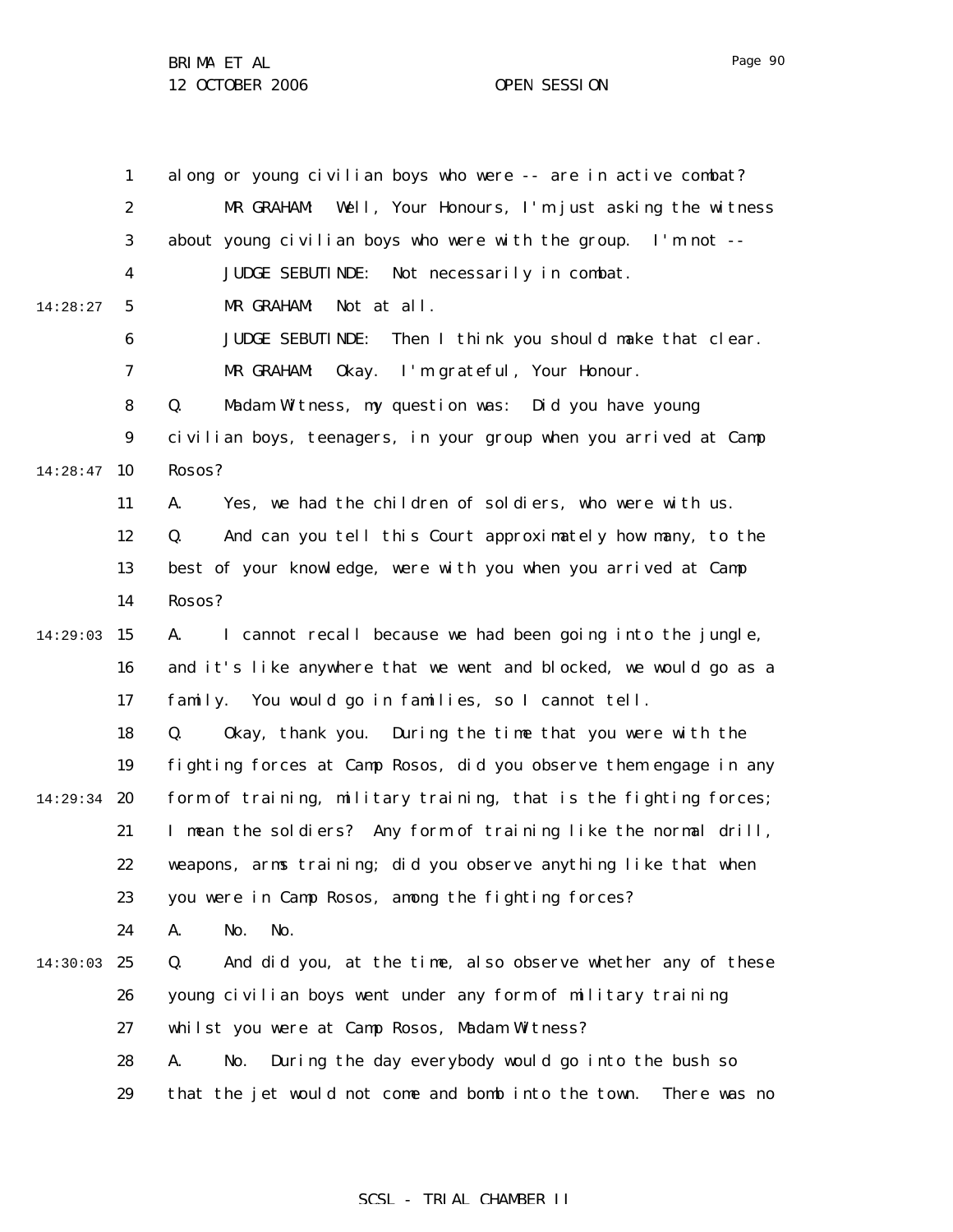Page 91

1 training. No training.

2 3 4 5 6 14:30:57 Q. Thank you. Madam Witness, during the time that you were at Benguema, when SAJ Musa died, did you hear that the first accused had taken over overall command of the fighting forces at Benguema after the death of SAJ Musa?

A. No.

7 8 9 14:31:22 10 Q. Did you hear that after the death of SAJ Musa the second accused, Ibrahim Bazzy Kamara, became the second overall commander of the fighting forces after the death of SAJ Musa at Benguema?

> 11 12 13 14 A. Those men were prisoners of war. They did not have any power amongst us. From Benguema, I did not see them any more. They wanted to kill them in Benguema. They were prisoners of war.

14:31:42 15 16 17 18 19 14:32:00 20 21 22 23 24 14:32:23 25 26 27 28 Q. Thank you. Thank you, Madam Witness. I am happy. MR GRAHAM: Your Honours, I do not have any further questions for this witness. I'm very grateful for the time. PRESIDING JUDGE: Thank you, Mr Graham. Yes, Mr Agha. MR AGHA: Yes. Your Honours, at this point the Prosecution would seek an adjournment before it carries out its cross-examination under the 21-day rule. In the case of this witness, the Prosecution received the summary on 6 October, so we would therefore propose that the cross-examination be adjourned until Friday, the 27th of October, which would be the day after the reserved cross-examination for the witness who came yesterday. PRESIDING JUDGE: Yes. Thank you, Mr Agha. What is the Defence attitude to that?

> 29 MR GRAHAM: We are ad idem with my learned friend. We have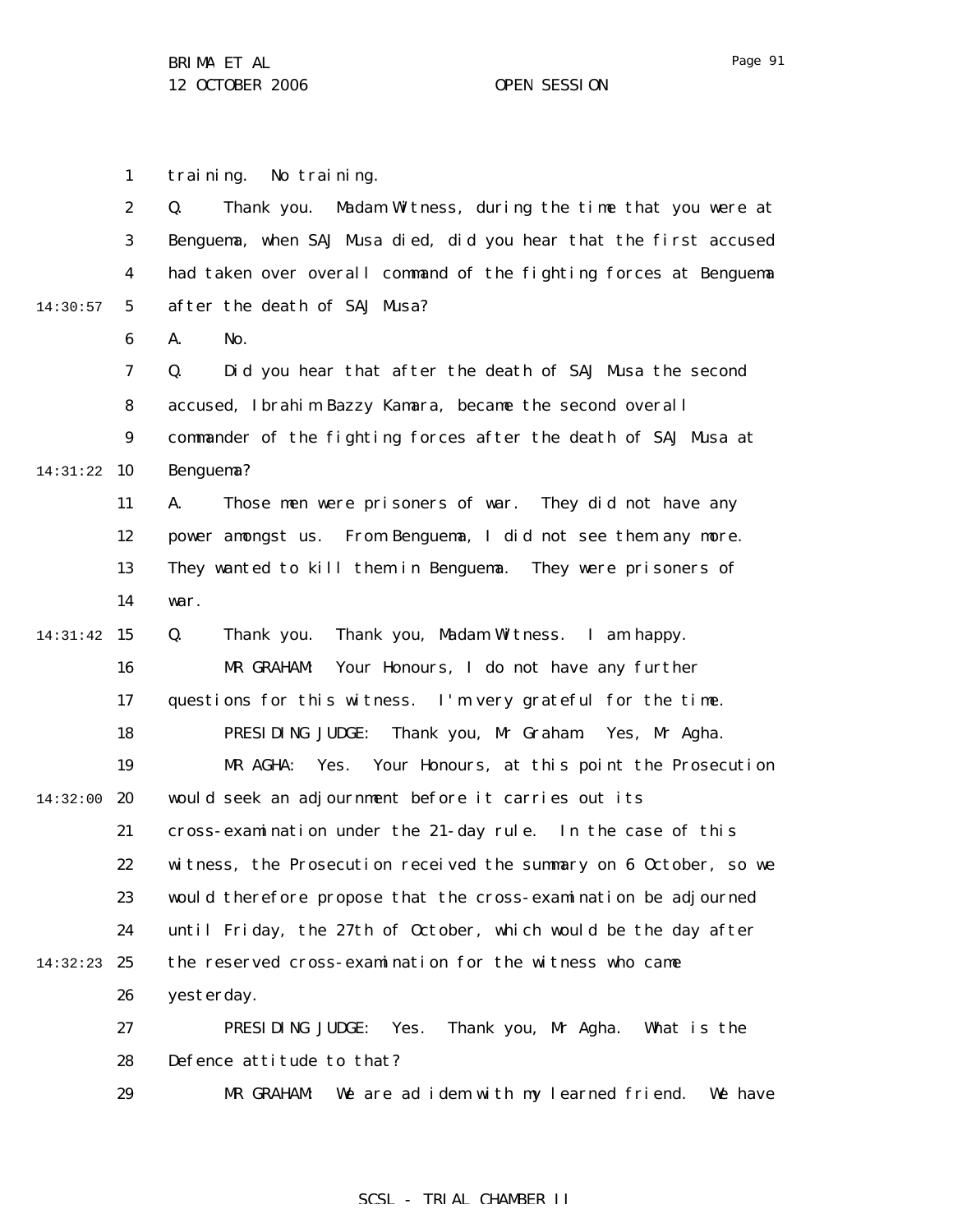1 2 3 4 5 6 7 8 9 14:33:24 10 11 12 13 14  $14:33:54$  15 16 17 18 19 14:35:22 **20** 21 22 23 24  $14:35:47$  25 26 27 28 29 14:33:08 no objections to his application before the Court. PRESIDING JUDGE: Thank you, Mr Graham. All right. That is granted, Mr Agha. MR AGHA: Thank you, Your Honours. PRESIDING JUDGE: Madam Witness, we are going to have to ask you to come back on Friday, the 27th of October to finish your evidence. THE WITNESS: Yes, sir. PRESIDING JUDGE: I want to tell you in the meantime that I will remind you of the caution we've given you; that is, that you are not permitted to discuss your evidence, or the case, with any other person. Do you understand that, Madam Witness? THE WITNESS: Yes. PRESIDING JUDGE: Just sit there and some arrangements will be made for you to leave the courtroom. [The witness stood down] PRESIDING JUDGE: Mr Daniels, you've advised that was your last witness; is that correct? MR DANIELS: That is so, Your Honour. PRESIDING JUDGE: Thank you. Mr Manly-Spain, you will be calling witness DBK-113; is that correct? MR MANLY-SPAIN: Well, Your Honour, we have given a list of the witnesses we intended to call. We have given three today. We expect not to call more than four, but they won't be called in the order we have given them because although three of them reside in the witness house, one of them does not. And of the three who reside in the witness house, one is employed and goes to work every day. He is the one that is number one and we cannot call him today. But we have a witness, who is relatively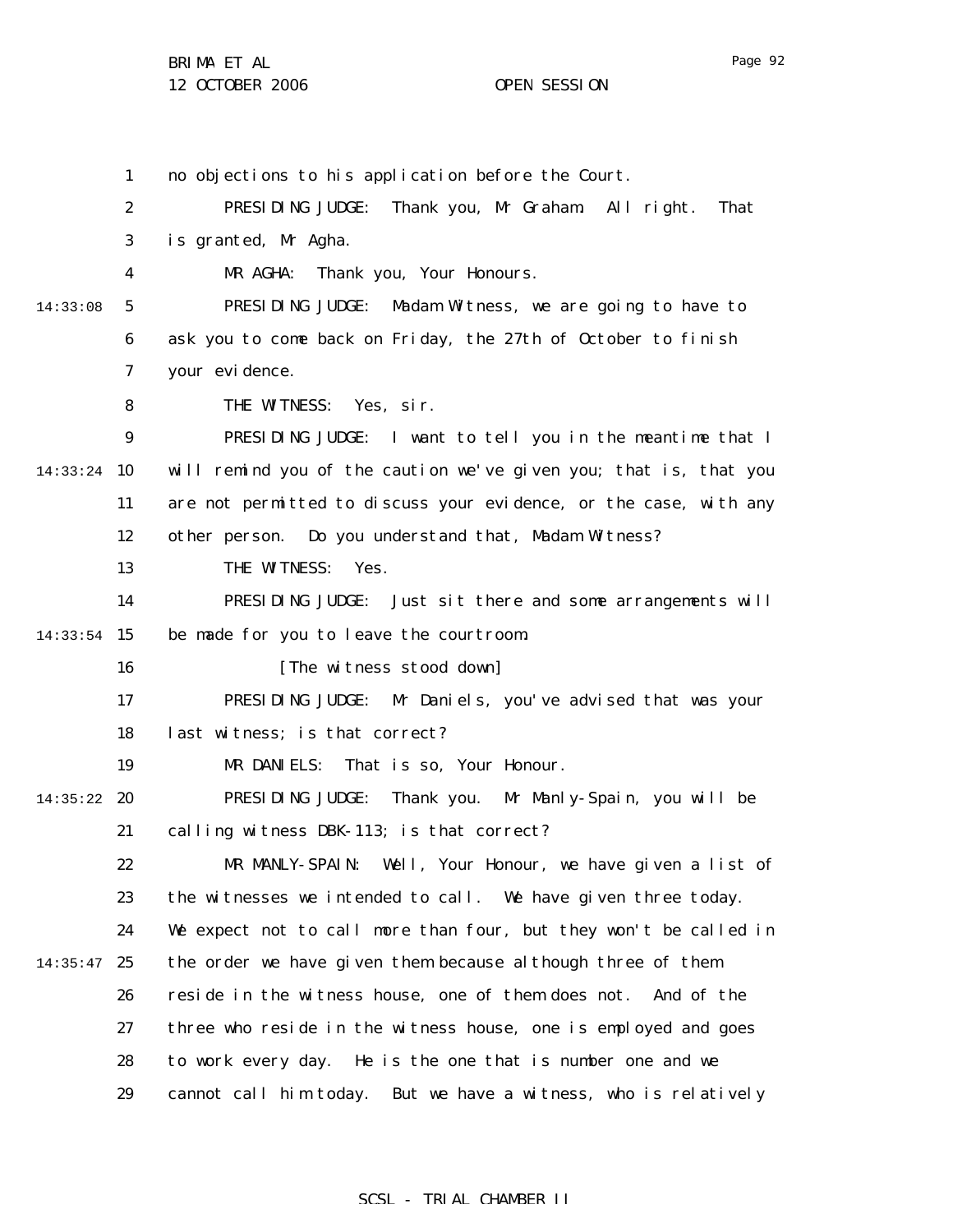1 2 3 4 5 6 7 8 9 14:36:32 10 11 12 13 14 14:38:35 15 16 17 18 19 14:40:37 **20** 21 22 23 24 14:40:54 25 26 27 28 29 14:36:20 short, who is present in Court today, whom I can start with and then I will request an adjournment until tomorrow morning to continue. PRESIDING JUDGE: All right. Thank you, Mr Manly-Spain. What is the pseudonym of the witness you are proposing to call today? MR MANLY-SPAIN: He is DSK-113. PRESIDING JUDGE: Right, thank you. And he will be giving evidence in what language? MR MANLY-SPAIN: In Krio, sir. PRESIDING JUDGE: Madam Court attendant, is somebody bringing that witness in? [The witness entered court] WITNESS: DSK-113 [Sworn] [The witness answered through interpreter] EXAMINED BY MR MANLY-SPAIN: Q. Good afternoon, Mr Witness. A. Good afternoon, sir. Q. Mr Witness -- A. Yes, sir. Q. -- do you know how old you are? A. Yes, My Lordship. Q. And how old are you? A. I'm 61 years now. Q. Thank you, Mr Witness. Mr Witness, you were formerly a member of the Sierra Leone Army? A. Yes, My Lord. Q. And you joined the army as a private in 1964? A. Yes, sir. Yes, My Lord.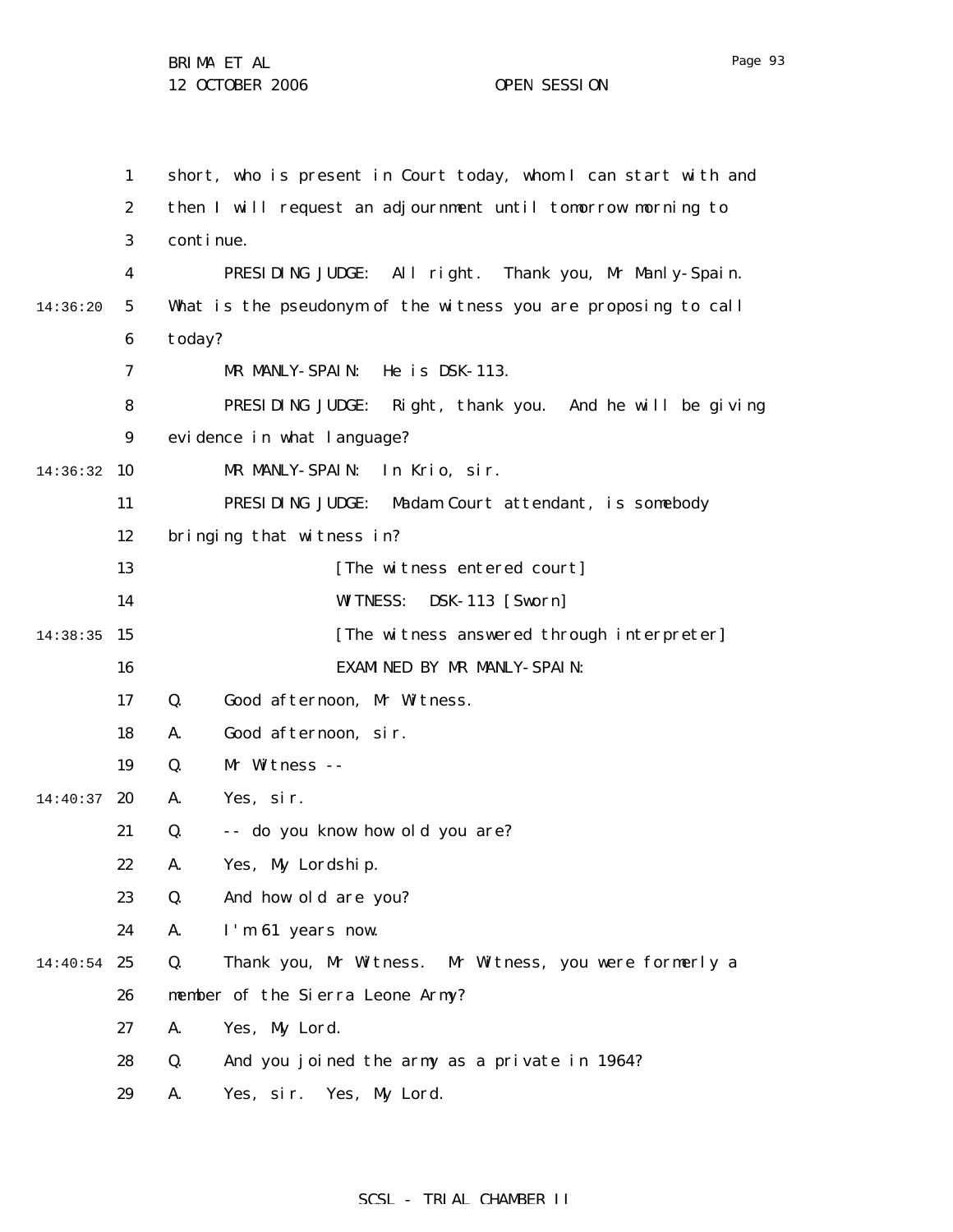BRIMA ET AL

12 OCTOBER 2006 OPEN SESSION

|          | $\mathbf{1}$     | Q. | You rose to the rank of staff sergeant?                           |
|----------|------------------|----|-------------------------------------------------------------------|
|          | $\boldsymbol{2}$ | A. | Yes, My Lord.                                                     |
|          | 3                | Q. | And in 1997 you were still serving in the SLA?                    |
|          | 4                | A. | Yes, My Lord.                                                     |
| 14:41:42 | $5\phantom{.0}$  | Q. | Mr Witness, do you recall May 25, 1997?                           |
|          | $\boldsymbol{6}$ | A. | Yes, My Lord.                                                     |
|          | $\boldsymbol{7}$ | Q. | And on that date, where were you serving in the Sierra            |
|          | 8                |    | Leone Army?                                                       |
|          | 9                | A. | I was at Camp Charlie.                                            |
| 14:42:08 | 10               | Q. | And where in Sierra Leone was Camp Charlie?                       |
|          | 11               | A. | It -- it's about one mile to 91. Where the soldiers were          |
|          | 12               |    | camped during the war, that's where we were.                      |
|          | 13               | Q. | You mean the area called Mile 91?                                 |
|          | 14               | A. | The area in 90 mile, said they -- they were calling the           |
| 14:42:44 | 15               |    | place called Camp Charlie but the area is 91. 91 area.            |
|          | 16               | Q. | Thank you, Mr Witness. Mr Witness, by May 25 --                   |
|          | 17               | A. | Yes, My Lord.                                                     |
|          | 18               | Q. | -- 1997, how long had you been at Camp Charlie?                   |
|          | 19               | A. | I went there 1974 to '75. And '76, until the intervention.        |
| 14:43:19 | 20               | Q. | Until the intervention. Mr Witness, do you know?                  |
|          | 21               |    | <b>JUDGE SEBUTINDE:</b><br>Sorry, I don't understand that answer. |
|          | 22               |    | You asked him how long he had been working.                       |
|          | 23               |    | Yes, I will go over --<br>MR MANLY-SPAIN:                         |
|          | 24               |    | And what was the answer?<br><b>JUDGE SEBUTINDE:</b>               |
| 14:43:34 | 25               |    | MR MANLY-SPAIN:<br>He said since 1974, '75 up to the              |
|          | 26               |    | intervention.                                                     |
|          | 27               | Q. | But you were at Camp Charlie in May 1997?                         |
|          | 28               | A. | Yes, My Lord.                                                     |
|          | 29               | Q. | Mr Witness, do you know the third accused in this case,           |
|          |                  |    |                                                                   |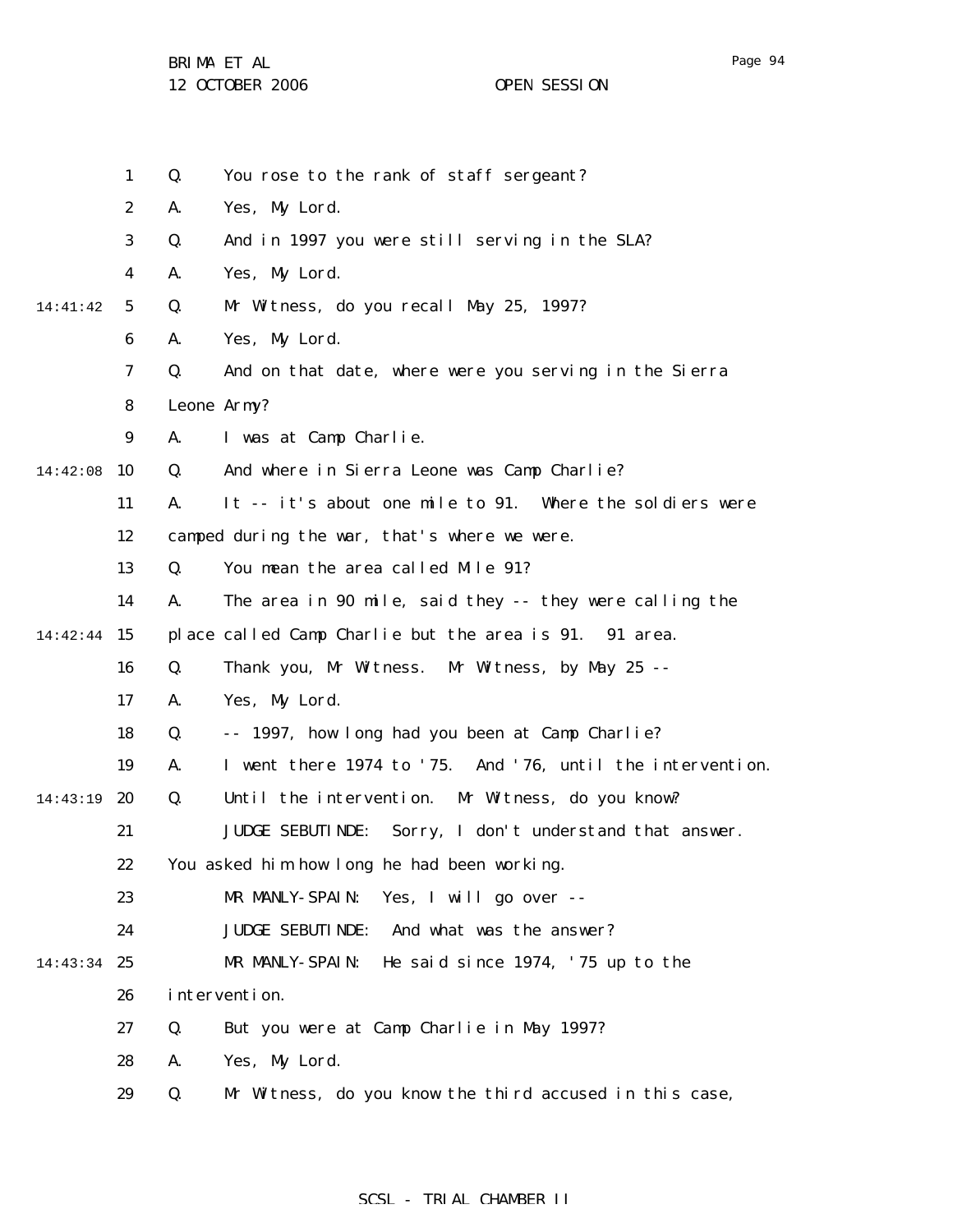1 2 3 4 5 6 7 8 9 14:44:50 10 11 12 13 14 14:45:11 15 16 17 18 19 14:45:31 **20** 21 22 23 24 14:45:49 25 26 27 28 29 14:44:21 Santigie Kanu? A. Yes, My Lord. Q. Do you remember when you first knew him? A. I knew him when he was young, before he joined the army. They were in the barracks there, at the battalion, till they joined the army and met us there. Q. Thank you. Do you remember when the third accused, Santigie Kanu, joined the army? A. Well, I cannot recall the time because, at that time, the war was going on. Well, I cannot recall the time he joined the army. When he joined, I used to see him because we were going up and down. Q. Thank you, Mr Witness. Mr Witness, do you know what happened to the third accused when he joined the army, on or about 1994? A. I don't understand. I don't understand that, My Lord. PRESIDING JUDGE: There is an objection to that question, Mr Manly-Spain. MR MANLY-SPAIN: I will rephrase the question. Q. Mr Witness -- A. Yes, My Lord. Q. -- do you know whether on or about the year 1994 -- the years 1994, 1995, whether the third accused was deployed? A. Yes. Q. Anywhere? A. Yes, My Lord. Q. Where was that? A. It was in Camp Charlie, 91 -- 91 highway. After, when they were -- they were with Strasser, as bodyguards, but after they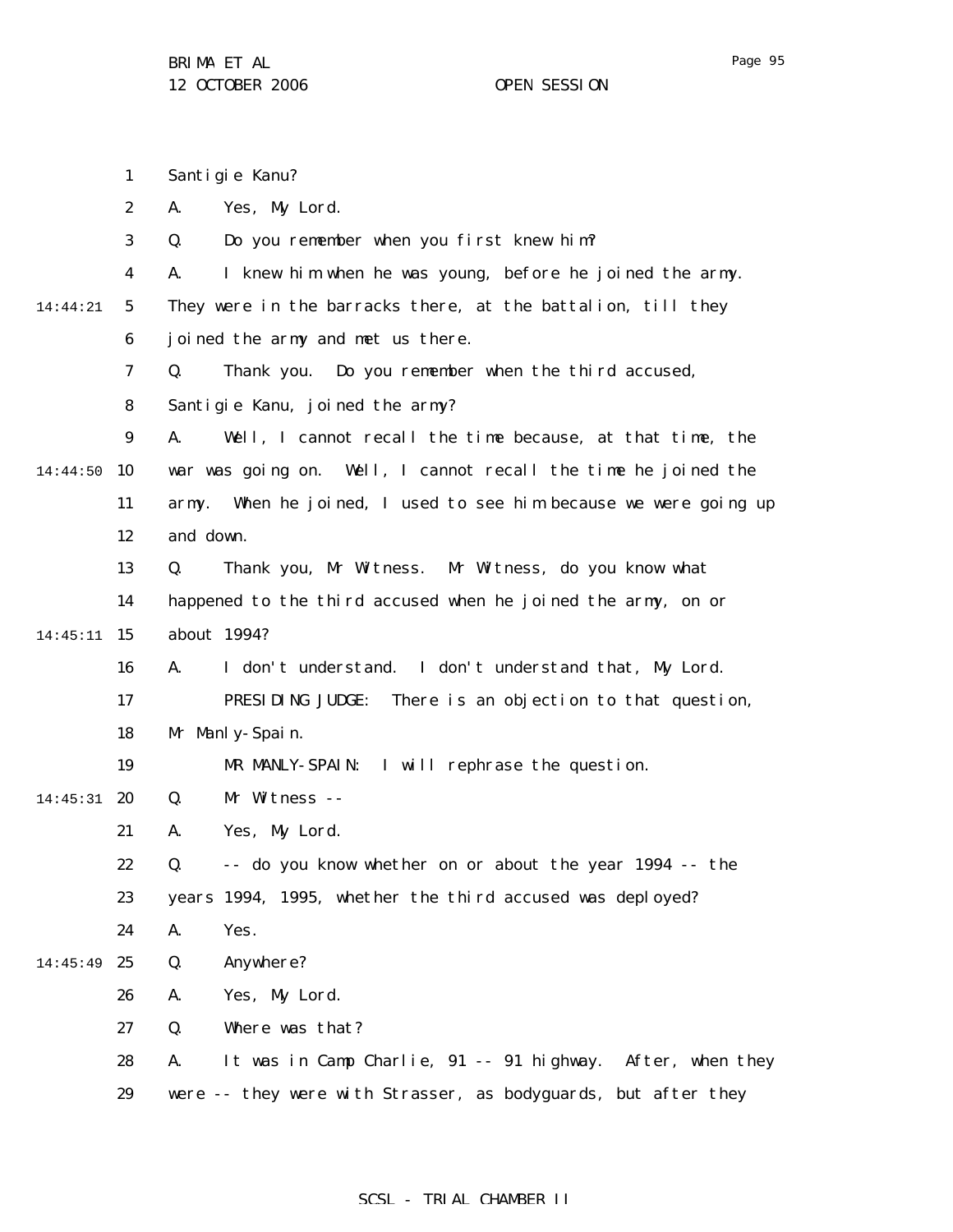|               | $\mathbf{1}$     | had overthrown Strasser, they said all of them should leave         |  |  |
|---------------|------------------|---------------------------------------------------------------------|--|--|
|               | $\boldsymbol{2}$ | Kabasa Lodge, so all of them were sent to us. So he was with us     |  |  |
|               | 3                | at the highway, Magbosie.                                           |  |  |
|               | 4                | Hold on, Mr Witness. Mr Witness, you mentioned Strasser.<br>Q.      |  |  |
| 14:46:30      | $5^{\circ}$      | Who was Strasser?                                                   |  |  |
|               | 6                | He was a chairman, My Lord.<br>A.                                   |  |  |
|               | 7                | Chairman of what?<br>Q.                                             |  |  |
|               | 8                | Chairman for NPRC.<br>А.                                            |  |  |
|               | 9                | And what was NPRC?<br>Q.                                            |  |  |
| 14:46:59      | 10               | It was a soldier -- a government belonging to the soldiers.<br>A.   |  |  |
|               | 11               | Q.<br>Mr Witness, you said that when Strasser was overthrown, the   |  |  |
|               | 12               | third accused was sent to Mile 91. Do you know whether the third    |  |  |
|               | 13               | accused was anything to Strasser?                                   |  |  |
|               | 14               | Which accused are you talking about?<br>A.                          |  |  |
| $14:47:32$ 15 |                  | Third accused, Santigie Kanu. Do you know whether he was<br>Q.      |  |  |
|               | 16               | anything to Strasser?                                               |  |  |
|               | 17               | They were the bodyguards at Kabasa Lodge.<br>A.                     |  |  |
|               | 18               | Please talk about the third accused, not them.<br>Q.<br>Him only,   |  |  |
|               | 19               | Was the third accused a bodyguard --<br>pl ease.                    |  |  |
| 14:47:57      | 20               | He, the Santigie Kanu, was at Kabasa Lodge because there<br>A.      |  |  |
|               | 21               | were many and I was not able to differentiate between them.<br>Some |  |  |
|               | 22               | were with Strasser, some were with Madda Bio. We were the people    |  |  |
|               | 23               | that were in the bush. We used to see them up and down.             |  |  |
|               | 24               | Thank you. Who lived at Kabasa Lodge, Mr Witness?<br>Q.             |  |  |
| 14:48:19      | 25               | It was -- it was the chairman, Strasser, who was at Kabasa<br>A.    |  |  |
|               | 26               | Lodge.                                                              |  |  |
|               | 27               | Thank you, Mr Witness. Mr Witness, you also mentioned that<br>Q.    |  |  |
|               | 28               | when Strasser was overthrown -- do you know who overthrew           |  |  |
|               | 29               | Strasser?                                                           |  |  |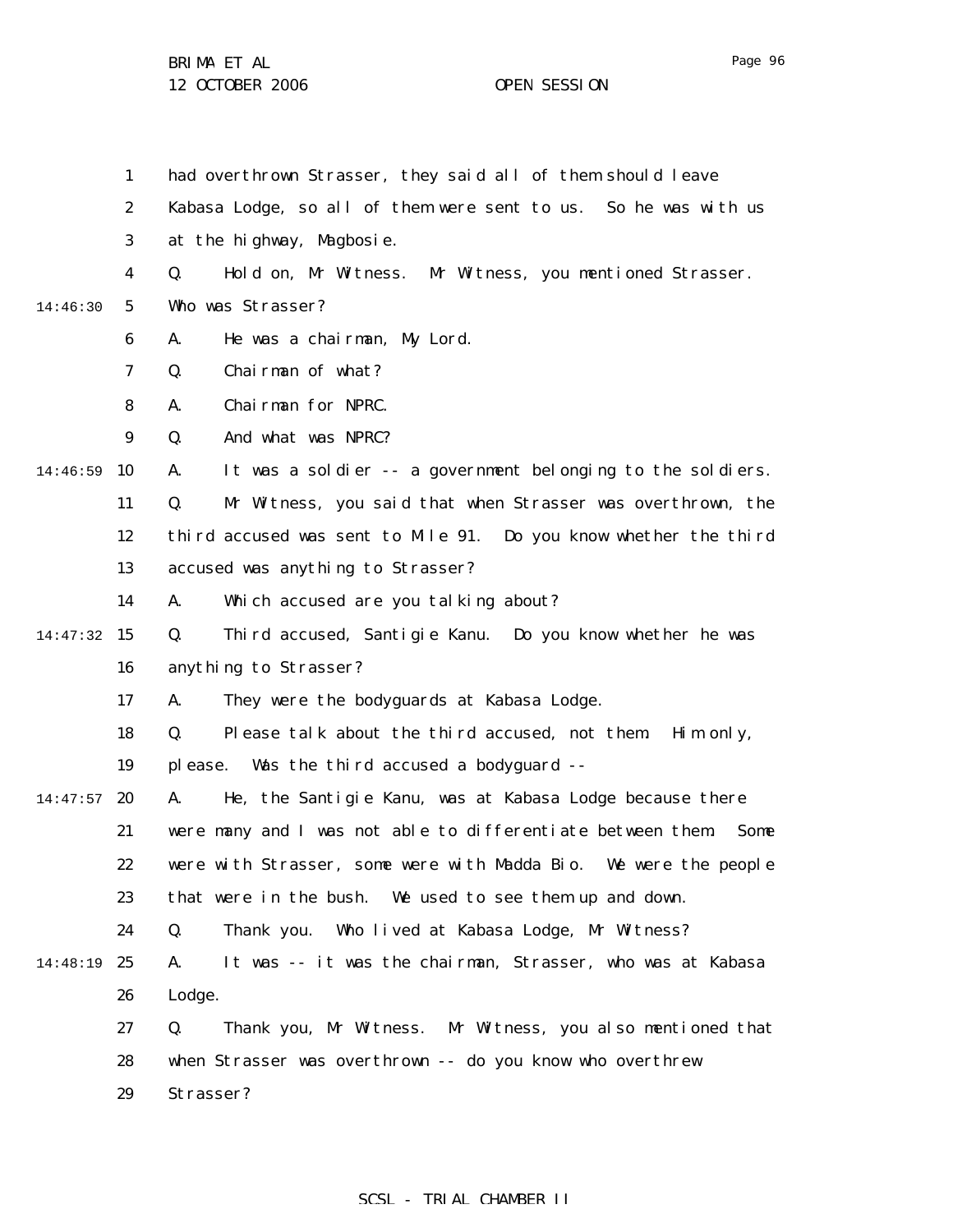|          | $\mathbf{1}$     | I cannot recall the person, as a matter of fact, because<br>A.      |
|----------|------------------|---------------------------------------------------------------------|
|          | $\boldsymbol{2}$ | when we were at Camp Charlie, we heard that they said that, from    |
|          | 3                | today, chairman was no longer -- was no longer a chairman.<br>Madda |
|          | 4                | Bio was the chairman.<br>But during that time, I did not know who   |
| 14:48:57 | $5\phantom{.0}$  | that person was.                                                    |
|          | $\boldsymbol{6}$ | So Madda Bio was the one who replaced Strasser?<br>Q.               |
|          | 7                | Yes, My Lord.<br>A.                                                 |
|          | 8                | Q.<br>Thank you, Mr Witness. Mr Witness, do you know what           |
|          | $\boldsymbol{9}$ | happened to Santigie Kanu when Madda Bio replaced Strasser?         |
| 14:49:16 | 10               | What happened with him? They were with us at Camp Charlie.<br>A.    |
|          | 11               | Was Santigie Kanu with you?<br>Q.                                   |
|          | 12               | Yes, My Lord.<br>Not he alone. I cannot recall all of them,<br>A.   |
|          | 13               | because there were so many from Kabasa Lodge who were sent to us.   |
|          | 14               | Q.<br>Mr Witness, I asked you earlier whether you<br>Thank you.     |
| 14:49:44 | 15               | recall 25th of May 1997. Do you know what happened then?            |
|          | 16               | When we were, May the 25th was the time of the coup, that<br>A.     |
|          | 17               | was the time that they overthrew, the AFRC overthrew.               |
|          | 18               | After this overthrow, do you know who became<br>Q.<br>Thank you.    |
|          | 19               | the leader in the country?                                          |
| 14:50:12 | 20               | It was John Paul Koroma.<br>A.                                      |
|          | 21               | Thank you. On the day of the overthrow, do you know where<br>Q.     |
|          | 22               | Santigie Kanu was?                                                  |
|          | 23               | Well, during that time some had been asking for a pass to<br>A.     |
|          | 24               | go and raid the household business, because when they were at       |
| 14:50:47 | 25               | Kabasa Lodge, when they came to us they were so -- they had so      |
|          | 26               | many problems.                                                      |
|          | 27               | Hold on, hold on, Mr Witness.<br>Mr Witness, answer the first<br>Q. |
|          | 28               | Do you know where Santigie Kanu was on that day?<br>question.       |
|          | 29               | During that day -- I did not see him during that day, but<br>A.     |

## SCSL - TRIAL CHAMBER II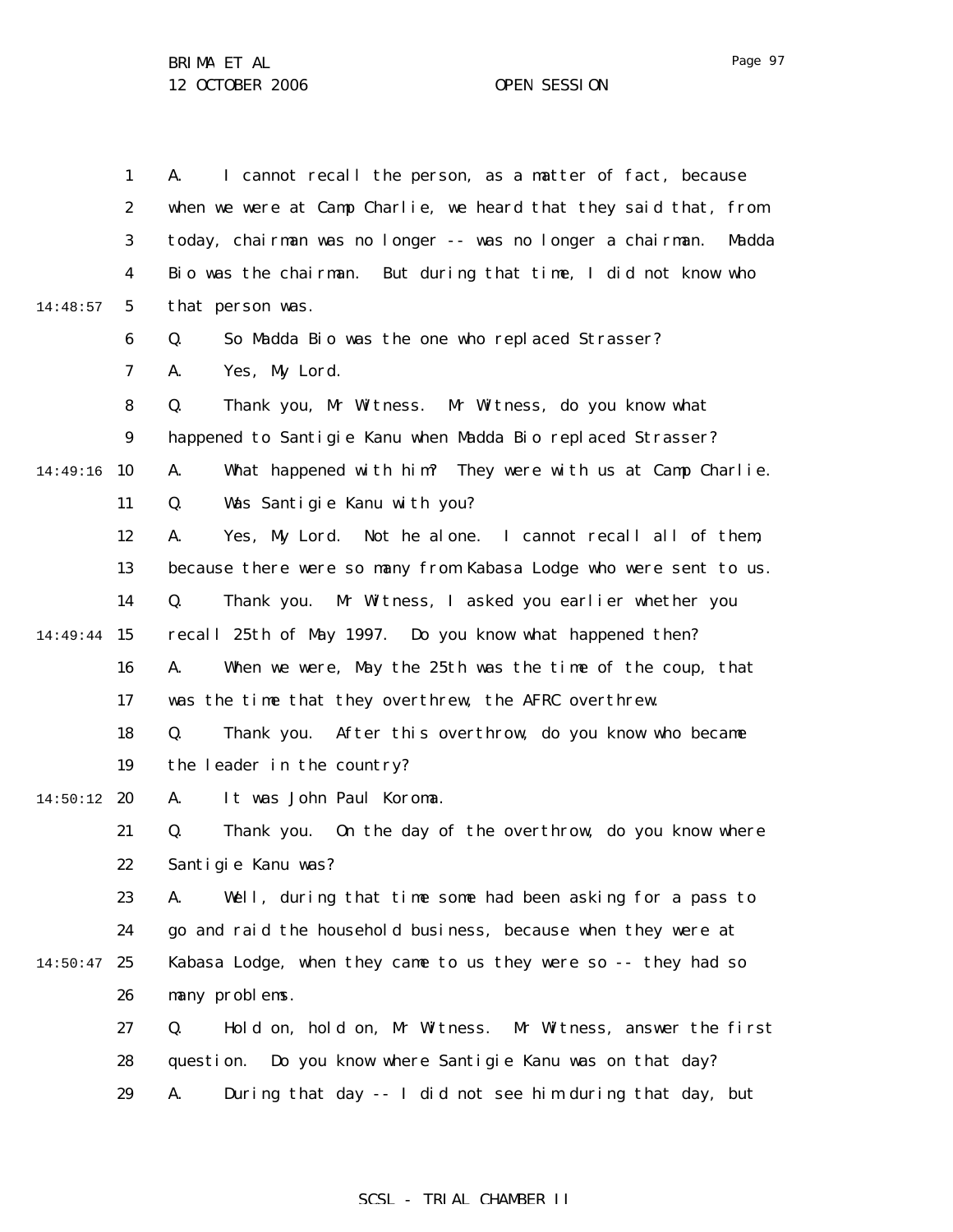1 2 3 4 5 6 7 8 9 14:51:43 10 11 12 13 14  $14:52:08$  15 16 17 18 19  $14:52:34$  20 21 22 23 24  $14:52:54$  25 26 27 28 29 14:51:19 he was at Camp Charlie. But during that day, I did not see him. I do not know whether he was around or not. I did not see him during that day. Q. Thank you, Mr Witness. After that, did anything happen at Camp Charlie? A. Well, at that time, we heard anything that they said they would come and explain to us, say what had been happening. Q. Thank you. Did the soldiers at Camp Charlie do anything as a result of this coup? A. The soldiers that were at Camp Charlie, they did not do anything because we were all under command. So we used to get command right from the town, so we were not involved in any other thing during that time. So if they came and explained to you, something from the town, so you would accept, but you did not take any part. Q. Yes. Did the soldiers at Camp Charlie stay there? A. Yes, My Lord. We were only there to control the -- the ground because it was during wartime, My Lord. Q. Thank you, Mr Witness. Mr Witness, after that day did you see Santigie Kanu? A. Well, after that day, I was not able to see him again because, during that time, everything was mixed up because the - the place from where they were deployed was a little bit far from where we were, Masesay. Whosoever walked from Mile 91 -- THE INTERPRETER: Your Honours, would the witness go a little bit slow? MR MANLY-SPAIN: Q. Hold on, Mr Witness. I want you to go slowly, bit by bit, with your evidence. I'm asking you, from that day of the coup,

### SCSL - TRIAL CHAMBER II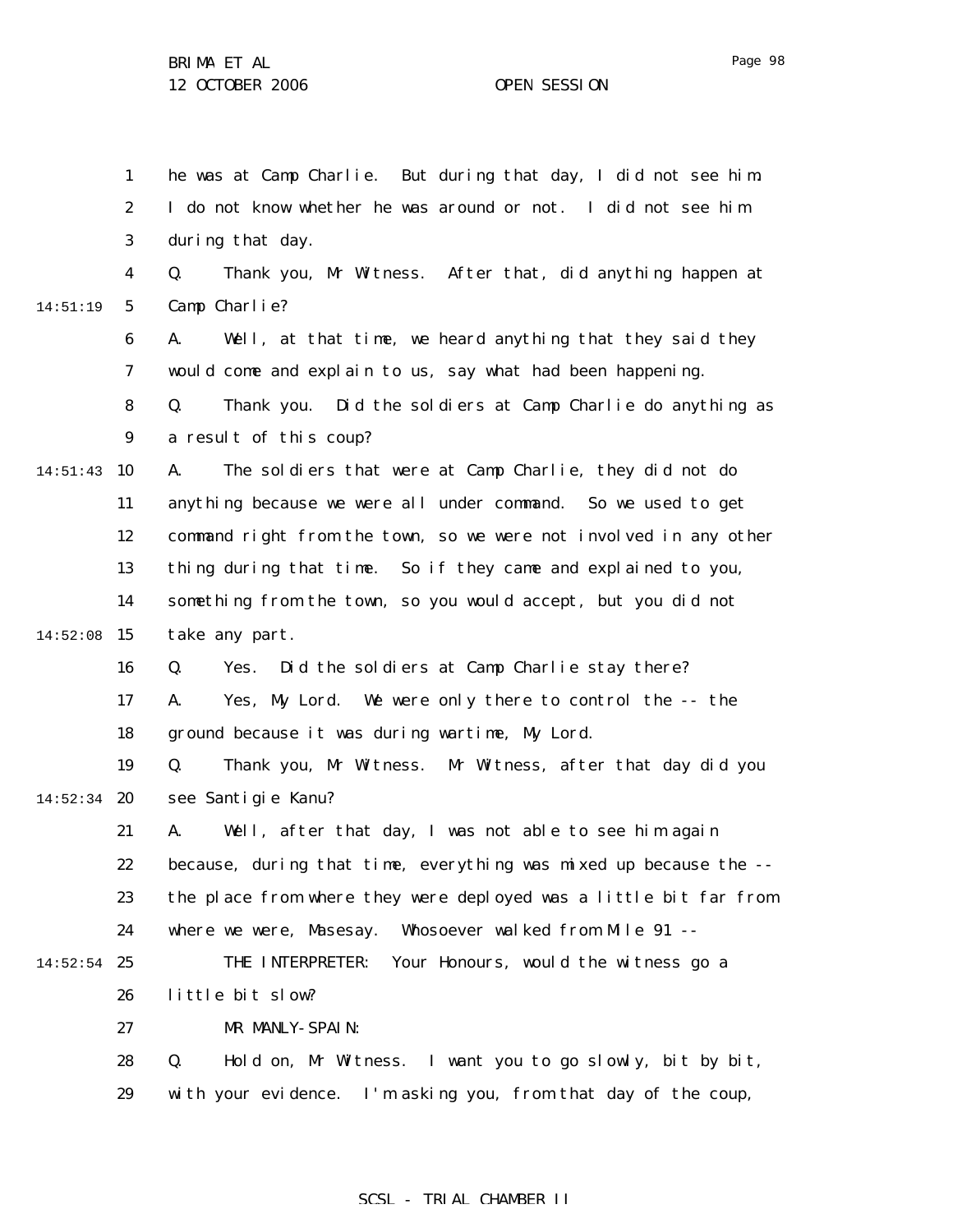1 2 3 4 5 6 7 8 9  $14:53:35$  10 11 12 13 14  $14:53:45$  15 16 17 18 19  $14:54:02$  20 21 22 23 24  $14:54:25$  25 26 27 28 29 14:53:22 after that day of the coup, did you see Santigie Kanu at Camp Charlie? MR WAGONA: Objection. That question was answered, Your Honours. He said he did not see him. THE WITNESS: I did not see him during that time. I did not see him because people are so many mixed up during that time when the coup took place, so it took two to three days before we understood what had been happening. MR MANLY-SPAIN: Q. I get your point. My question was after that day, not on the day. PRESIDING JUDGE: I see. MR MANLY-SPAIN: Q. After that day, did you see him at Camp Charlie, not on that day? A. Well, the man, I did not see him that day because he was not deployed there. Where he was deployed was far away from Camp Charlie area. We had different places where they sent soldiers. Q. Okay. Thank you, Mr Witness. I want you to listen to the question. After the day of the coup, did you see him again? A. I only saw him after the coup. I only saw him at Benguema here, after the intervention. Q. Thank you, Mr Witness. Do you remember the time you saw him at Benguema? A. I can recall it was in December, at the time that our brother SLAs came to come and -- to come and attack Benguema. Q. Thank you. Do you -- did you know at the time who led these SLAs to attack Benguema? A. We were not with them. But, later, they told us that who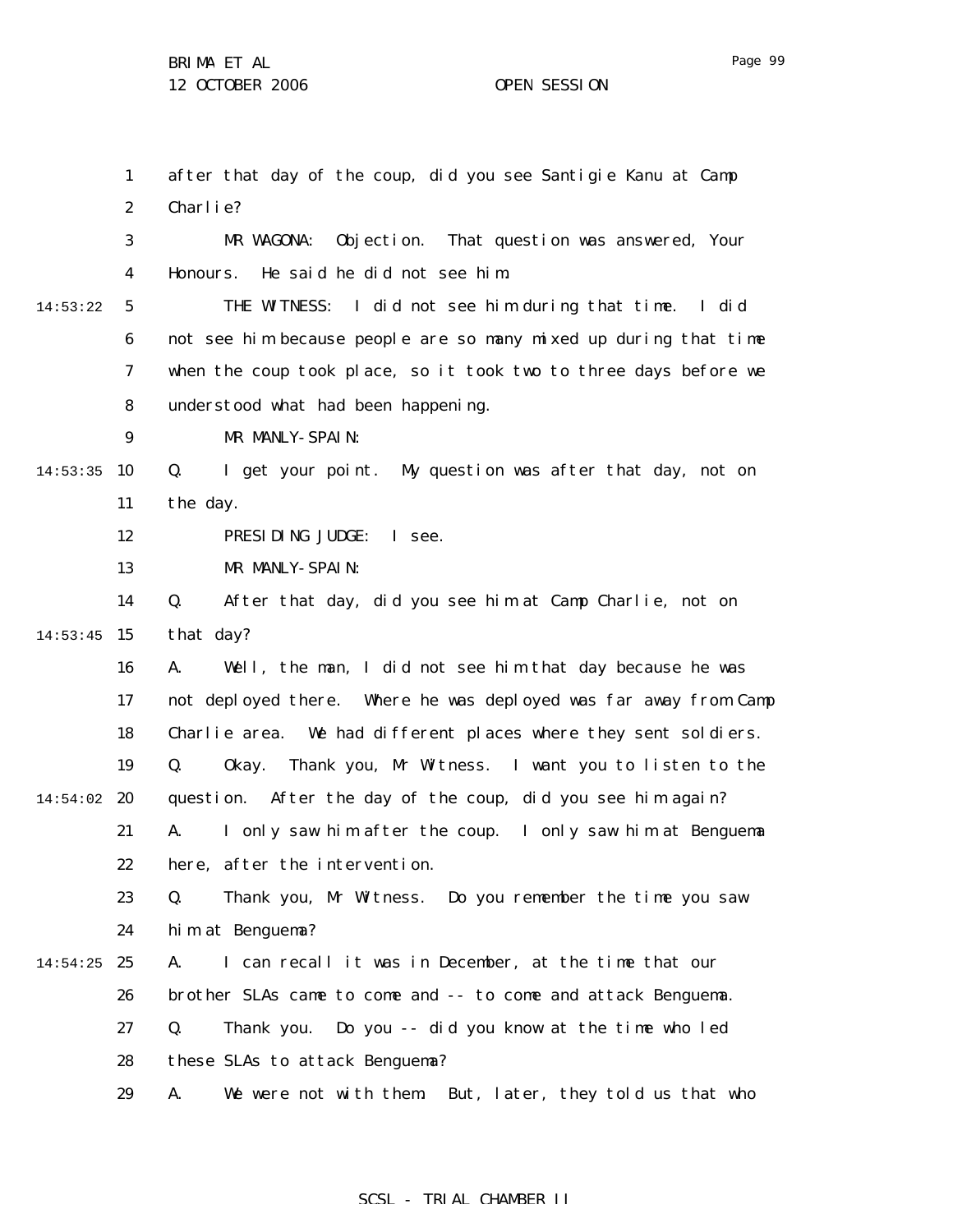led them was SAJ Musa.

1

Page 100

2 3 4 5 6 7 8 9 14:55:44 10 11 12 13 14  $14:56:10$  15 16 17 18 19  $14:56:41$  20 21 22 23 24 14:56:59 25 26 27 28 29 14:55:19 Q. Thank you, Mr Witness. Mr Witness, I want to ask you -- go back a little bit. After the overthrow of -- after the overthrow by the AFRC, did you continue to work in the army? A. Yes, My Lord. Q. Thank you. And were you still deployed at Camp Charlie? A. Same. Yes, My Lord. It was during the intervention that I left there. Q. Thank you. What do you mean by the intervention? A. Well, during the time when they said that, that was what they told us. They told us that there was no peace any more. They said we were to fight by then. Because AFRC, with the government, were at -- were not at peace. So later, the ECOMOG came and ousted the AFRC. Q. Thank you, Mr Witness. Mr Witness, after the AFRC was ousted, did you do anything? A. When they ousted the AFRC? Well, we were in that place. In the morning, we left. They told us that AFRC had been ousted. They said that where we were now, everybody should find his or her way. So whosoever wanted to go with me could go and whosoever not to go with me could go his own way. So that was the time I took my own family and came and reported to 91, and I surrendered to the ECOMOG. Q. Thank you, Mr Witness. Mr Witness, after you had surrendered, did anything happen to you? A. When I surrendered, from there, I was asked to -- THE INTERPRETER: Your Honours, I did not get the last bit of the witness's testimony. MR MANLY-SPAIN: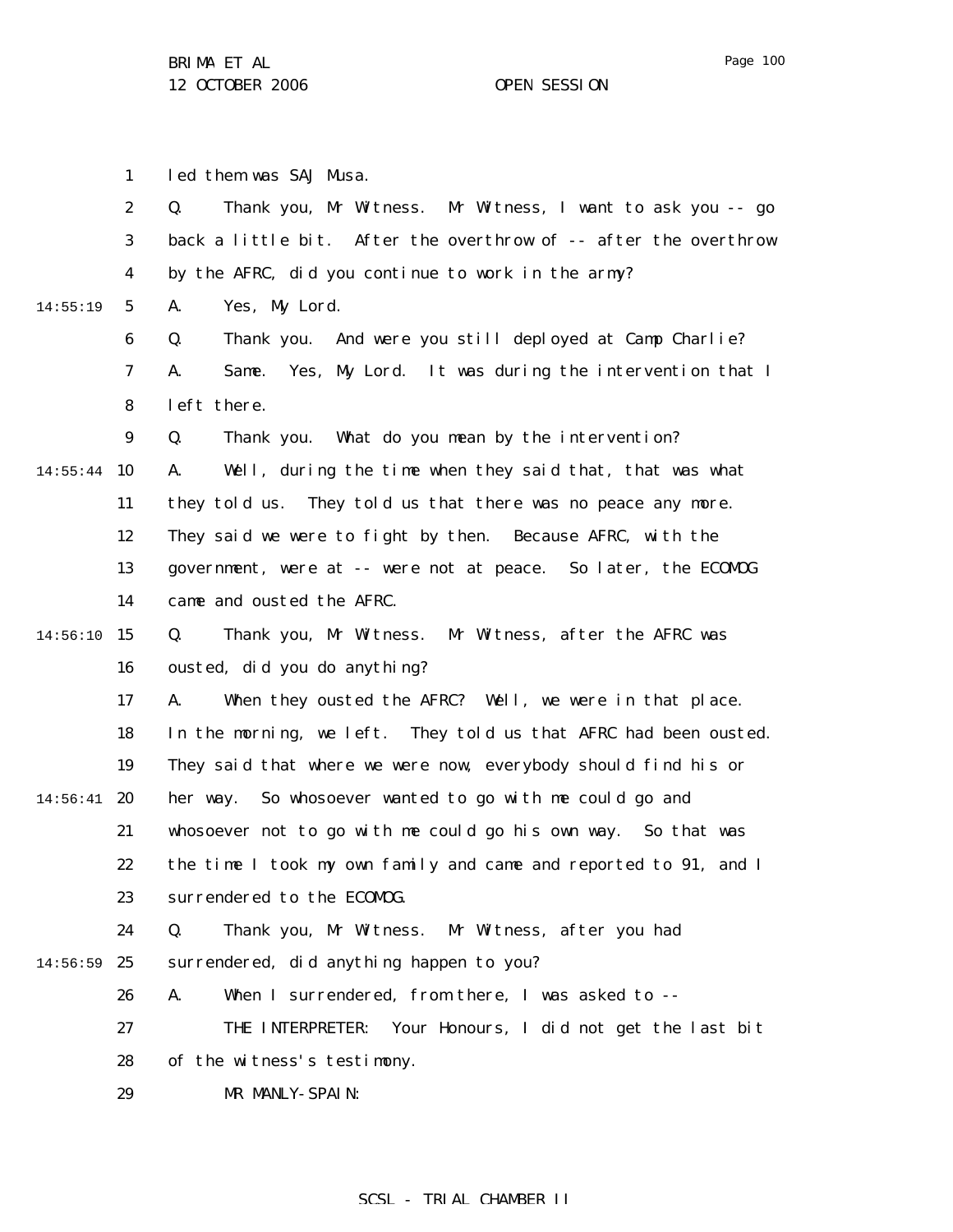1 2 3 4 5 6 7 8 9  $14:58:02$  10 11 12 13 14 14:58:24 15 16 17 18 19  $14:58:47$  20 21 22 23 24 14:59:16 25 26 27 28 29 14:57:37 Q. Slow, Mr Witness. Hold on, Mr Witness. After you have surrendered, you were asked to do what? A. Well, when I surrendered to the highest people, so they said -- asked who wanted to continue with the service. I said I wanted to continue with my service. So, during that time, would come every morning, we would go and report to ECOMOG and they would count us and, from there, we parted and they told us when we were to regroup again. Q. Where were you reporting to ECOMOG every morning? A. Masiaka, sir. Yes, sir, at the committee centre. Q. Mr Witness, at that time were you the only soldier that was reporting? A. No, My Lord. We were many during that time. Officers were amongst us and other ranks. Q. Thank you, Mr Witness. Mr Witness, from Masiaka, did you go anywhere with ECOMOG? A. We were there for some time. From there, one day we saw vehicles. They came and parked and they said that all the surrendered soldiers, who had surrendered there, were to be taken to Lungi. From there, they started taking us. So they transported us from Masiaka to Lungi. Q. Well, thank you, Mr Witness. Mr Witness, when you got to Lungi, did you meet other SLA soldiers there? A. Yes, My Lord. When I went to Lungi, when we were alighting, there was an officer, an authority to whom we reported, and he was the one who directed us where we were to lodge and where we were to go, and it was under the same ECOMOG. And the way we left the authorities, where we came from, we also met some authorities there and there were some Sierra Leonean

### SCSL - TRIAL CHAMBER II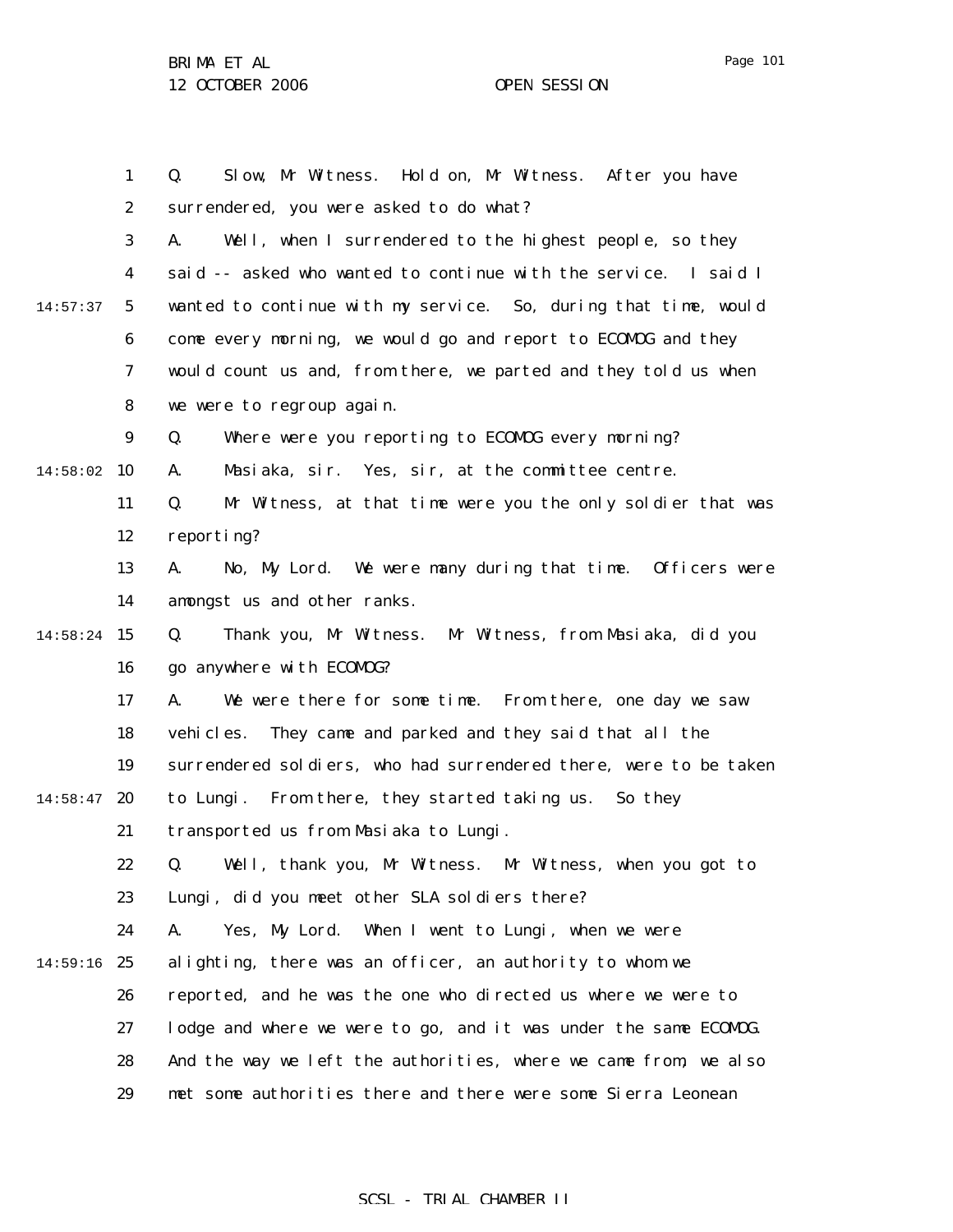1 2 3 4 5 6 7 8 9  $15:00:17$  10 11 12 13 14 15 15:00:49 16 17 18 19  $15:01:17$  20 21 22 23 24 15:01:36 25 26 27 28 29 14:59:50 soldiers who had surrendered there and they were all under ECOMOG. Q. Thank you, Mr Witness. Mr Witness, you mentioned an officer, do you recall who the officer you reported to was? A. He was also a soldier who surrendered. Also a soldier who surrendered. Q. Do you recall his name? A. He was called Mr Kargbo. Q. Thank you. Do you remember his rank? A. He was a lieutenant. Q. Thank you, Mr Witness. Mr Witness, do you recall the time of the year that you arrived at Lungi? A. I cannot recall the date and the year. Because that time, see, I was also suffering and I was ill. I had hernia problem. Q. Thank you, Mr Witness. Mr Witness, as a result of your illness, did anything happen to you? A. Yes, My Lord. When I felt ill, I was operated on at Lungi. Q. Thank you. After the operation, did you continue to stay at Lungi? A. After the operation, I was with them at Lungi for some time. Then, from there, one day they said that I was to be taken to the place where -- at Benguema, and from there they took me to Benguema. MR MANLY-SPAIN: Thank you. May it please, Your Honour, I am asking for permission for the second accused to use the bathroom. PRESIDING JUDGE: Yes. Mr Kamara can leave the courtroom. MR MANLY-SPAIN: Thank you, Your Honour. Q. Mr Witness, do you remember what month of the year you were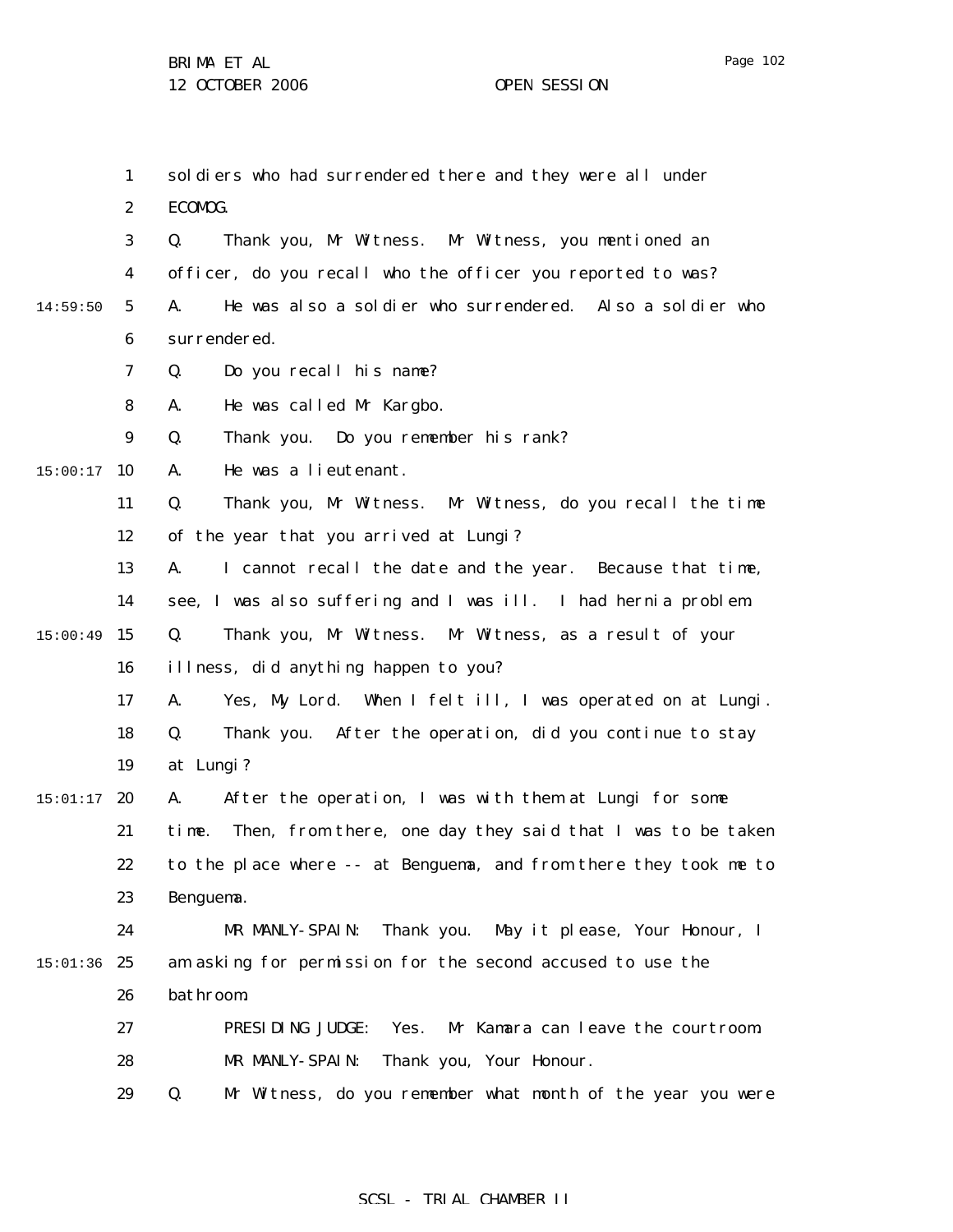1 2 3 4 5 6 7 8 9  $15:02:34$  10 11 12 13 14  $15:02:52$  15 16 17 18 19  $15:03:10$  20 21 22 23 24  $15:03:34$  25 26 27 28 15:02:11 taken to Benguema? A. It would be around either November -- around October or November to December. November. Q. Thank you, Mr Witness. Mr Witness, when you arrived at Benguema, did you meet anyone there? A. When we arrived at Benguema, we met those who had surrendered who wanted to continue their services, who wanted to join the other people. These are the people that I joined. When I joined them, they said that now you are unwell, but every morning you should come and report here. After a muster parade you would come here and, afterwards, you go home. So I, myself, went there. So when I went in the morning, I was there. I sat on the ground and by then they were doing their muster parade. When they finished doing their muster parade, they told me that I was to go back home. I went back home. Q. Mr Witness, the people you met there you said had surrendered, were they other SLA soldiers? A. Yes, My Lord. Q. And do you know whether anybody, or anyone, was in charge of them at Benguema? A. Well, those that were in charge were still the ECOMOG soldiers. The officers were there. They had majors and they had SLA soldiers with our own Sierra Leonean soldiers but they were under ECOMOG. They were the ones that had been controlling during that time. Q. Thank you, Mr Witness. Mr Witness, can you recall, if you do know, how many surrendered SLA soldiers were at Benguema at the time?

> 29 A. My Lord, I cannot recall because, during that time, I was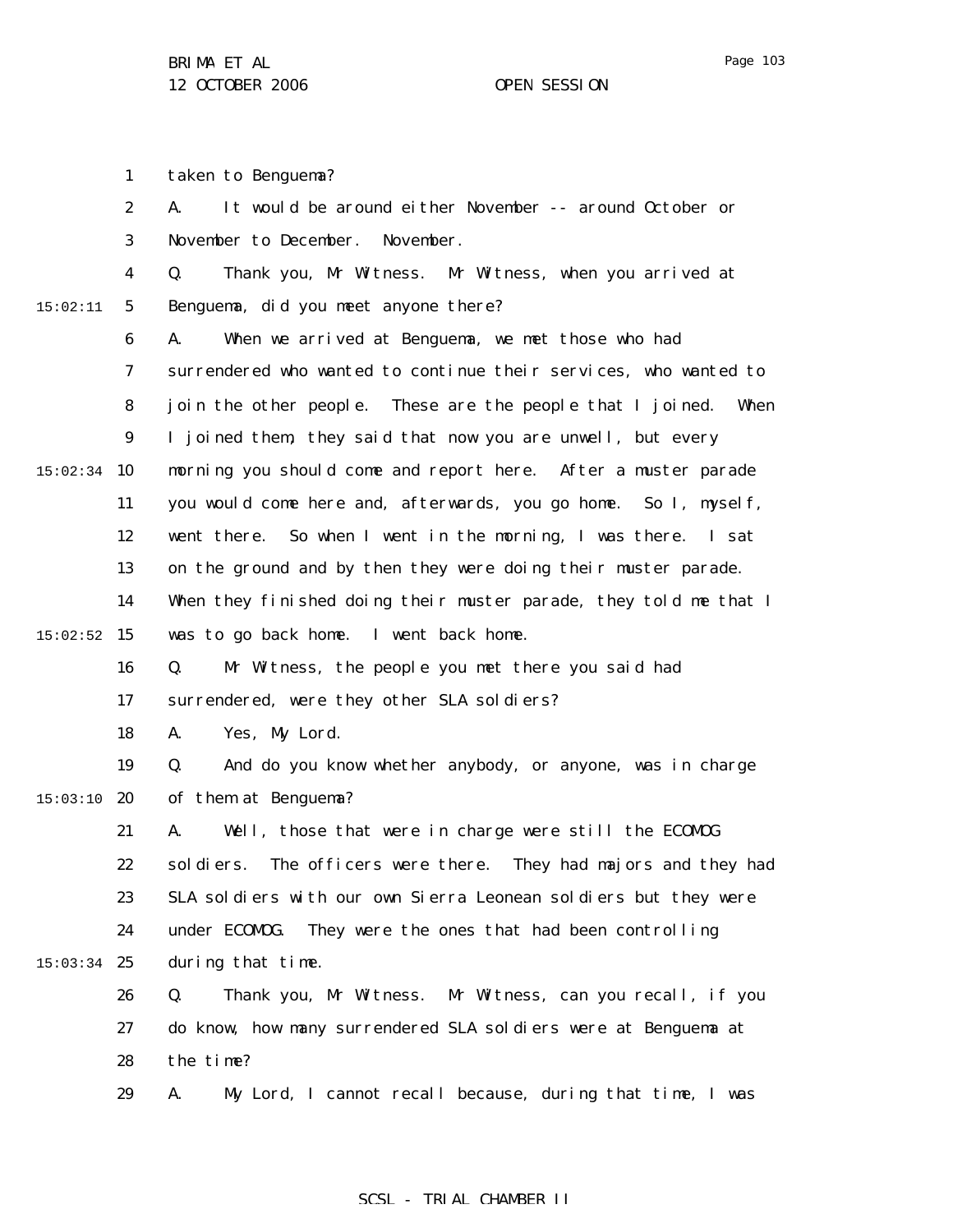1 2 3 4 5 6 7 8 9  $15:04:37$  10 11 12 13 14  $15:04:55$  15 16 17 18 19  $15:05:21$  20 21 22 23 24  $15:05:50$  25 26 27 28 29 15:04:11 not well. I was not feeling well, but there were many. I cannot recall. I would not recall their strength. Q. Thank you. What about the ECOMOG soldiers that were there, can you recall how many? A. No, My Lord. They were there with SSDs. There were many. There were many. In fact, more than us but we did not have any weapons during that time. Nobody wore uniform. It was only the SSDs and the ECOMOG that had uniform during that time with weapon. Q. When you said nobody wore uniform you mean the surrendered SLAs? A. We, the surrendered -- we, the SLAs, sir. Q. Thank you, Mr Witness. Mr Witness, you told this Court earlier that you saw the third accused at Benguema? A. Yes, My Lord. Q. And you said it was after the attack which you found out later was led by SAJ Musa? A. Yes, My Lord. They were all -- they all went. Q. Yes. Mr Witness, at the time you saw the third accused at Benguema, do you recall how he was dressed? A. He had -- he dressed half combat and half civilian clothing. Q. Which was combat? A. The combat? I'm referring to the ones worn by soldiers, the uniform. Q. You said the dress was half combat and half civilian. I'm asking you which of his dress was combat and which was civilian? A. No, sir. I said -- I said that he was dressed in halves. What I meant by that was that the trousers was -- the trousers

### SCSL - TRIAL CHAMBER II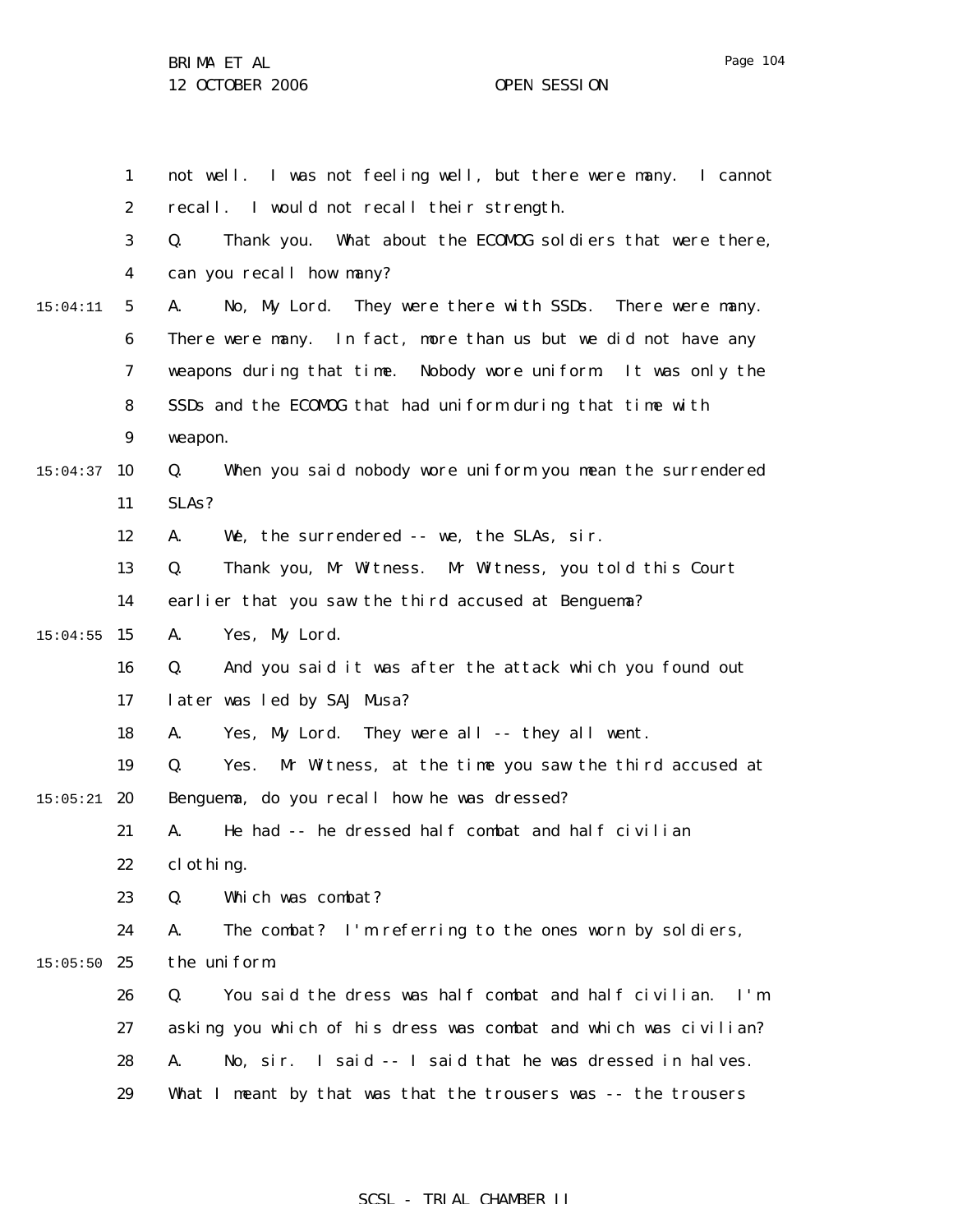1

was in combat and the top was civilian clothing. That was what I

2 3 4 5 6 7 8 9  $15:06:58$  10 11 12 13 14  $15:07:29$  15 16 17 18 19  $15:07:56$  20 21 22 23 24 15:08:21 25 26 27 28 29 15:06:25 was trying to say, My Lord. Q. At the time you saw the third accused, Mr Witness, was he carrying anything? A. No, My Lord. I did not see any weapon with him. Q. Thank you, Mr Witness. Mr Witness, the people who were led by SAJ Musa, do you know who they were? I believe you mentioned earlier your brother SLAs. Do you know whether they were SLAs? A. Yes, My Lord. Q. How do you know that that they were SLAs? A. Well, I saw Santigie Kanu. Then I saw Tamba Brima. Then I saw Corporal Jusu. Most of them. I saw them. Q. Thank you, Mr Witness. Mr Witness, after these SLA soldiers came into Benguema, did anything happen to you? A. Yes, My Lord. Q. Please tell the Court what happened to you? A. When we were at Benguema, before they came, like, this evening, during that time the ECOMOG commander that was there, he summoned everybody. He said we were to go and fall in around 4.00 in the evening. He said -- he said, your brothers today, the SLAs, they would come and attack us today and said because of that, you should stand by because they were your SLA brothers. So, during that time, we had two vehicles. He brought two vehicles that came. They came with rifles. When I say rifles, they are single barrels that would take five rounds. They brought them, they offloaded them and put them into the store. From there, they said, well, those who did not have anything, they said they were to be supplied. So we that were SLAs who did not have anything, they started giving us these single barrels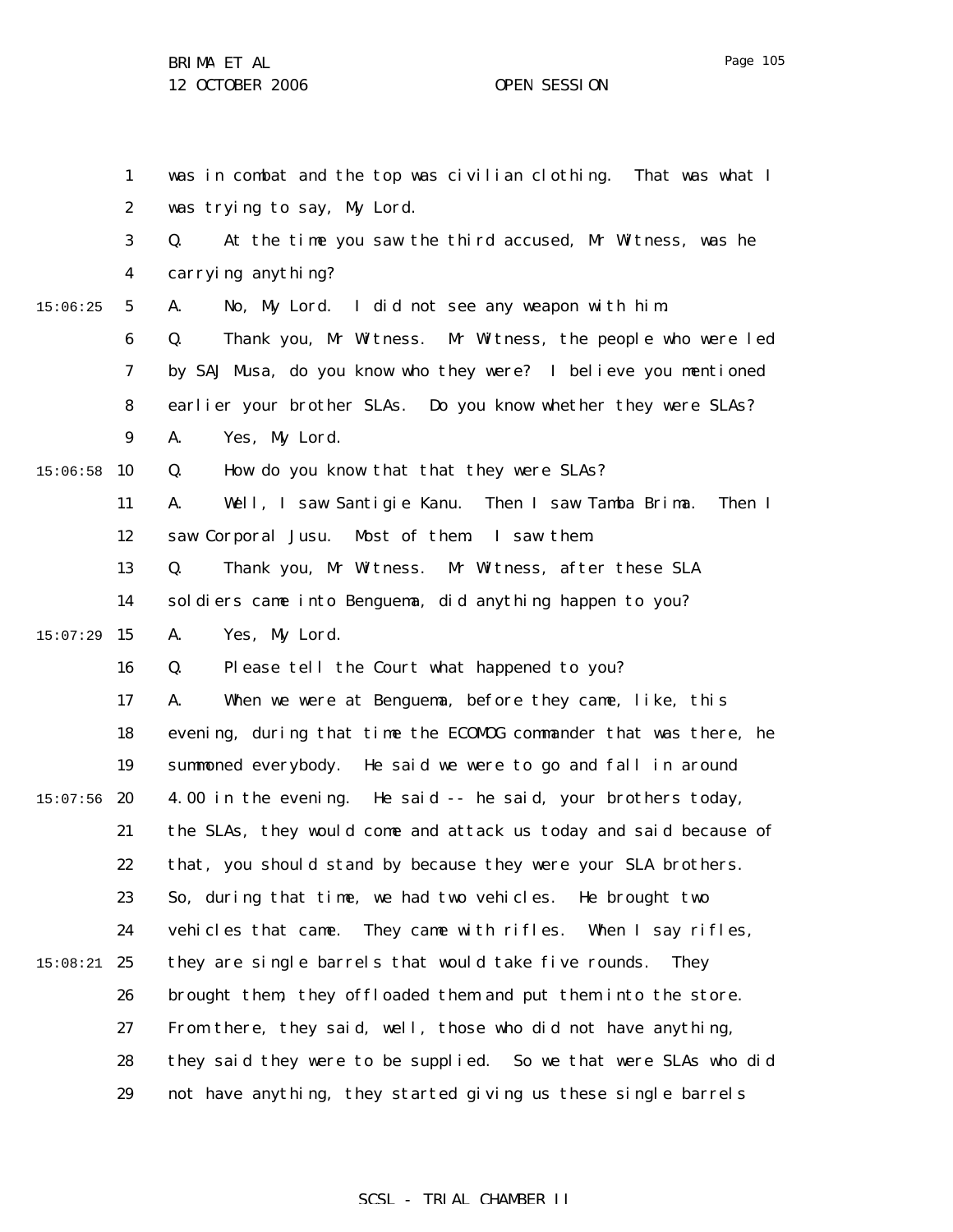1 2 3 4 5 6 7 8 9  $15:09:22$  10 11 12 13 14 15:09:43 15 16 17 18 19  $15:10:10$  20 21 22 23 24 15:10:38 25 26 27 28 29 15:08:57 and if they gave you one gun, they would give five one-packet cartridge. When they give you one gun that would give you one packet cartridge, that is what was supplied to us. Then for some, those who didn't have any uniform, they gave them overalls, police overalls, so those who did not have any, like -- people like us who were not well in health, they did not consider us. The majority did not have those. You see, from there, now - then they -- they deployed us in different areas: Who was in block 7, who was in block 24, who was in block 34. Then they deployed us in two different places so that, if they came, in case of anything, if they came, it's from that point that we would have to attack them. So when we had done that -- Q. Hold on, Mr Witness. You have gone to the point to say that they came and you saw the third accused and other people whom you recognised. I'm asking you, when they had come, after they had come, what happened to you? Did anything happen to you? A. I was captured. I was captured in the barracks. Q. Do you recall who captured you? A. I was captured in the barracks. The SLA brothers. Q. Thank you, Mr Witness. Mr Witness, after you had been captured, did anything happen? A. Then they said that I was to go with them. So I was going with them where they wanted to go by Koba Wata area. Q. Thank you. Do you know, Mr Witness, whether anything happened by Koba Wata area? A. Well, when we were going we had -- but before we left the barracks we had -- they fired, they fired and we saw a very big light. And when we saw this big light and we heard the gun sound, something like a gun sound. Little did we know that it

Page 106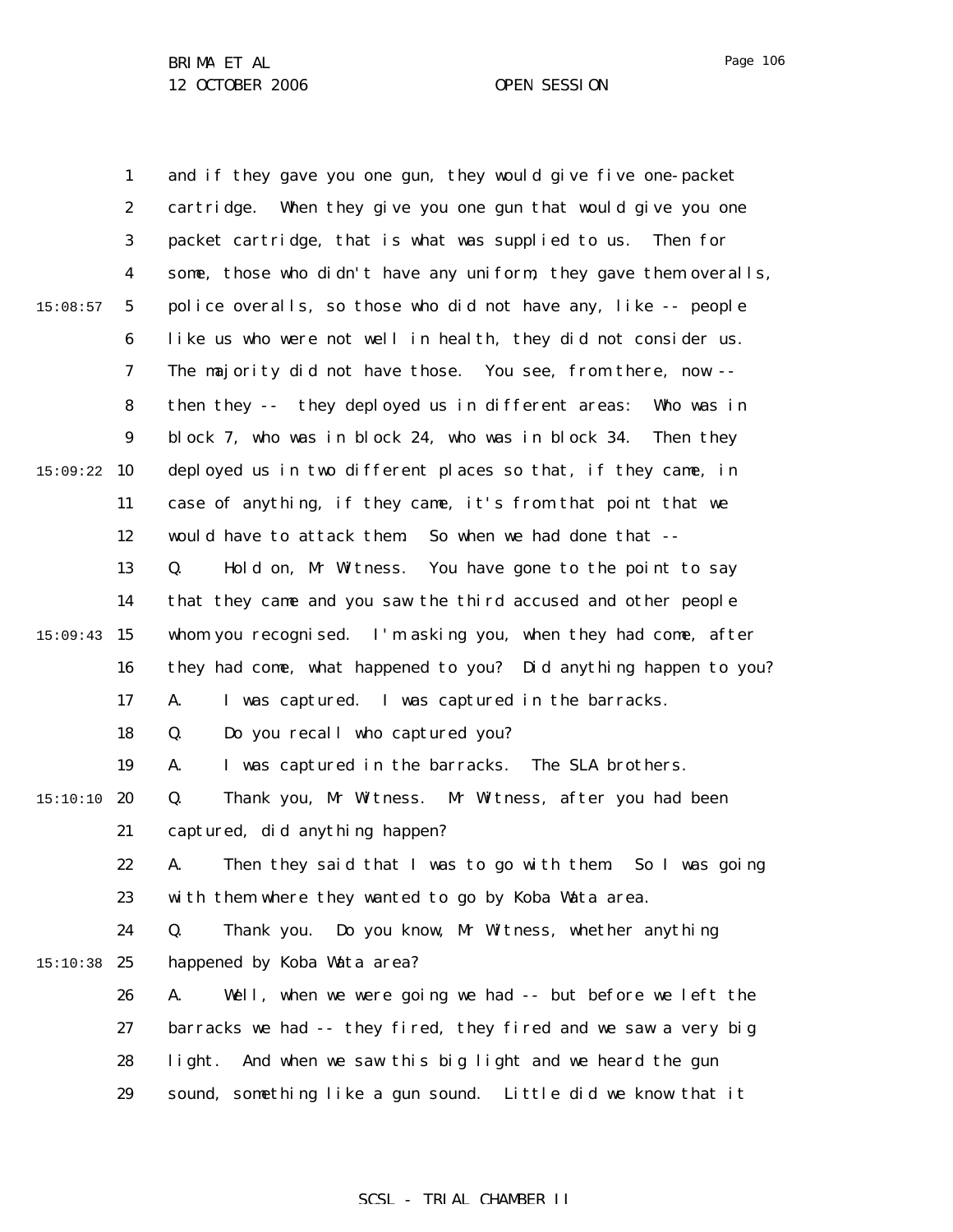1 2 3 4 5 6 7 8 9 15:11:36 10 11 12 13 14 15 15:12:08 16 17 18 19  $15:12:26$  20 21 22 23 24  $15:12:48$  25 26 27 28 29 15:11:24 was a bomb where SAJ Musa was with some of his men, the SLAs. I think they had been looking after a vehicle, according to what the man told me, he had been looking after a vehicle. Q. Hold on, hold on, Mr Witness. Do you know what happened to SAJ Musa? Let me cut it down. A. Yes, My Lord. That is why he died -- Q. Thank you. A. He died, My Lord. Q. After the death of SAJ Musa, what happened to you? A. When he had died they put him in a corner and, from there, the day he died, he was not buried. They put him to something like a stretcher, but he had two men ahead and two men at the back, so they brought him. At that time they had called us with the soldiers who had been captured at Benguema. We were six, coupled with Father Mario. So they said that we were to go and witness where he was going to be buried. So we went and sat at the place and we stood at the place, and they brought him and they gave us the body, and the -- the father prayed over the body and, after that, he was buried and we dispersed. Q. Thank you, Mr Witness. Mr Witness, from the place where SAJ Musa was buried, did you go anywhere? A. Pardon, My Lord? See, I not got you, My Lord. Q. From the place where SAJ Musa was buried, did you go anywhere? A. Yes, My Lord. Q. Where did you go to? A. See, I was with them. They said that they were not going to release us. They said we were to be taken to town. Q. Thank you. Mr Witness, after the death of SAJ Musa, do you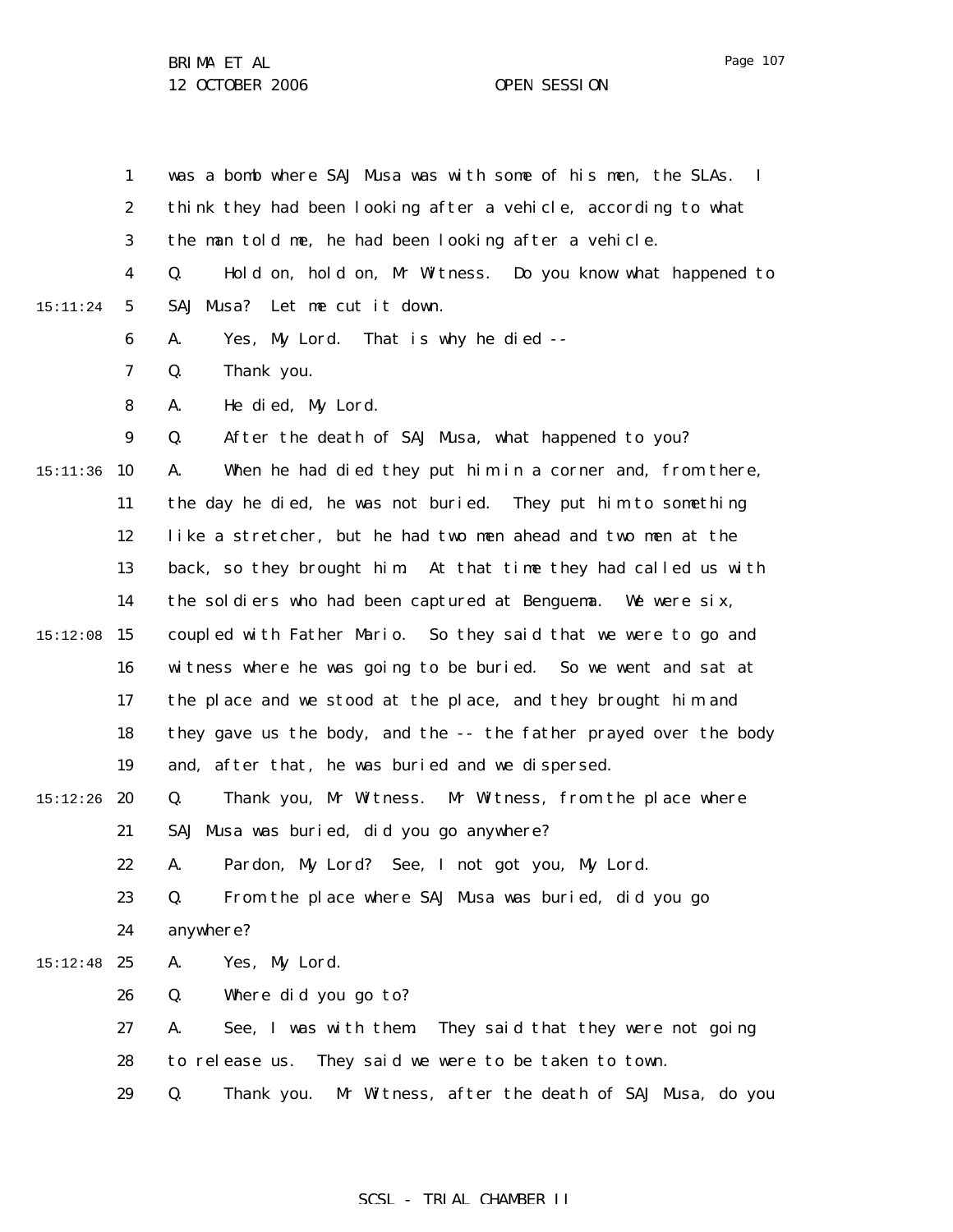1

2 3 4 5 6 7 8 9  $15:14:03$  10 11 12 13 14 15 15:14:37 16 15:13:40 A. Well, at that time, by then the most important thing was that we had an operation commander, who was called Woyoh. Woyoh. Then Adamu was there. Then FAT. FAT, FAT Sesay. He was the one that had been passing orders. Q. Thank you, Mr Witness. Mr Witness, from there did you come to Freetown with the SLAs? A. I was with them. Q. And after you had seen Santigie Kanu at Benguema, did you see him when you were coming to Freetown? A. No, no, no, My Lord. In fact, when this thing happened, there was rumour going around that that man, he was the one that killed him. So, during that time, when this thing came up, he, the Tamba Brima, with this Santigie, so they came and met us. We saw that -- how they were captured Pa Yonka. And they said, "What did you hear about this whole thing?" And they -- do told

know whether these SLAs had a leader?

17 18 19  $15:14:58$  20 21 22 23 them that, well, we are informed that you were the ones that killed this man and that if you are going to town, you have to be very careful. So from that time that we discussed that, because it was during the midnight that we moved and we were in the bush and, since that time, I wasn't able to see he, the Santigie Kanu or Tamba Brima, except in Makeni when we had left Freetown, when we returned.

24  $15:15:17$  25 26 27 28 29 Q. Do you remember when you saw them in Makeni, Mr Witness? A. I saw them in Makeni during the time when they said that no -- there was no more -- any army, when they disbanded the army. It was during that time. I cannot recall the month, really, but it was during that time. So when -- all of us that were there, so we came, you see, and converged in Makeni. So it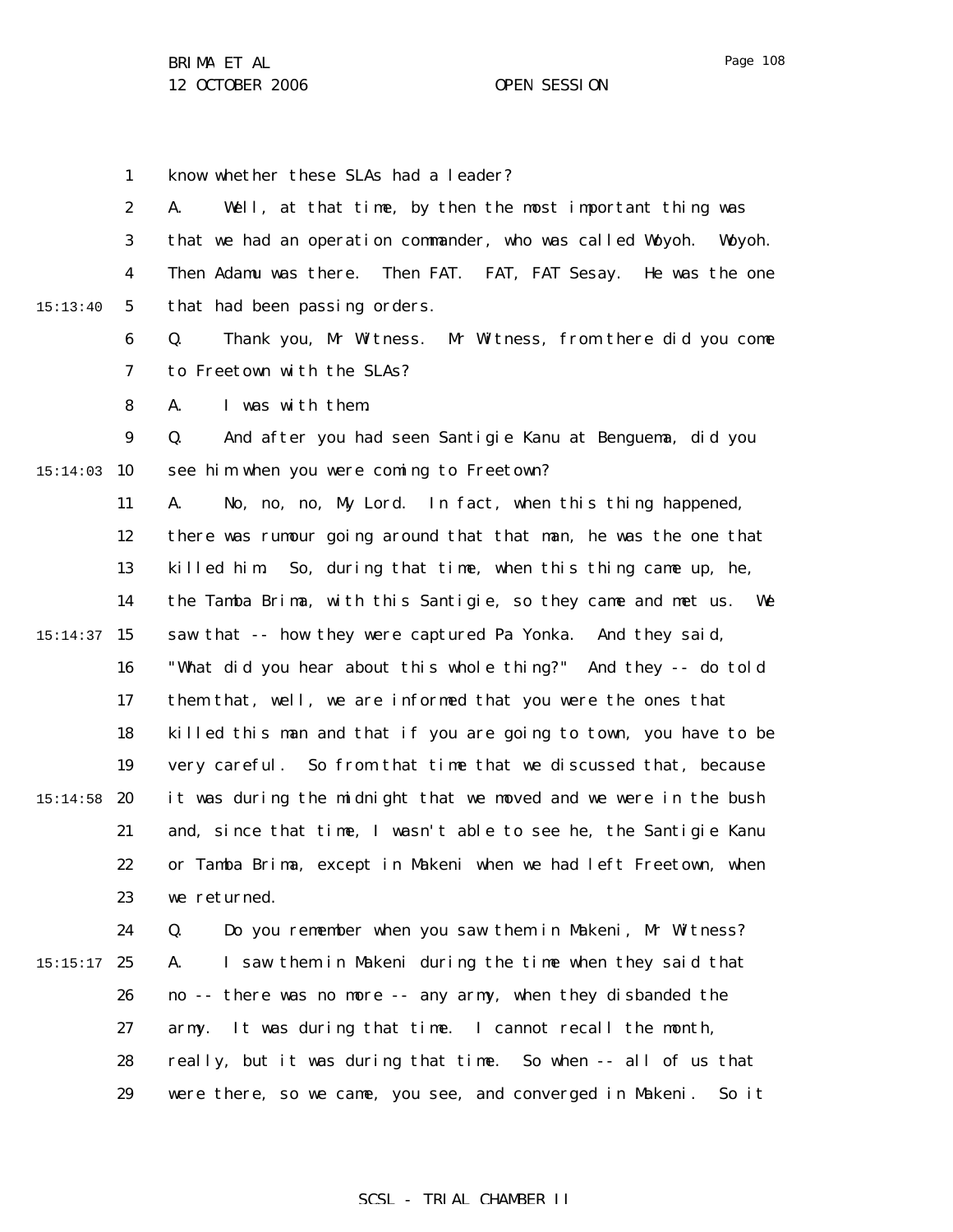1 2 3 4 5 6 7 8 9 15:16:31 10 11 12 13 14  $15:16:57$  15 16 17 18 19  $15:17:21$  20 21 22 23 24  $15:17:45$  25 26 27 28 29 15:15:59 was during that time, when the peace accord was going on, you know, with Foday Sankoh, with Tejan Kabbah. Q. Thank you, Mr Witness. Mr Witness, when you came with them to Freetown, where did you go to? A. I, when I was brought to Freetown, since we were taken as sort of prisoners of war, so we were with Adamu, with some other men, Father Mario, with the other people that were captured at Benguema, we had our own group. And anywhere that -- any place that we were, we were surrounded, see. And if we converged somewhere, we would have some people to guide us so that we could not escape. We went and we reached Freetown. From Freetown, we went to PWD. After PWD, we went to quarry, that's a stream, that old road. The stream, that brook, that went right up the hill. That was the place where we were and were kept. Q. Thank you, Mr Witness. Mr Witness, you mentioned a brook; is it Kissy Brook? A. No, My Lord. They said it was PWD. PWD. It's before you reach Upgun. That brook that went right up that -- the one that goes to Fourah Bay College. That is the area that we were kept. Q. Thank you. Is that at Kissy, Mr Witness? A. It is not by Kissy. That is not Kissy. It's -- it's by PWD, before you reach Upgun. Okay, let me say it's Kissy. Yeah, it's Kissy area, anyway, but after PWD. Q. Thank you, Mr Witness. Mr Witness, when did you leave the army? A. I left the army in 2002, December the 31st. MR MANLY-SPAIN: Thank you very much, Mr Witness. Your Honours, that is all. PRESIDING JUDGE: Thank you, Mr Manly-Spain. Are there any

#### SCSL - TRIAL CHAMBER II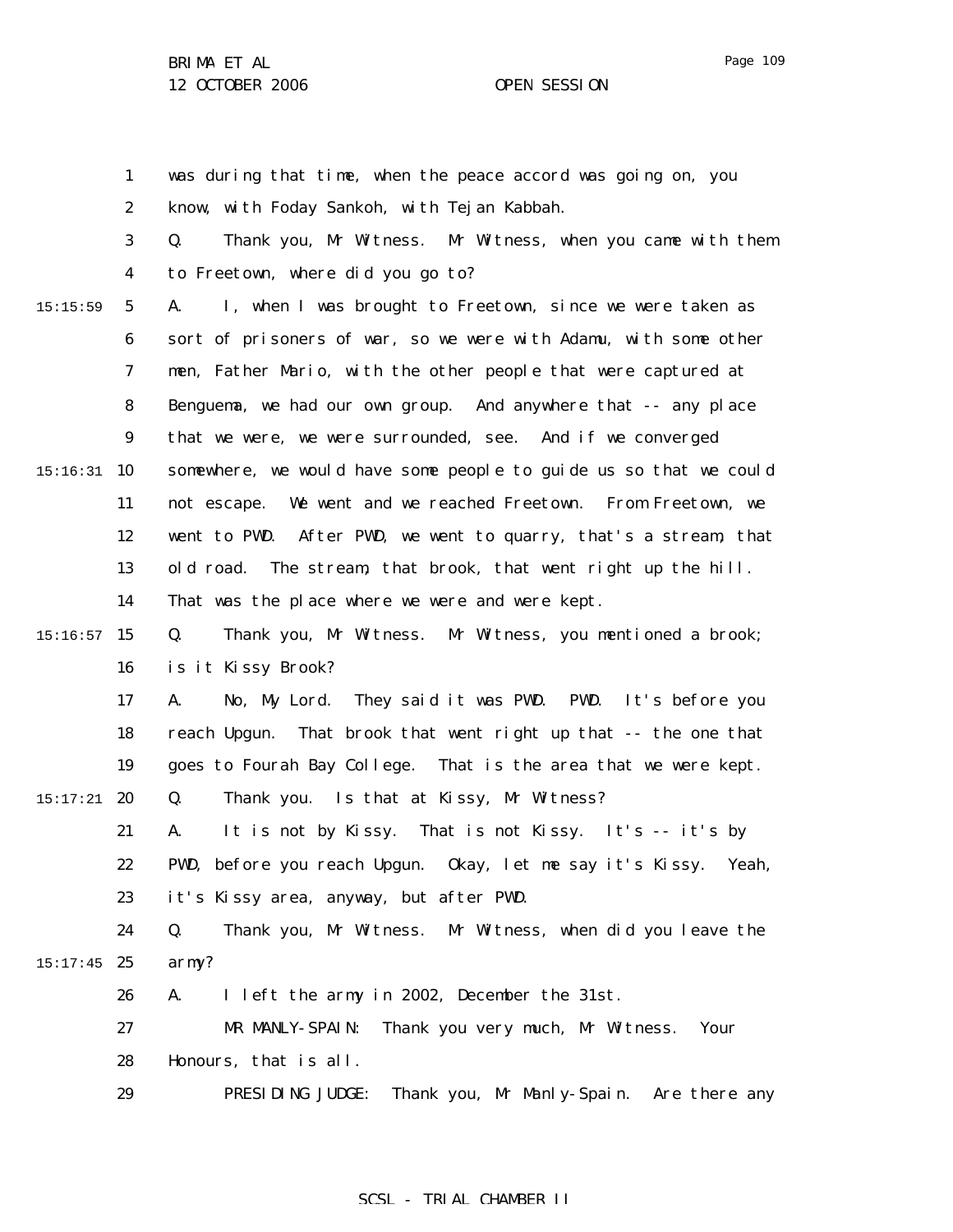1 cross-examination by the other Defence counsel?  $\alpha$ MR GRAHAM: Your Honours, I don't have any questions for

|          | 2                | MR GRAHAM: Your Honours, I don't have any questions for           |
|----------|------------------|-------------------------------------------------------------------|
|          | 3                | the witness.                                                      |
|          | 4                | CROSS-EXAMINED BY MR DANIELS:                                     |
| 15:18:20 | $\mathbf{5}$     | Good afternoon, Mr Witness.<br>Q.                                 |
|          | $\boldsymbol{6}$ | Good afternoon, my brother.<br>A.                                 |
|          | 7                | Q.<br>Mr Witness, do you know the second accused, Ibrahim Bazzy   |
|          | 8                | Kamara?                                                           |
|          | $\boldsymbol{9}$ | Ibrahim Bazzy, I don't have enough understanding about --<br>A.   |
| 15:18:45 | 10               | about him.<br>When we were in the army, I was not intimate with   |
|          | 11               | hi m                                                              |
|          | 12               | Did you get to hear that he was a soldier who overthrew the<br>Q. |
|          | 13               | Tej an Kabbah government?                                         |
|          | 14               | He, the Bashiru? The person that overthrew Tejan Kabbah's<br>A.   |
| 15:19:20 | 15               | government? I don't understand, My Lord.                          |
|          | 16               | Q.<br>The second accused, Ibrahim Kamara, have you ever heard     |
|          | 17               | that he was responsible for overthrowing the Tejan Kabbah         |
|          | 18               | government?                                                       |
|          | 19               | No, My Lord. I don't know he, Kamara, but I have never<br>A.      |
| 15:19:40 | 20               | heard that story before.                                          |
|          | 21               | Mr Witness, you said you were arrested at Benguema and you<br>Q.  |
|          | 22               | made your way to Freetown. On your way from Benguema to           |
|          | 23               | Freetown, did you see the SLA soldiers burning any houses on the  |
|          | 24               | way to Freetown?                                                  |
| 15:19:57 | 25               | No, My Lord. In fact, when we had come, all that we have<br>A.    |
|          | 26               | to say -- they were saying that we should be careful because we   |
|          | 27               | were going to defend our brothers and sisters and that we were    |
|          | 28               | coming for peace.                                                 |
|          | 29               | Did you see some of the SLA soldiers amputating the limbs<br>Q.   |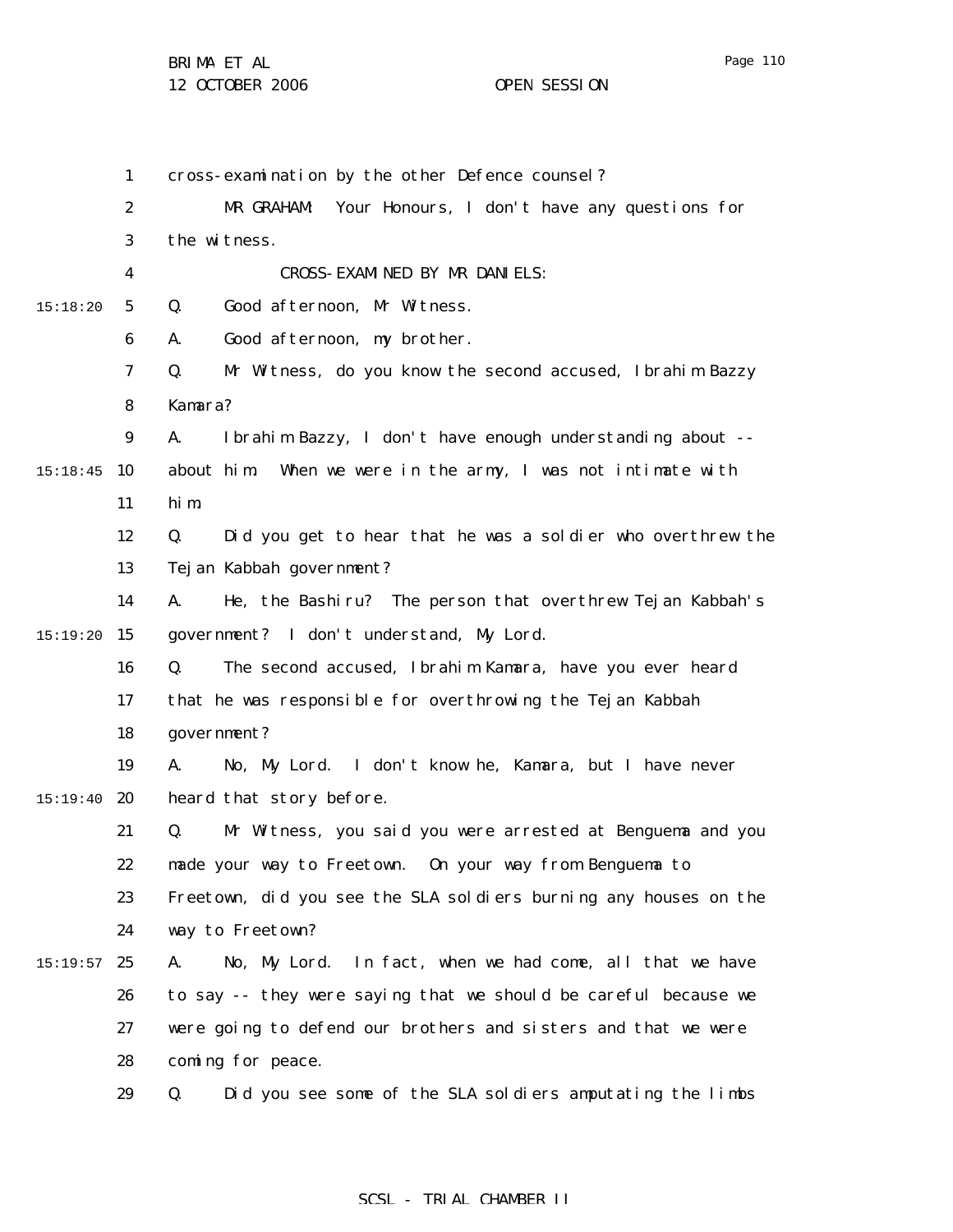1 2 3 4 5 6 7 8 9 15:21:21 **10** 11 12 13 14 15 15:22:10 16 17 18 19 15:22:23 **20** 21 22 23 24  $15:22:53$  25 26 27 28 29 15:20:51 of civilians on their way to Freetown from Benguema? A. No, My Lord, because since I was a prisoner of war, I -- I was unable to move around. But whatever information I got -- but I was not able to move -- to go everywhere at that time. I did not observe that. I did not see that. Q. Did you hear of them, the soldiers, raping women on the way from Freetown, from Benguema to Freetown? A. No, My Lord. No, My Lord. If he -- I did not see him in person, if he came to that place. I did not see him in person. MR DANIELS: I don't have any further questions. THE INTERPRETER: Correction interpreter. If it did happen, I did not see that. PRESIDING JUDGE: Yes, Mr Wagona? MR WAGONA: Yes, My Lords, I am ready. CROSS-EXAMINED BY MR WAGONA: Q. Good afternoon, Mr Witness. A. Good afternoon, My Lord. Q. I have a few questions for you. Please listen to the questions carefully. A. Yes, My Lord. Q. And most of the time you can answer with a yes, or no, or I don't know; do you understand? A. Yes, My Lord. Yes, My Lord. Q. Mr Witness, do you consider yourself to be a well-trained and experienced soldier? A. Yes, My Lord. Because I have served, I think, about 38 years in the army before I retired. If I had any little idea, it was from the army. Q. And as a well-trained and experienced soldier, are you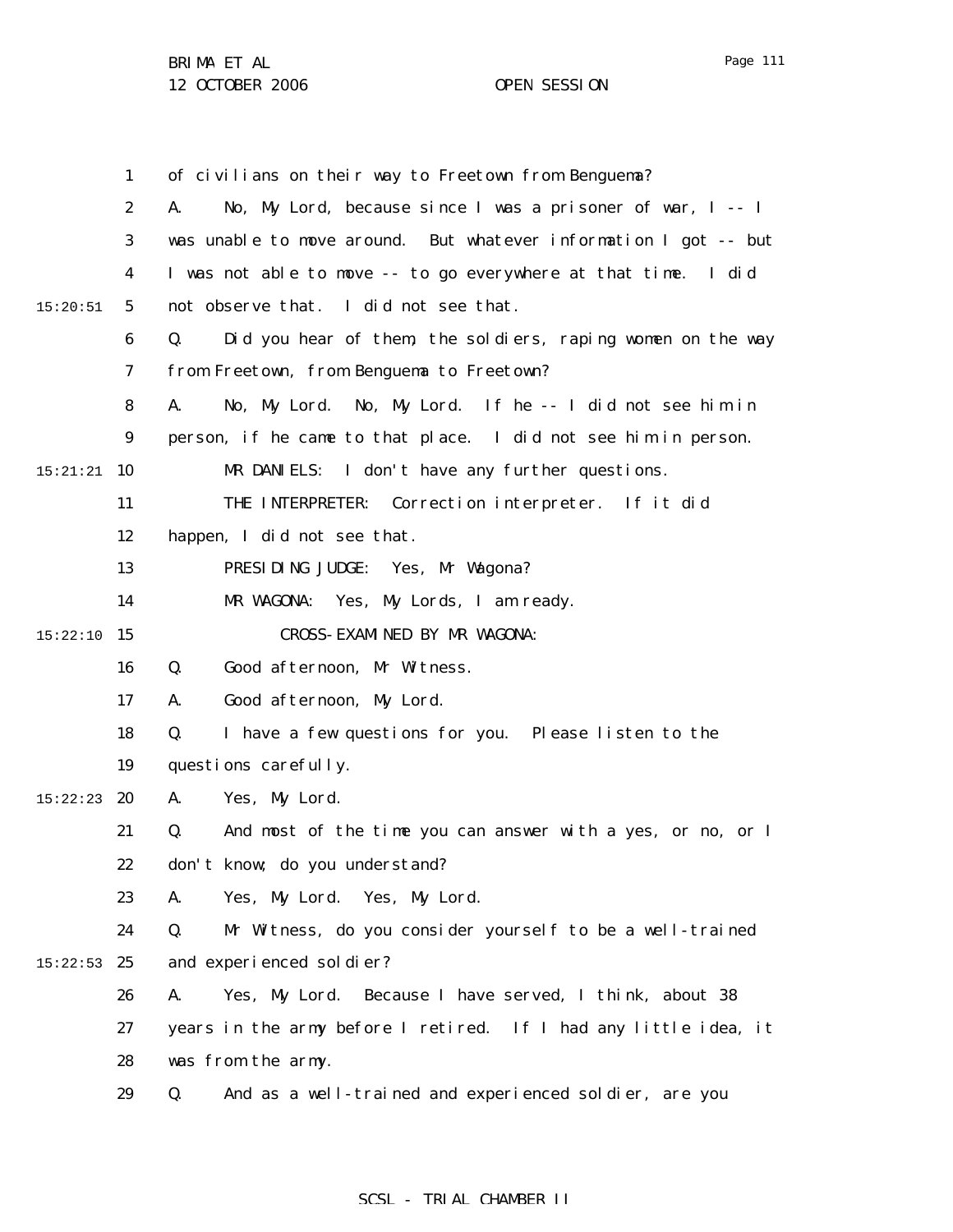1 2 3 4 5 6 7 8 9  $15:24:36$  10 11 12 13 14  $15:25:03$  15 16 17 18 19  $15:25:22$  20 21 22 23 24  $15:25:47$  25 26 27 28 29 15:23:51 aware that your role during combat is not to kill innocent civilians? A. Yes, My Lord. Q. Are you aware that during combat your role is not to kill surrendered enemies? A. I shouldn't have killed any, any innocent civilian. Q. Are you aware that your role during combat is not to abduct civilians? A. The work that we used to do, except under command. Q. Please, you can answer briefly and say "yes" or "no." Are you aware that during combat your role is not to rape women and girls? A. No, My Lord. Q. Are you aware or you are not aware? A. No, My Lord. I don't know anything about that. Q. Are you saying that you are aware or you are not aware that you are not supposed to do that? A. I said I don't. Q. You don't know that? A. I am not supposed to do that. I'm not supposed to do that. And I didn't do that. Q. Are you aware that during combat you are not supposed to burn houses and other properties of people? A. Yes, My Lord. You shouldn't do that and I didn't do that, sir. Q. And also that you should not loot? A. In truth, that is against the law. The -- the role is to protect the lives and properties of individuals. Q. And also that you should not amputate arms of civilians?

## SCSL - TRIAL CHAMBER II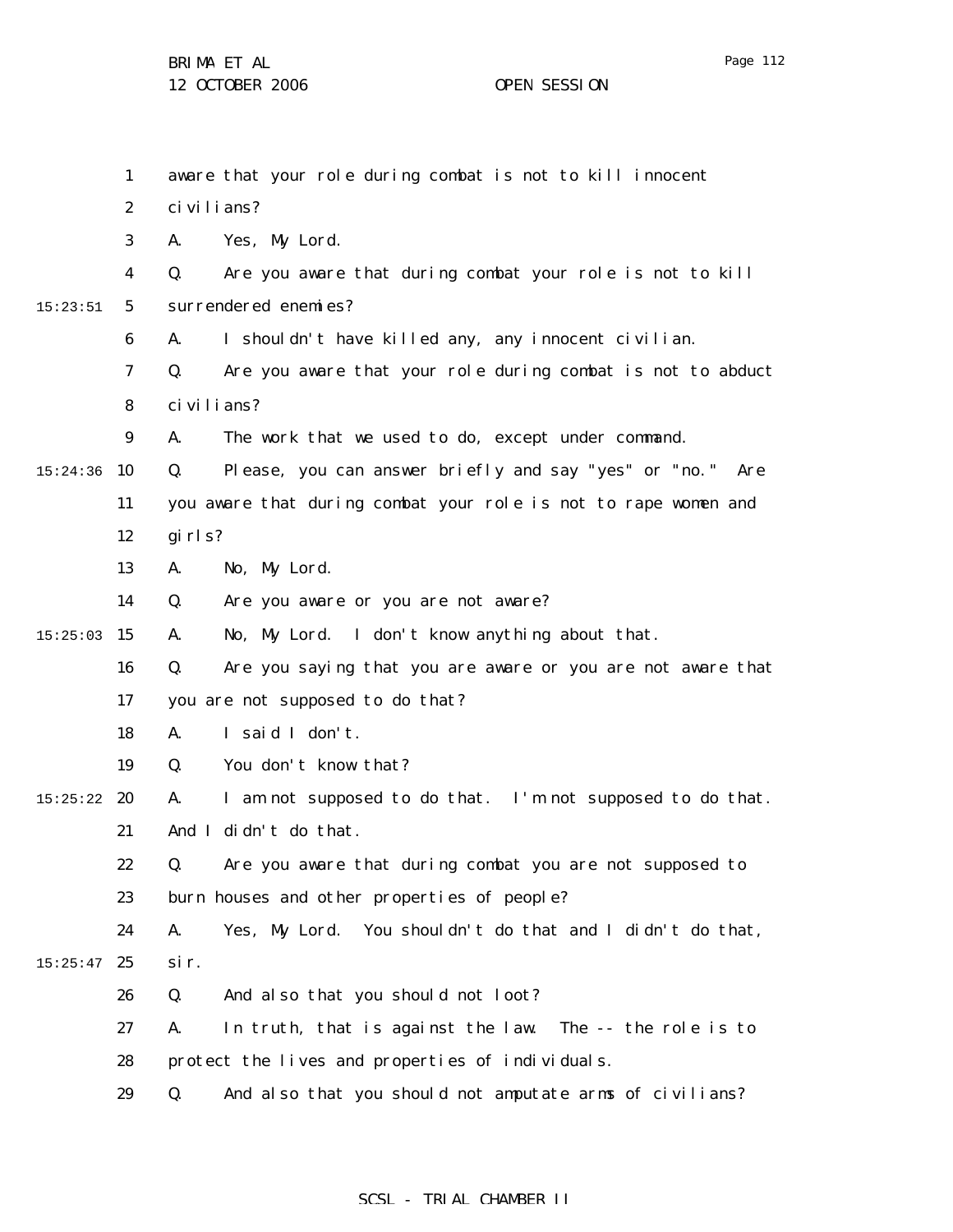1 2 3 4 5 6 7 8 9  $15:27:08$  10 11 12 13 14 15 15:27:33 16 17 18 19 15:28:06 20 21 22 23 24 15:28:24 25 26 27 28 29 15:26:50 A. No, My Lord. I didn't do it. I didn't see it done. Q. And during your long service in the army, were you following orders of your commanders? A. Well, regarding that, anything that is -- that is the - that is law, I should follow whatever the law says because I was not an infantry soldier. I was a professional driver, so anywhere my boss says I should carry him, I have to carry him there. Q. And you saw other soldiers, also being like you, following what their commanders told them? A. Well, regarding that, everybody was under his own command. Whatever the commander tells you is what you -- you will do. It is not what your -- the commander of your colleagues told them - it's what you have to do; you have to follow the orders of your commander. Q. Now, when you came into Freetown with the soldiers, around January 1999, were you a prisoner? A. I was a prisoner of war because I hadn't a weapon. I didn't go anywhere. I was around. Anywhere I was about to go, they would order us to stay. So anywhere we were about to go, they said you soldiers come over here, our brothers, the SLAs. They were -- they were the MPs. Q. Okay. A. Even the father were -- were with them, so I didn't go anywhere, My Lord. Q. Where were you taken in Freetown? Where were you taken? A. They carried me to that place, the same place after PWD, the quarry, the stream that comes right from -- right up from Fourah Bay College down to PWD. That was the area that they --

#### SCSL - TRIAL CHAMBER II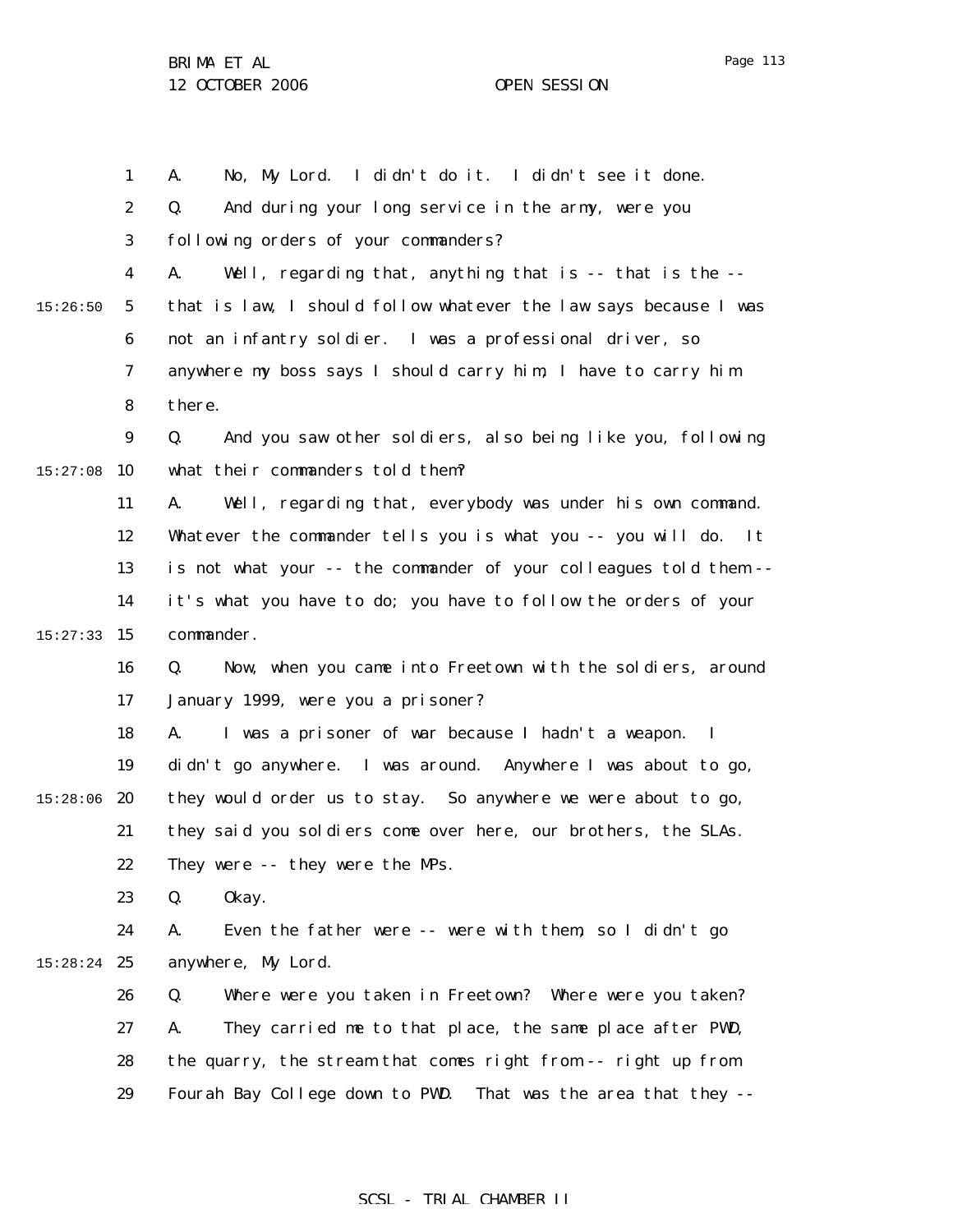1 2 3 4 5 6 7 8 9  $15:29:36$  10 11 12 13 14 15:30:06 15 16 17 18 19  $15:30:29$  20 21 22 23 24  $15:30:59$  25 26 27 28 29 15:29:05 that was the area where we were based. We were there for the whole of the day, for the whole of the night until when, finally, we returned. Q. And how long did you stay there? Did you stay there as a prisoner for the whole time that the troops were in Freetown? A. Yes, My Lord. Q. So, is it correct to say that you don't know what was happening in Freetown during that time when the troops were in Freetown because you were a prisoner? A. Yes, My Lord. Except the announcement. Except the announcement made by FAT. Whatever happened, whatever FAT said, our colleagues will come and brief -- brief us, the SLAs, but we were not present. I did not go anywhere, including the father. All of us were together. The father was brought from Kamalu. We were with the troop there. We were there for the whole day, you see. Even the food that we used to eat, they were the people that brought it for us. Q. Now, I will take you back to Benguema before you came to Freetown where you were a prisoner. While at Benguema, you said you saw the third accused, Santigie Borbor Kanu; correct? A. I saw him in Benguema, yes, My Lord. Q. What was he doing? A. He -- well, he was with the troops. He was with the SLAs. Q. So he was moving together with the troops, freely? A. Yes, My Lord. Within the Benguema area until Koba Wata. After some time he disappeared. I didn't see him again until the time we came to Freetown. Q. And you also saw the first accused, Alex Tamba Brima; is that correct?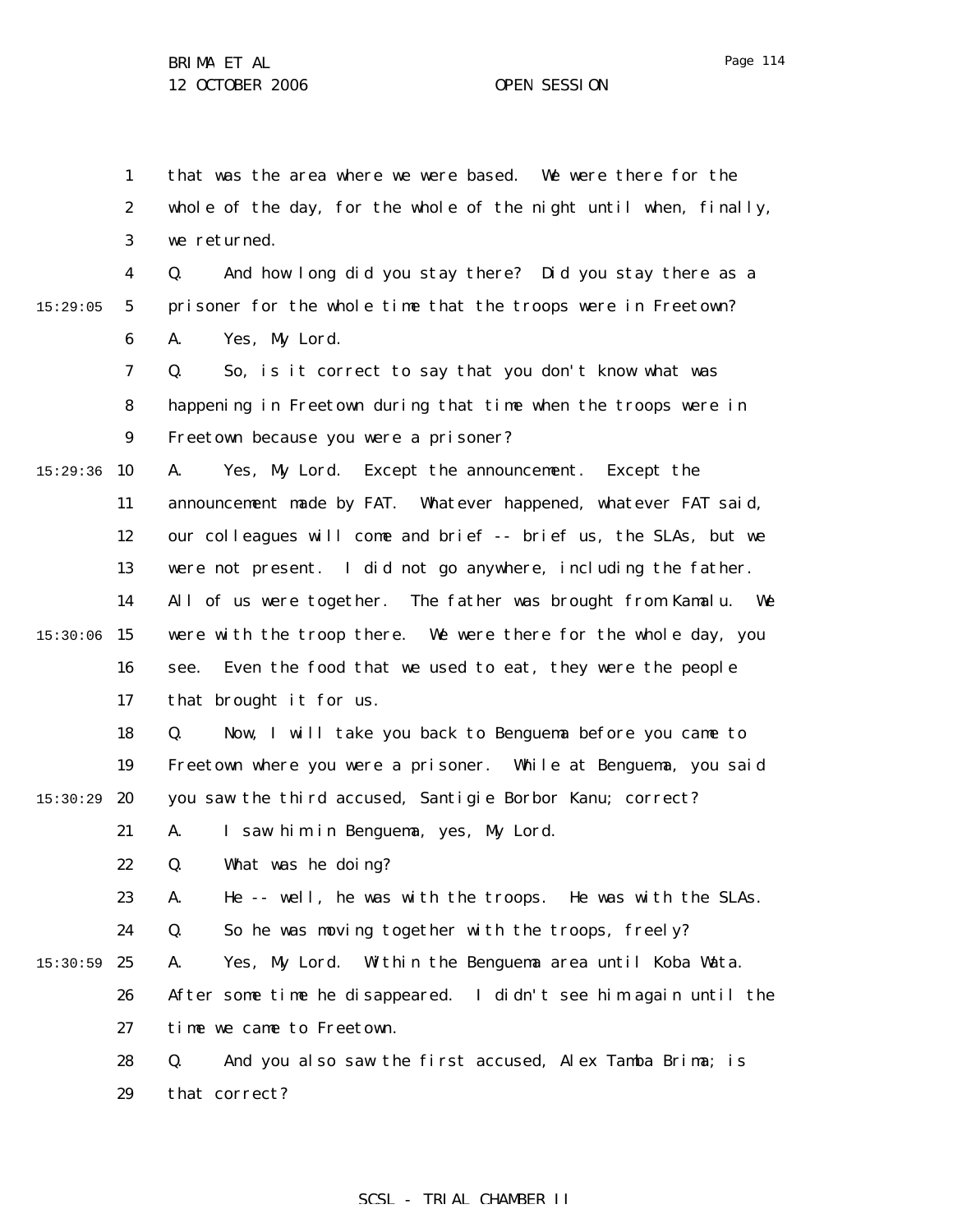A. Yes, My Lord. I saw him.

Q. And what was he doing?

1

2

Page 115

3 4 5 6 7 8 9  $15:32:14$  10 11 12 13 14 15:32:40 15 16 17 18 19  $15:32:59$  20 21 22 23 24 15:33:12 25 26 27 28 29 15:31:46 A. Well, he himself was with them but for -- after some time there were many. They could sit together with the -- the big men, the operation commander, that was Adamu, Mansa and FAT Sesay. All of them could sit together. But we, we are not opportune to be among them, so we could sit far away apart from them, but I saw them sitting together. Except when we had left to go to town, that was the time the two of them disappeared. And, during that time, I don't know where they were, because people were many during that time. Q. So while you were in Benguema, Alex Tamba Brima was freely doing his work with the rest of the troops; correct? A. Well, we used to see them moving up and down, up and down. In fact, even Benguema, I did not stay there for long. After they had attacked, they came to Koba Wata. From there, the whole of the day, during that time, we used to stay in the bush. Where they were during the day, we didn't know. JUDGE SEBUTINDE: Mr Witness, it would really help if you answered the question that you were asked which relates only to Benguema. MR WAGONA: Thank you, Your Honours. Q. Now, Mr Witness -- A. Yes. Q. -- did you see the second accused, Ibrahim Bazzy Kamara, at Benguema? A. I was not able to see him because somebody that was two miles, not so much acquainted, My Lord. Q. Was there a battle at Benguema while you were there?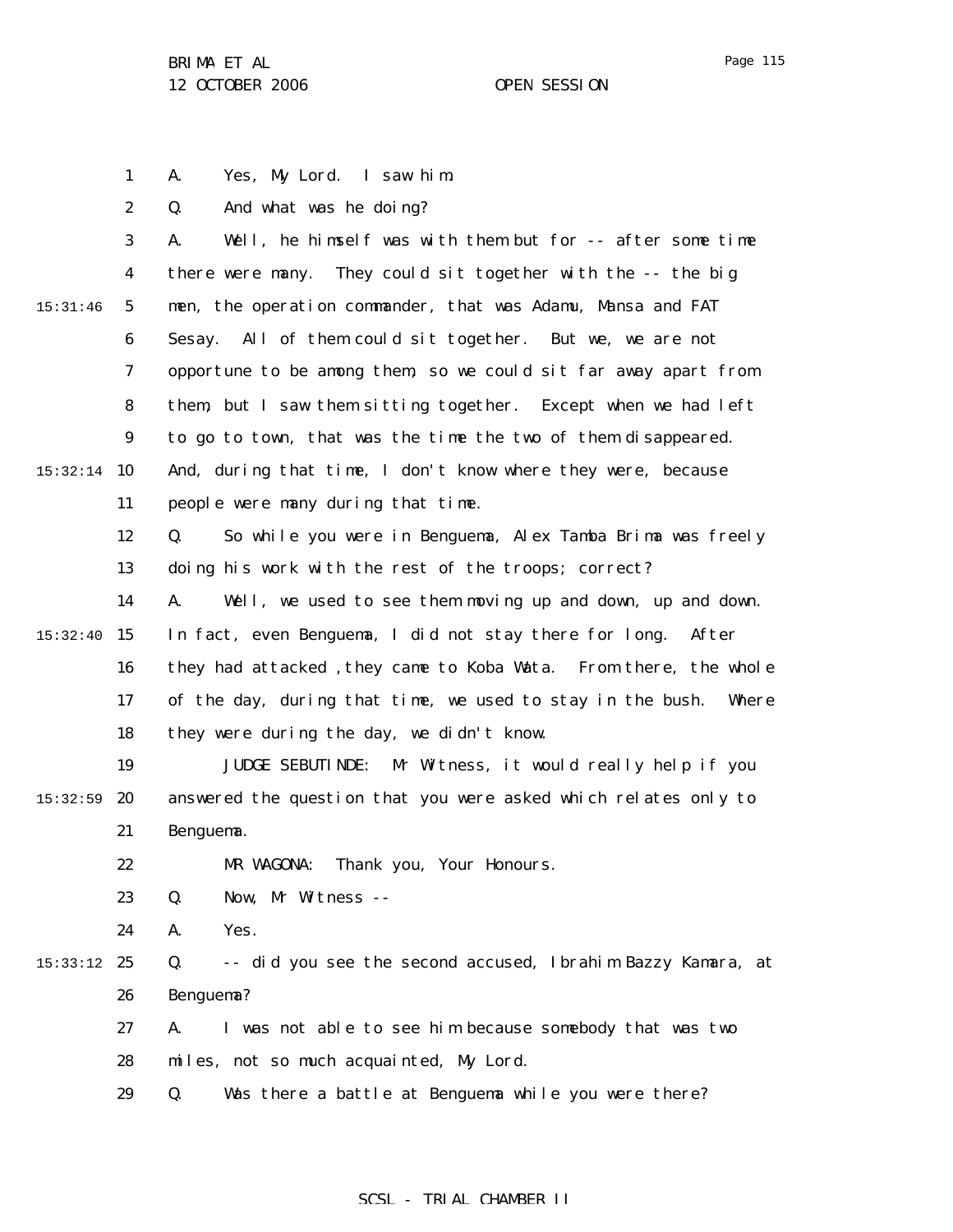|          | $\mathbf{1}$     | If there was a battle at Benguema? There was no battle<br>A.      |
|----------|------------------|-------------------------------------------------------------------|
|          | $\boldsymbol{2}$ | when these forces come and attacked Benguema. So, from there,     |
|          | 3                | they left. We were at Koba Wata by then. So, Benguema, there      |
|          | $\boldsymbol{4}$ | was nobody. Even ECOMOG themselves had run away. Nobody was       |
| 15:34:00 | $\sqrt{5}$       | No civilian was there. No soldiers were at Benguema<br>there.     |
|          | $\boldsymbol{6}$ | barracks during that time. So we were all in that bush during     |
|          | 7                | that time, until the time that we left, you know, for Freetown.   |
|          | 8                | Now, when you were leaving, when you were advancing to<br>Q.      |
|          | $\boldsymbol{9}$ | Freetown, where were you yourself positioned?                     |
| 15:34:20 | 10               | I was with them as a prisoner of war, I, with some of my<br>A.    |
|          | 11               | colleagues, with whom we were captured at Benguema with Father    |
|          | 12               | There was some people who were to look<br>Mario, our own group.   |
|          | 13               | after us, so we would not even move away from them, so from       |
|          | 14               | Benguema up to Freetown. So we were not slackened at all.         |
| 15:34:46 | 15               | Anywhere that they sat, we also would sit there. So even if you   |
|          | 16               | wanted to -- you had to take a permission from them, or if you    |
|          | 17               | wanted to ease yourself, again, you had to take a permission from |
|          | 18               | They were with them, My Lord.<br>them.                            |
|          | 19               | So as the troops were advancing to Freetown fighting, since<br>Q. |
| 15:35:04 | 20               | you were a prisoner, were you at the back?                        |
|          | 21               | A.<br>Yes, My Lord. They would go as far as, not at the rear,     |
|          | 22               | but he also had some troops at the rear. But those that were      |
|          | 23               | ahead were many, see, compared with those that were at the back.  |
|          | 24               | We were with the families. Those who had some women, some had     |
| 15:35:32 | 25               | their wives, but when they had moved, we were the second batch.   |
|          | 26               | The father was with us.                                           |
|          | 27               | Q.<br>Now, I put it to you, Mr Witness, that it was the first     |
|          | 28               | accused, Alex Tamba Brima, who was the chief in command           |
|          | 29               | commanding the troops in the advance to Freetown; what do you     |

## SCSL - TRIAL CHAMBER II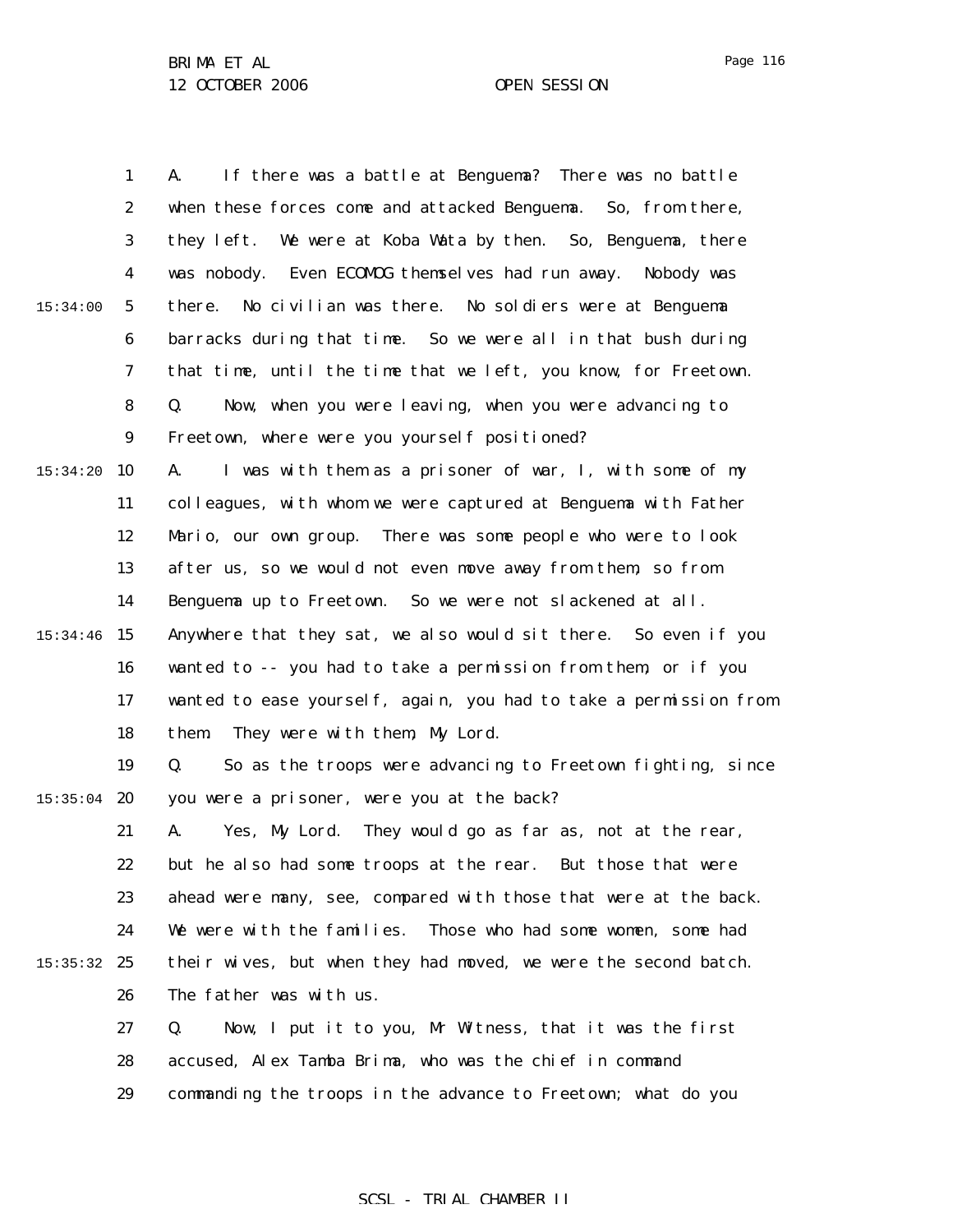Page 117

1 say?

|          | $\boldsymbol{2}$ | No, My Lord. I did not see him. I did not see him, My<br>A.       |
|----------|------------------|-------------------------------------------------------------------|
|          | 3                | Lord. I did not see him, My Lord. If I saw him with my eyes, he   |
|          | $\boldsymbol{4}$ | was a man that I knew very well. But where I was, and it was in   |
| 15:36:14 | $\mathbf{5}$     | the main headquarters, there they would pass before going to do   |
|          | 6                | And whosoever came would have to meet us.<br>anything.<br>And     |
|          | 7                | whosoever would go and take cigarettes or rice and give to us, we |
|          | 8                | -- when we were as prisoners. But, for him -- if fact, most --    |
|          | $\boldsymbol{9}$ | both of them, I did not see them, My Lord.                        |
| 15:36:33 | 10               | And I put it to you that the second accused, Ibrahim Bazzy<br>Q.  |
|          | 11               | Kamara, was the second in command during that advance; what do    |
|          | 12               | you say?                                                          |
|          | 13               | Well, about Bazzy Kamara, I do -- I was not acquainted with<br>A. |
|          | 14               | him, just like I explained. When we had been advancing to go to   |
| 15:36:57 | 15               | Freetown, Adamu, FAT -- FAT, FAT Sesay -- with Woyoh, Woyoh, with |
|          | 16               | some SLAs, but he, particularly, I was not able to recognise him. |
|          | 17               | I did not see him If I saw him, I would have said so because he   |
|          | 18               | was a man that I knew, My Lord.                                   |
|          | 19               | I put it to you that the third accused, Santigie Borbor<br>Q.     |
| 15:37:26 | 20               | Kanu, was the third in command during that advance; what do you   |
|          | 21               | say?                                                              |
|          | 22               | My Lord, I did not see him. I saw the troop that was<br>A.        |
|          | 23               | moving in the way they had been moving, but these people I have   |
|          | 24               | called, but from that, the time that --                           |
| 15:37:50 | 25               | THE INTERPRETER:<br>Your Honours, would the witness go slow?      |
|          | 26               | PRESIDING JUDGE:<br>Just a minute, Mr Witness.<br>You are         |
|          | 27               | talking too fast for the interpreter. Could you please repeat     |
|          | 28               | your answer a little more slowly, please?                         |
|          | 29               | THE WITNESS: I said I was not able to see them during that        |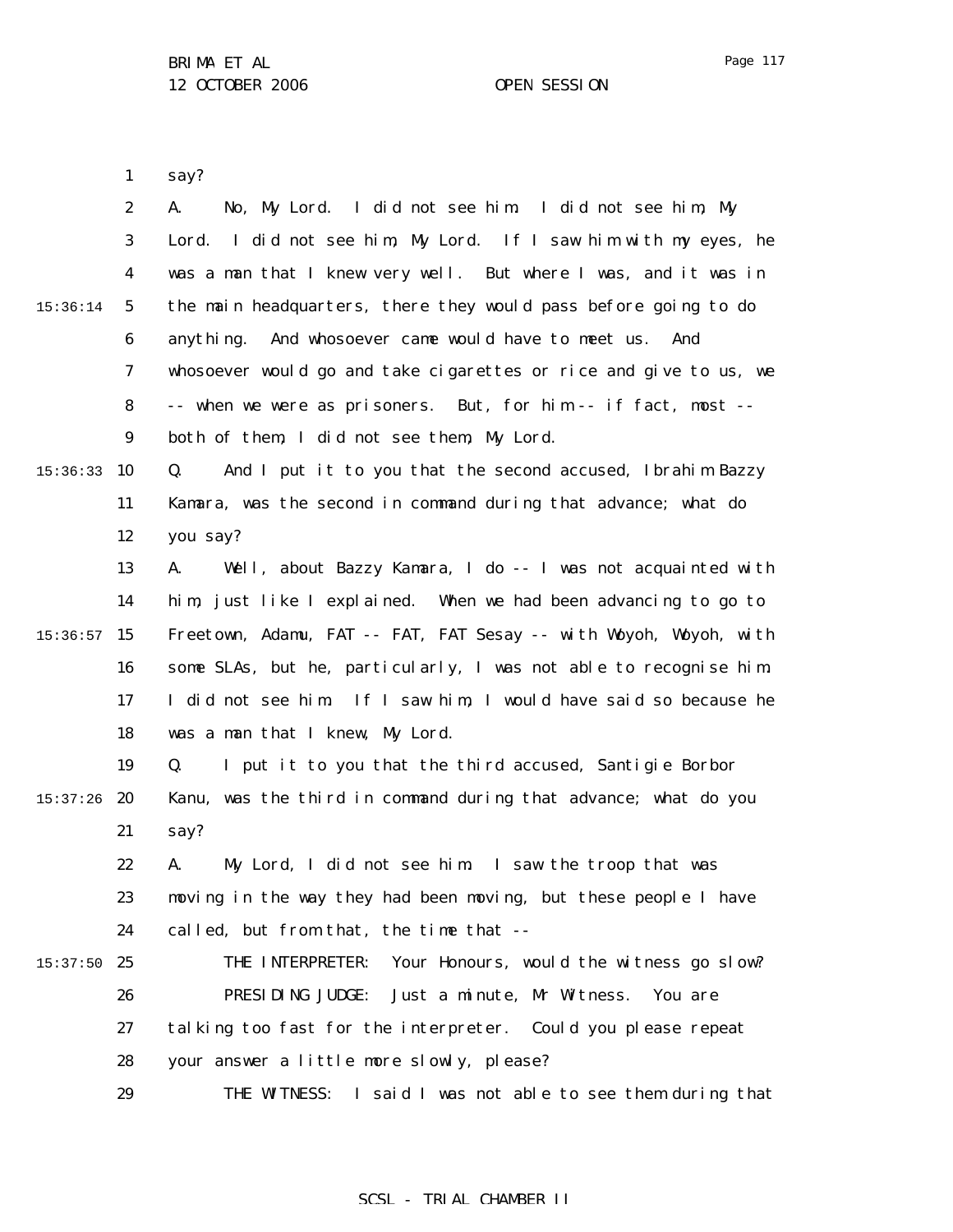1 2 3 4 5 6 7 8 9  $15:39:01$  10 11 12 13 14 15:39:42 15 16 17 18 19  $15:40:10$  20 21 22 23 24 15:40:32 25 26 27 28 15:38:33 time. I did not see them. I did not see them at all. At all. You see, except if some other person saw them, but I did not see them. MR WAGONA: Q. And I suggest to you that you did not see them because you were a prisoner and you were at the back; what do you say? A. Well, I was at the rear but all the people who went there during that time, most of them, these big men, I was used to them. So, from Freetown -- sorry, from Benguema, up to that place, quarry, where we stopped, if that man was there, I would have seen him. I would have seen him, My Lord. Q. Just a moment. When you came to Freetown, you did not go to State House, did you? A. No, My Lord. Q. I put it to you that when you came to Freetown, the three accused persons, Alex Tamba Brima, Ibrahim Bazzy Kamara, and Santigie Borbor Kanu, went and based themselves in State House; what do you say? A. Well, if they had to base at State House just like I told you, where we were, we were not moving up and down. We would only have announcement that was made by FAT. See, that was the announcement that we heard from State House. See, they told us that they had reached State House and they told us that they were in town already, you see, but to say that we had been moving up and down with them, no, My Lord. We did not have any opportunity to go anywhere but anything that happened we would have the information. They would tell us, My Lord. Q. So you don't know whether they were at State House. Do you

> 29 know or you don't know?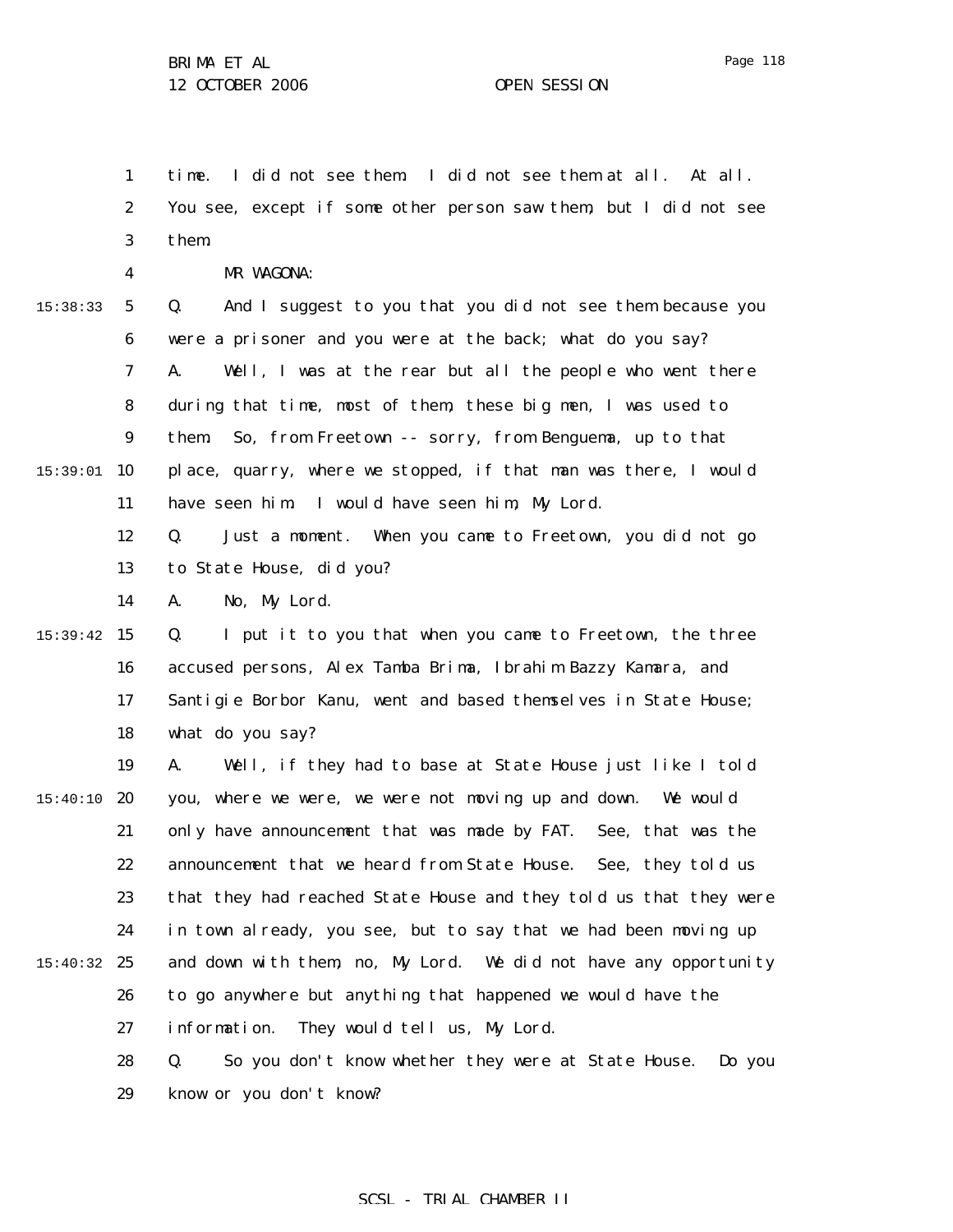1 2 3 4 5 6 7 8 9 15:41:48 10 11 12 13 14  $15:42:07$  15 16 17 18 19 15:42:31 **20** 21 22 23 24 15:43:18 25 26 27 28 29 15:41:21 A. I did not know, My Lord. I did not know, My Lord. I did not see them and I did not know. Q. Did you say that you came with Woyoh to Freetown? A. Woyoh? All of them were ahead of us. They were operations commander. Woyoh, Woyoh with Adamu, FAT, FAT, FAT all of them. All of them. We were not close to them but anything that happened they would tell us as we moved along. All that I knew about them. See, I came with them in Freetown, and where we stopped, we stopped at quarry and whatever happened at State house we -- we did not know about it except they came and told us. Up to the time that they came and took the soldiers, we saw them. JUDGE DOHERTY: Mr Witness, you've told us that already. MR WAGONA: Just a moment, Your Honours. [Counsel conferred] THE WITNESS: My Lordship, pardon? MR WAGONA: Thank you, Your Honours. Q. Mr Witness -- A. Yes, My Lord. Q. -- after your stay in -- after your stay in -- I beg your pardon. When you -- I will take you back to Benguema a bit. When you were at Benguema, yes, SAJ Musa attacked ECOMOG and defeated him, them, didn't he? A. When he came with the SLAs at Benguema, yes, he ousted, he ousted them out and all of them ran away. In fact, including even our soldiers, the SLAs who were with them, all of them pulled out, and they had to capture us, My Lord. MR WAGONA: Your Honours, that's where I will end with my cross-examination. Thank you, Mr Witness.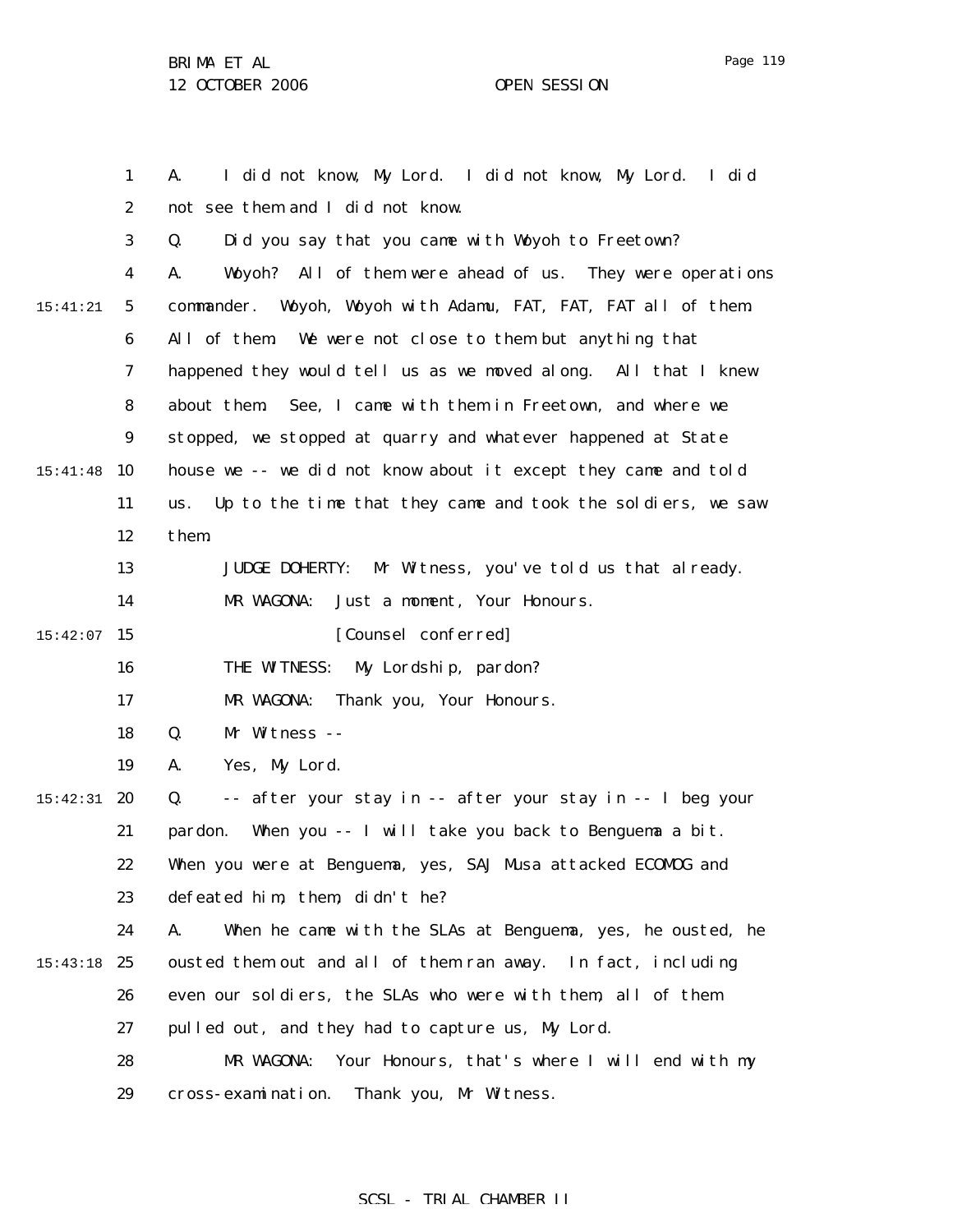BRIMA ET AL

12 OCTOBER 2006 OPEN SESSION

|          | $\mathbf{1}$     | PRESIDING JUDGE: Yes, thank you, Mr Wagona. Any                  |
|----------|------------------|------------------------------------------------------------------|
|          | $\boldsymbol{2}$ | re-examination?                                                  |
|          | 3                | MR MANLY-SPAIN: No re-examination, Your Honours.                 |
|          | 4                | PRESIDING JUDGE: All right. Thank you, Mr Witness --             |
| 15:44:08 | $5\phantom{.0}$  | THE WITNESS: Yes, My Lord.                                       |
|          | 6                | PRESIDING JUDGE: -- thank you for coming to Court to give        |
|          | 7                | evidence. Your testimony is finished now.                        |
|          | 8                | THE WITNESS: Yes, My Lord.                                       |
|          | $\boldsymbol{9}$ | PRESIDING JUDGE: And you will be able to leave in a minute       |
| 15:44:20 | 10               | but just sit there for the moment, please, and we will make some |
|          | 11               | arrangements for you to leave.                                   |
|          | 12               | THE WITNESS: Yes, My Lord.                                       |
|          | 13               | PRESIDING JUDGE: Mr Manly-Spain, I understand you have no        |
|          | 14               | more for today in any event, is that so?                         |
| 15:44:35 | 15               | MR MANLY-SPAIN: Yes, sir. We will continue in the morning        |
|          | 16               | with the other two but no more than three.                       |
|          | 17               | PRESIDING JUDGE: All right. Thank you, Mr Manly-Spain.           |
|          | 18               | Well, I take it the Prosecution would not object to a slightly   |
|          | 19               | early day today?                                                 |
| 15:44:54 | 20               | MR AGHA: No, Your Honour, not at all.                            |
|          | 21               | PRESIDING JUDGE: All right. Thank you. We will adjourn           |
|          | 22               | the Court until 9.15 tomorrow morning.                           |
|          | 23               | [Whereupon the hearing adjourned at 3.45 p.m.,                   |
|          | 24               | to be reconvened on Friday, the 13th day of                      |
| 15:45:05 | 25               | 0ctober 2006, at 9.15 a.m.                                       |
|          | 26               |                                                                  |
|          | 27               |                                                                  |
|          | 28               |                                                                  |
|          | 29               |                                                                  |
|          |                  |                                                                  |